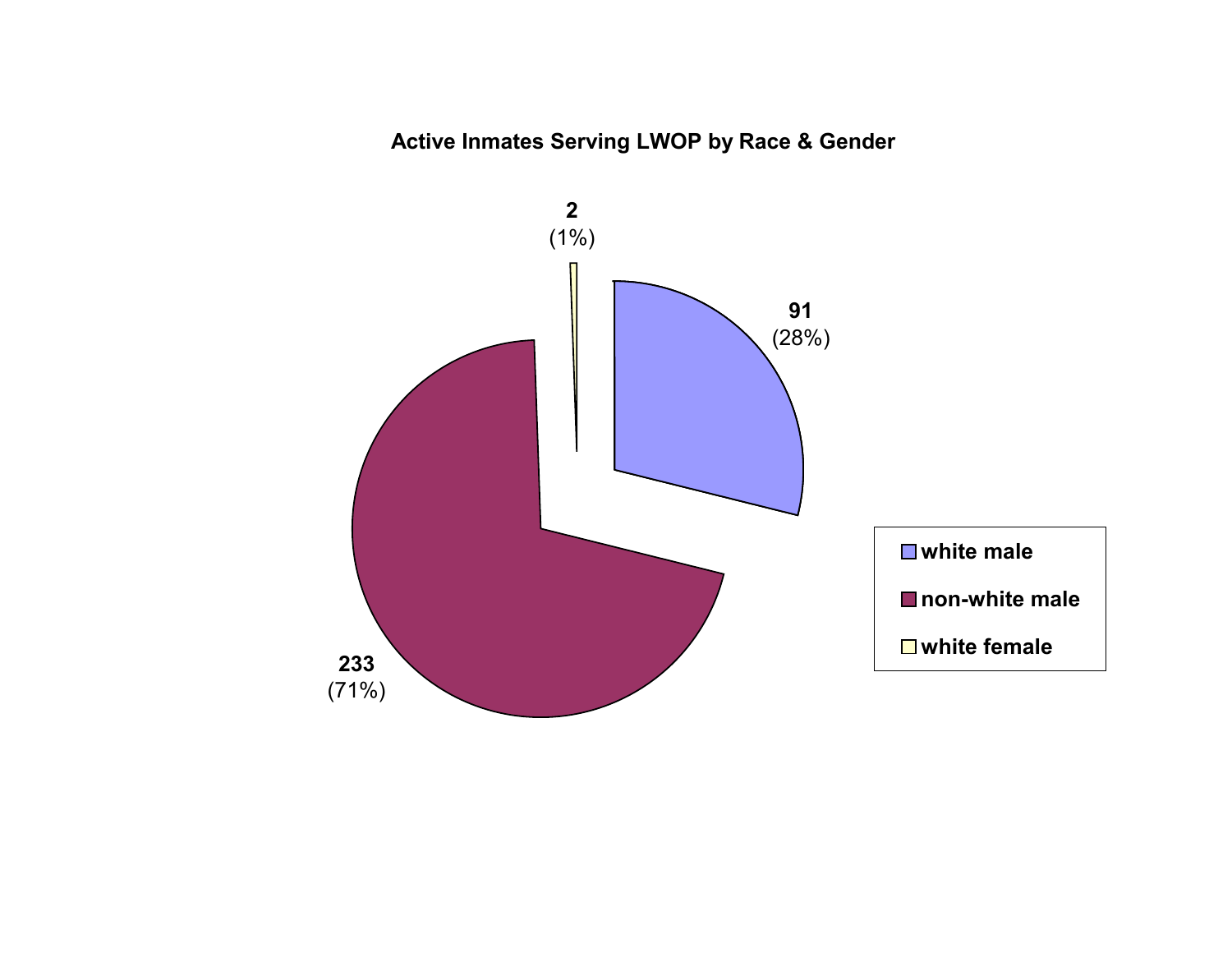# **Active Inmates Serving LWOP By Prior Incarcerations**

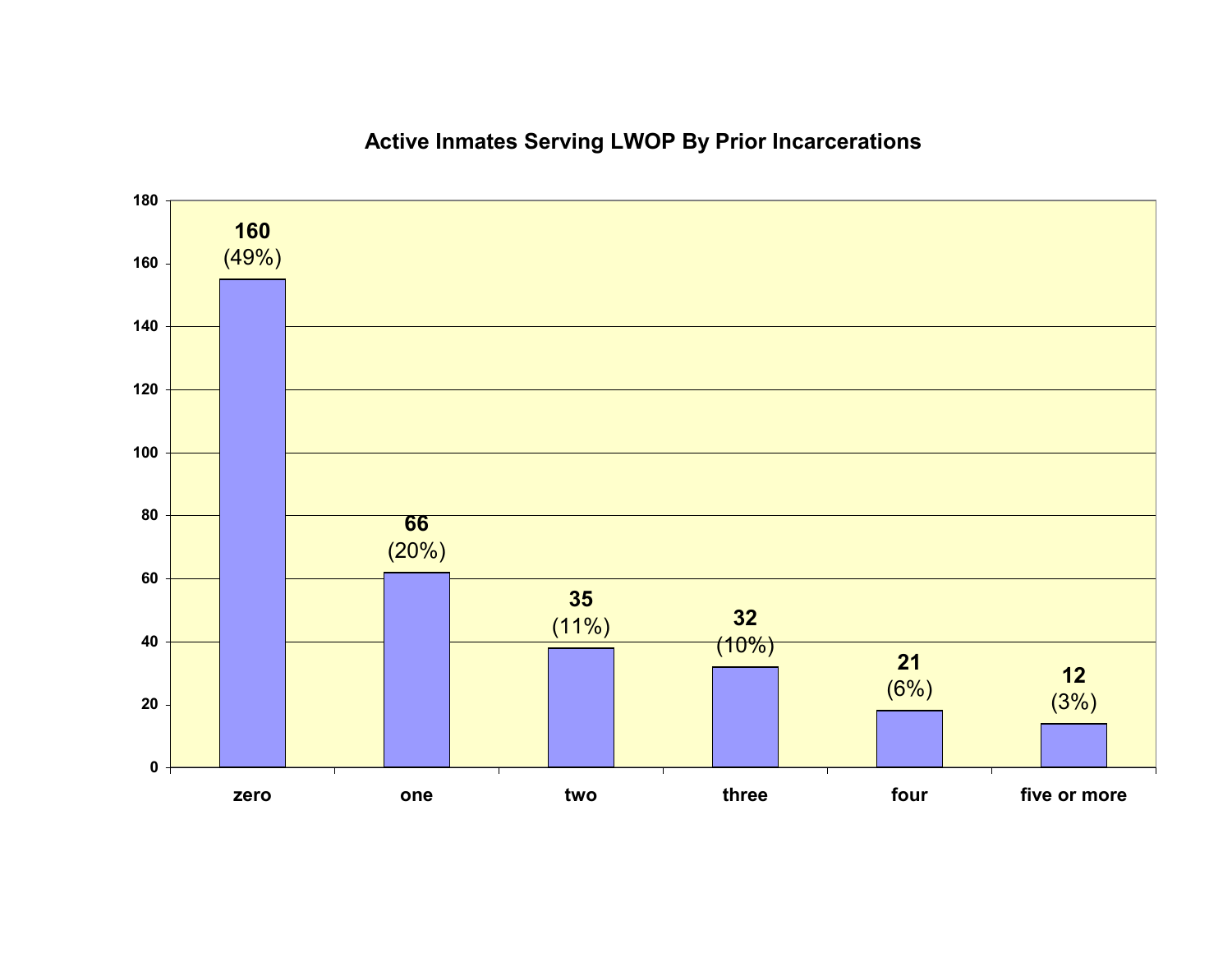**Active Inmates Serving LWOP by Crime Type**

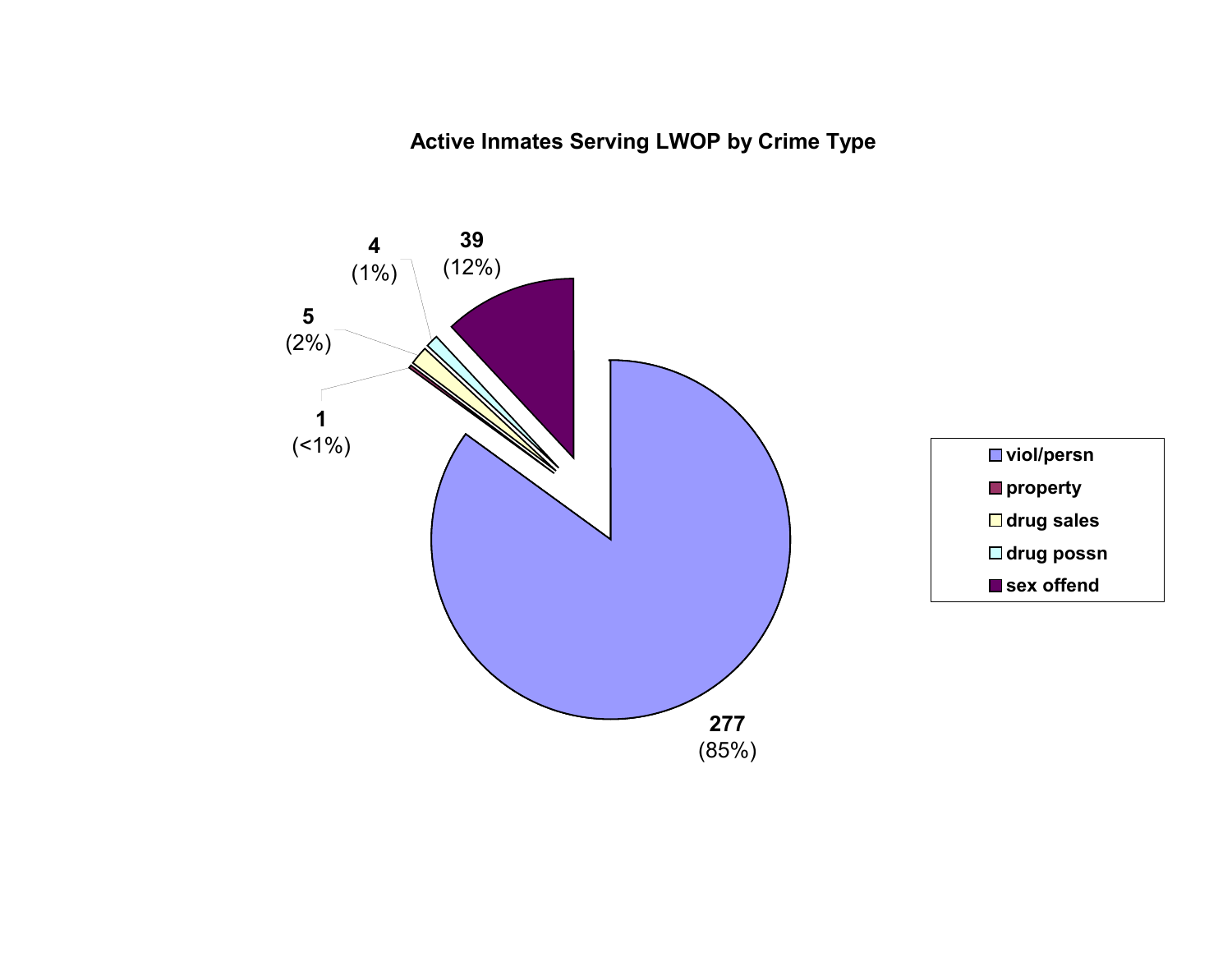Georgia Department of Corrections Page 1 Run 05/19/03 7:54 am Office of Planning and Analysis

#### Inmate statistical profile

TABLE OF CONTENTS FOR ACTIVE PRISONERS EXCLUDING JAIL

Title PAGE ----- ---- RACE AND SEX............................ 2 Culture Fair IQ Scores.................. 3 Self-Rpt Socioeconomic Class............ 4 Self-Rpt Environment To Age 16.......... 5 Self-Rpt Education Level................ 6 Functional Reading Level (WRAT Scores).. 7 Functional Math Level (WRAT Scores)..... 8 Functional Spelling Level (WRAT Scores). 9 Self-Rpt Guardian Status To Age 16......10 Self-Rpt Employment Status Before Prison11 Self-Rpt Marital Status At Admission....12 Self-Rpt Number Of Children At Admission13 Self-Rpt Religious Affiliation..........14 Self-Rpt Family Behavior Patterns \*.....15 Inmate Diagnostic Behavior Problem \*....16 Physical Profile (General Condition)....17 Security Status...........................18 Number Of Sentences.....................19 Number Of Disciplinaries................20 Number Of Escapes........................21 Number Of Prior Georgia Incarcerations \*22 Number Of Transfers.....................23 County Of Conviction....................24 Circ Of Conviction......................27 Home County.............................29 Prison Sentence In Years.................32 Probation To Follow Prison..............33 Admission Type............................34 Release Type..............................35 Inst By Group..............................36 Institution.............................37 Misdemeanors And Felonies...............38 Crimes By Group............................39 Most Serious Offense....................40 Most Serious Crime Type.................41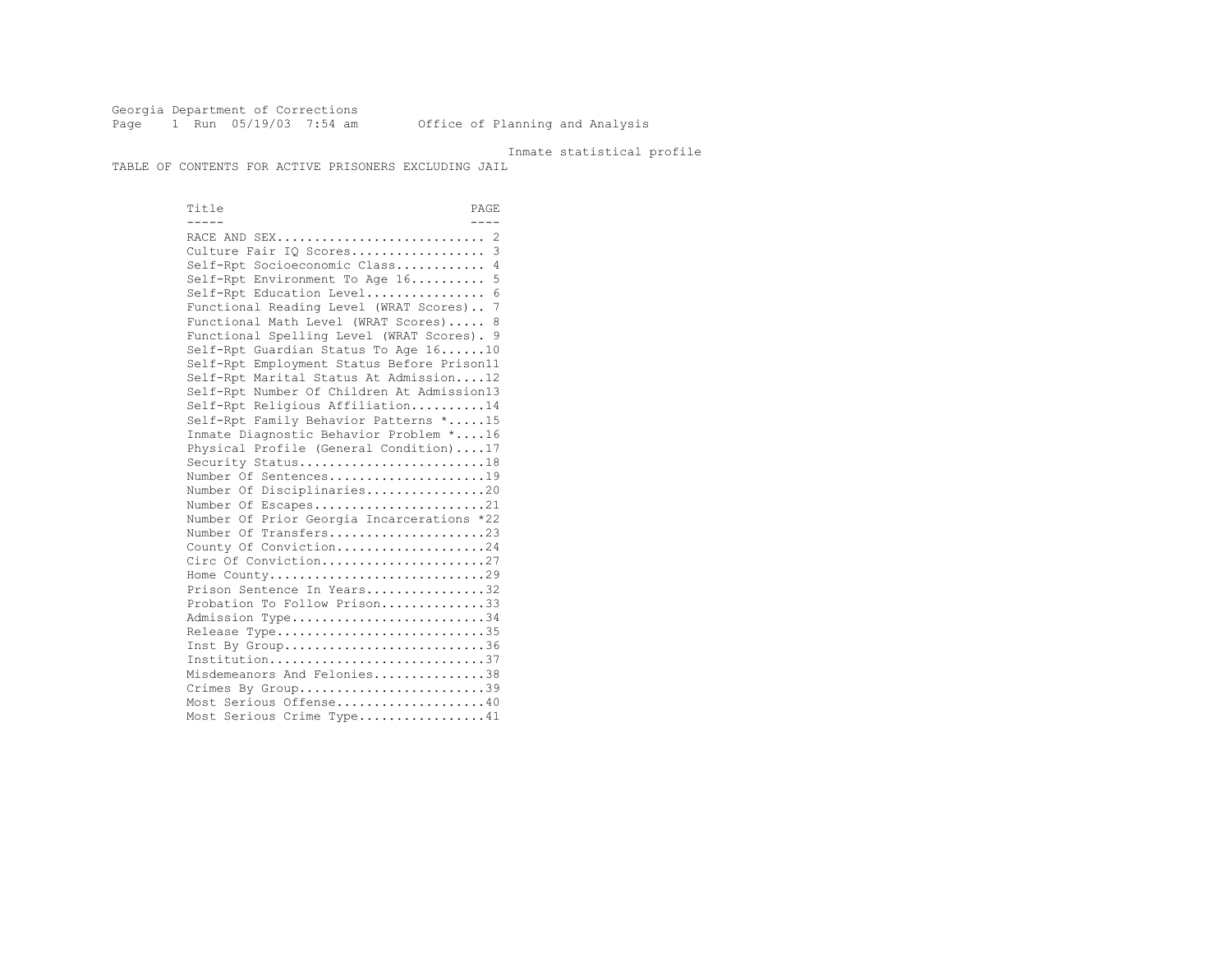#### Georgia Department of Corrections Page 2 Run 05/19/03 7:54 am Office of Planning and Analysis

# Inmate statistical profile

Sample: ACTIVE PRISONERS EXCLUDING JAIL **Requestor:** Statistics Active inmates 05/19/2003

RACE AND SEX by current age & sex

|                  |                   |                     |                    |                | M E N              |                |                    |                |                |         |                    |                |                    |                | W O M E N          |                |                    |                |                  |          |                    |               |  |
|------------------|-------------------|---------------------|--------------------|----------------|--------------------|----------------|--------------------|----------------|----------------|---------|--------------------|----------------|--------------------|----------------|--------------------|----------------|--------------------|----------------|------------------|----------|--------------------|---------------|--|
| RACE AND SEX     | Age<br>$100 - 21$ |                     | Age<br>$8122 - 39$ |                | Age<br>$8140 - 54$ |                | Age<br>$8155 - 99$ |                | Men<br>% Total |         | Age<br>$8100 - 21$ |                | Age<br>$8122 - 39$ |                | Age<br>$8140 - 54$ |                | Age<br>$8155 - 99$ |                | Women<br>% Total |          | Grand<br>%   Total | - 8           |  |
| WHITE MALE       |                   | 13                  | 43                 | 241            | 35                 | 301            | 12 <sup>°</sup>    | 55             | 91             | 28      | 0                  | 0 <sub>1</sub> | $\mathbf{0}$       | 01             | $\Omega$           | 0              |                    | 0 I            |                  | 0        |                    | 91<br>28      |  |
| NON WHITE MALE   |                   | 881                 | 134                | 761            | 82                 | 701            | 10                 | 45             | 233            | 72      |                    | 0              | 0                  | 0              | 0                  | 0              |                    | 0              |                  | O        |                    | 233<br>-71    |  |
| WHITE FEMALE     |                   | 01                  |                    | 0 <sub>1</sub> |                    | 0 <sub>1</sub> |                    | 01             |                |         |                    | 0 <sub>1</sub> |                    | 2 100          | $\circ$            | 0 <sup>1</sup> | 0                  | 0 I            |                  | 2 100    |                    | 2             |  |
| NON WHITE FEMALE |                   | 0 <sub>1</sub><br>0 | Λ                  | 0 <sub>1</sub> |                    | 01             |                    | 0 <sub>1</sub> |                |         | O                  | 0 <sub>1</sub> | $\circ$            | 0 <sub>1</sub> | $\Omega$           | 0              | U                  | $\circ$        | 0                | $\Omega$ |                    | 0<br>$\Omega$ |  |
| Total reported   |                   | 8 100               | 177                | 1001           | 117                | 1001           |                    | 22 100         |                | 324 100 | $\Omega$           | 0 <sup>1</sup> |                    | 2 100          | $\Omega$           | 0              |                    | 0 <sup>1</sup> |                  | 2 100    |                    | 326 100       |  |
| Percent reported |                   | 100.0               |                    | 100.0          |                    | 100.0          |                    | 100.0          |                | 100.0   |                    | .01            |                    | 100.0          |                    | $\cdot$ 0      |                    | .01            |                  | 100.0    |                    | 100.0         |  |
|                  |                   |                     |                    |                |                    |                |                    |                |                |         |                    |                |                    |                |                    |                |                    |                |                  |          |                    |               |  |
|                  |                   |                     |                    |                |                    |                |                    |                |                |         |                    |                |                    |                |                    |                |                    |                |                  |          |                    |               |  |
| NOT REPORTED     | $\Omega$          |                     |                    |                |                    |                |                    |                |                |         | ∩                  |                | $\Omega$           |                | $\Omega$           |                | 0                  |                | $\Omega$         |          |                    |               |  |
| Total            | 8                 |                     | 177                |                | 117                |                | 22                 |                | 324            |         |                    |                |                    |                | $\cap$             |                |                    |                | 2                |          |                    | 326           |  |
|                  |                   |                     |                    |                |                    |                |                    |                |                |         |                    |                |                    |                |                    |                |                    |                |                  |          |                    |               |  |
|                  |                   |                     |                    |                |                    |                |                    |                |                |         |                    |                |                    |                |                    |                |                    |                |                  |          |                    |               |  |
|                  |                   |                     |                    |                |                    |                |                    |                |                |         |                    |                |                    |                |                    |                |                    |                |                  |          |                    |               |  |
|                  |                   |                     |                    |                |                    |                |                    |                |                |         |                    |                |                    |                |                    |                |                    |                |                  |          |                    |               |  |
|                  |                   |                     |                    |                |                    |                |                    |                |                |         |                    |                |                    |                |                    |                |                    |                |                  |          |                    |               |  |
| AVERAGE AGE      | 20.25             |                     | 31.28              |                | 45.98              |                | 60.59              |                | 38.31          |         |                    | .00            | 33.00              |                | .00                |                | .00                |                | 33.00            |          |                    | 38.28         |  |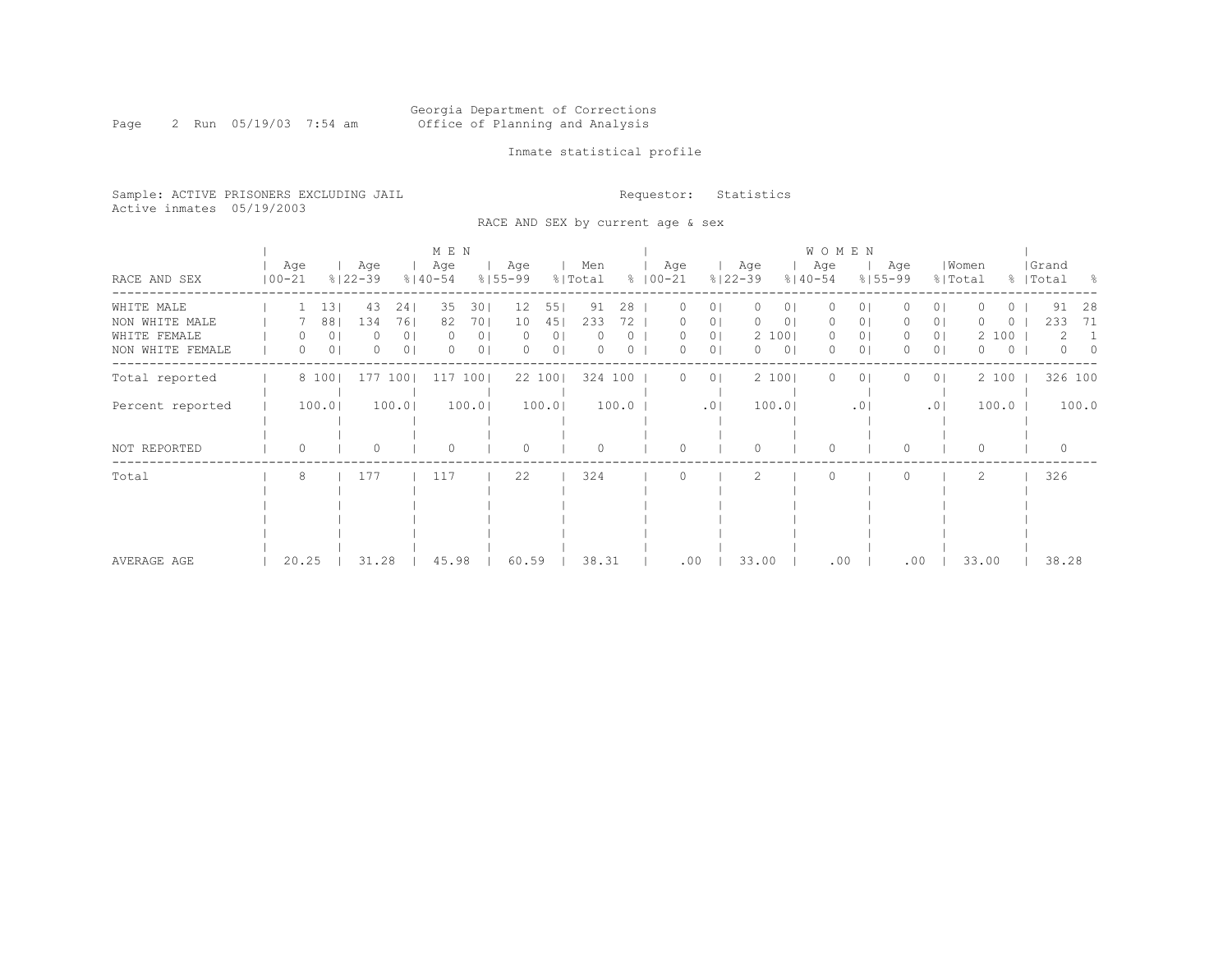# Georgia Department of Corrections<br>Office of Planning and Analysis

Page 3 Run 05/19/03 7:54 am

# Inmate statistical profile

|                           | Sample: ACTIVE PRISONERS EXCLUDING JAIL | Requestor: Statistics |
|---------------------------|-----------------------------------------|-----------------------|
| Active inmates 05/19/2003 |                                         |                       |

Culture Fair IQ Scores by current age & sex

|                           |                   |                           |                 | M E N              |          |                     |                |                |           |                      |                                       |                    |             | <b>WOMEN</b>                |                      |                    |                                  |                  |                    |           |                     |
|---------------------------|-------------------|---------------------------|-----------------|--------------------|----------|---------------------|----------------|----------------|-----------|----------------------|---------------------------------------|--------------------|-------------|-----------------------------|----------------------|--------------------|----------------------------------|------------------|--------------------|-----------|---------------------|
| IQ Score                  | Age<br>$100 - 21$ | Age<br>$8122 - 39$        |                 | Age<br>$8140 - 54$ |          | Age<br>$8155 - 99$  |                | Men<br>% Total |           | Age<br>$8   00 - 21$ |                                       | Age<br>$8122 - 39$ |             | Age<br>$8140 - 54$          |                      | Age<br>$8155 - 99$ | % Total                          | Women            | Grand<br>%   Total |           | - 왕                 |
| LESS THAN 70<br>70 AND UP | 0                 | $\circ$<br>6 100  <br>158 | 31<br>5.<br>971 | 9<br>93            | 91<br>91 | $\Omega$<br>19 1001 | 0 <sub>1</sub> | 14<br>276      | $95 \mid$ |                      | 0 <sub>1</sub><br>0 <sup>1</sup><br>0 | $\Omega$           | 01<br>2 100 | $\left( \right)$<br>$\circ$ | 01<br>0 <sub>1</sub> |                    | 0 <sub>1</sub><br>0 <sub>1</sub> | $\circ$<br>2 100 |                    | 14<br>278 | $\mathcal{D}$<br>95 |
| Total reported            |                   | 6 100                     | 163 1001        |                    | 102 1001 | 19 1001             |                | 290 100        |           |                      | 0 <sub>1</sub><br>0.                  |                    | 2 100       | $\Omega$                    | 01                   |                    | 0 <sub>1</sub>                   | 2 100            |                    | 292 100   |                     |
| Percent reported          |                   | $75.0$                    | 92.1            |                    | 87.2     |                     | 86.4           |                | 89.5      |                      | $.0$                                  |                    | 100.01      |                             | .01                  |                    | .01                              | 100.0            |                    |           | 89.6                |
| NOT REPORTED              | $\overline{2}$    | 14                        |                 | 15                 |          | 3                   |                | 34             |           |                      |                                       |                    |             | $\Omega$                    |                      |                    |                                  | 0                |                    | 34        |                     |
| Total                     | 8                 | 177                       |                 | 117                |          | 22                  |                | 324            |           |                      |                                       |                    |             |                             |                      |                    |                                  | 2                |                    | 326       |                     |
| AVERAGE IO                | 97.00             | 100.90                    |                 | 95.73              |          | 97.79               |                | 98.80          |           |                      | .00                                   | 107.00             |             | .00                         |                      | .00                |                                  | 107.00           |                    | 98.85     |                     |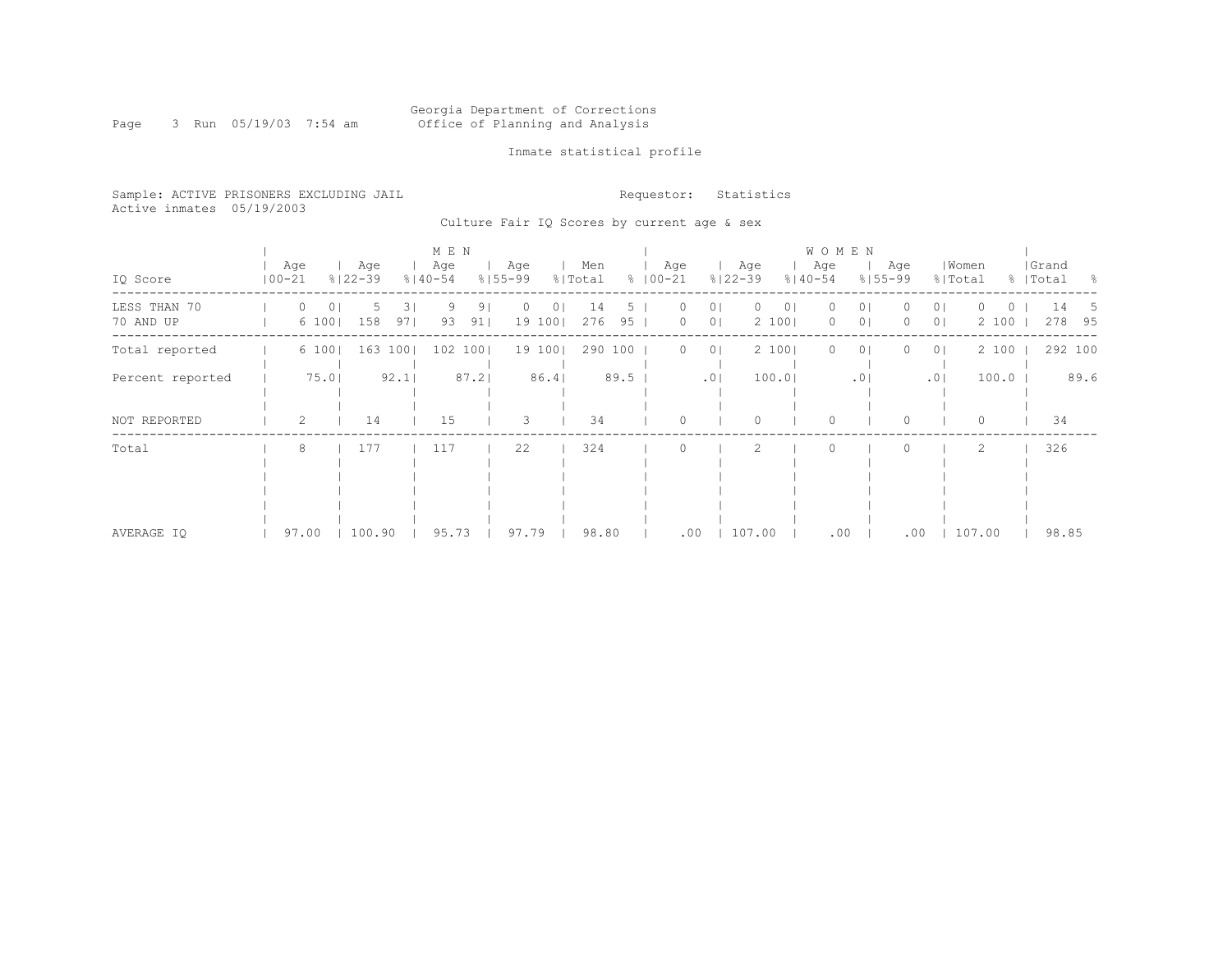#### Georgia Department of Corrections Page 4 Run 05/19/03 7:54 am Office of Planning and Analysis

## Inmate statistical profile

Sample: ACTIVE PRISONERS EXCLUDING JAIL **Requestor:** Statistics Active inmates 05/19/2003

Self-Rpt Socioeconomic Class by current age & sex

|                             |  |     |                 |                    |       | M E N              |      |                    |                |                |             |                   |                |                    |                | <b>WOMEN</b>       |                |                    |                |       |       |                    |                          |
|-----------------------------|--|-----|-----------------|--------------------|-------|--------------------|------|--------------------|----------------|----------------|-------------|-------------------|----------------|--------------------|----------------|--------------------|----------------|--------------------|----------------|-------|-------|--------------------|--------------------------|
| Socioeconomic Class   00-21 |  | Age |                 | Age<br>$8122 - 39$ |       | Age<br>$8140 - 54$ |      | Age<br>$8155 - 99$ |                | Men<br>% Total | $\approx$ 1 | Aqe<br>$100 - 21$ |                | Age<br>$8122 - 39$ |                | Age<br>$8140 - 54$ |                | Age<br>$8155 - 99$ | % Total        | Women |       | Grand<br>%   Total | - 양                      |
| WELFARE                     |  |     | 14 <sub>1</sub> |                    | 41    |                    | 4    | $\Omega$           | 0              | 13             |             | 0                 | $\Omega$       |                    | 01             | Ω                  | 01             |                    | 0 <sub>1</sub> |       | 0     | 13                 | 4                        |
| OCC EMPLOY                  |  | U   | 0 <sub>1</sub>  | 10                 | 61    |                    | 31   | 0                  | 0              | 14             |             | 0                 | $\circ$        | 0                  | 0 <sub>1</sub> | 0                  | 0 <sup>1</sup> | 0                  | 0 <sub>1</sub> |       | 0     | 14                 |                          |
| MINIMUM STD                 |  |     | 71              | 97                 | 561   | 59                 | 51   | 10                 | 48             | 171            | 54          | 0                 | $\circ$        |                    | 0 <sub>1</sub> | 0                  | 0 <sup>1</sup> |                    | 0 <sub>1</sub> |       | 0     |                    | -54                      |
| MIDDLE                      |  |     | 141             | 56                 | 321   | 43                 | 371  |                    | 52             |                | 35          | 0                 | 0 <sub>1</sub> |                    | 501            | 0                  | 0 <sup>1</sup> | 0                  | 0 <sub>1</sub> |       | 50    | 112                | -35                      |
| OTHER                       |  | 0   | 0 <sub>1</sub>  | 3                  | 21    | 4                  | 31   | 0                  | 0 <sup>1</sup> |                | 2           | 0                 | 0 <sup>1</sup> |                    | 501            | 0                  | 0 <sup>1</sup> | $\Omega$           | 0 <sup>1</sup> |       | 50    | 8                  | $\overline{\phantom{a}}$ |
| Total reported              |  |     | 7 100           | 173                | 1001  | 115                | 1001 |                    | 21 100         | 316 100        |             | $\Omega$          | 0 <sup>1</sup> |                    | 2 100          | $\Omega$           | 0 <sup>1</sup> | $\Omega$           | 0 <sup>1</sup> |       | 2 100 | 318 100            |                          |
|                             |  |     |                 |                    |       |                    |      |                    |                |                |             |                   |                |                    |                |                    |                |                    |                |       |       |                    |                          |
| Percent reported            |  |     | 87.51           |                    | 97.71 |                    | 98.3 |                    | 95.51          |                | 97.5        |                   | .01            |                    | 100.01         |                    | .01            |                    | .01            |       | 100.0 |                    | 97.5                     |
|                             |  |     |                 |                    |       |                    |      |                    |                |                |             |                   |                |                    |                |                    |                |                    |                |       |       |                    |                          |
|                             |  |     |                 |                    |       |                    |      |                    |                |                |             |                   |                |                    |                |                    |                |                    |                |       |       |                    |                          |
| NOT RPTD                    |  |     |                 |                    |       | $\mathcal{D}$      |      |                    |                | 8              |             |                   |                |                    |                |                    |                |                    |                |       |       | 8                  |                          |
| Total                       |  | 8   |                 | 177                |       | 117                |      | 22                 |                | 324            |             |                   |                |                    |                | $\circ$            |                |                    |                |       |       | 326                |                          |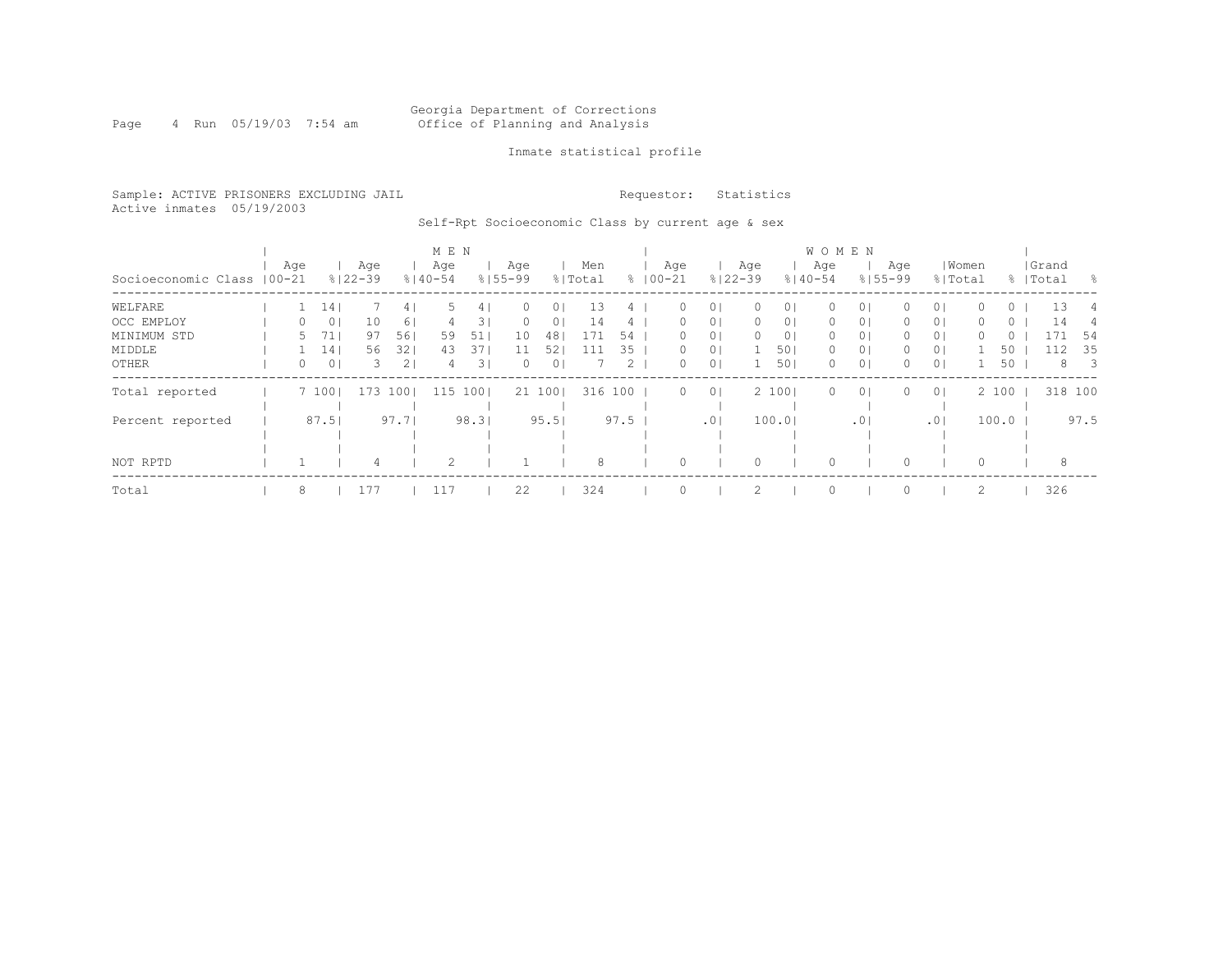#### Georgia Department of Corrections Page 5 Run 05/19/03 7:54 am Office of Planning and Analysis

## Inmate statistical profile

Sample: ACTIVE PRISONERS EXCLUDING JAIL **Requestor:** Statistics Active inmates 05/19/2003

Self-Rpt Environment To Age 16 by current age & sex

|                  |            |          |        |                    |       | M E N              |                |                    |                |                |      |             |                  |                 |                    |                | <b>WOMEN</b>       |                 |                    |                |          |         |                    |      |
|------------------|------------|----------|--------|--------------------|-------|--------------------|----------------|--------------------|----------------|----------------|------|-------------|------------------|-----------------|--------------------|----------------|--------------------|-----------------|--------------------|----------------|----------|---------|--------------------|------|
| Environment      | $100 - 21$ | Age      |        | Age<br>$8122 - 39$ |       | Age<br>$8140 - 54$ |                | Age<br>$8155 - 99$ |                | Men<br>% Total |      | $8100 - 21$ | Age              |                 | Age<br>$8122 - 39$ |                | Age<br>$8140 - 54$ |                 | Age<br>$8155 - 99$ | % Total        | Women    |         | Grand<br>%   Total | - 옹  |
| RURAL/FARM       |            | 0        | 0      |                    |       | 4                  | 31             | 4                  | 181            | 9.             | 3.   |             | 0                | 0 <sub>1</sub>  |                    | 01             | 0                  | 01              |                    | 0 <sub>1</sub> |          | $\circ$ | 9                  | 3    |
| RURAL/NFARM      |            | 0        | 0      |                    | 4     | 9                  | 8 <sub>1</sub> |                    | 91             | 18             | 6    |             | $\left( \right)$ | 0 <sup>1</sup>  |                    | 501            | $\circ$            | 0 <sub>1</sub>  | 0                  | 0 <sub>1</sub> |          | 50      | 19                 | 6    |
| S.M.S.A          |            | 3        | 38     | 75                 | 44    | 38                 | 331            |                    | 32             | 123            | 39   |             | 0.               | 0 <sub>1</sub>  | 0                  | 0 <sub>1</sub> | 0                  | 0 <sub>1</sub>  | 0                  | 0 <sub>1</sub> |          | $\circ$ | 123                | 39   |
| URBAN            |            |          | 25     | 34                 | 20    | 20                 | 17             |                    | 9              | 58             | 18   |             | $\left( \right)$ | 0 <sub>1</sub>  | 0                  | 0 <sub>1</sub> | 0                  | 0 <sub>1</sub>  |                    | 0 <sub>1</sub> |          | O       | 58                 | 18   |
| SMALL TOWN       |            | 3.       | 38     | 53                 | 31    | 43                 | 37             |                    | 32             | 106            | 34   |             |                  | 0 <sub>1</sub>  |                    | 501            | 0                  | 0 <sub>1</sub>  |                    | 0 <sub>1</sub> |          | 50      | 107                | -34  |
| OTHER            |            | 0        | 0      |                    |       |                    |                | 0                  | 0 <sub>1</sub> |                |      |             | 0                | 0 <sub>1</sub>  |                    | 0 <sub>1</sub> | 0                  | $\circ$         |                    | 0 <sup>1</sup> | 0        | $\circ$ | 2                  |      |
| Total reported   |            |          | 8 100  | 171                | 1001  | 115                | 1001           |                    | 22 100         | 316 100        |      |             | 0                | 0 <sup>1</sup>  |                    | 2 100          | 0                  | $\circ$         | 0                  | 0 <sup>1</sup> |          | 2 100   | 318 100            |      |
| Percent reported |            |          | 100.01 |                    | 96.61 |                    | 98.3           |                    | 100.0          |                | 97.5 |             |                  | .0 <sub>1</sub> |                    | 100.0          |                    | .0 <sub>1</sub> |                    | .01            |          | 100.0   |                    | 97.5 |
|                  |            |          |        |                    |       |                    |                |                    |                |                |      |             |                  |                 |                    |                |                    |                 |                    |                |          |         |                    |      |
| NOT RPTD         |            | $\Omega$ |        | 6                  |       | 2                  |                |                    |                | 8              |      |             |                  |                 |                    |                |                    |                 |                    |                | $\Omega$ |         | 8                  |      |
| Total            |            | 8        |        | 177                |       | 117                |                | 22                 |                | 324            |      |             |                  |                 |                    |                |                    |                 |                    |                | 2        |         | 326                |      |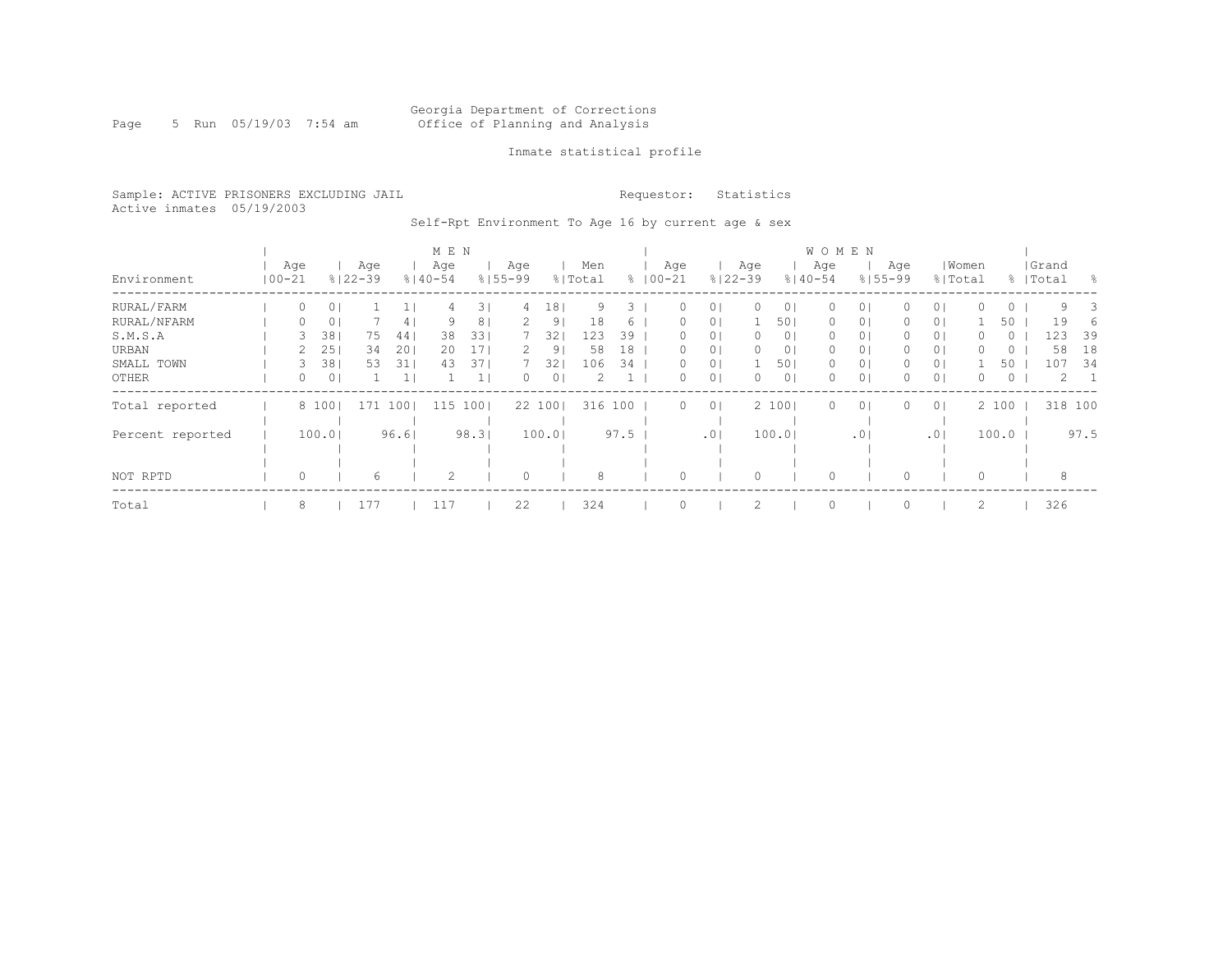#### Georgia Department of Corrections Page 6 Run 05/19/03 7:54 am Office of Planning and Analysis

## Inmate statistical profile

Sample: ACTIVE PRISONERS EXCLUDING JAIL **Requestor:** Statistics Active inmates 05/19/2003

Self-Rpt Education Level by current age & sex

|                     |            |          |                |                    |                 | M E N              |                |                    |                 |                |      |                     |                 |                    |                | WOMEN              |            |                    |                |                  |       |                  |                    |         |      |
|---------------------|------------|----------|----------------|--------------------|-----------------|--------------------|----------------|--------------------|-----------------|----------------|------|---------------------|-----------------|--------------------|----------------|--------------------|------------|--------------------|----------------|------------------|-------|------------------|--------------------|---------|------|
| Education Level     | $100 - 21$ | Age      |                | Age<br>$8122 - 39$ |                 | Age<br>$8140 - 54$ |                | Age<br>$8155 - 99$ |                 | Men<br>% Total |      | Age<br>$% 100 - 21$ |                 | Age<br>$8122 - 39$ |                | Age<br>$8140 - 54$ |            | Age<br>$8155 - 99$ |                | Women<br>% Total |       |                  | Grand<br>%   Total |         | - 옹  |
| LESS THAN GRADE     |            | 0        | $\circ$        | 6                  | 31              | -5                 | 4              | 3                  | 14              | 14             | 4    | 0                   | 01              | 0                  | 01             | 0                  | 0          | $\left( \right)$   | 01             |                  |       | $\left( \right)$ | 14                 |         |      |
| GRADE 7             |            |          | 25             | 4                  | 2               |                    |                |                    | 0               | 14             |      |                     | 0               | 0                  | 0              | $\Omega$           | 0          |                    | 0              |                  |       | 0                | 14                 |         | 4    |
| GRADE 8             |            |          | 25             | 20                 | 11              |                    | 51             | 4                  | 181             | 32             | 10   |                     | 0 <sub>1</sub>  | 0                  | 01             | $\Omega$           | 0          | 0                  | 0 <sup>1</sup> |                  |       | 0                | 32                 |         | 10   |
| GRADE 9             |            |          | 131            | 26                 | 15              | 14                 | 121            |                    | 91              | 43             | 13   |                     | 01              | 0                  | 01             | $\Omega$           | $\Omega$   |                    | $\Omega$       |                  |       | 0                | 43                 |         | 13   |
| GRADE 10            |            |          | 13             | 42                 | 24              | 25                 | 22             |                    | 5 <sub>1</sub>  | 69             | 22   | O                   | 01              | $\mathbf{0}$       | 01             | 0                  | 0          | 0                  | 0 I            |                  |       | 0                | 69                 |         | 21   |
| GRADE 11            |            |          | 13             | 29                 | 17 <sub>1</sub> | 10                 | 9 <sub>1</sub> | 4                  | 18 <sup>1</sup> | 44             | 14   | 0                   | 0               |                    | 2 100          | $\Omega$           | 0          | 0                  | 0 <sub>1</sub> |                  |       | 100              | 46                 |         | 14   |
| GRADE 12            |            |          | 13             | 31                 | 18              | 16                 | 141            |                    | 91              | 50             | 16   |                     | $\circ$         | $\Omega$           | $\circ$        | 0                  | 0          | 0                  | $\circ$        |                  |       | 0                | 50                 |         | 16   |
| MORE THAN GRADE 12  |            | 0        | 0 <sub>1</sub> | 17                 | 101             | 31                 | 271            | 6.                 | 271             | 54             | 17   | O                   | $\circ$         | $\Omega$           | 0 <sub>1</sub> | $\bigcap$          | $\Omega$   | U                  | 0 <sup>1</sup> |                  |       | 0                |                    | 54      | 17   |
| Total reported      |            |          | 8 100          | 175 100            |                 | 115 100            |                |                    | 22 100          | 320 100        |      | $\Omega$            | $\circ$         |                    | 2 100          | $\circ$            | $\circ$    | 0                  | 0 <sup>1</sup> |                  | 2 100 |                  |                    | 322 100 |      |
| Percent reported    |            |          | 100.0          |                    | 98.9            |                    | 98.3           |                    | 100.0           |                | 98.8 |                     | .0 <sub>1</sub> |                    | 100.0          |                    | $.0 \cdot$ |                    | .01            |                  | 100.0 |                  |                    |         | 98.8 |
| NOT REPORTED        |            | $\Omega$ |                |                    |                 |                    |                |                    |                 |                |      | O                   |                 | $\Omega$           |                | $\Omega$           |            | 0                  |                | 0                |       |                  |                    |         |      |
| Total               |            | 8        |                | 177                |                 | 117                |                | 22                 |                 | 324            |      | U                   |                 | 2                  |                | $\bigcap$          |            |                    |                | 2                |       |                  | 326                |         |      |
|                     |            |          |                |                    |                 |                    |                |                    |                 |                |      |                     |                 |                    |                |                    |            |                    |                |                  |       |                  |                    |         |      |
|                     |            |          |                |                    |                 |                    |                |                    |                 |                |      |                     |                 |                    |                |                    |            |                    |                |                  |       |                  |                    |         |      |
|                     |            |          |                |                    |                 |                    |                |                    |                 |                |      |                     |                 |                    |                |                    |            |                    |                |                  |       |                  |                    |         |      |
|                     |            |          |                |                    |                 |                    |                |                    |                 |                |      |                     |                 |                    |                |                    |            |                    |                |                  |       |                  |                    |         |      |
| AVG EDUCATION LEVEL |            | 9.00     |                | 11.05              |                 | 12.00              |                | 11.55              |                 | 11.38          |      | .00                 |                 | 11.00              |                | .00                |            |                    | .00            | 11.00            |       |                  |                    | 11.37   |      |

\* NOTE: THE FIELD LABLED "LESS THAN GRADE 7" WAS CORRECTED IN MARCH 1989: MISSING DATA FOR INMATES STILL IN DIAGNOSTICS NOW HAS BEEN REMOVED FROM THIS FIELD AND IDENTIFIED AS "NOT REPORTED" INFORMATION.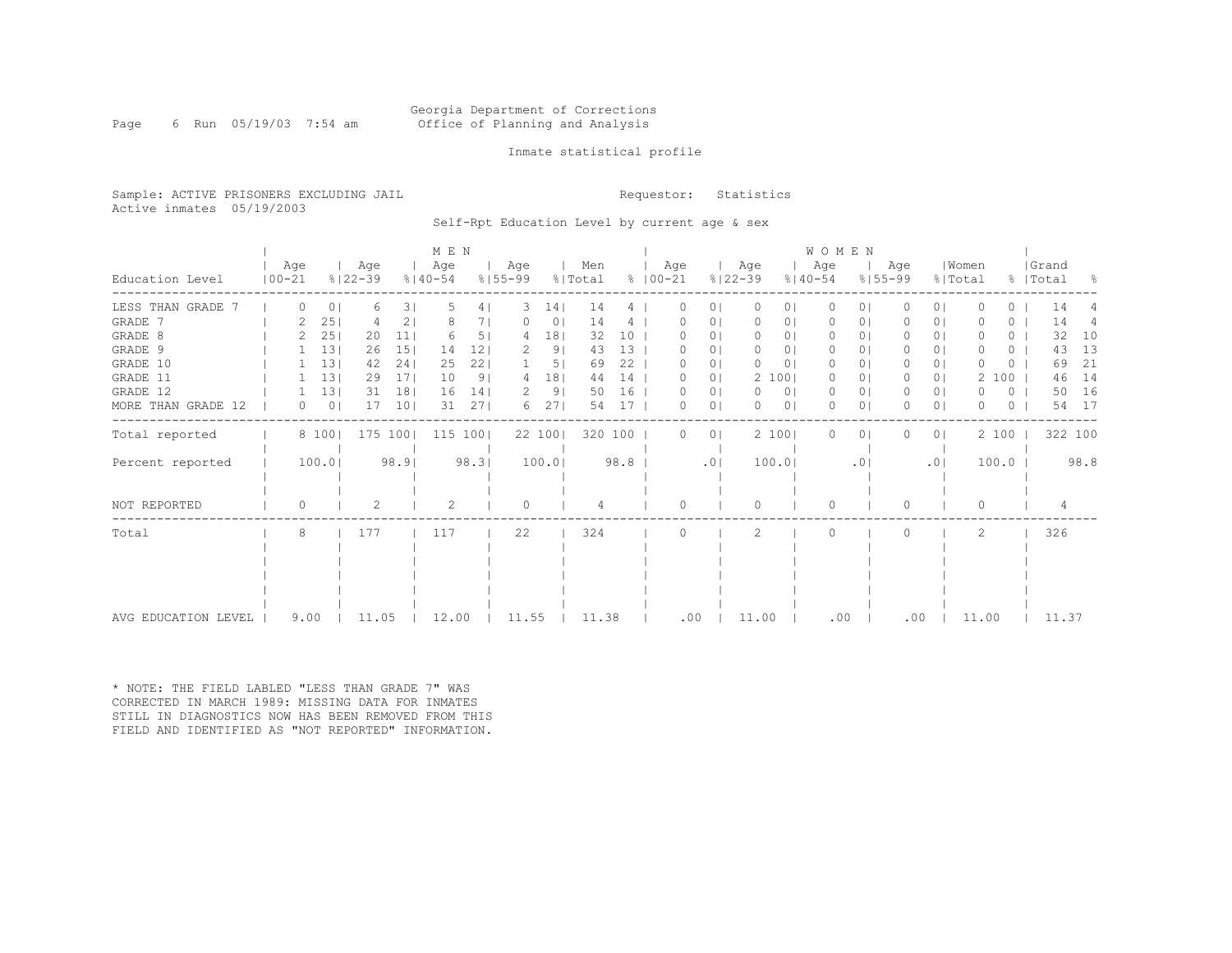#### Georgia Department of Corrections Page 7 Run 05/19/03 7:54 am Office of Planning and Analysis

## Inmate statistical profile

Sample: ACTIVE PRISONERS EXCLUDING JAIL **Requestor:** Statistics Active inmates 05/19/2003

Functional Reading Level (WRAT Scores) by current age & sex

|                    |                   |                |                    |                | M E N              |                 |                    |                |                |      |                      |                |                    |                | WOMEN              |                 |                    |                |                  |       |                    |         |
|--------------------|-------------------|----------------|--------------------|----------------|--------------------|-----------------|--------------------|----------------|----------------|------|----------------------|----------------|--------------------|----------------|--------------------|-----------------|--------------------|----------------|------------------|-------|--------------------|---------|
| WRAT Reading Score | Age<br>$100 - 21$ |                | Age<br>$8122 - 39$ |                | Age<br>$8140 - 54$ |                 | Age<br>$8155 - 99$ |                | Men<br>% Total |      | Age<br>$8   00 - 21$ |                | Age<br>$8122 - 39$ |                | Age<br>$8140 - 54$ |                 | Aqe<br>$8155 - 99$ |                | Women<br>% Total |       | Grand<br>%   Total | - 양     |
| LESS THAN GRADE 6  |                   | 33             | 52                 | 321            | 37                 | 361             |                    | 37             | 98             | 33   |                      | $\circ$        |                    | 501            | $\Omega$           | $\Omega$        |                    | 0 <sup>1</sup> |                  | 50    | 99                 | 34      |
| 6TH THRU 8TH GRADE |                   | 671            | 35                 | 211            | 19                 | 181             | 3                  | 16             | 61             | 21   |                      | 01             | 0                  | 0 <sub>1</sub> | 0                  | 01              |                    | 0 <sup>1</sup> |                  | 0     | 61                 | 21      |
| GRADE 9            |                   | 0              | 15                 | 9 <sub>1</sub> | 16                 | 151             |                    | 11             | 33             | 11   |                      | 01             |                    | 0              | 0                  | 01              |                    | 0 <sub>1</sub> |                  | ()    | 33                 | 11      |
| GRADE 10           | 0                 | 0              |                    | 31             |                    | 4               |                    | 5              | 10             | 3    |                      | 01             | 0                  | 0              | 0                  | 0               |                    | 01             |                  | O     | 10                 | 3       |
| GRADE 11           | 0                 | 0              |                    | 4              |                    | 6               |                    | 5.             | 14             |      |                      | 01             |                    | 0              | 0                  | 0               |                    | 0 <sub>1</sub> |                  | 0     | 14                 | 5       |
| GRADE 12           | 0                 | $\circ$        | 31                 | 19             | 12                 | 12 <sub>2</sub> |                    | 21             | 47             | 16   |                      | 0 <sub>1</sub> |                    | 0 <sub>1</sub> | 0                  | 01              | 0                  | 0 <sub>1</sub> |                  | 0     | 47                 | 16      |
| MORE THAN GRADE 12 | 0                 | 0 <sub>1</sub> | 19                 | 12             | 10                 | 101             |                    | 5 <sub>1</sub> | 30             | 10   |                      | 0 <sub>1</sub> |                    | 501            | $\Omega$           | 0               | 0                  | 0 <sub>1</sub> |                  | 50    | 31                 | 11      |
| Total reported     |                   | 6 100          |                    | 164 100        |                    | 104 1001        |                    | 19 100         | 293 100        |      | 0                    | 0 <sub>1</sub> |                    | 2 100          | $\Omega$           | $\circ$         |                    | 0 <sub>1</sub> |                  | 2 100 |                    | 295 100 |
| Percent reported   |                   | 75.0           |                    | 92.7           |                    | 88.9            |                    | 86.4           |                | 90.4 |                      | .01            |                    | 100.01         |                    | .0 <sub>1</sub> |                    | .01            |                  | 100.0 |                    | 90.5    |
| NOT REPORTED       | 2                 |                | 13                 |                | 13                 |                 | 3                  |                | 31             |      | $\Omega$             |                | $\Omega$           |                | $\Omega$           |                 | $\Omega$           |                | $\Omega$         |       | 31                 |         |
| Total              | 8                 |                | 177                |                | 117                |                 | 22                 |                | 324            |      |                      |                | 2                  |                | $\Omega$           |                 |                    |                | 2                |       | 326                |         |
|                    |                   |                |                    |                |                    |                 |                    |                |                |      |                      |                |                    |                |                    |                 |                    |                |                  |       |                    |         |
|                    |                   |                |                    |                |                    |                 |                    |                |                |      |                      |                |                    |                |                    |                 |                    |                |                  |       |                    |         |
|                    |                   |                |                    |                |                    |                 |                    |                |                |      |                      |                |                    |                |                    |                 |                    |                |                  |       |                    |         |
|                    |                   |                |                    |                |                    |                 |                    |                |                |      |                      |                |                    |                |                    |                 |                    |                |                  |       |                    |         |
| AVG READING SCORE  | 6.67              |                | 8.41               |                | 7.68               |                 | 8.03               |                | 8.09           |      | .00                  |                | 9.10               |                | .00                |                 | .00                |                |                  | 9.10  | 8.10               |         |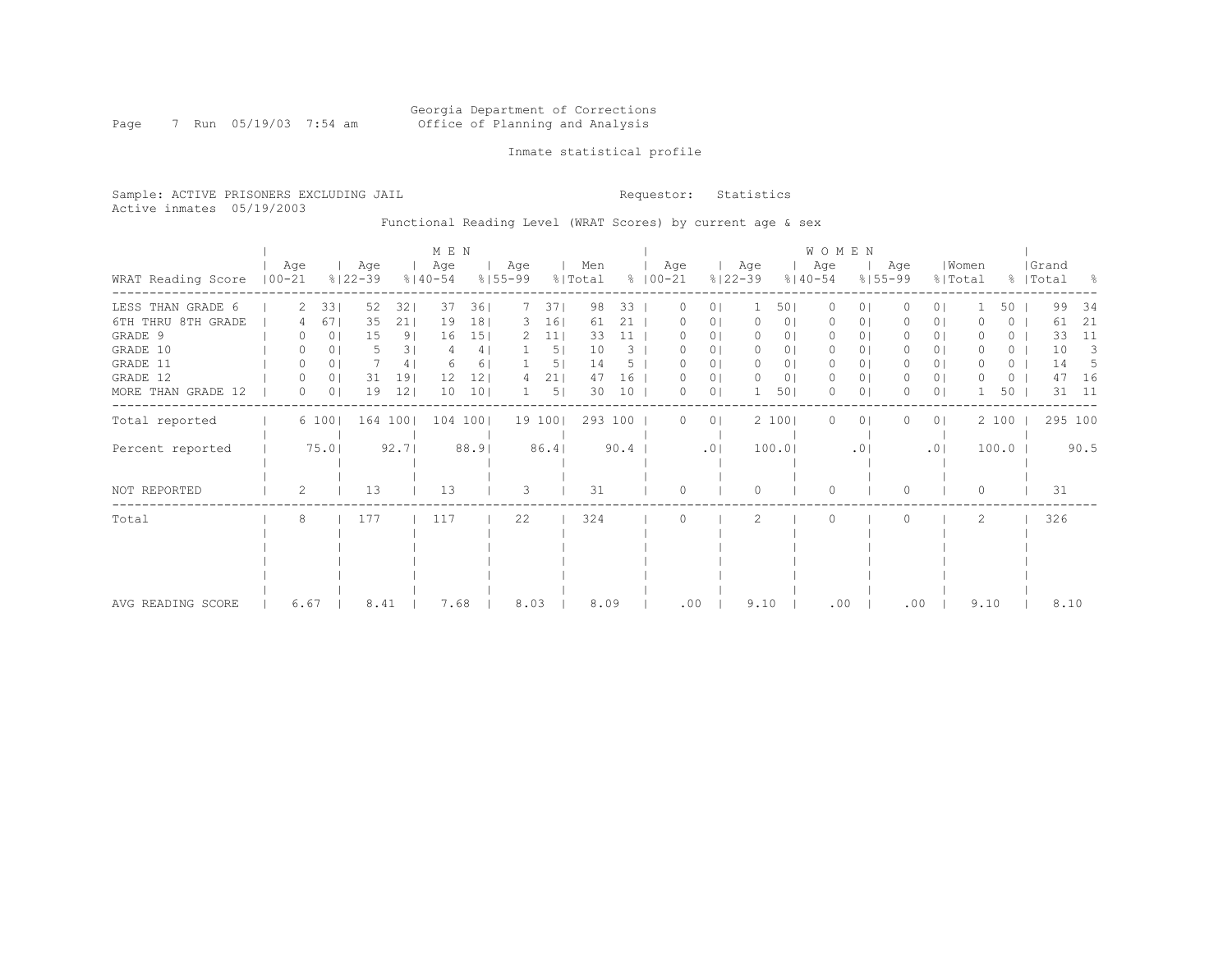#### Georgia Department of Corrections Page 8 Run 05/19/03 7:54 am Office of Planning and Analysis

## Inmate statistical profile

Sample: ACTIVE PRISONERS EXCLUDING JAIL **Requestor:** Statistics Active inmates 05/19/2003

Functional Math Level (WRAT Scores) by current age & sex

|                    |                   |       |                    |                | M E N            |                 |                    |                |                |      |                      |                 |                    |                | WOMEN              |                |                    |                |                  |       |                    |      |
|--------------------|-------------------|-------|--------------------|----------------|------------------|-----------------|--------------------|----------------|----------------|------|----------------------|-----------------|--------------------|----------------|--------------------|----------------|--------------------|----------------|------------------|-------|--------------------|------|
| WRAT Math Score    | Age<br>$100 - 21$ |       | Age<br>$8122 - 39$ |                | Age<br>$%140-54$ |                 | Age<br>$8155 - 99$ |                | Men<br>% Total |      | Age<br>$8   00 - 21$ |                 | Age<br>$8122 - 39$ |                | Age<br>$8140 - 54$ |                | Aqe<br>$8155 - 99$ |                | Women<br>% Total |       | Grand<br>%   Total | - 왕  |
| LESS THAN GRADE 6  |                   | 33    | 49                 | 301            | 44               | 421             | 9                  | 471            | 104            | 35   |                      | 0 <sub>1</sub>  | 0                  | 01             | $\Omega$           | 01             |                    | 0 <sub>1</sub> |                  | ()    | 104                | 35   |
| 6TH THRU 8TH GRADE |                   | 50    | 76                 | 461            | 39               | 381             | 5                  | 261            | 123            | 42   |                      | 0 <sub>1</sub>  |                    | 0 <sub>1</sub> | 0                  | 01             |                    | 0 <sub>1</sub> |                  | 0     | 123                | 42   |
| GRADE 9            |                   | 171   | 19                 | 12             | 11               | 11 <sub>1</sub> |                    | 0 <sup>1</sup> | 31             | 11   |                      | 0 <sub>1</sub>  |                    | 501            | 0                  | 01             |                    | 0 <sub>1</sub> |                  | 50    | 32                 | 11   |
| GRADE 10           | 0                 | 0     | 12                 | 7 <sub>1</sub> |                  | 41              |                    | 11             | 18             | 6    |                      | 01              |                    | 0 <sub>1</sub> | $\Omega$           | 01             |                    | 01             |                  | 0     | 18                 | 6    |
| GRADE 11           | 0                 | 0     | 5                  | 31             |                  | 01              |                    | 5 <sub>1</sub> | 6              |      |                      | 01              |                    | 01             | 0                  | 01             |                    | 01             |                  | 0     | 6                  | 2    |
| GRADE 12           | 0                 | 0     | 2                  |                |                  | 4               |                    | 5              |                |      |                      | 0 <sub>1</sub>  |                    | 0 <sub>1</sub> | 0                  | 0 <sub>1</sub> |                    | 0 <sub>1</sub> |                  | 0     |                    | 2    |
| MORE THAN GRADE 12 | 0                 | 0     |                    |                |                  | 2 <sub>1</sub>  |                    | 5 <sub>1</sub> |                |      |                      | 0 <sub>1</sub>  |                    | 501            | $\Omega$           | $\circ$        |                    | 0 <sub>1</sub> |                  | 50    | 5.                 | 2    |
| Total reported     |                   | 6 100 |                    | 164 1001       |                  | 104 1001        |                    | 19 1001        | 293 100        |      |                      | 0 <sub>1</sub>  |                    | 2 100          | $\Omega$           | 01             |                    | 0 <sub>1</sub> |                  | 2 100 | 295 100            |      |
| Percent reported   |                   | 75.0  |                    | 92.7           |                  | 88.9            |                    | 86.4           |                | 90.4 |                      | .0 <sub>1</sub> |                    | 100.01         |                    | .01            |                    | .01            |                  | 100.0 |                    | 90.5 |
| NOT REPORTED       | 2                 |       | 13                 |                | 13               |                 | 3                  |                | 31             |      | U                    |                 | $\cap$             |                | $\Omega$           |                | $\bigcap$          |                | $\Omega$         |       | 31                 |      |
| Total              | 8                 |       | 177                |                | 117              |                 | 22                 |                | 324            |      |                      |                 | 2                  |                | $\cap$             |                |                    |                | 2                |       | 326                |      |
|                    |                   |       |                    |                |                  |                 |                    |                |                |      |                      |                 |                    |                |                    |                |                    |                |                  |       |                    |      |
|                    |                   |       |                    |                |                  |                 |                    |                |                |      |                      |                 |                    |                |                    |                |                    |                |                  |       |                    |      |
|                    |                   |       |                    |                |                  |                 |                    |                |                |      |                      |                 |                    |                |                    |                |                    |                |                  |       |                    |      |
| AVG MATH SCORE     | 6.57              |       | 7.16               |                | 6.56             |                 | 6.78               |                | 6.91           |      | .00                  |                 | 11.40              |                | .00                |                | .00                |                | 11.40            |       | 6.94               |      |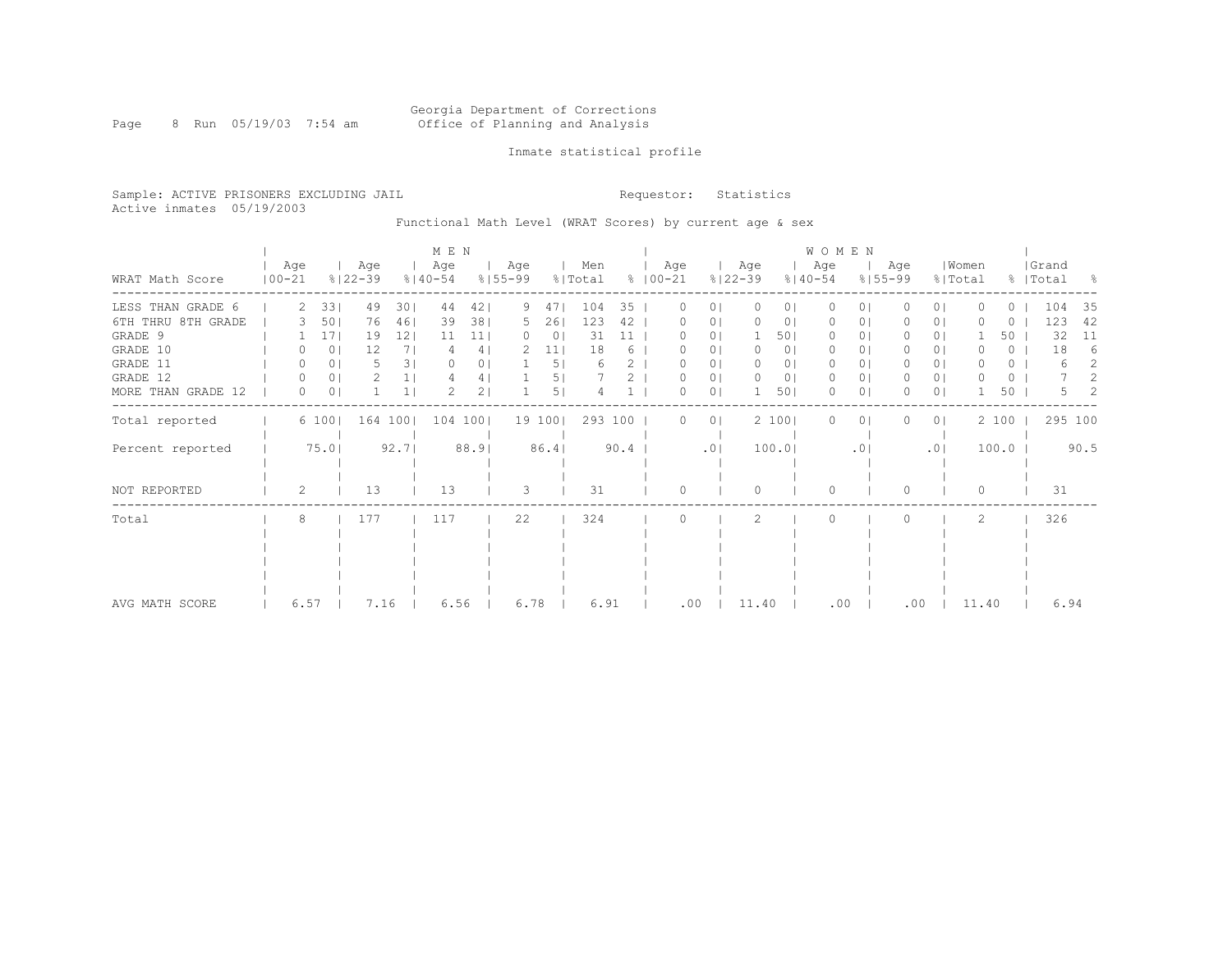#### Georgia Department of Corrections Page 9 Run 05/19/03 7:54 am Office of Planning and Analysis

## Inmate statistical profile

Sample: ACTIVE PRISONERS EXCLUDING JAIL **Requestor:** Statistics Active inmates 05/19/2003

Functional Spelling Level (WRAT Scores) by current age & sex

|                             |      |                |                    |                | M E N              |      |                    |        |                |      |                      |                |                    |                | WOMEN              |                 |                    |                |                  |                  |                    |      |
|-----------------------------|------|----------------|--------------------|----------------|--------------------|------|--------------------|--------|----------------|------|----------------------|----------------|--------------------|----------------|--------------------|-----------------|--------------------|----------------|------------------|------------------|--------------------|------|
| WRAT Spelling Score   00-21 | Age  |                | Age<br>$8122 - 39$ |                | Age<br>$8140 - 54$ |      | Age<br>$8155 - 99$ |        | Men<br>% Total |      | Age<br>$8   00 - 21$ |                | Age<br>$8122 - 39$ |                | Age<br>$8140 - 54$ |                 | Age<br>$8155 - 99$ |                | Women<br>% Total |                  | Grand<br>%   Total | - 양  |
| LESS THAN GRADE 6           |      | 17             | 55                 | 341            | 48                 | 461  | 9                  | 47     | 113            | 39   |                      | $\circ$        | $\Omega$           | $\circ$        | $\Omega$           | $\Omega$        |                    | 0 <sup>1</sup> |                  | $\left( \right)$ | 113                | 38   |
| 6TH THRU 8TH GRADE          |      | 67             | 49                 | 301            | 27                 | 261  | 6                  | 32     | 86             | 29   |                      | $\circ$        |                    | 501            | 0                  | $\circ$         |                    | 0 <sub>1</sub> |                  | 50               | 87                 | 29   |
| GRADE 9                     |      | 17             | 17                 | 101            |                    | 5    |                    | 5      | 24             | 8    |                      | 01             |                    | 0 <sub>1</sub> | 0                  | 01              |                    | 0 <sub>1</sub> |                  | $\left( \right)$ | 24                 | 8    |
| GRADE 10                    |      | 0 <sup>1</sup> | 12                 | 71             |                    | 5    |                    | 0      | 17             |      |                      | 01             |                    | 0              | 0                  | 0               |                    | 01             |                  | 0                | 17                 |      |
| GRADE 11                    |      | 0              |                    | 4              |                    |      |                    | 5.     | 13             |      |                      | 01             |                    | 0              | $\circ$            | 0               |                    | 0 <sub>1</sub> |                  | 0                | 13                 |      |
| GRADE 12                    | 0    | 0 <sub>1</sub> | 14                 | 9              |                    |      |                    | 5      | 22             |      |                      | 0 <sub>1</sub> |                    | 0 <sub>1</sub> | 0                  | 01              | 0                  | 0 <sub>1</sub> |                  | 0                | 22                 |      |
| MORE THAN GRADE 12          | 0    | 0 <sub>1</sub> | 10                 | 6 <sub>1</sub> |                    |      |                    | 5.     | 18             | 6    |                      | 0 <sup>1</sup> |                    | 501            | $\Omega$           | $\circ$         | 0                  | 0 <sup>1</sup> |                  | 50               | 19                 | 6    |
| Total reported              |      | 6 100          |                    | 164 100        | 104 100            |      |                    | 19 100 | 293 100        |      | 0                    | 0 <sub>1</sub> |                    | 2 100          | $\Omega$           | $\circ$         |                    | 0 <sub>1</sub> |                  | 2 100            | 295 100            |      |
| Percent reported            |      | 75.0           |                    | 92.7           |                    | 88.9 |                    | 86.4   |                | 90.4 |                      | .01            |                    | 100.01         |                    | .0 <sub>1</sub> |                    | .01            |                  | 100.0            |                    | 90.5 |
| NOT REPORTED                | 2    |                | 13                 |                | 13                 |      | 3                  |        | 31             |      | $\Omega$             |                | $\Omega$           |                | $\Omega$           |                 | $\Omega$           |                | $\Omega$         |                  | 31                 |      |
| Total                       | 8    |                | 177                |                | 117                |      | 22                 |        | 324            |      |                      |                | 2                  |                | $\Omega$           |                 |                    |                | 2                |                  | 326                |      |
|                             |      |                |                    |                |                    |      |                    |        |                |      |                      |                |                    |                |                    |                 |                    |                |                  |                  |                    |      |
|                             |      |                |                    |                |                    |      |                    |        |                |      |                      |                |                    |                |                    |                 |                    |                |                  |                  |                    |      |
|                             |      |                |                    |                |                    |      |                    |        |                |      |                      |                |                    |                |                    |                 |                    |                |                  |                  |                    |      |
|                             |      |                |                    |                |                    |      |                    |        |                |      |                      |                |                    |                |                    |                 |                    |                |                  |                  |                    |      |
| AVG SPELLING SCORE          | 7.13 |                | 7.64               |                | 6.60               |      | 6.78               |        | 7.21           |      | .00                  |                | 9.70               |                | .00                |                 | .00                |                | 9.70             |                  | 7.22               |      |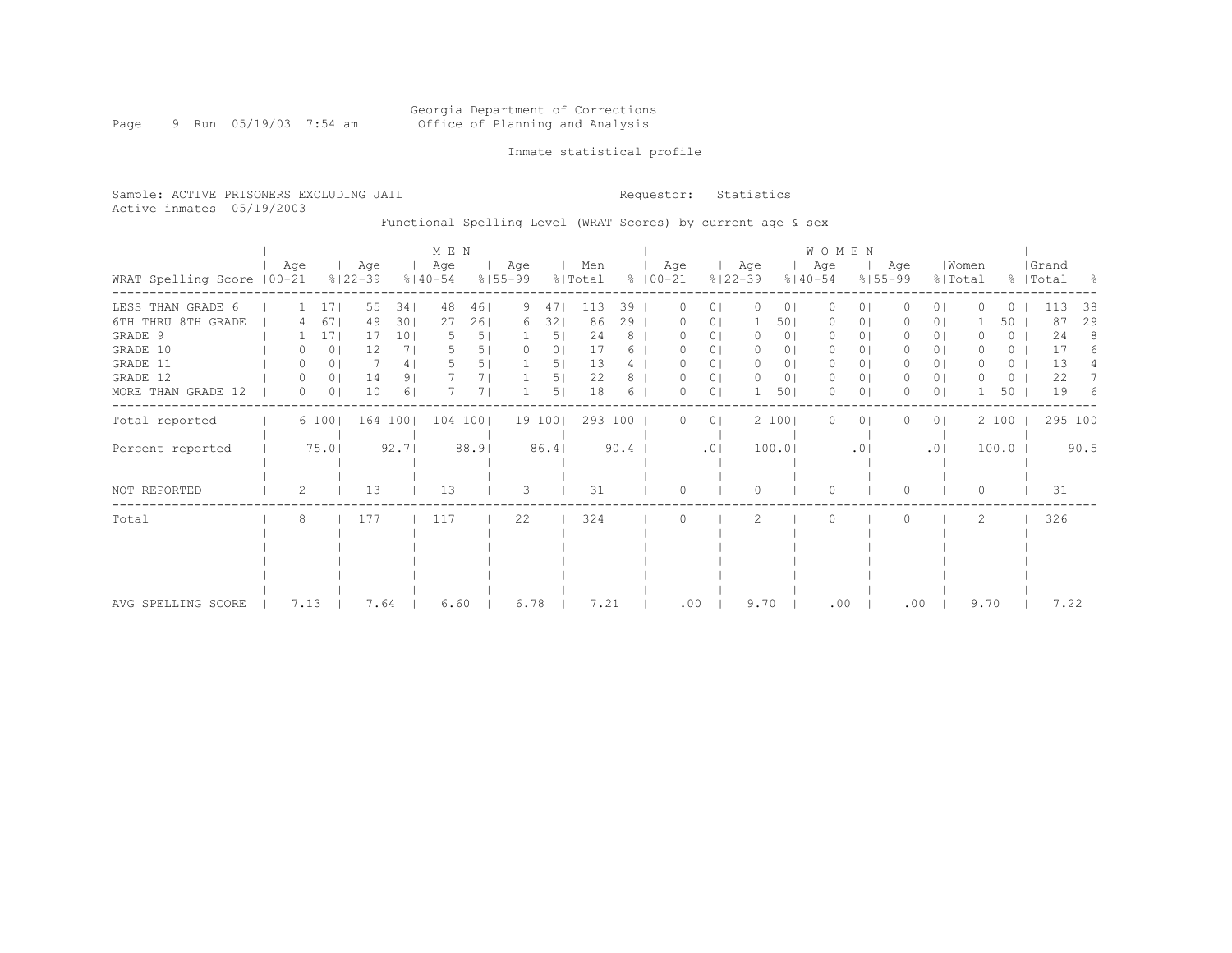#### Georgia Department of Corrections Page 10 Run 05/19/03 7:54 am Office of Planning and Analysis

## Inmate statistical profile

Sample: ACTIVE PRISONERS EXCLUDING JAIL **Requestor:** Statistics Active inmates 05/19/2003

Self-Rpt Guardian Status To Age 16 by current age & sex

|                  |                   |       |    |                    |                | M E N              |      |                    |        |                |      |                      |                |                    |       | WOMEN              |           |                    |                |          |          |                    |      |
|------------------|-------------------|-------|----|--------------------|----------------|--------------------|------|--------------------|--------|----------------|------|----------------------|----------------|--------------------|-------|--------------------|-----------|--------------------|----------------|----------|----------|--------------------|------|
| Guardian Status  | Age<br>$100 - 21$ |       |    | Age<br>$8122 - 39$ |                | Age<br>$8140 - 54$ |      | Age<br>$8155 - 99$ |        | Men<br>% Total |      | Age<br>$8   00 - 21$ |                | Age<br>$8122 - 39$ |       | Age<br>$8140 - 54$ |           | Age<br>$8155 - 99$ | % Total        | Women    |          | Grand<br>%   Total | - 옹  |
| ORPHANAGE        |                   |       | 0  |                    | 0 <sub>1</sub> |                    | 01   |                    | 0      |                |      |                      | 01             |                    | 01    | 0                  | 0         |                    | 0 <sub>1</sub> |          | 0        |                    |      |
| FATHER ONLY      | O                 |       | 0  | 6                  | 31             |                    | 2    |                    | 0      |                | 3    |                      | 0              | $\Omega$           | 01    | 0                  | 0         |                    | 0 <sup>1</sup> |          | 0        |                    |      |
| FTR MTR HD       |                   |       | 0  | 15                 | 9              |                    |      |                    | 9      | 23             |      |                      | $\Omega$       | $\Omega$           | 01    | $\Omega$           | 0         |                    | 0 <sup>1</sup> |          | 0        | 23                 |      |
| MOTHER ONLY      |                   |       | 38 | 68                 | 391            | 43                 | 37   | 4                  | 18     | 118            | 37   |                      | $\circ$        | 0                  | 01    | 0                  | 0         |                    | 0 <sub>1</sub> |          | 0        | 118                | 37   |
| MTR FTR HD       |                   |       | 38 | 49                 | 281            | 49                 | 42   | 10                 | 45     | 111            | 35   |                      | $\circ$        |                    | 2 100 | 0                  | 0         |                    | 0 <sup>1</sup> | 2        | 100      | 113                | 35   |
| OTH FEMALE       |                   |       | 0  | 5                  | 31             | 4                  | 3.   |                    | 5      | 10             | З    |                      | $\circ$        |                    | 0     | 0                  | 0         |                    | 01             |          | 0        | 10                 | 3    |
| OTH MALE         |                   |       | 0  |                    |                |                    | 0    |                    | 0      |                |      |                      | $\circ$        | $\Omega$           | 0     | 0                  | 0         |                    | $\circ$        |          | $\Omega$ |                    |      |
| STEP-PARNTS      |                   |       | 13 |                    | 3.             |                    |      |                    | 9.     |                |      |                      | 0              |                    | 0     | 0                  | 0         |                    | 01             |          | 0.       |                    |      |
| FOSTER HOME      |                   |       | 0  | 6                  | 31             |                    | 0    |                    | 5.     |                |      |                      | 0              | 0                  | 0     | 0                  | 0         |                    | 0 <sup>1</sup> |          | 0        |                    |      |
| GRAND PRNTS      |                   |       | 13 | 11                 | 6              |                    | 6.   |                    | 5      | 20             |      |                      | 0              | 0                  | 0     | 0                  | 0         |                    | 0 <sub>1</sub> |          | 0        | 20                 |      |
| OTHER            | 0                 |       | 0  |                    | 4              |                    | 3    |                    | 5      | 12             | 4    |                      | $\circ$        |                    | 0     | 0                  | 0         |                    | 0 <sub>1</sub> |          | 0        | 12                 |      |
| Total reported   |                   | 8 100 |    | 174 100            |                | 116                | 1001 |                    | 22 100 | 320            | 100  |                      | 0 <sup>1</sup> |                    | 2 100 | $\Omega$           | 0         |                    | 0 <sub>1</sub> |          | 2 100    | 322 100            |      |
|                  |                   |       |    |                    |                |                    |      |                    |        |                |      |                      |                |                    |       |                    |           |                    |                |          |          |                    |      |
| Percent reported |                   | 100.0 |    |                    | 98.3           |                    | 99.1 |                    | 100.0  |                | 98.8 |                      | .01            |                    | 100.0 |                    | $\cdot$ 0 |                    | .01            |          | 100.0    |                    | 98.8 |
|                  |                   |       |    |                    |                |                    |      |                    |        |                |      |                      |                |                    |       |                    |           |                    |                |          |          |                    |      |
|                  |                   |       |    |                    |                |                    |      |                    |        |                |      |                      |                |                    |       |                    |           |                    |                |          |          |                    |      |
| NOT RPTD         | $\Omega$          |       |    | 3                  |                |                    |      | $\bigcap$          |        |                |      | $\cap$               |                | $\bigcap$          |       | $\Omega$           |           | $\Omega$           |                | $\Omega$ |          |                    |      |
| Total            | 8                 |       |    | 177                |                | 117                |      | 22                 |        | 324            |      |                      |                |                    |       | $\Omega$           |           |                    |                | 2        |          | 326                |      |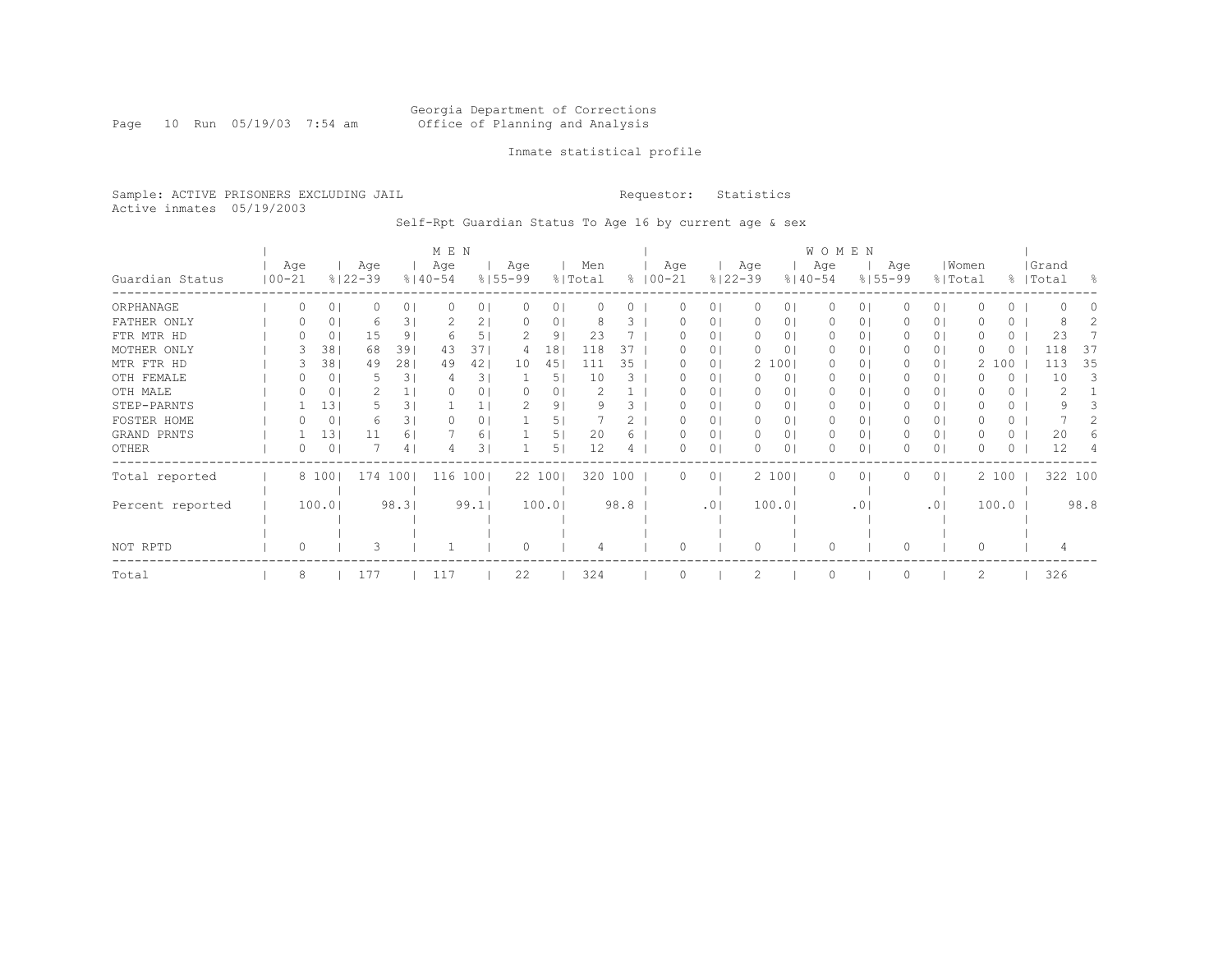# Georgia Department of Corrections<br>Office of Planning and Analysis

Page 11 Run 05/19/03 7:54 am

## Inmate statistical profile

Sample: ACTIVE PRISONERS EXCLUDING JAIL **Requestor:** Statistics Active inmates 05/19/2003

Self-Rpt Employment Status Before Prison by current age & sex

|                  |                  |       |                    |                 | M E N              |                |                    |                |                |      |             |     |                 |           |                | <b>WOMEN</b>       |                |     |                |       |       |                    |          |                  |
|------------------|------------------|-------|--------------------|-----------------|--------------------|----------------|--------------------|----------------|----------------|------|-------------|-----|-----------------|-----------|----------------|--------------------|----------------|-----|----------------|-------|-------|--------------------|----------|------------------|
| Employment       | Age<br>  00-21   |       | Age<br>$8122 - 39$ |                 | Age<br>$8140 - 54$ |                | Age<br>$8155 - 99$ |                | Men<br>% Total |      | $8100 - 21$ | Age | $8122 - 39$     | Age       |                | Age<br>$8140 - 54$ | $8155 - 99$    | Age | % Total        | Women |       | Grand<br>%   Total |          | - 옹              |
| FULL TIME        |                  | 14    | 83                 | 501             | 69                 | 671            | 15                 | 71.            | 168            | 57   |             | 0   | $\circ$         |           | 2 100          | $\circ$            | 01             |     | 0 <sub>1</sub> |       | 2 100 |                    | 170      | 57               |
| PART TIME        |                  | 14    | 11                 | 7 I             | 3                  | 31             |                    | 01             | 15             | 5    |             |     | $\circ$         | $\Omega$  | 0 <sub>1</sub> | 0                  | 0 <sub>1</sub> |     | 0 <sub>1</sub> |       | 0     |                    | 15       | b.               |
| UNEMPL < 6M      |                  | 14    | 20                 | 12              | 10                 | 101            |                    | 0              | 31             | 10   |             |     | $\circ$         |           | 0              | 0                  | 0              |     | 0 <sub>1</sub> |       | Ü     |                    | 31       | 10               |
| UNEMPL > 6M      |                  | 0     | 32                 | 191             | 14                 | 141            |                    | 51             | 47             | 16   |             | 0   | $\circ$         | $\bigcap$ | 0 <sup>1</sup> | 0                  | 01             |     | 0 <sub>1</sub> |       | 0     |                    | 47       | 16               |
| NEVER WORKD      |                  | 57    | 16                 | 10 <sub>1</sub> |                    |                |                    | 5.             | 22             |      |             | 0   | $\circ$         | $\bigcap$ |                | $\Omega$           | 0              |     | 0 <sub>1</sub> |       | 0     |                    | 22       |                  |
| STUDENT          | $\left( \right)$ | 0     |                    |                 |                    | 01             |                    | 0              |                |      |             |     | $\circ$         | $\Omega$  | 0 <sup>1</sup> | 0                  | 01             |     | 0 <sub>1</sub> |       | 0     |                    |          | $\left( \right)$ |
| INCAPABLE        | 0                | 0     |                    | 2               | 6                  | 6 <sup>1</sup> |                    | 191            | 13             |      |             |     | $\circ$         | $\Omega$  | 0              | 0                  | 0              |     | 0 <sub>1</sub> |       |       |                    | 13       |                  |
| OTHER            | 0                | 0     |                    | 0 <sub>1</sub>  | 0                  | 0 <sup>1</sup> |                    | 0 <sub>1</sub> | $\Omega$       | 0    |             | 0   | $\circ$         | $\Omega$  | 0 <sup>1</sup> | $\circ$            | 0 <sub>1</sub> |     | 0 <sub>1</sub> | 0     | 0     |                    | $\Omega$ | $\Omega$         |
| Total reported   |                  | 7 100 | 166                | 1001            | 103                | 1001           |                    | 21 100         | 297            | 100  |             | 0   | $\circ$         |           | 2 1001         | $\Omega$           | 01             |     | 0 <sub>1</sub> |       | 2 100 |                    | 299 100  |                  |
| Percent reported |                  | 87.5  |                    | 93.8            |                    | 88.01          |                    | 95.51          |                | 91.7 |             |     | .0 <sub>1</sub> |           | 100.01         |                    | .01            |     | .01            |       | 100.0 |                    |          | 91.7             |
|                  |                  |       |                    |                 |                    |                |                    |                |                |      |             |     |                 |           |                |                    |                |     |                |       |       |                    |          |                  |
| NOT RPTD         |                  |       | 11                 |                 | 14                 |                |                    |                | 27             |      |             |     |                 | 0         |                |                    |                |     |                | 0     |       |                    | 27       |                  |
| Total            | 8                |       | 177                |                 | 117                |                | 22                 |                | 324            |      |             |     |                 |           |                |                    |                |     |                | 2     |       |                    | 326      |                  |

\* NOTE: THE FIELD LABELD "OTHER" WAS CORRECTED IN APRIL 1989; INMATES CODED "PRE-OTIS NOT REPORTED" NOW HAVE BEEN REMOVED FROM THIS FIELD AND IDENTIFIED AS "NOT REPORTED".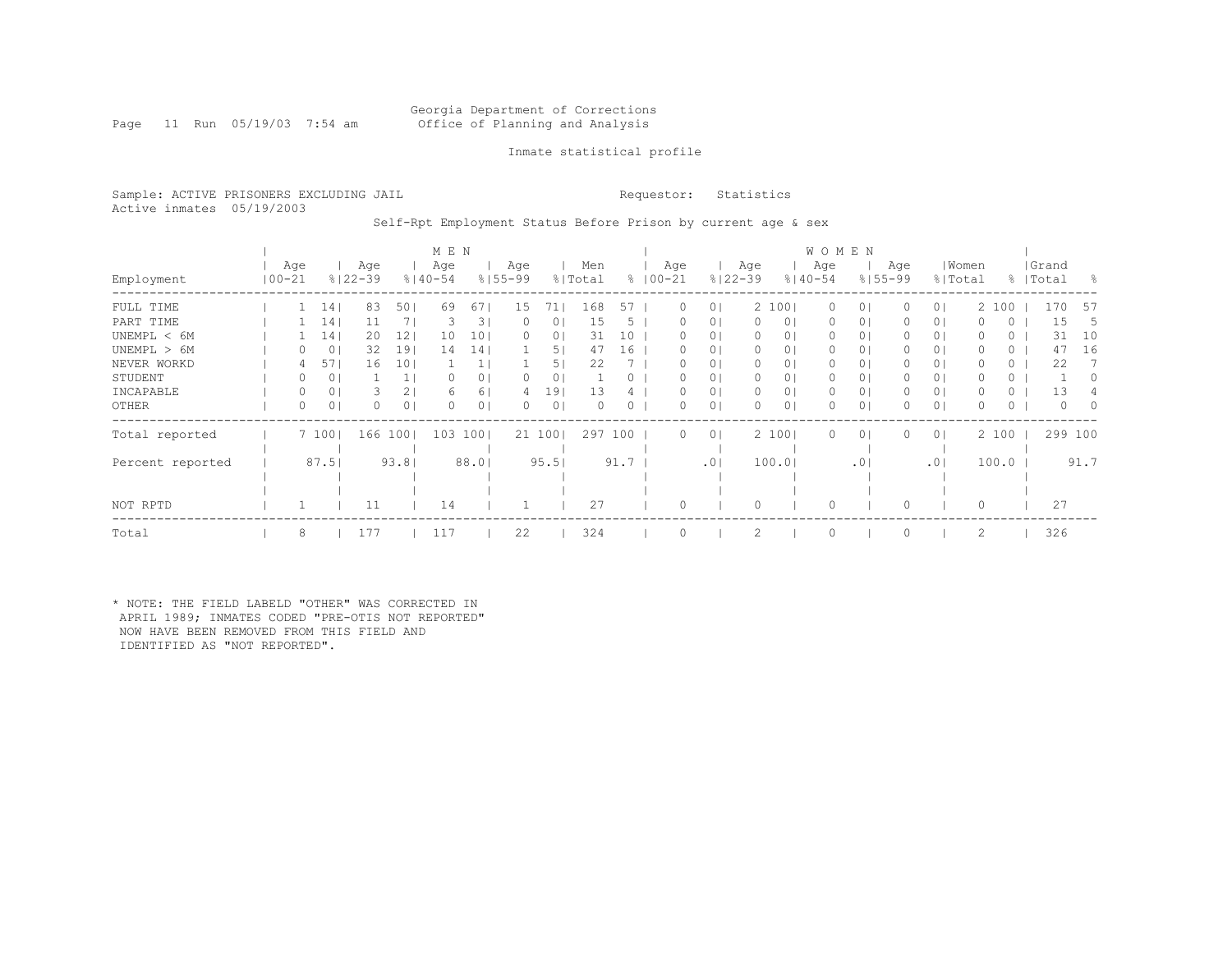#### Georgia Department of Corrections Page 12 Run 05/19/03 7:54 am Office of Planning and Analysis

## Inmate statistical profile

Sample: ACTIVE PRISONERS EXCLUDING JAIL **Requestor:** Statistics Active inmates 05/19/2003

Self-Rpt Marital Status At Admission by current age & sex

|                  |                   |                |                    |                | M E N              |      |                    |        |                |      |                    |                |                    |                | <b>WOMEN</b>       |                |                    |                |       |          |           |          |            |
|------------------|-------------------|----------------|--------------------|----------------|--------------------|------|--------------------|--------|----------------|------|--------------------|----------------|--------------------|----------------|--------------------|----------------|--------------------|----------------|-------|----------|-----------|----------|------------|
| Marital Status   | Age<br>$100 - 21$ |                | Age<br>$8122 - 39$ |                | Age<br>$8140 - 54$ |      | Age<br>$8155 - 99$ |        | Men<br>% Total |      | Age<br>$8100 - 21$ |                | Age<br>$8122 - 39$ |                | Age<br>$8140 - 54$ |                | Age<br>$8155 - 99$ | % Total        | Women |          | %   Total | Grand    | - 옹        |
| SINGLE           |                   | 88             | 126                | 72             | 47                 | 41   | 2                  | 9      | 182            | 57   | 0                  | $\Omega$       |                    | 501            | 0                  | 01             |                    | 0 <sub>1</sub> |       | 50       |           | 183      | -57        |
| MARRIED          |                   | 13             |                    | 101            | 14                 | 12.  |                    | 50     | 43             | 3    |                    | $\Omega$       |                    | 0 <sub>1</sub> | 0                  | 01             |                    | 0 <sub>1</sub> |       | 0        |           | 43       | 13         |
| SEPARATED        |                   | 0              |                    | 2 <sub>1</sub> | 8                  |      | 0                  | 0      | 11             | 3    | 0                  | 0              | 0                  | 0 <sub>1</sub> | 0                  | 0 <sub>1</sub> |                    | 0 <sub>1</sub> |       | 0        |           | 11       | 3          |
| DIVORCED         |                   | 01             |                    | 4 <sub>1</sub> | 28                 | 24   | 4                  | 18     | 39             | 12   | 0                  | 0 <sub>1</sub> | $\Omega$           | 01             | 0                  | 0 <sub>1</sub> |                    | 0 <sub>1</sub> | 0     | $\circ$  |           | 39       | 12         |
| WIDOWED          | 0                 | 0              |                    | Τ.             |                    | 61   |                    | 5'     | 10             | 3.   | $^{()}$            | 01             |                    | 501            | 0                  | 01             |                    | 0 <sub>1</sub> |       | 50       |           | 11       | - 3        |
| COMMON LAW       |                   | 0              | 20                 | 11             | 12                 | 10   |                    | 18     | 36             |      |                    | $\circ$        |                    | 0 <sub>1</sub> | 0                  | 0 <sub>1</sub> |                    | 0 <sub>1</sub> |       | 0        |           | 36       | 11         |
| OTHER            | 0                 | 0 <sub>1</sub> |                    | 0 <sub>1</sub> | $\Omega$           | 0    | $\Omega$           | 0      | $\Omega$       | 0    | 0                  | 0 <sub>1</sub> | $\Omega$           | 0 <sub>1</sub> | $\Omega$           | 0 <sub>1</sub> |                    | 0 <sub>1</sub> | 0     | $\Omega$ |           | $\Omega$ | $\bigcirc$ |
| Total reported   |                   | 8 100          | 175                | 1001           | 116                | 100  |                    | 22 100 | 321            | 100  | $\Omega$           | 0 <sup>1</sup> |                    | 2 1001         | $\Omega$           | 0 <sub>1</sub> |                    | 0 <sup>1</sup> |       | 2 100    |           | 323 100  |            |
| Percent reported |                   | 100.01         |                    | 98.91          |                    | 99.1 |                    | 100.01 |                | 99.1 |                    | .01            |                    | 100.01         |                    | .01            |                    | .01            |       | 100.0    |           |          | 99.1       |
|                  |                   |                |                    |                |                    |      |                    |        |                |      |                    |                |                    |                |                    |                |                    |                |       |          |           |          |            |
|                  |                   |                |                    |                |                    |      |                    |        |                |      |                    |                |                    |                |                    |                |                    |                |       |          |           |          |            |
| NOT RPTD         |                   |                |                    |                |                    |      |                    |        |                |      |                    |                |                    |                |                    |                |                    |                |       |          |           | 3        |            |
| Total            | 8                 |                | 177                |                | 117                |      | 22                 |        | 324            |      |                    |                |                    |                | $\Omega$           |                |                    |                | 2     |          |           | 326      |            |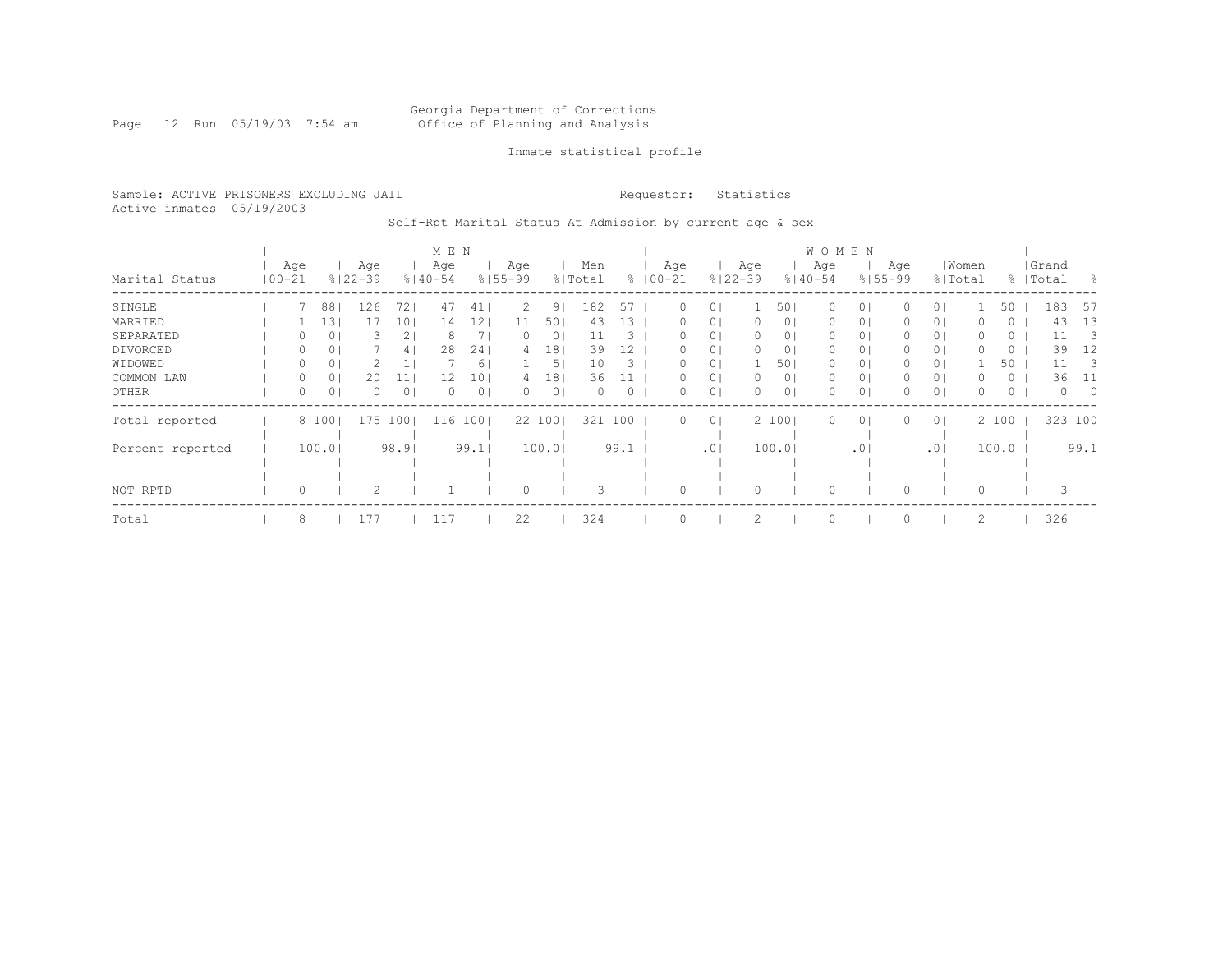## Georgia Department of Corrections Page 13 Run 05/19/03 7:54 am Office of Planning and Analysis

## Inmate statistical profile

Sample: ACTIVE PRISONERS EXCLUDING JAIL **Requestor:** Statistics Active inmates 05/19/2003

Self-Rpt Number Of Children At Admission by current age & sex

|                      |            |          |                |                    |                | M E N              |                |                    |                 |                |          |                    |                |                    |                | WOMEN              |            |                    |                |                  |       |          |                    |         |           |
|----------------------|------------|----------|----------------|--------------------|----------------|--------------------|----------------|--------------------|-----------------|----------------|----------|--------------------|----------------|--------------------|----------------|--------------------|------------|--------------------|----------------|------------------|-------|----------|--------------------|---------|-----------|
| Number Of Children   | $100 - 21$ | Age      |                | Age<br>$8122 - 39$ |                | Age<br>$8140 - 54$ |                | Age<br>$8155 - 99$ |                 | Men<br>% Total |          | Age<br>$8$   00-21 |                | Age<br>$8122 - 39$ |                | Age<br>$8140 - 54$ |            | Age<br>$8155 - 99$ |                | Women<br>% Total |       |          | Grand<br>%   Total |         | $\approx$ |
| NO CHILDREN          |            |          | 0              |                    |                | $\Omega$           | 0 <sub>1</sub> | $\Omega$           | 0               |                | $\Omega$ | O                  | 0              | $\circ$            | $\circ$        | $\circ$            | 0          | 0                  | $\circ$        | O                |       | $\Omega$ |                    |         |           |
| ONE CHILD            |            |          | 40             | 45                 | 44             | 27                 | 331            |                    | 35              | 81             | 39       |                    | 01             | 0                  | 0              | 0                  | 0          |                    | $\circ$        |                  |       | 0        | 81                 |         | 39        |
| TWO CHILDREN         |            |          | 601            | 29                 | 281            | 24                 | 291            | 5.                 | 251             | 61             | 29       |                    | $\circ$        |                    | 1 100          | $\mathbf{0}$       | 01         |                    | 0 <sup>1</sup> |                  | 100   |          | 62                 |         | 30        |
| THREE CHILDREN       |            |          | 0 <sub>1</sub> | 15                 | 151            | 20                 | 241            | 3                  | 15 <sub>1</sub> | 38             | 18       | O                  | 01             | $\Omega$           | 0 <sub>1</sub> | $\mathbf{0}$       | $\circ$    | 0                  | 0 <sup>1</sup> | O                |       | $\Omega$ | 38                 |         | 18        |
| FOUR CHILDREN        |            |          | $\Omega$       | 9                  | 9 <sub>1</sub> | 3                  | 4              | 2                  | 10 <sub>1</sub> | 14             |          |                    | $\circ$        | $\Omega$           | 0 <sub>1</sub> | $\mathbf{0}$       | $\circ$    | 0                  | 0 <sup>1</sup> | <sup>0</sup>     |       | 0        | 14                 |         | 7         |
| FIVE CHILDREN        |            | $\Omega$ | 0 <sub>1</sub> | 2                  | 2 <sub>1</sub> |                    | 5 <sub>1</sub> |                    | 5 <sub>1</sub>  |                | 3        | O                  | 0 <sub>1</sub> | $\circ$            | 0 <sub>1</sub> | $\circ$            | $\circ$    | 0                  | 0 <sup>1</sup> | $\Omega$         |       | 0        |                    |         | 3         |
| MORE THAN 5 CHILDREN |            | $\Omega$ | $\Omega$       |                    |                |                    | 5 I            | 2.                 | 10 <sub>1</sub> |                | 3        | 0                  | $\circ$        | $\Omega$           | 01             | $\Omega$           | 0          | 0                  | 0 <sup>1</sup> | $\Omega$         |       | 0        |                    |         | 3         |
| Total reported       |            |          | 5 100          |                    | 102 100        |                    | 82 100         |                    | 20 100          | 209 100        |          | 0                  | 0 <sub>1</sub> |                    | 1 100          | $\Omega$           | $\circ$    | 0                  | 0 <sub>1</sub> |                  | 1 100 |          |                    | 210 100 |           |
| Percent reported     |            |          | 62.5           |                    | 57.61          |                    | 70.11          |                    | 90.91           |                | 64.5     |                    | .01            |                    | 50.0           |                    | $.0 \cdot$ |                    | .01            |                  | 50.0  |          |                    | 64.4    |           |
| NOT REPORTED         |            | 3        |                | 75                 |                | 35                 |                | 2                  |                 | 115            |          | O                  |                |                    |                | $\Omega$           |            | 0                  |                |                  |       |          | 116                |         |           |
| Total                |            | 8        |                | 177                |                | 117                |                | 22                 |                 | 324            |          | O                  |                | 2                  |                | $\Omega$           |            | $\Omega$           |                | 2                |       |          | 326                |         |           |
|                      |            |          |                |                    |                |                    |                |                    |                 |                |          |                    |                |                    |                |                    |            |                    |                |                  |       |          |                    |         |           |
|                      |            |          |                |                    |                |                    |                |                    |                 |                |          |                    |                |                    |                |                    |            |                    |                |                  |       |          |                    |         |           |
|                      |            |          |                |                    |                |                    |                |                    |                 |                |          |                    |                |                    |                |                    |            |                    |                |                  |       |          |                    |         |           |
|                      |            |          |                |                    |                |                    |                |                    |                 |                |          |                    |                |                    |                |                    |            |                    |                |                  |       |          |                    |         |           |
| AVG NUM CHILDREN     |            | 1.60     |                | 1.96               |                | 2.48               |                | 2.95               |                 | 2.25           |          | .00                |                | 2.00               |                | .00                |            | .00                |                |                  | 2.00  |          |                    | 2.25    |           |

\* NOTE: THE FIELD LABLED "NO CHILDREN" WAS CORRECTED IN MARCH 1989: MISSING DATA FOR INMATES STILL IN DIAGNOSTICS NOW HAS BEEN REMOVED FROM THIS FIELD AND IDENTIFIED AS "NOT REPORTED" INFORMATION.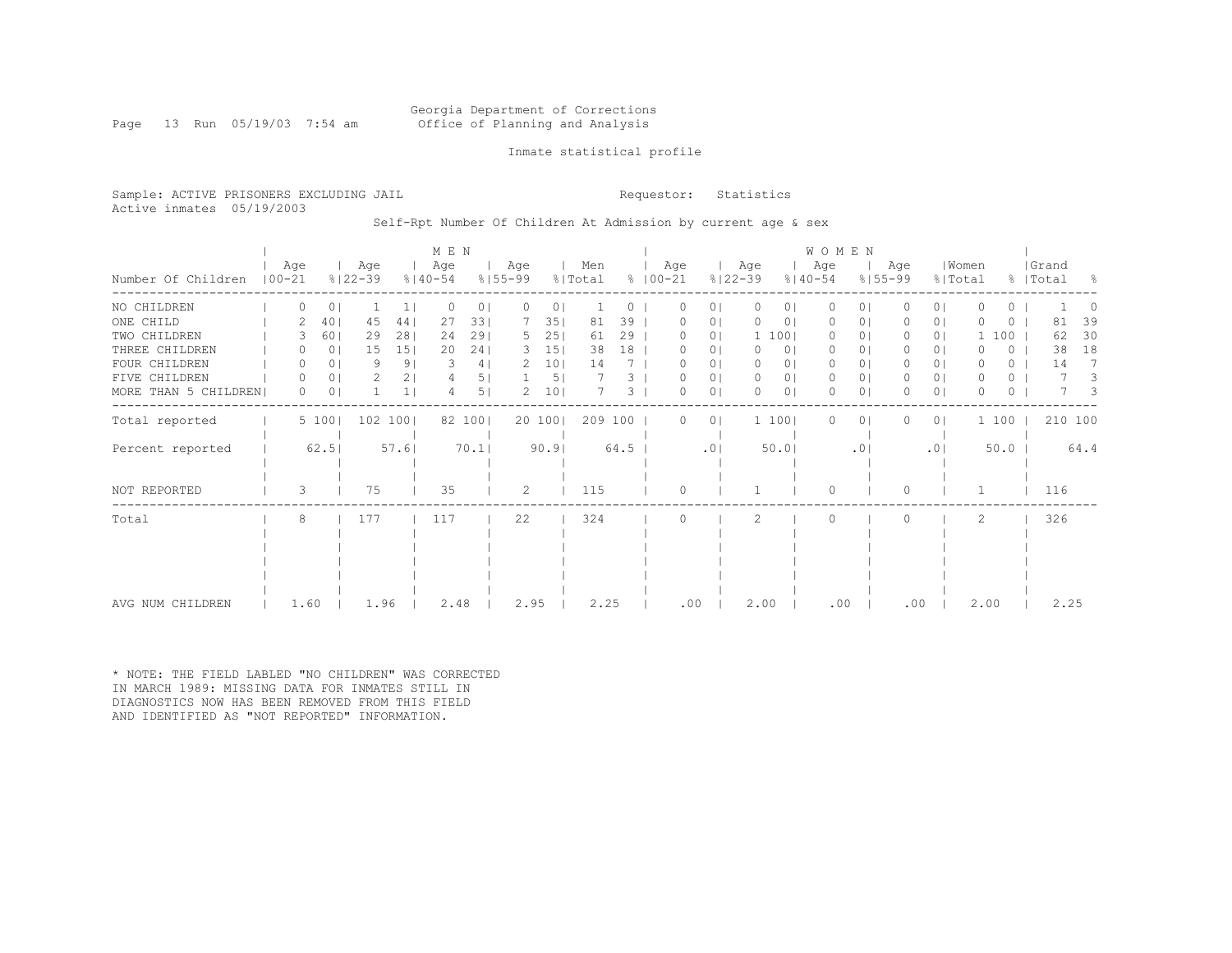#### Georgia Department of Corrections Page 14 Run 05/19/03 7:54 am Office of Planning and Analysis

## Inmate statistical profile

Sample: ACTIVE PRISONERS EXCLUDING JAIL **Requestor:** Statistics Active inmates 05/19/2003

# Self-Rpt Religious Affiliation by current age & sex

|                  |            |                |             |                 | M E N       |                |             |        |          |              |             |   |                |          |                | WOMEN       |           |             |                |              |          |                  |          |
|------------------|------------|----------------|-------------|-----------------|-------------|----------------|-------------|--------|----------|--------------|-------------|---|----------------|----------|----------------|-------------|-----------|-------------|----------------|--------------|----------|------------------|----------|
|                  | Age        |                | Age         |                 | Age         |                | Age         |        | Men      |              | Age         |   |                | Age      |                | Age         |           | Age         |                | Women        |          | Grand            |          |
| Religion         | $100 - 21$ |                | $8122 - 39$ |                 | $8140 - 54$ |                | $8155 - 99$ |        | % Total  |              | $8100 - 21$ |   | $8122 - 39$    |          |                | $8140 - 54$ |           | $8155 - 99$ | % Total        |              |          | %   Total        | ႜ        |
| ISLAM            | 0          | 0 <sub>1</sub> | 16          | 9               |             | 61             | 2           | 9      | 25       | 8            |             | 0 | 0              | 0        | 0 <sub>1</sub> | 0           | 0         | 0           | 0 <sub>1</sub> | 0            | $\Omega$ | 25               | 8        |
| CATHOLIC         |            | 131            | 3           | 2               |             | $\mathbf{1}$   | 0           | 0      | 5        | 2            |             | 0 | $\circ$        | 0        | 0 <sub>1</sub> | 0           | $\circ$   | 0           | 0 <sub>1</sub> | 0            | 0        | 5                | 2        |
| BAPTIST          |            | 131            | 58          | 341             | 67          | 581            | 8           | 36     | 134      | 42           |             | 0 | 0 <sub>1</sub> | 1        | 501            | 0           | $\circ$   | 0           | 0 <sup>1</sup> | 1            | 50       | 135              | 42       |
| METHODIST        | O          | 0              | 3           | 2 <sub>1</sub>  | 0           | 0              | 2           | 9      | 5        | 2            |             | O | 0 <sub>1</sub> | $\circ$  | 0 <sub>1</sub> | 0           | 0         | 0           | 0 <sub>1</sub> | 0            | 0        | 5                | 2        |
| EPISCOPLN        | $\Omega$   | 0 <sub>1</sub> | 0           | 0 <sub>1</sub>  | $\Omega$    | 0              | C           | 0      | $\Omega$ | 0            |             | 0 | 0 <sub>1</sub> | $\circ$  | 0 <sub>1</sub> | 0           | $\circ$   | 0           | 0 <sub>1</sub> | $\Omega$     | 0        | O                | $\Omega$ |
| PRESBYTRN        | 0          | 0 <sub>1</sub> | 0           | 0 <sub>1</sub>  | $\Omega$    | 0 <sub>1</sub> | 0           | 01     | 0        | 0            |             | 0 | $\circ$        | 0        | 0 <sub>1</sub> | 0           | $\circ$   | 0           | 0 <sub>1</sub> | 0            | 0        | 0                | O        |
| CHC OF GOD       | 0          | 0              |             | 1 <sub>1</sub>  |             | 1.             | 0           | 0      | 2        |              |             | 0 | $\circ$        | 0        | 0              | 0           | $\circ$   | 0           | 0 <sub>1</sub> | 0            | 0        | 2                |          |
| HOLINESS         | O          | 0              | 3           | 2 <sub>1</sub>  | 3           | 31             | 2           | 9      | 8        | 3            |             | O | $\circ$        | -1       | 501            | 0           | 0         | 0           | 0 <sup>1</sup> | 1            | 50       | q                | 3        |
| JEWISH           | $\Omega$   | 0              |             | 1 <sub>1</sub>  | $\Omega$    | 0 <sub>1</sub> | $\Omega$    | 01     |          | 0            |             | 0 | $\circ$        | $\circ$  | 0 <sub>1</sub> | 0           | $\circ$   | 0           | 0 <sub>1</sub> | 0            | 0        |                  | $\Omega$ |
| ANGLICAN         | $\Omega$   | 0              | 0           | 0 <sub>1</sub>  | $\Omega$    | 0 <sub>1</sub> | $\Omega$    | 0      | O        | 0            |             | 0 | $\circ$        | 0        | 0              | 0           | 0         | 0           | 0 <sub>1</sub> | 0            | 0        |                  | O        |
| GRK ORTHDX       | 0          | 0              | 0           | 0 <sub>1</sub>  | $\Omega$    | 0 <sub>1</sub> | $\Omega$    | 0      | 0        | 0            |             | 0 | 0 <sub>1</sub> | 0        | 0 <sub>1</sub> | 0           | $\circ$   | 0           | 0 <sup>1</sup> | $\Omega$     | 0        | $\left( \right)$ | 0        |
| HINDU            | $\Omega$   | 0              | 0           | 0 <sub>1</sub>  | $\Omega$    | 0 <sub>1</sub> | $\Omega$    | 0      | $\Omega$ | $\Omega$     |             | 0 | 0 <sub>1</sub> | 0        | 0 <sub>1</sub> | 0           | $\circ$   | 0           | 0 <sub>1</sub> | 0            | 0        |                  | 0        |
| <b>BUDDHIST</b>  | $\Omega$   | 0 <sub>1</sub> | 0           | 0 <sub>1</sub>  | $\Omega$    | 0 <sub>1</sub> | 0           | 01     | $\Omega$ | 0            |             | 0 | 0 <sub>1</sub> | $\circ$  | 0 <sub>1</sub> | 0           | $\circ$   | 0           | 0 <sup>1</sup> | 0            | 0        |                  | 0        |
| TAOIST           | 0          | 0              | 0           | 0 <sup>1</sup>  | $\Omega$    | 01             | 0           | 01     | 0        | 0            |             | O | $\circ$        | 0        | 01             | 0           | $\circ$   | 0           | 0 <sub>1</sub> | 0            | 0        |                  | O        |
| SHINTOIST        | O          | $\Omega$       | 0           | 0 <sub>1</sub>  | $\Omega$    | $\Omega$       | 0           | 0      | $\Omega$ | $\Omega$     |             | O | $\Omega$       | $\Omega$ | $\circ$        | $\Omega$    | $\Omega$  | $\Omega$    | $\Omega$       | 0            | $\Omega$ |                  | 0        |
| SEVEN D AD       | $\Omega$   | 0              |             | 1 <sup>1</sup>  | 2           | 2              | $\Omega$    | 0      | 3        | $\mathbf{1}$ |             | O | $\circ$        | 0        | 0 <sub>1</sub> | 0           | $\circ$   | 0           | 0 <sup>1</sup> | 0            | 0        | 3                |          |
| JEHOVAH WT       | $\Omega$   | 0              | 2           | 1 <sub>1</sub>  |             | 1 <sub>1</sub> |             | 5      |          |              |             | O | $\circ$        | 0        | 01             | 0           | 0         | 0           | 0 <sup>1</sup> | 0            | 0        |                  |          |
| LATR DAY S       | O          | 0              | 0           | 0 <sub>1</sub>  | $\Omega$    | 0 <sub>1</sub> | 0           | 0      | O        | 0            |             | 0 | $\circ$        | 0        | 0 <sub>1</sub> | 0           | $\circ$   | 0           | 0 <sup>1</sup> | 0            | 0        |                  | $\Omega$ |
| QUAKER           | O          | $\circ$        | 0           | 0 <sup>1</sup>  | $\Omega$    | 0 <sub>1</sub> | 0           | 0      | 0        | 0            |             | 0 | 0 <sub>1</sub> | 0        | 0 <sub>1</sub> | 0           | $\circ$   | 0           | 0 <sup>1</sup> | 0            | $\circ$  | $\Omega$         | $\Omega$ |
| OTHER PROD       |            | 131            | 25          | 15 <sub>1</sub> | 9           | 8              | 1           | 5      | 36       | 11           |             | 0 | 0 <sub>1</sub> | $\circ$  | 0 <sub>1</sub> | 0           | $\circ$   | 0           | 0 <sub>1</sub> | 0            | 0        | 36               | 11       |
| $\rm{NONE}$      | 3          | 38             | 38          | 221             | 18          | 161            | 6           | 27     | 65       | 21           |             | 0 | $\circ$        | 0        | 0 <sub>1</sub> | 0           | $\circ$   | 0           | $\circ$        | $\Omega$     | 0        | 65               | 20       |
| OTHER            | 2          | 25             | 19          | 11 <sup>1</sup> |             | 6              | $\Omega$    | 0      | 28       | 9            |             | 0 | $\circ$        | $\circ$  | 0 <sub>1</sub> | 0           | 0         | 0           | 0 <sub>1</sub> | 0            | 0        | 28               | 9        |
| Total reported   |            | 8 100          |             | 170 100         | 116 100     |                |             | 22 100 | 316 100  |              |             | 0 | 0 <sub>1</sub> |          | 2 100          | 0           | $\circ$   | 0           | 0 <sub>1</sub> |              | 2 100    |                  | 318 100  |
|                  |            |                |             |                 |             |                |             |        |          |              |             |   |                |          |                |             |           |             |                |              |          |                  |          |
| Percent reported |            | 100.0          |             | 96.01           |             | 99.1           |             | 100.0  |          | 97.5         |             |   | .01            |          | 100.0          |             | $\cdot$ 0 |             | .01            |              | 100.0    |                  | 97.5     |
|                  |            |                |             |                 |             |                |             |        |          |              |             |   |                |          |                |             |           |             |                |              |          |                  |          |
| NOT RPTD         | 0          |                |             |                 |             |                | 0           |        | 8        |              |             | 0 |                | 0        |                | 0           |           | 0           |                | 0            |          | 8                |          |
| Total            | 8          |                | 177         |                 | 117         |                | 22          |        | 324      |              |             | 0 |                | 2        |                | 0           |           | 0           |                | $\mathbf{2}$ |          | 326              |          |
|                  |            |                |             |                 |             |                |             |        |          |              |             |   |                |          |                |             |           |             |                |              |          |                  |          |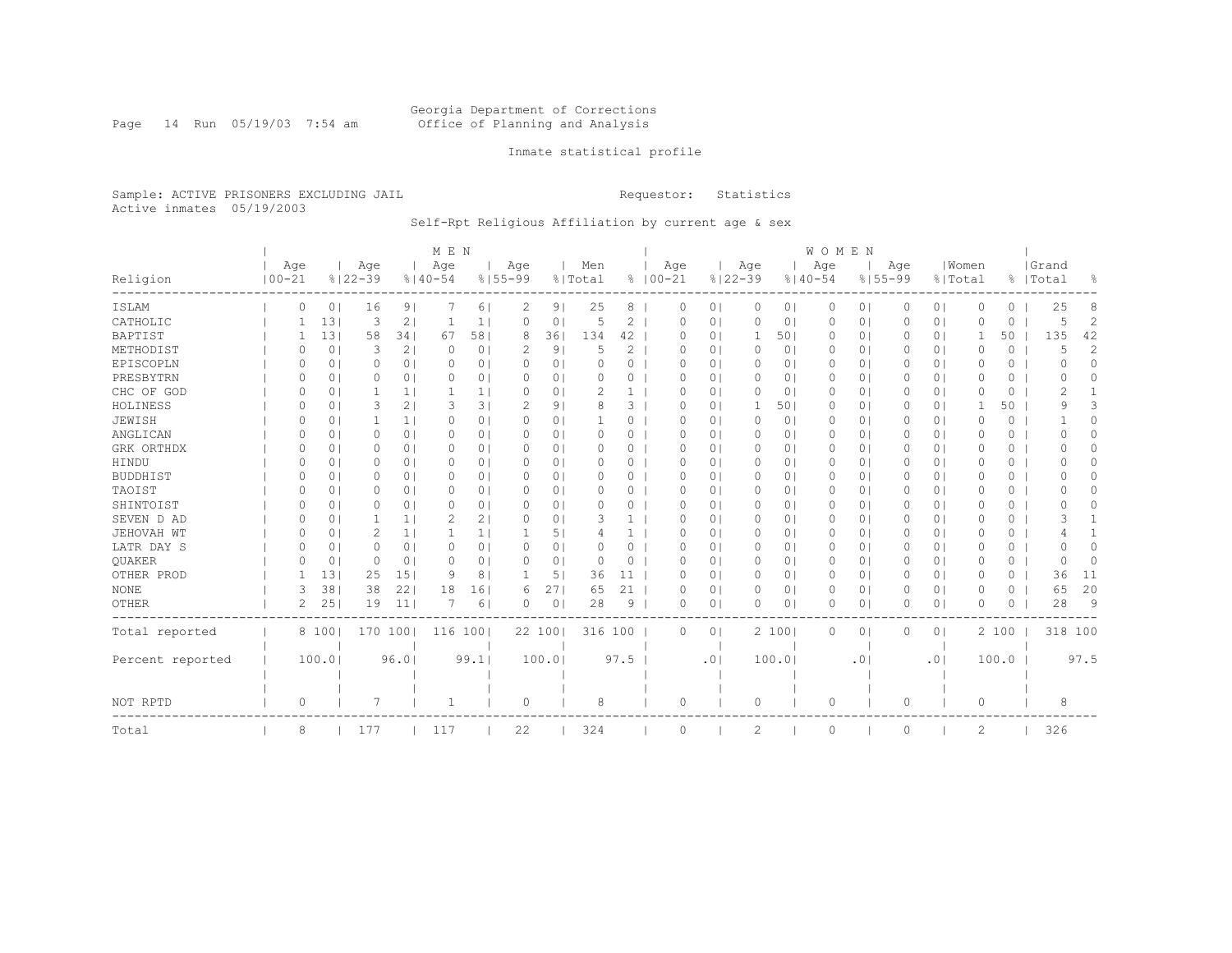## Georgia Department of Corrections Page 15 Run 05/19/03 7:54 am Office of Planning and Analysis

## Inmate statistical profile

Sample: ACTIVE PRISONERS EXCLUDING JAIL **Requestor:** Statistics Active inmates 05/19/2003

Self-Rpt Family Behavior Patterns \* by current age & sex

|                  |            |     |        |                    |                 | M E N              |                |                    |         |                |      |                    |                |                    |                 | <b>WOMEN</b>       |                 |     |                |       |          |                    |         |     |
|------------------|------------|-----|--------|--------------------|-----------------|--------------------|----------------|--------------------|---------|----------------|------|--------------------|----------------|--------------------|-----------------|--------------------|-----------------|-----|----------------|-------|----------|--------------------|---------|-----|
| Family Behavior  | $100 - 21$ | Age |        | Age<br>$8122 - 39$ |                 | Age<br>$8140 - 54$ |                | Age<br>$8155 - 99$ |         | Men<br>% Total |      | Age<br>$8100 - 21$ |                | Age<br>$8122 - 39$ |                 | Age<br>$8140 - 54$ | $8155 - 99$     | Age | % Total        | Women |          | Grand<br>%   Total |         | - 옹 |
| CRIMINLTY        |            | 4   | 19     | 53                 | 20              | 41                 | 261            | 5                  | 22      | 103            | 22   |                    | 0 <sub>1</sub> |                    | 171             | 0                  | $\circ$         |     | 0 <sub>1</sub> |       | 17       | 104                |         | 22  |
| ALCOHOLISM       |            |     | 24     | 38                 | 14              | 25                 | 161            | 3                  | 131     | 71             | 15   |                    | 0 <sub>1</sub> |                    | 171             | 0                  | 0 <sub>1</sub>  |     | 0 <sub>1</sub> |       | 17       |                    | 72      | 15  |
| DRUG ABUSE       |            |     | 14     | 26                 | 10 <sub>1</sub> | 12                 | 8 <sup>1</sup> |                    | 41      | 42             | 9    |                    | 0 <sub>1</sub> |                    | 171             | 0                  | 01              |     | 01             |       | 17       |                    | 43      | 9   |
| DOMINERING       |            |     | 0      |                    | $\overline{0}$  | $\Omega$           | 0 <sub>1</sub> | $\Omega$           | 0       |                |      |                    | 0 <sub>1</sub> |                    | 17 <sub>1</sub> | 0                  | 0               |     | 0 <sub>1</sub> |       | 17       |                    | 2       | 0   |
| MIGRANT          |            |     | 0      | 3                  |                 |                    |                |                    | 0       |                |      |                    | 01             |                    | 0 <sub>1</sub>  | 0                  | 0               |     | 0 <sub>1</sub> |       | 0        |                    |         |     |
| INFL BTGS        |            |     | 5      | 12                 | 4 <sup>1</sup>  | 6                  | 4              |                    | 9       | 21             |      |                    | 0 <sub>1</sub> |                    | 0 <sub>1</sub>  | 0                  | 0               |     | 0 <sub>1</sub> |       | 0        |                    | 21      |     |
| PERMISSIVE       |            |     | 0      |                    | $\circ$         | $\Omega$           | 0 <sup>1</sup> | 0                  | 0       |                | 0    |                    | 0 <sub>1</sub> |                    | 17 <sub>1</sub> | 0                  | 0               |     | 0 <sub>1</sub> |       | 17       |                    | 2       |     |
| FATH ABSNT       |            | 6   | 29     | 100                | 37              | 52                 | 341            | 9                  | 39      | 167            | 36   |                    | 0 <sub>1</sub> |                    | 0 <sub>1</sub>  | 0                  | 01              |     | 0 <sub>1</sub> |       | 0        | 167                |         | 35  |
| MOTH ABSNT       |            |     | 10     | 32                 | 121             | 14                 | 9 <sub>1</sub> | 3.                 | 131     | 51             |      |                    | 0 <sub>1</sub> |                    | 01              | $\Omega$           | 0               |     | 0 <sub>1</sub> |       | $\Omega$ |                    | .51     | 11  |
| NONE             |            | 0   | 0      |                    | $\mathbf{1}$    | 3                  | 2 <sub>1</sub> | 0                  | $\circ$ |                |      | 0                  | 0 <sub>1</sub> |                    | 17 <sub>1</sub> | 0                  | 0               |     | 0 <sub>1</sub> |       |          |                    | 8       | 2   |
| Total reported   |            |     | 21 100 | 270 100            |                 | 155 100            |                |                    | 23 100  | 469 100        |      | 0                  | 0 <sup>1</sup> |                    | 6 100           | 0                  | $\circ$         |     | 0 <sub>1</sub> |       | 6 100    |                    | 475 100 |     |
| Percent reported |            |     | 100.0  |                    | 76.8            |                    | 75.2           |                    | 63.6    |                | 75.9 |                    | .01            |                    | 100.0           |                    | .0 <sub>1</sub> |     | .01            |       | 100.0    |                    | 76.1    |     |
|                  |            |     |        |                    |                 |                    |                |                    |         |                |      |                    |                |                    |                 |                    |                 |     |                |       |          |                    |         |     |
| OTHER            |            | 0   |        | 41                 |                 | 29                 |                | 8                  |         | 78             |      |                    |                |                    |                 | 0                  |                 |     |                | 0     |          |                    | 78      |     |
| Total            |            | 8   |        | 177                |                 | 117                |                | 22                 |         | 324            |      |                    |                | 2                  |                 | $\circ$            |                 |     |                | 2     |          | 326                |         |     |

\* NOTE: SINCE THERE CAN BE UP TO FIVE BEHAVIOR CODES PER INMATE, THE NUMBER OF CASES REPORTED IN THE DETAIL LINES AND THE TOTAL REPORTED LINE MAY EXCEED THE TOTAL NUMBER OF CASES. IN SHORT, THIS TABLE COUNTS THE NUMBER OF BEHAVIOR PROBLEMS, NOT INMATES.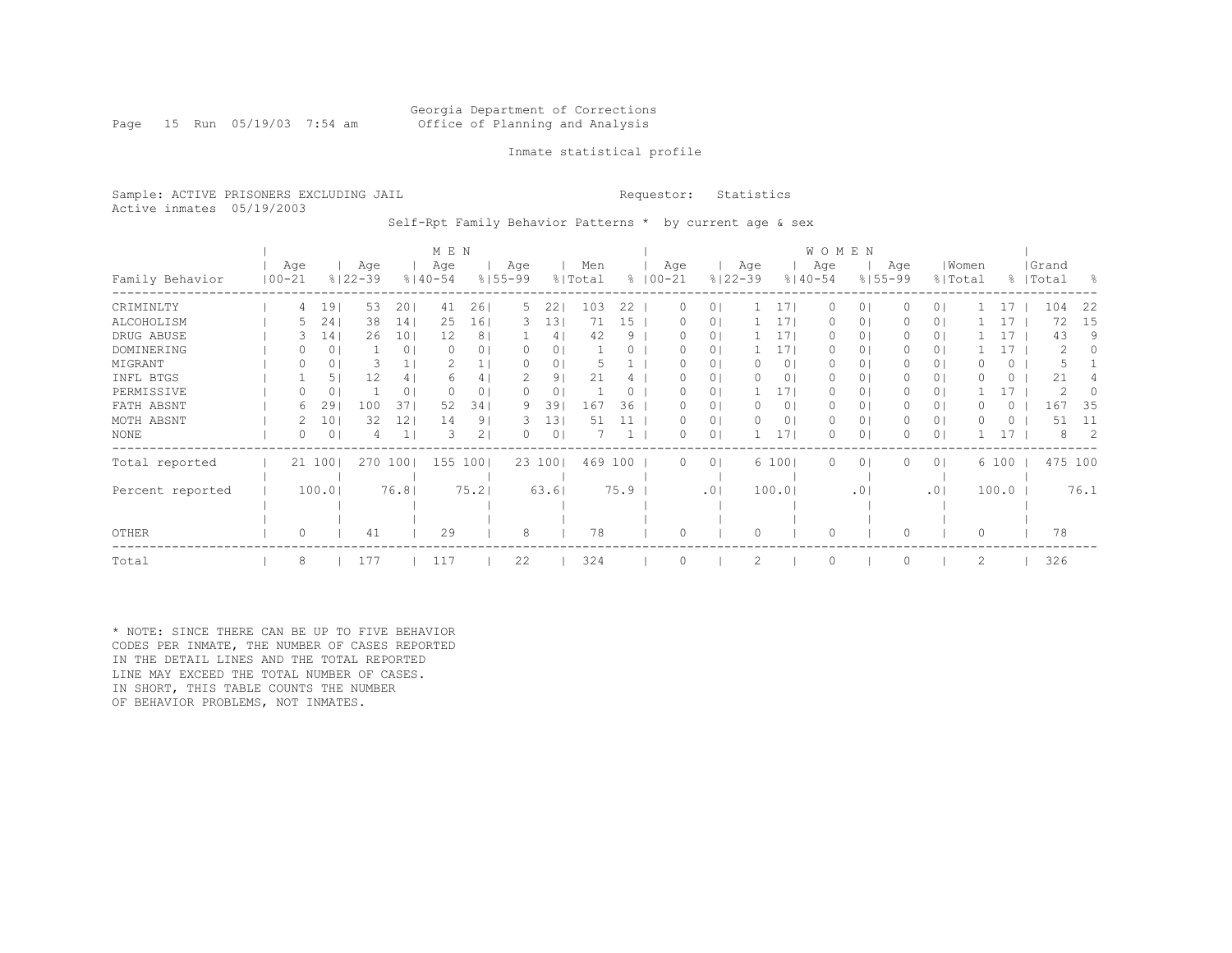## Georgia Department of Corrections Page 16 Run 05/19/03 7:54 am Office of Planning and Analysis

## Inmate statistical profile

Sample: ACTIVE PRISONERS EXCLUDING JAIL **Requestor:** Statistics Active inmates 05/19/2003

Inmate Diagnostic Behavior Problem \* by current age & sex

|                    |                   |                |                    |                 | M E N              |                 |                    |                |                |               |             |          |          |                    |                | WOMEN              |           |                    |                |                  |          |                    |                |
|--------------------|-------------------|----------------|--------------------|-----------------|--------------------|-----------------|--------------------|----------------|----------------|---------------|-------------|----------|----------|--------------------|----------------|--------------------|-----------|--------------------|----------------|------------------|----------|--------------------|----------------|
| Diagnostic Problem | Age<br>$100 - 21$ |                | Age<br>$8122 - 39$ |                 | Age<br>$8140 - 54$ |                 | Age<br>$8155 - 99$ |                | Men<br>% Total |               | $8100 - 21$ | Age      |          | Age<br>$8122 - 39$ |                | Age<br>$8140 - 54$ |           | Age<br>$8155 - 99$ |                | Women<br>% Total |          | Grand<br>%   Total | $\frac{6}{10}$ |
| ALCOHOLIC          |                   | 5 <sub>1</sub> | 10                 | 2 <sub>1</sub>  | 8                  | 3               | 3                  | 71             | 22             | 3             |             | 0        | $\circ$  |                    | 251            | $\mathbf{0}$       | 0         | 0                  | 0 <sup>1</sup> |                  | 25       | 23                 | 3              |
| ALCOH ABSE         |                   | 10             | 39                 | 9 <sub>1</sub>  | 28                 | 10 <sub>1</sub> |                    |                | 72             | 10            |             | O        | 0        | $\Omega$           | 0              | $\Omega$           | 0         |                    | 0 <sup>1</sup> | O                | $\Omega$ | 72                 | 9              |
| DRUG EXP           |                   | 14             | 56                 | 131             | 35                 | 131             | 6                  | 14             | 100            | 13            |             |          | $\circ$  | 0                  | 0              | 0                  | $\circ$   | 0                  | 0 <sup>1</sup> | O                | $\Omega$ | 100                | 13             |
| DRUG ABSE          | 3                 | 14             | 70                 | 17 <sup>1</sup> | 42                 | 161             |                    | 7              | 118            | 16            |             | O        | $\circ$  |                    | 251            | $\Omega$           | 0         | $\Omega$           | 0 <sup>1</sup> |                  | 25       | 119                | 16             |
| NARC ADDCT         |                   | 0              | 6                  | 1 <sub>1</sub>  | 3                  | 1 <sub>1</sub>  |                    | $\Omega$       | q              |               |             |          | $\circ$  | 0                  | $\circ$        | $\Omega$           | 0         | 0                  | 0 <sup>1</sup> | O                | 0        | 9                  |                |
| EPILEPTIC          |                   | 0              | 3                  | 1 <sup>1</sup>  | 3                  | 1               | <sup>o</sup>       | $\Omega$       | 6              |               |             | O        | 0        | 0                  | $\circ$        | $\Omega$           | 0         | 0                  | 0 <sup>1</sup> | O                | 0        | 6                  |                |
| MANIPULTVE         |                   | 19             | 43                 | 10              | 19                 | 71              | 3                  | 7              | 69             | 9             |             | O        | 0        | $\Omega$           | 0              | $\Omega$           | 0         | 0                  | 0 <sup>1</sup> | 0                | 0        | 69                 | 9              |
| ASSAULTIVE         |                   | 33             | 141                | 331             | 91                 | 341             | 17                 | 40             | 256            | 34            |             | O        | $\circ$  | $\overline{c}$     | 501            | 0                  | 0         | 0                  | 0 <sup>1</sup> | 2                | 50       | 258                | 34             |
| ESCPE TEND         | n                 | 0              | 16                 | 4               | 17                 | 6 <sup>1</sup>  | 4                  | 9              | 37             | .5            |             | O        | $\Omega$ | $\Omega$           | $\circ$        | $\Omega$           | 0         | $\Omega$           | 0 <sup>1</sup> | O                | $\Omega$ | 37                 | 5.             |
| SUICIDAL           |                   | 0              | 16                 | 4               |                    | 2 <sub>1</sub>  | 2                  | 5.             | 23             | 3             |             | O        | $\circ$  | 0                  | $\circ$        | $\mathbf{0}$       | 0         | 0                  | 0 <sup>1</sup> | O                | 0        | 23                 | 3              |
| WITHDRAWN          | $\Omega$          | 0              | 2                  | $\Omega$        | $\Omega$           | 0 <sub>1</sub>  | $\Omega$           | 0 <sub>1</sub> | 2              | 0             |             | O        | $\circ$  | $\Omega$           | $\circ$        | $\Omega$           | 0         | 0                  | 0 <sup>1</sup> | O                | $\Omega$ | 2                  | 0              |
| PR RLTY CT         | $\Omega$          | 0              | 4                  | 1 <sub>1</sub>  | $\mathcal{D}$      |                 | $\Omega$           | 0              | 6              |               |             | O        | $\circ$  | 0                  | 01             | $\mathbf{0}$       | 0         | 0                  | 0 <sup>1</sup> | O                | 0        | 6                  |                |
| HOMOSEXUAL         |                   | 5              | $\Omega$           | $\Omega$        |                    | 0 <sub>1</sub>  | $\Omega$           | 0 <sup>1</sup> |                | 0             |             | O        | $\Omega$ | 0                  | 0 <sub>1</sub> | $\Omega$           | 0         | 0                  | 0 <sup>1</sup> | O                | 0        |                    |                |
| <b>NONE</b>        |                   | 0              | 3                  |                 |                    | 0 <sub>1</sub>  |                    | $2^{\circ}$    |                |               |             | O        | 0        | 0                  | $\circ$        | 0                  | 0         | 0                  | 0 <sup>1</sup> | O                | 0        |                    |                |
| OTHER              | $\Omega$          | 0              |                    | 2               | q                  | 3 <sub>1</sub>  | <sup>o</sup>       | 0 <sup>1</sup> | 16             | $\mathcal{D}$ |             | O        | 0        | $\circ$            | 01             | $\circ$            | 0         | 0                  | 0 <sup>1</sup> | O                | 0        | 16                 | 2              |
| NOT RPTD           | $\Omega$          | $\Omega$       | 5                  | 1 <sup>1</sup>  |                    |                 |                    | 2              | 10             |               |             | O        | 0        | $\Omega$           | 01             | $\Omega$           | 0         | O                  | $\circ$        | $\Omega$         | 0        | 10                 |                |
| Total reported     |                   | 21 1001        | 422                | 100             | 268 1001           |                 |                    | 43 100         | 754 100        |               |             | $\Omega$ | $\circ$  |                    | 4 100          | $\circ$            | 0         | $\Omega$           | 0 <sup>1</sup> |                  | 4 100    | 758 100            |                |
|                    |                   |                |                    |                 |                    |                 |                    |                |                |               |             |          |          |                    |                |                    |           |                    |                |                  |          |                    |                |
| Percent reported   |                   | 100.01         |                    | 99.4            |                    | 100.01          |                    | 100.0          |                | 99.7          |             |          | .01      |                    | 100.0          |                    | $\cdot$ 0 |                    | .01            |                  | 100.0    |                    | 99.7           |
|                    |                   |                |                    |                 |                    |                 |                    |                |                |               |             |          |          |                    |                |                    |           |                    |                |                  |          |                    |                |
|                    |                   |                |                    |                 |                    |                 |                    |                |                |               |             |          |          |                    |                |                    |           |                    |                |                  |          |                    |                |
| UNKNOWN            | $\Omega$          |                |                    |                 | $\Omega$           |                 | $\Omega$           |                |                |               |             | O        |          | $\circ$            |                | $\Omega$           |           | 0                  |                | $\circ$          |          |                    |                |
| Total              | 8                 |                | 177                |                 | 117                |                 | 22                 |                | 324            |               |             | O        |          | $\overline{c}$     |                | $\Omega$           |           | $\Omega$           |                | $\overline{c}$   |          | 326                |                |

\* NOTE: SINCE THERE CAN BE UP TO FIVE BEHAVIOR CODES PER INMATE, THE NUMBER OF CASES REPORTED IN THE DETAIL LINES AND THE TOTAL REPORTED LINE MAY EXCEED THE TOTAL NUMBER OF CASES. IN SHORT, THIS TABLE COUNTS THE NUMBER OF BEHAVIOR PROBLEMS, NOT INMATES.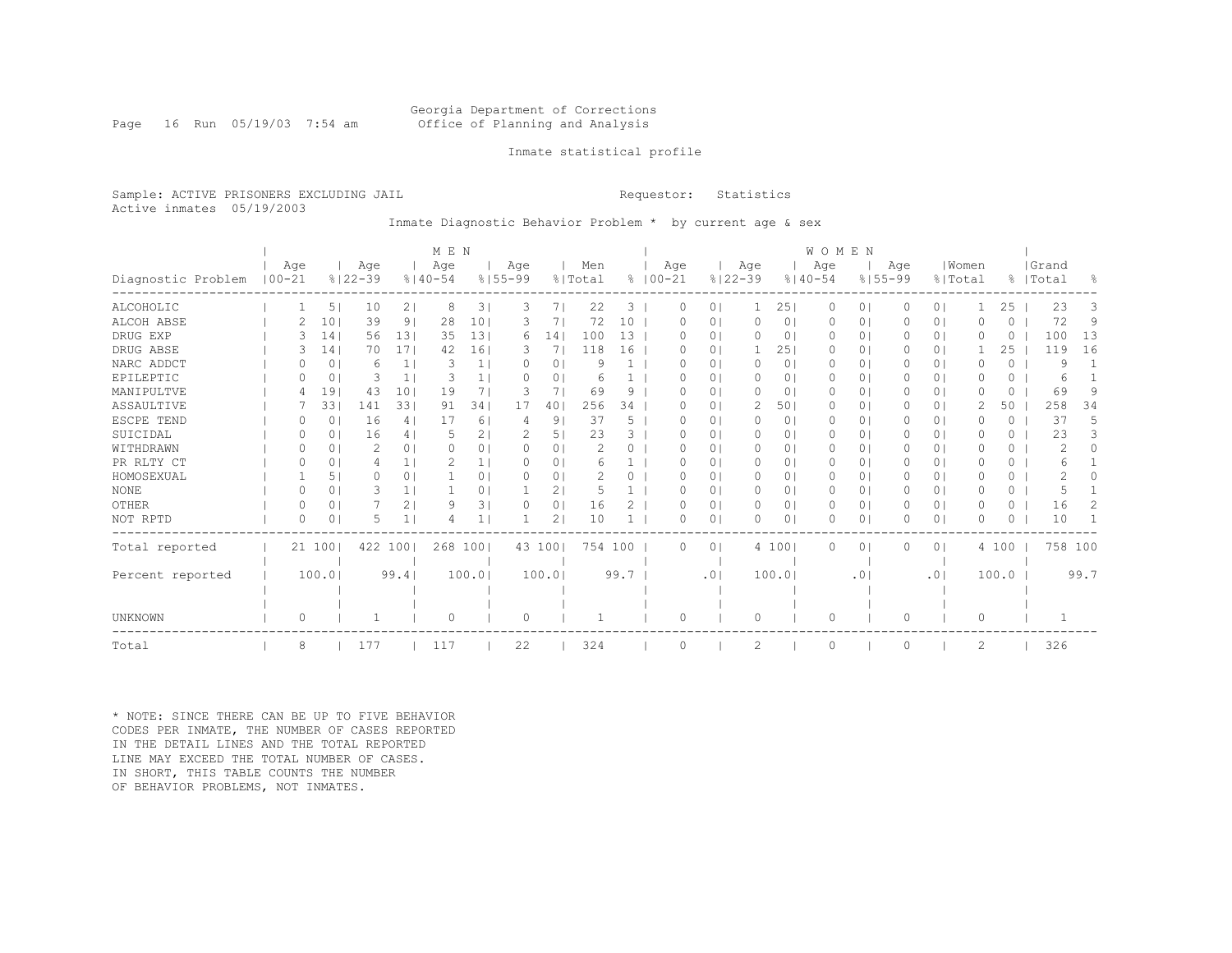#### Georgia Department of Corrections Page 17 Run 05/19/03 7:54 am Office of Planning and Analysis

## Inmate statistical profile

Sample: ACTIVE PRISONERS EXCLUDING JAIL **Requestor:** Statistics Active inmates 05/19/2003

# Physical Profile (General Condition) by current age & sex

|                      |            |                  |                |                    |                | M E N              |       |                    |                |                |      |                    |                 |                    |                | <b>WOMEN</b>       |                |                    |                |          |         |                    |             |
|----------------------|------------|------------------|----------------|--------------------|----------------|--------------------|-------|--------------------|----------------|----------------|------|--------------------|-----------------|--------------------|----------------|--------------------|----------------|--------------------|----------------|----------|---------|--------------------|-------------|
| Physical Profile     | $100 - 21$ | Age              |                | Aqe<br>$8122 - 39$ |                | Age<br>$8140 - 54$ |       | Aqe<br>$8155 - 99$ |                | Men<br>% Total |      | Aqe<br>$8100 - 21$ |                 | Age<br>$8122 - 39$ |                | Age<br>$8140 - 54$ |                | Age<br>$8155 - 99$ | % Total        | Women    |         | Grand<br>%   Total | - 옹         |
| NO LIMITATION        |            |                  | 881            | 133                | 761            | 51                 | 44    | 9                  | 41             | 200            | 62   | $\Omega$           | 0 <sup>1</sup>  |                    | 2 1001         | $\Omega$           | 0 <sup>1</sup> | $\Omega$           | 0 <sup>1</sup> |          | 2 100   | 202                | - 62        |
| DEFECT NO MAJOR LIMT |            |                  | 131            | 22                 | 131            | 36                 | 31    | 8                  | 36             | 67             | 21   | $\Omega$           | $\circ$         | $\Omega$           | 0 <sup>1</sup> | $\Omega$           | 0 <sup>1</sup> | $\Omega$           | 0 <sup>1</sup> | 0        | $\circ$ | 67                 | - 21        |
| DEFECT MAJOR LIMIT   |            | $\left( \right)$ | 01             | 21                 | 12             | 29                 | 25    | 4                  | 181            | 54             |      | $\Omega$           | $\overline{0}$  | $\Omega$           | 0 <sub>1</sub> | 0                  | 0 <sub>1</sub> |                    | 0 <sup>1</sup> | $\Omega$ | $\circ$ | 54                 | -17         |
| VERY MAJOR DEFECT    |            | 0                | 0 <sub>1</sub> |                    | 0 <sub>1</sub> |                    |       |                    | 5 <sub>1</sub> | 2              |      | 0                  | 0 <sup>1</sup>  | $\Omega$           | 0 <sub>1</sub> | $\Omega$           | 0 <sub>1</sub> | 0                  | 0 <sup>1</sup> | $\Omega$ | 0       |                    | $2 \quad 1$ |
| Total reported       |            |                  | 8 100          | 176                | 1001           | 117                | 1001  |                    | 22 1001        | 323            | 100  | $\Omega$           | 0 <sup>1</sup>  |                    | 2 1001         | $\Omega$           | 0 <sup>1</sup> | $\Omega$           | 0 <sup>1</sup> |          | 2 100   | 325 100            |             |
| Percent reported     |            |                  | 100.0          |                    | 99.4           |                    | 100.0 |                    | 100.01         |                | 99.7 |                    | .0 <sub>1</sub> |                    | 100.0          |                    | .01            |                    | .01            |          | 100.0   |                    | 99.7        |
|                      |            |                  |                |                    |                |                    |       |                    |                |                |      |                    |                 |                    |                |                    |                |                    |                |          |         |                    |             |
| NOT REPORTED         |            | $\Omega$         |                |                    |                | $\Omega$           |       | $\Omega$           |                |                |      | 0                  |                 |                    |                | $\Omega$           |                |                    |                | $\Omega$ |         |                    |             |
| Total                |            | 8                |                | 177                |                | 117                |       | 22                 |                | 324            |      |                    |                 |                    |                | $\Omega$           |                |                    |                | 2        |         | 326                |             |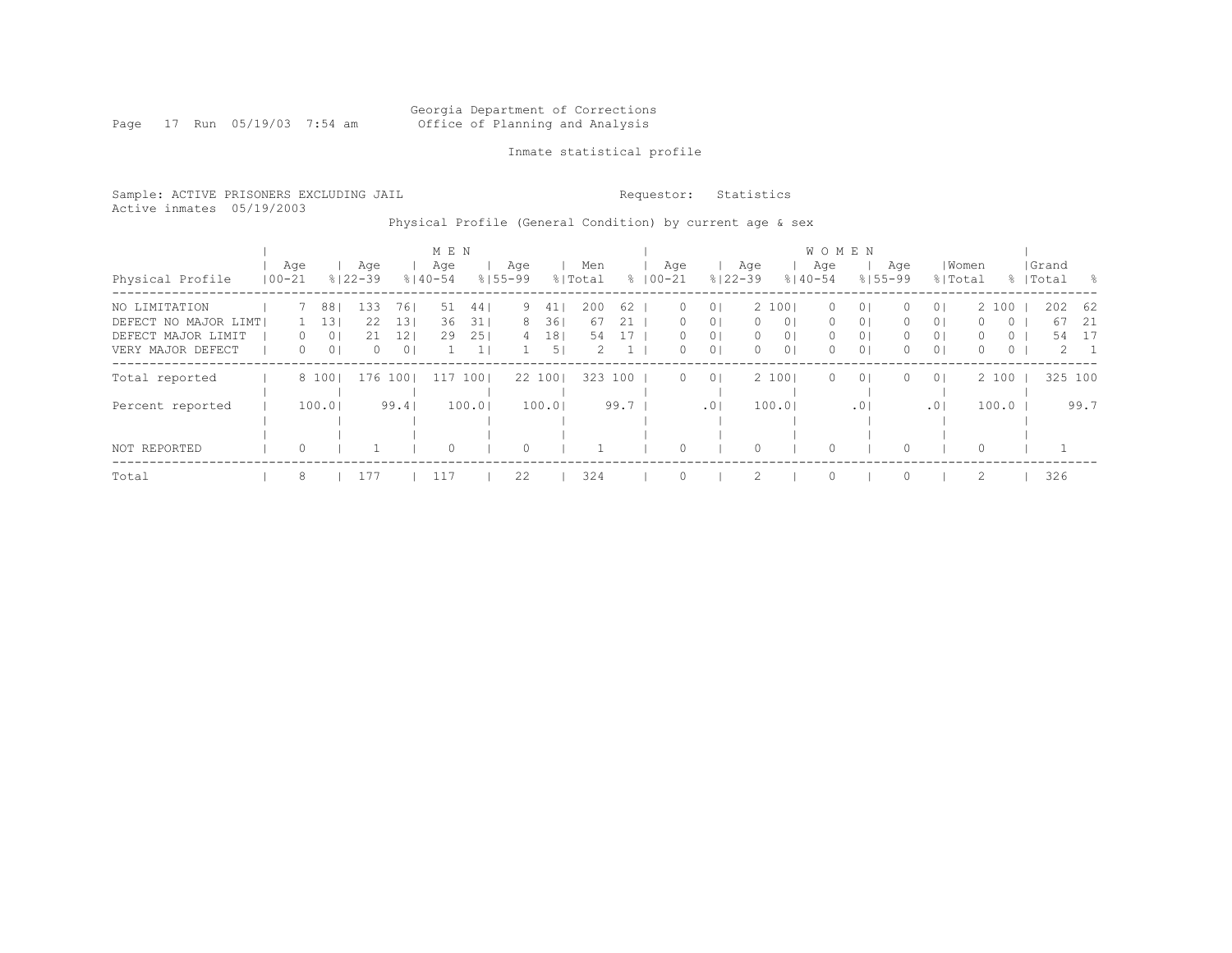#### Georgia Department of Corrections Page 18 Run 05/19/03 7:54 am Office of Planning and Analysis

## Inmate statistical profile

Sample: ACTIVE PRISONERS EXCLUDING JAIL **Requestor:** Statistics Active inmates 05/19/2003

Security Status by current age & sex

|                  |       |        |                    |                | M E N              |                |             |                |         |       |              |     |                 |          |                | <b>WOMEN</b> |                 |                    |                |       |       |           |         |       |
|------------------|-------|--------|--------------------|----------------|--------------------|----------------|-------------|----------------|---------|-------|--------------|-----|-----------------|----------|----------------|--------------|-----------------|--------------------|----------------|-------|-------|-----------|---------|-------|
|                  | Age   |        | Age<br>$8122 - 39$ |                | Age<br>$8140 - 54$ |                | Age         |                | Men     |       |              | Age | $8122 - 39$     | Age      |                | Age          |                 | Age<br>$8155 - 99$ |                | Women |       | Grand     |         |       |
| Security         | 00-21 |        |                    |                |                    |                | $8155 - 99$ |                | % Total |       | $% 100 - 21$ |     |                 |          |                | $8140 - 54$  |                 |                    | % Total        |       |       | %   Total |         | - 옹   |
| DIAG INCOM       | 0     | 0      |                    | 0 <sub>1</sub> |                    | ΟI             |             | 01             |         |       |              |     | 0               |          |                |              | 0               |                    | 0 <sub>1</sub> |       | 0     |           |         |       |
| WRK RELEAS       |       | 0      |                    | 01             |                    | 0              |             | 01             |         | 0.    |              |     | $\circ$         |          | 0              |              | 0               |                    | 0 <sub>1</sub> |       | 0     |           |         |       |
| TRUSTY           | 0     | 0      |                    | 0 <sub>1</sub> | 0                  | 0              |             | 01             |         | 0     |              |     | $\circ$         | $\Omega$ | 0 <sup>1</sup> | 0            | 01              |                    | 0 <sub>1</sub> |       | 0     |           |         |       |
| MINIMUM          |       | 0      |                    |                |                    |                |             | 0              |         |       |              |     | $\Omega$        |          | 50             | $\Omega$     | 01              |                    | 0 <sub>1</sub> |       | 50    |           |         |       |
| MEDIUM           | 0     | 0      | 57                 | 32             | 45                 | 381            | 13          | 591            | 115     | 35    |              | 0   | $\circ$         | $\Omega$ | 0 <sup>1</sup> | $\Omega$     | 01              |                    | 0 <sup>1</sup> |       | 0     |           | 115     | 35    |
| CLOSE            |       | 88     | 102                | 58             | 64                 | 551            | 8           | 361            | 181     | 56    |              |     | $\circ$         | $\Omega$ | $\circ$        | 0            | 01              |                    | 0 <sub>1</sub> |       | U     |           | 181     | 56    |
| MAXIMUM          | 0     | 0      | 13                 |                | 3                  | 3 <sub>1</sub> |             | 5 <sub>1</sub> | 17      | 5.    |              | O   | $\circ$         |          | 501            | $\circ$      | 0 <sub>1</sub>  |                    | 0 <sub>1</sub> |       | 50    |           | 18      | 6     |
| DIAGNOSTIC       |       | 13     |                    | 2              |                    |                |             | 01             | 8       |       |              |     | $\circ$         |          | 0 <sup>1</sup> |              | 0               |                    | 0 <sub>1</sub> |       | 0     |           | 8       |       |
| Total reported   |       | 8 100  | 177                | 1001           | 117                | 100            |             | 22 100         | 324 100 |       |              | 0   | 0 <sup>1</sup>  |          | 2 1001         | $\circ$      | 0 <sub>1</sub>  |                    | 0 <sub>1</sub> |       | 2 100 |           | 326 100 |       |
|                  |       |        |                    |                |                    |                |             |                |         |       |              |     |                 |          |                |              |                 |                    |                |       |       |           |         |       |
| Percent reported |       | 100.01 |                    | 100.01         |                    | 100.01         |             | 100.01         |         | 100.0 |              |     | .0 <sub>1</sub> |          | 100.01         |              | .0 <sub>1</sub> |                    | .01            |       | 100.0 |           |         | 100.0 |
|                  |       |        |                    |                |                    |                |             |                |         |       |              |     |                 |          |                |              |                 |                    |                |       |       |           |         |       |
|                  |       |        |                    |                |                    |                |             |                |         |       |              |     |                 |          |                |              |                 |                    |                |       |       |           |         |       |
| NOT RPTD         | 0     |        |                    |                |                    |                |             |                |         |       |              |     |                 |          |                |              |                 |                    |                |       |       |           | 0       |       |
| Total            | 8     |        | 177                |                | 117                |                | 22          |                | 324     |       |              |     |                 |          |                | $\bigcap$    |                 |                    |                | 2     |       |           | 326     |       |

\* NOTE: BEGINNING IN JULY 1987, THE FACILITIES DIVISION NO LONGER CODED INMATES AS BEING WORK RELEASE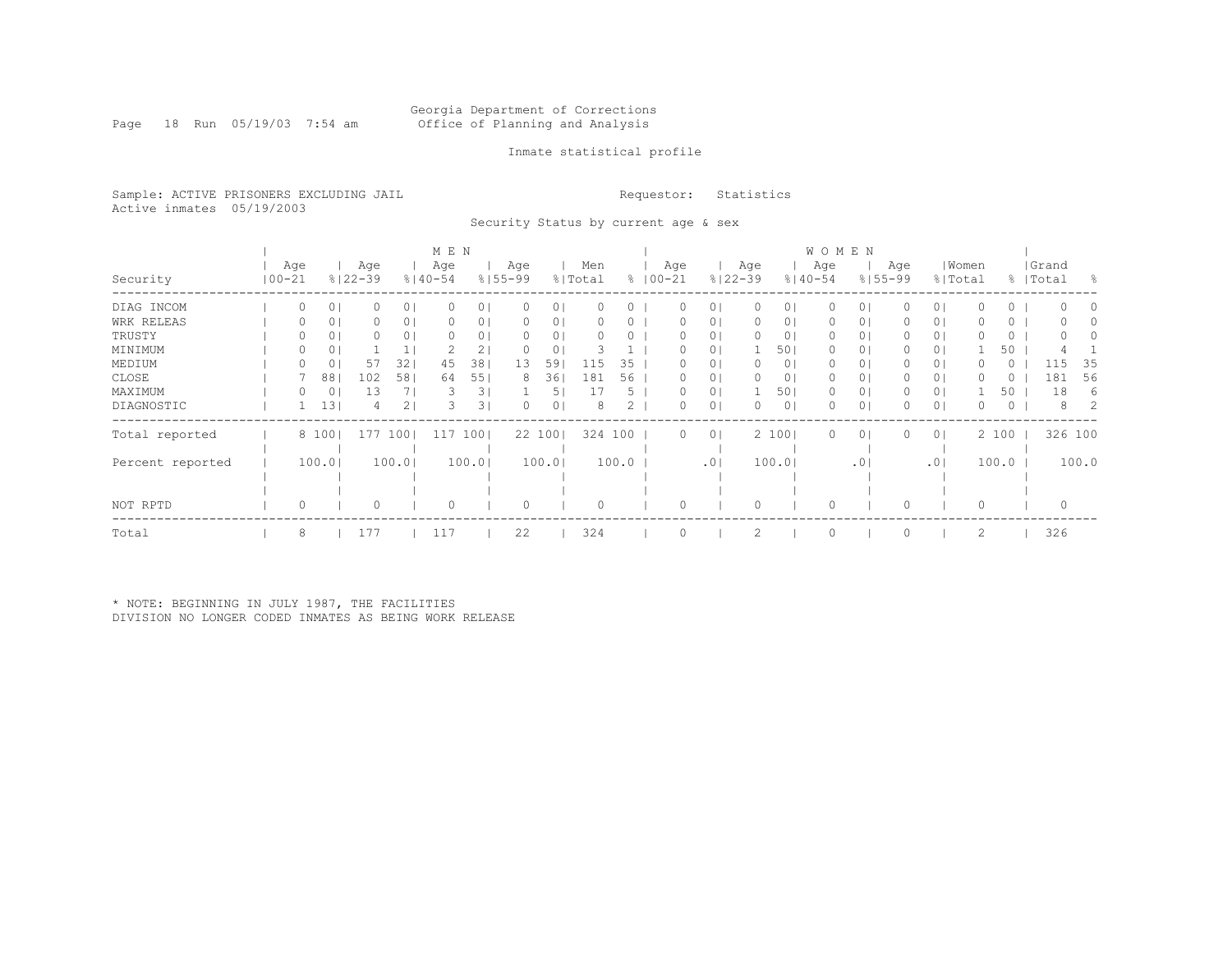#### Georgia Department of Corrections Page 19 Run 05/19/03 7:54 am Office of Planning and Analysis

## Inmate statistical profile

Sample: ACTIVE PRISONERS EXCLUDING JAIL **Requestor:** Statistics Active inmates 05/19/2003

Number Of Sentences by current age & sex

|                             |     |                |                    |                | M E N              |                 |                    |                |                |       |                      |                |                    |       | <b>WOMEN</b>       |                 |                    |                |                  |         |                    |       |
|-----------------------------|-----|----------------|--------------------|----------------|--------------------|-----------------|--------------------|----------------|----------------|-------|----------------------|----------------|--------------------|-------|--------------------|-----------------|--------------------|----------------|------------------|---------|--------------------|-------|
| Number Of Sentences   00-21 | Age |                | Age<br>$8122 - 39$ |                | Age<br>$8140 - 54$ |                 | Age<br>$8155 - 99$ |                | Men<br>% Total |       | Age<br>$8   00 - 21$ |                | Age<br>$8122 - 39$ |       | Age<br>$8140 - 54$ |                 | Age<br>$8155 - 99$ |                | Women<br>% Total |         | Grand<br>%   Total | - 8   |
| ONE                         |     | 13             | 19                 | 11             | 24                 | 21              | З.                 | 14             | 47             | 15    |                      | 0              |                    | 0.    | ∩                  |                 |                    | $\Omega$       |                  | 0       | 47                 | 14    |
| TWO                         |     | 131            | 35                 | 201            | 20                 | 17 <sub>1</sub> | 6                  | 271            | 62             | 19    | 0                    | 01             |                    | 501   | 0                  | 0               |                    | 01             |                  | 50      | 63                 | 19    |
| THREE                       |     | 251            | 32                 | 18             | 21                 | 18 <sub>1</sub> | З.                 | 14             | 58             | 18    |                      | 01             | 0                  | 0     | 0                  | 0               |                    | 01             |                  | 0       | 58                 | 18    |
| FOUR                        |     | 0 <sub>1</sub> | 21                 | 121            | 19                 | 161             |                    | 5 <sub>1</sub> | 41             | 13    |                      | 01             | 0                  | 0     | $\mathbf{0}$       | 0               |                    | 0 <sup>1</sup> |                  | $\circ$ | 41                 | 13    |
| FIVE                        |     | 0 <sub>1</sub> | 16                 | 9 <sub>1</sub> |                    | 6 <sup>1</sup>  | З.                 | 14             | 26             | 8     | ∩                    | 0 <sub>1</sub> |                    | 501   | $\circ$            | 0               |                    | 0 <sup>1</sup> |                  | 50      | 27                 | 8     |
| MORE THAN FIVE              | 4   | 501            | 54                 | 311            | 26                 | 221             | 6                  | 271            | 90             | 28    | $\Omega$             | 0 <sub>1</sub> | $\Omega$           | 0     | $\Omega$           | 0               |                    | $\circ$        | O                | 0       | 90                 | 28    |
| Total reported              |     | 8 100          |                    | 177 1001       | 117                | 1001            |                    | 22 100         | 324 100        |       | 0                    | 0 <sup>1</sup> |                    | 2 100 | $\Omega$           | 0               |                    | 0 <sub>1</sub> |                  | 2 100   | 326 100            |       |
| Percent reported            |     | 100.0          |                    | 100.0          |                    | 100.0           |                    | 100.0          |                | 100.0 |                      | .01            |                    | 100.0 |                    | .0 <sup>1</sup> |                    | .01            |                  | 100.0   |                    | 100.0 |
| NOT REPORTED                | 0   |                |                    |                |                    |                 |                    |                |                |       | ∩                    |                | $\Omega$           |       | $\Omega$           |                 | U                  |                | $\Omega$         |         |                    |       |
| Total                       | 8   |                | 177                |                | 117                |                 | 22                 |                | 324            |       |                      |                | $\mathfrak{D}$     |       | $\bigcap$          |                 | 0                  |                | $\mathfrak{D}$   |         | 326                |       |
|                             |     |                |                    |                |                    |                 |                    |                |                |       |                      |                |                    |       |                    |                 |                    |                |                  |         |                    |       |
|                             |     |                |                    |                |                    |                 |                    |                |                |       |                      |                |                    |       |                    |                 |                    |                |                  |         |                    |       |
|                             |     |                |                    |                |                    |                 |                    |                |                |       |                      |                |                    |       |                    |                 |                    |                |                  |         |                    |       |
|                             |     |                |                    |                |                    |                 |                    |                |                |       |                      |                |                    |       |                    |                 |                    |                |                  |         |                    |       |
|                             |     |                |                    |                |                    |                 |                    |                |                |       |                      |                |                    |       |                    |                 |                    |                |                  |         |                    |       |
| AVG NUM SENTENCES           |     | 5.88           | 4.73               |                | 4.15               |                 | 4.77               |                | 4.55           |       | .00                  |                | 3.50               |       | .00                |                 | .00                |                | 3.50             |         | 4.55               |       |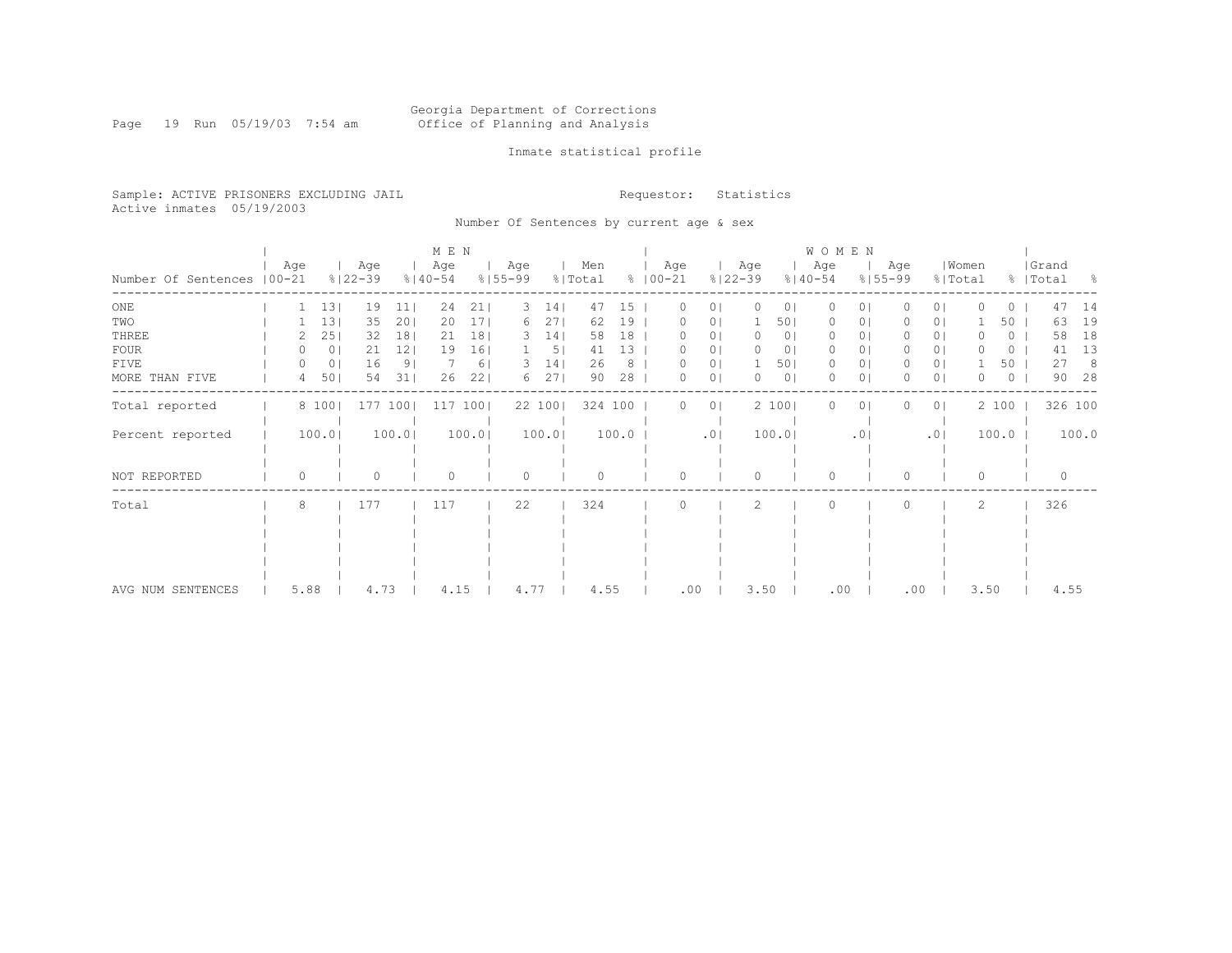#### Georgia Department of Corrections Page 20 Run 05/19/03 7:54 am Office of Planning and Analysis

## Inmate statistical profile

Sample: ACTIVE PRISONERS EXCLUDING JAIL **Requestor:** Statistics Active inmates 05/19/2003

Number Of Disciplinaries by current age & sex

|                  |                   |               |                    |                | M E N              |                |                    |                 |                |                 |                    |                |                    |                | WOMEN              |         |                    |                |                  |       |                    |       |
|------------------|-------------------|---------------|--------------------|----------------|--------------------|----------------|--------------------|-----------------|----------------|-----------------|--------------------|----------------|--------------------|----------------|--------------------|---------|--------------------|----------------|------------------|-------|--------------------|-------|
| Disciplinaries   | Age<br>$100 - 21$ |               | Age<br>$8122 - 39$ |                | Age<br>$8140 - 54$ |                | Age<br>$8155 - 99$ |                 | Men<br>% Total |                 | Age<br>$8100 - 21$ |                | Age<br>$8122 - 39$ |                | Age<br>$8140 - 54$ |         | Age<br>$8155 - 99$ |                | Women<br>% Total |       | Grand<br>%   Total | - 옹   |
| ZERO             |                   | 2<br>25       | 34                 | 191            | 40                 | 341            | 8                  | 36              | 84             | 26              | 0                  | 0 <sup>1</sup> | 0                  | 0 <sub>1</sub> | 0                  | $\circ$ |                    | 0 <sup>1</sup> | O                | 0     | 84                 | 26    |
| $_{\rm ONE}$     |                   | 25            | 21                 | 121            | 14                 | 12             | 3.                 | 14              | 40             | 12 <sub>2</sub> |                    | 0 <sub>1</sub> |                    | 0              | 0                  | 01      |                    | 0 <sub>1</sub> |                  | 0     | 40                 | 12    |
| TWO              |                   | 131           | 10                 | 6              | 11                 | 9 <sub>1</sub> | 4                  | 181             | 26             | 8               |                    | 0 <sub>1</sub> |                    | 01             | 0                  | 01      |                    | 0 <sup>1</sup> |                  | 0     | 26                 | 8     |
| THREE            |                   | 0<br>$^{(1)}$ | 13                 | 71             | 9                  | 8              | 3.                 | 14              | 25             | 8               |                    | 0 <sub>1</sub> |                    | 01             | $\Omega$           | 01      |                    | 0 <sub>1</sub> |                  | 0     | 25                 | 8     |
| FOUR             |                   | 0<br>0        | 13                 | 71             | 15                 | 131            |                    | 5               | 29             | 9               |                    | 0 <sub>1</sub> |                    | 501            | $\Omega$           | 01      |                    | 0 <sub>1</sub> |                  | 50    | 30                 | 9     |
| FIVE             |                   | 25            | 14                 | 8 <sup>1</sup> | 4                  | 31             |                    | 0 <sub>1</sub>  | 20             |                 |                    | 0 <sub>1</sub> |                    | 0 <sub>1</sub> | 0                  | 01      |                    | 0 <sup>1</sup> |                  | 0     | 20                 |       |
| MORE THAN FIVE   |                   | 13            | 72                 | 41             | 24                 | 21             | 3                  | 14 <sub>1</sub> | 100            | 31              |                    | 0 <sub>1</sub> |                    | 501            | $\Omega$           | $\circ$ |                    | 0 <sub>1</sub> |                  | 50    | 101                | 31    |
| Total reported   |                   | 8 100         |                    | 177 100        | 117                | 100            |                    | 22 100          | 324 100        |                 | $\Omega$           | 0 <sup>1</sup> |                    | 2 100          | $\Omega$           | $\circ$ |                    | 0 <sub>1</sub> |                  | 2 100 | 326 100            |       |
| Percent reported |                   | 100.0         |                    | 100.01         |                    | 100.01         |                    | 100.0           |                | 100.0           |                    | .01            |                    | 100.0          |                    | .01     |                    | .01            |                  | 100.0 |                    | 100.0 |
| NOT REPORTED     |                   | $\Omega$      | 0                  |                | $\circ$            |                | $\circ$            |                 | $\Omega$       |                 | Λ                  |                |                    |                | $\Omega$           |         | O                  |                | 0                |       | $\Omega$           |       |
| Total            |                   | 8             | 177                |                | 117                |                | 22                 |                 | 324            |                 |                    |                | $\mathcal{L}$      |                | $\Omega$           |         |                    |                | 2                |       | 326                |       |
|                  |                   |               |                    |                |                    |                |                    |                 |                |                 |                    |                |                    |                |                    |         |                    |                |                  |       |                    |       |
|                  |                   |               |                    |                |                    |                |                    |                 |                |                 |                    |                |                    |                |                    |         |                    |                |                  |       |                    |       |
|                  |                   |               |                    |                |                    |                |                    |                 |                |                 |                    |                |                    |                |                    |         |                    |                |                  |       |                    |       |
|                  |                   |               |                    |                |                    |                |                    |                 |                |                 |                    |                |                    |                |                    |         |                    |                |                  |       |                    |       |
| AVG NUM DISCIP   |                   | 2.75          |                    | 7.98           | 3.52               |                | 2.32               |                 | 5.85           |                 | .00                |                | 14.50              |                | .00                |         | .00                |                | 14.50            |       | 5.91               |       |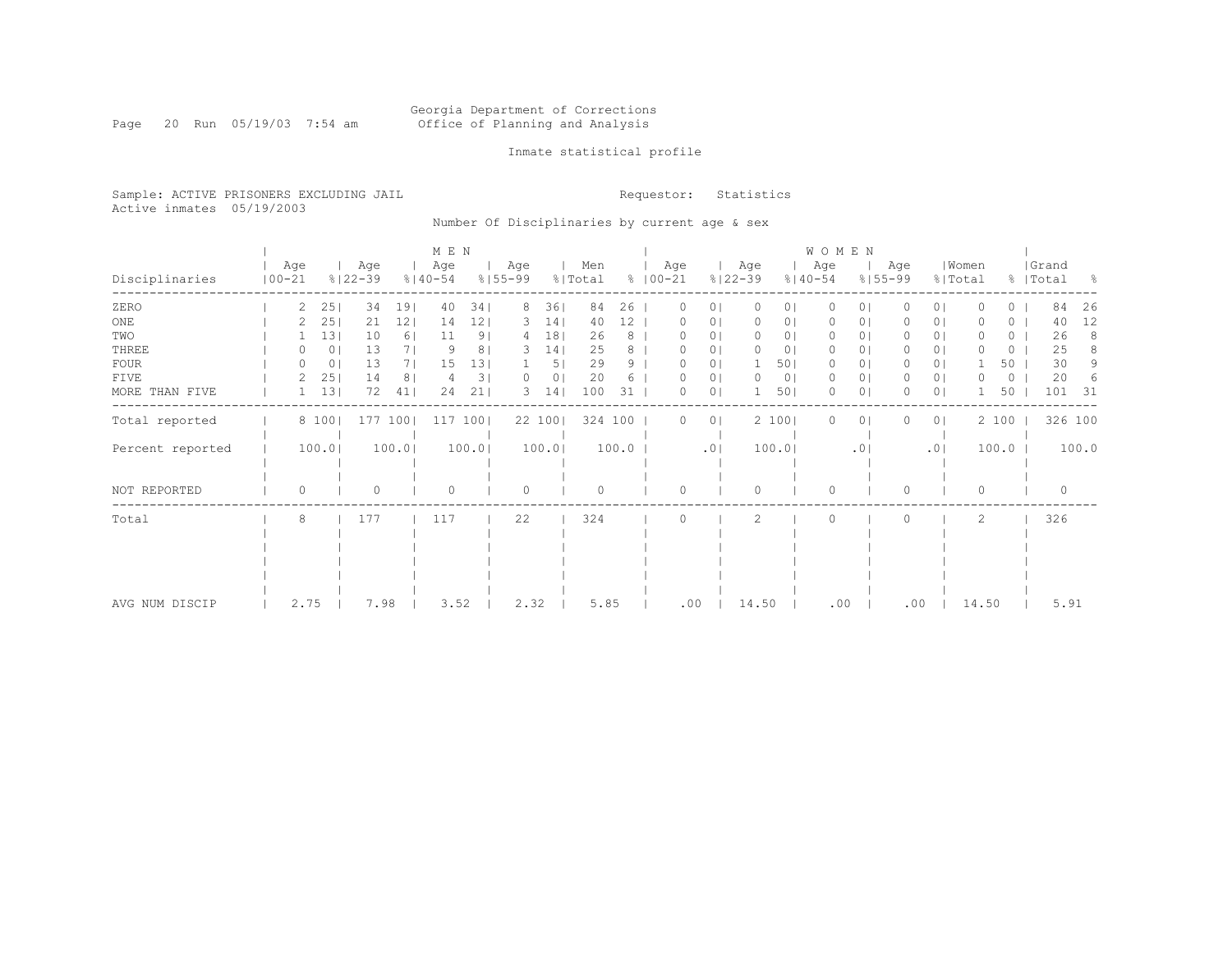#### Georgia Department of Corrections Page 21 Run 05/19/03 7:54 am Office of Planning and Analysis

## Inmate statistical profile

Sample: ACTIVE PRISONERS EXCLUDING JAIL **Requestor:** Statistics Active inmates 05/19/2003

Number Of Escapes by current age & sex

|                  |                   |       |                    |                | M E N              |                |                    |                |                |       |                    |                |                    |       |                     | WOMEN           |                    |                |                  |       |   |                    |       |
|------------------|-------------------|-------|--------------------|----------------|--------------------|----------------|--------------------|----------------|----------------|-------|--------------------|----------------|--------------------|-------|---------------------|-----------------|--------------------|----------------|------------------|-------|---|--------------------|-------|
| Escapes          | Age<br>$100 - 21$ |       | Age<br>$8122 - 39$ |                | Age<br>$8140 - 54$ |                | Age<br>$8155 - 99$ |                | Men<br>% Total |       | Age<br>$8100 - 21$ |                | Age<br>$8122 - 39$ |       | Age<br>$8140 - 54$  |                 | Age<br>$8155 - 99$ |                | Women<br>% Total |       |   | Grand<br>%   Total | - 8   |
| ZERO             |                   | 8 100 | 176                | 991            | 117                | 1001           |                    | 22 100         | 323            | 100   | $\Omega$           | 0 <sub>1</sub> |                    | 2 100 | $\circ$             | 0 <sub>1</sub>  |                    | 0 <sub>1</sub> |                  | 2 100 |   | 325 100            |       |
| $_{\rm ONE}$     |                   | 0     |                    | 1              |                    | 0              | 0                  | 0 <sub>1</sub> |                | 0     |                    | 0 <sub>1</sub> |                    |       | 0 <sub>1</sub><br>0 | $\circ$         |                    | 0 <sub>1</sub> |                  |       | 0 |                    | 0     |
| TWO              |                   | 0     | 0                  | 0 <sup>1</sup> | 0                  | 0              | 0                  | 01             |                |       |                    | 0 <sub>1</sub> | 0                  |       | 0 <sub>1</sub><br>0 | 01              |                    | 0 <sub>1</sub> |                  |       | 0 |                    |       |
| THREE            | 0                 |       |                    | $\circ$        |                    | 0              | $\Omega$           | 01             |                |       |                    | 01             | 0                  |       | 0<br>01             | 01              |                    | 0 <sub>1</sub> |                  |       | 0 |                    |       |
| FOUR             | 0                 | 0     | 0                  | 0 <sub>1</sub> | O                  | 0              | $\Omega$           | 0 <sub>1</sub> | Ω              |       |                    | 0 <sub>1</sub> |                    |       | 0  <br>$\Omega$     | 01              |                    | 0 <sub>1</sub> |                  |       | 0 |                    |       |
| FIVE             | 0                 | 0     | 0                  | 0 <sub>1</sub> | 0                  | 0 <sub>1</sub> | $\Omega$           | 0 <sub>1</sub> | Ω              | 0     | n                  | 0 <sub>1</sub> | 0                  |       | 0 <sub>1</sub><br>0 | 0 <sub>1</sub>  |                    | 0 <sub>1</sub> |                  |       | 0 |                    |       |
| MORE THAN FIVE   | 0                 | 0     | 0                  | 0 <sup>1</sup> | 0                  | 0 <sub>1</sub> | 0                  | 0 <sub>1</sub> | ∩              | 0     | U                  | 0 <sub>1</sub> | 0                  |       | 0 <sub>1</sub><br>0 | $\circ$         |                    | 0 <sub>1</sub> | 0                |       | 0 |                    |       |
| Total reported   |                   | 8 100 |                    | 177 100        | 117                | 100            |                    | 22 100         | 324            | 100   | n                  | 0 <sub>1</sub> |                    | 2 100 | 0                   | $\circ$         |                    | 0 <sub>1</sub> |                  | 2 100 |   | 326 100            |       |
| Percent reported |                   | 100.0 |                    | 100.0          |                    | 100.0          |                    | 100.0          |                | 100.0 |                    | .01            |                    | 100.0 |                     | .0 <sub>1</sub> |                    | .01            |                  | 100.0 |   |                    | 100.0 |
| NOT REPORTED     | 0                 |       | $\Omega$           |                | $\circ$            |                | $\circ$            |                | $\Omega$       |       | U                  |                | $\bigcap$          |       | 0                   |                 | O                  |                | 0                |       |   | $\mathbf{0}$       |       |
| Total            | 8                 |       | 177                |                | 117                |                | 22                 |                | 324            |       |                    |                | 2                  |       | $\Omega$            |                 |                    |                | 2                |       |   | 326                |       |
|                  |                   |       |                    |                |                    |                |                    |                |                |       |                    |                |                    |       |                     |                 |                    |                |                  |       |   |                    |       |
|                  |                   |       |                    |                |                    |                |                    |                |                |       |                    |                |                    |       |                     |                 |                    |                |                  |       |   |                    |       |
|                  |                   |       |                    |                |                    |                |                    |                |                |       |                    |                |                    |       |                     |                 |                    |                |                  |       |   |                    |       |
|                  |                   |       |                    |                |                    |                |                    |                |                |       |                    |                |                    |       |                     |                 |                    |                |                  |       |   |                    |       |
| AVG NUM ESCAPES  |                   | .00   |                    | .01            | .00                |                | .00                |                | .00            |       | .00                |                |                    | .00   |                     | .00             |                    | .00            |                  | .00   |   |                    | .00   |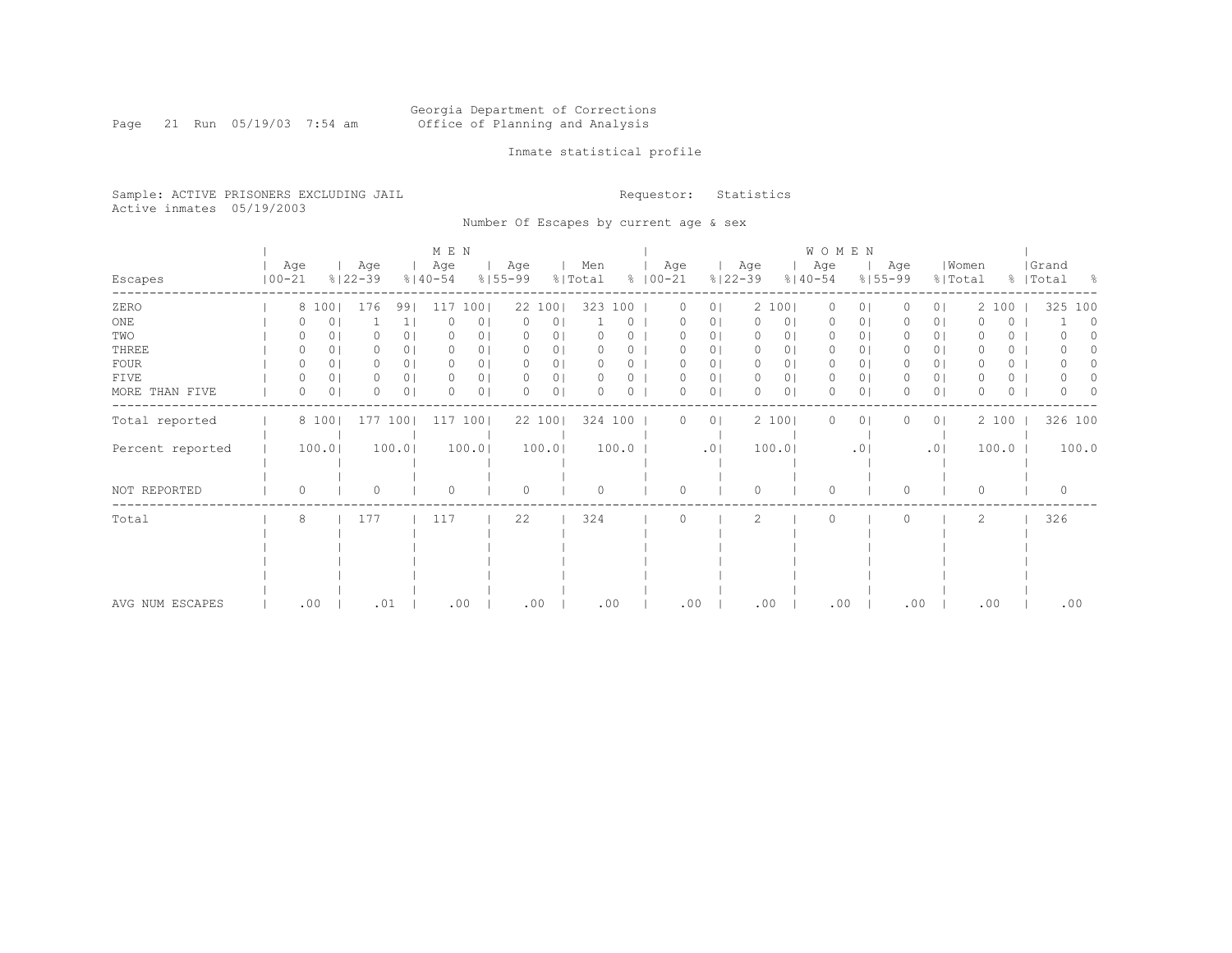## Georgia Department of Corrections Page 22 Run 05/19/03 7:54 am 60ffice of Planning and Analysis

#### Inmate statistical profile

|                           | Sample: ACTIVE PRISONERS EXCLUDING JAIL | Requestor: Statistics |  |
|---------------------------|-----------------------------------------|-----------------------|--|
| Active inmates 05/19/2003 |                                         |                       |  |

Number Of Prior Georgia Incarcerations \* by current age & sex

|                              |          |       |                    |                | M E N              |       |                    |                |                |       |                      |                |                    |                | W O M E N          |                |                    |                |                  |       |                    |       |
|------------------------------|----------|-------|--------------------|----------------|--------------------|-------|--------------------|----------------|----------------|-------|----------------------|----------------|--------------------|----------------|--------------------|----------------|--------------------|----------------|------------------|-------|--------------------|-------|
| Prior Incarcerations   00-21 | Age      |       | Age<br>$8122 - 39$ |                | Age<br>$8140 - 54$ |       | Age<br>$8155 - 99$ |                | Men<br>% Total |       | Age<br>$8   00 - 21$ |                | Age<br>$8122 - 39$ |                | Age<br>$8140 - 54$ |                | Age<br>$8155 - 99$ |                | Women<br>% Total |       | Grand<br>%   Total | - 옹   |
| ZERO                         | 6        | 751   | 100                | 56             | 41                 | 351   | 11                 | 501            | 158            | 49    | 0                    | 0              |                    | 2 100          | $\circ$            | $\circ$        | 0                  | 0 <sup>1</sup> |                  | 2 100 | 160                | 49    |
| $_{\rm ONE}$                 |          | 13    | 36                 | 201            | 24                 | 21    | 5                  | 231            | 66             | 20    | 0                    | 0              | $\mathbf{0}$       | 0 <sub>1</sub> | 0                  | 0 <sub>1</sub> | 0                  | 0 <sup>1</sup> | O                | 0     | 66                 | 20    |
| TWO                          |          | 13    | 17                 | 101            | 15                 | 131   | 2                  | 91             | 35             | 11    |                      | 0              | 0                  | 01             | 0                  | 01             | 0                  | 0 <sup>1</sup> |                  | 0     | 35                 | 11    |
| THREE                        |          | 0     | 16                 | 9 <sub>1</sub> | 13                 | 11    | 3                  | 14             | 32             | 10    |                      | 0              | $\circ$            | 0              | $\circ$            | 0              | 0                  | 0 <sup>1</sup> |                  | 0     | 32                 | 10    |
| <b>FOUR</b>                  |          | 0     |                    | 4              | 14                 | 12    | $\Omega$           | 0 <sub>1</sub> | 21             | 6     |                      | 0              | 0                  | 0              | 0                  | 0              | 0                  | 0 <sub>1</sub> | 0                | 0     | 21                 | 6     |
| FIVE                         | $\Omega$ | 0     |                    |                |                    | 61    |                    | 0              | 8              |       | O                    | 0              | 0                  | 0              | $\mathbf{0}$       | 0              | 0                  | $\circ$        | O                | 0     | 8                  | 2     |
| MORE THAN FIVE               | O        | 0     | Λ                  | 0 <sup>1</sup> | 3                  | 31    |                    | 5              |                |       | O                    | 0              | $\Omega$           | 0              | $\Omega$           | 0              |                    | $\circ$        | O                | 0     |                    |       |
| Total reported               |          | 8 100 | 177 100            |                | 117                | 100   |                    | 22 100         | 324 100        |       | 0                    | 0 <sup>1</sup> |                    | 2 100          | $\circ$            | $\circ$        | 0                  | 0 <sub>1</sub> |                  | 2 100 | 326 100            |       |
| Percent reported             |          | 100.0 |                    | 100.0          |                    | 100.0 |                    | 100.01         |                | 100.0 |                      | .01            |                    | 100.01         |                    | $\cdot$ 0      |                    | .01            |                  | 100.0 |                    | 100.0 |
| NOT REPORTED                 | O        |       | Λ                  |                | ∩                  |       | $\Omega$           |                | ∩              |       | $\bigcap$            |                | $\Omega$           |                | $\Omega$           |                | 0                  |                | $\Omega$         |       | $\Omega$           |       |
| Total                        | 8        |       | 177                |                | 117                |       | 22                 |                | 324            |       | O                    |                | 2                  |                | $\Omega$           |                | 0                  |                | $\overline{c}$   |       | 326                |       |
|                              |          |       |                    |                |                    |       |                    |                |                |       |                      |                |                    |                |                    |                |                    |                |                  |       |                    |       |
|                              |          |       |                    |                |                    |       |                    |                |                |       |                      |                |                    |                |                    |                |                    |                |                  |       |                    |       |
|                              |          |       |                    |                |                    |       |                    |                |                |       |                      |                |                    |                |                    |                |                    |                |                  |       |                    |       |
|                              |          |       |                    |                |                    |       |                    |                |                |       |                      |                |                    |                |                    |                |                    |                |                  |       |                    |       |
| AVG # INCARCERATIONS         | .38      |       | .85                |                | 1.76               |       | 1.09               |                | 1.19           |       | .00                  |                | .00                |                | .00                |                | .00                |                | .00              |       | 1.18               |       |

\* This data counts a parole revocation on an existing sentenCE AS A prior incarceration. Also, this data counts, for any cohort of inmates, the total number of Georgia incarcerations the inmate has had during his entire criminal career. For example, if an inmate was admitted to prison first in FY72, and then re-admitted in FY79 and FY85, he had two prior incarcerations before the FY85 admission. This inmate's records show two prior incarcerations in all three of his records since he has had two prior incarcerations in his criminal career. If the cohort of FY72 admissions is selected for analysis, two prior incarcerations will be listed for this inmate even though in FY72, he had no prior incarcerations.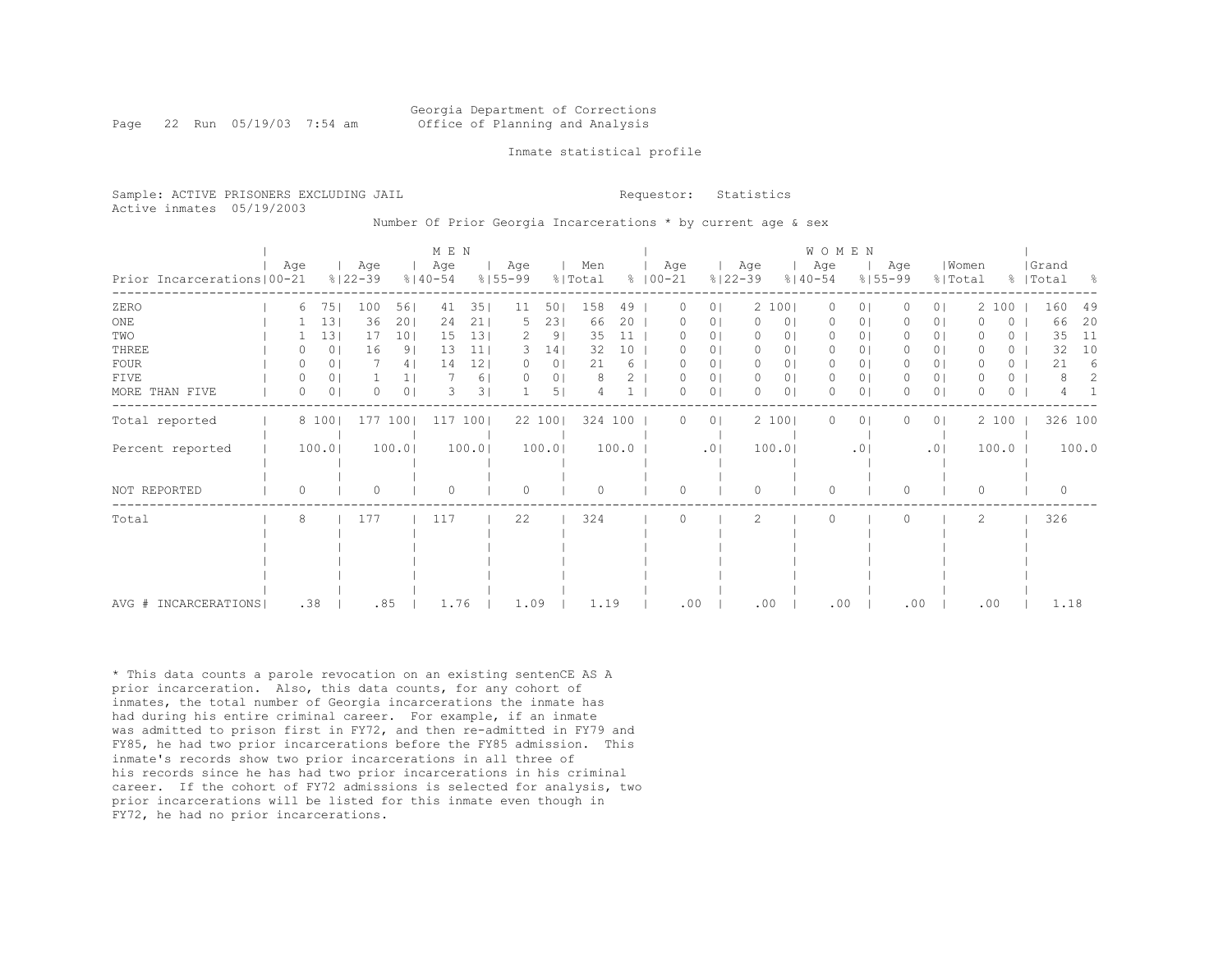#### Georgia Department of Corrections Page 23 Run 05/19/03 7:54 am Office of Planning and Analysis

## Inmate statistical profile

Sample: ACTIVE PRISONERS EXCLUDING JAIL **Requestor:** Statistics Active inmates 05/19/2003

Number Of Transfers by current age & sex

|                   |                   |       |                    |                 | M E N              |                |                    |                |                |       |                    |                |                    |                | <b>WOMEN</b>       |                 |                    |                |                  |          |                    |          |       |
|-------------------|-------------------|-------|--------------------|-----------------|--------------------|----------------|--------------------|----------------|----------------|-------|--------------------|----------------|--------------------|----------------|--------------------|-----------------|--------------------|----------------|------------------|----------|--------------------|----------|-------|
| Transfers         | Age<br>$100 - 21$ |       | Age<br>$8122 - 39$ |                 | Age<br>$8140 - 54$ |                | Age<br>$8155 - 99$ |                | Men<br>% Total |       | Age<br>$8100 - 21$ |                | Age<br>$8122 - 39$ |                | Age<br>$8140 - 54$ |                 | Aqe<br>$8155 - 99$ |                | Women<br>% Total |          | Grand<br>%   Total |          | - 옹   |
| ZERO              |                   | 13    | 5                  | 31              | $\overline{4}$     | 31             | $\Omega$           | 0              | 10             | 3     |                    | 0 <sub>1</sub> |                    | 501            | $\Omega$           | $\Omega$        |                    | 0 <sub>1</sub> |                  | 50       |                    | 11       |       |
| $_{\rm ONE}$      |                   | 63    | 73                 | 41              | 49                 | 42             | 10                 | 45             | 137            | 42    |                    | 0 <sub>1</sub> |                    | 501            | 0                  | $\circ$         |                    | 0 <sub>1</sub> |                  | 50       |                    | 138      | 42    |
| TWO               |                   | 13    | 45                 | 251             | 31                 | 261            | 6                  | 271            | 83             | 26    |                    | 0 <sub>1</sub> |                    | 0 <sub>1</sub> | 0                  | 01              |                    | 0 <sub>1</sub> |                  | 0        |                    | 83       | 25    |
| THREE             |                   | 0     | 26                 | 15 <sub>1</sub> | 19                 | 161            | 3                  | 14             | 48             | 15    |                    | 01             |                    | 0              | 0                  | 01              |                    | 0 <sub>1</sub> |                  | ()       |                    | 48       | 15    |
| FOUR              |                   | 13    | 8                  | 5               | 5                  | 4              | 3.                 | 14             | 17             | 5     |                    | 0 <sub>1</sub> |                    | 0              | $\Omega$           | 01              |                    | 0 <sub>1</sub> |                  | $\circ$  |                    | 17       | 5     |
| FIVE              | $\left( \right)$  | 0     | 9                  | 51              |                    | 3              |                    | 0 <sub>1</sub> | 12             |       |                    | 0 <sub>1</sub> | $\Omega$           | 0 <sub>1</sub> | 0                  | 0 <sub>1</sub>  |                    | 0 <sub>1</sub> |                  | 0        |                    | 12       |       |
| MORE THAN FIVE    | 0                 | 0     | 11                 | 61              | 6                  | 5 <sub>1</sub> | Ω                  | 0 <sub>1</sub> | 17             | 5.    |                    | 0 <sub>1</sub> | $\Omega$           | 0 <sub>1</sub> | $\Omega$           | $\circ$         |                    | 0 <sub>1</sub> | O                | $\Omega$ |                    | 17       | 5     |
| Total reported    |                   | 8 100 |                    | 177 100         | 117 1001           |                |                    | 22 100         | 324 100        |       |                    | 0 <sup>1</sup> |                    | 2 100          | $\Omega$           | $\circ$         |                    | 0 <sub>1</sub> |                  | 2 100    |                    | 326 100  |       |
| Percent reported  |                   | 100.0 |                    | 100.0           |                    | 100.0          |                    | 100.01         |                | 100.0 |                    | .01            |                    | 100.0          |                    | .0 <sub>1</sub> |                    | .01            |                  | 100.0    |                    |          | 100.0 |
| NOT REPORTED      | $\Omega$          |       | 0                  |                 | $\Omega$           |                | $\Omega$           |                | $\Omega$       |       | ∩                  |                | $\cap$             |                | $\Omega$           |                 | O                  |                | $\Omega$         |          |                    | $\Omega$ |       |
| Total             | 8                 |       | 177                |                 | 117                |                | 22                 |                | 324            |       |                    |                | 2                  |                | $\Omega$           |                 |                    |                | $\overline{2}$   |          |                    | 326      |       |
|                   |                   |       |                    |                 |                    |                |                    |                |                |       |                    |                |                    |                |                    |                 |                    |                |                  |          |                    |          |       |
|                   |                   |       |                    |                 |                    |                |                    |                |                |       |                    |                |                    |                |                    |                 |                    |                |                  |          |                    |          |       |
|                   |                   |       |                    |                 |                    |                |                    |                |                |       |                    |                |                    |                |                    |                 |                    |                |                  |          |                    |          |       |
|                   |                   |       |                    |                 |                    |                |                    |                |                |       |                    |                |                    |                |                    |                 |                    |                |                  |          |                    |          |       |
| AVG NUM TRANSFERS | 1.38              |       | 2.24               |                 | 2.08               |                | 1.95               |                | 2.14           |       | .00                |                | .50                |                | .00                |                 | .00                |                | .50              |          |                    | 2.13     |       |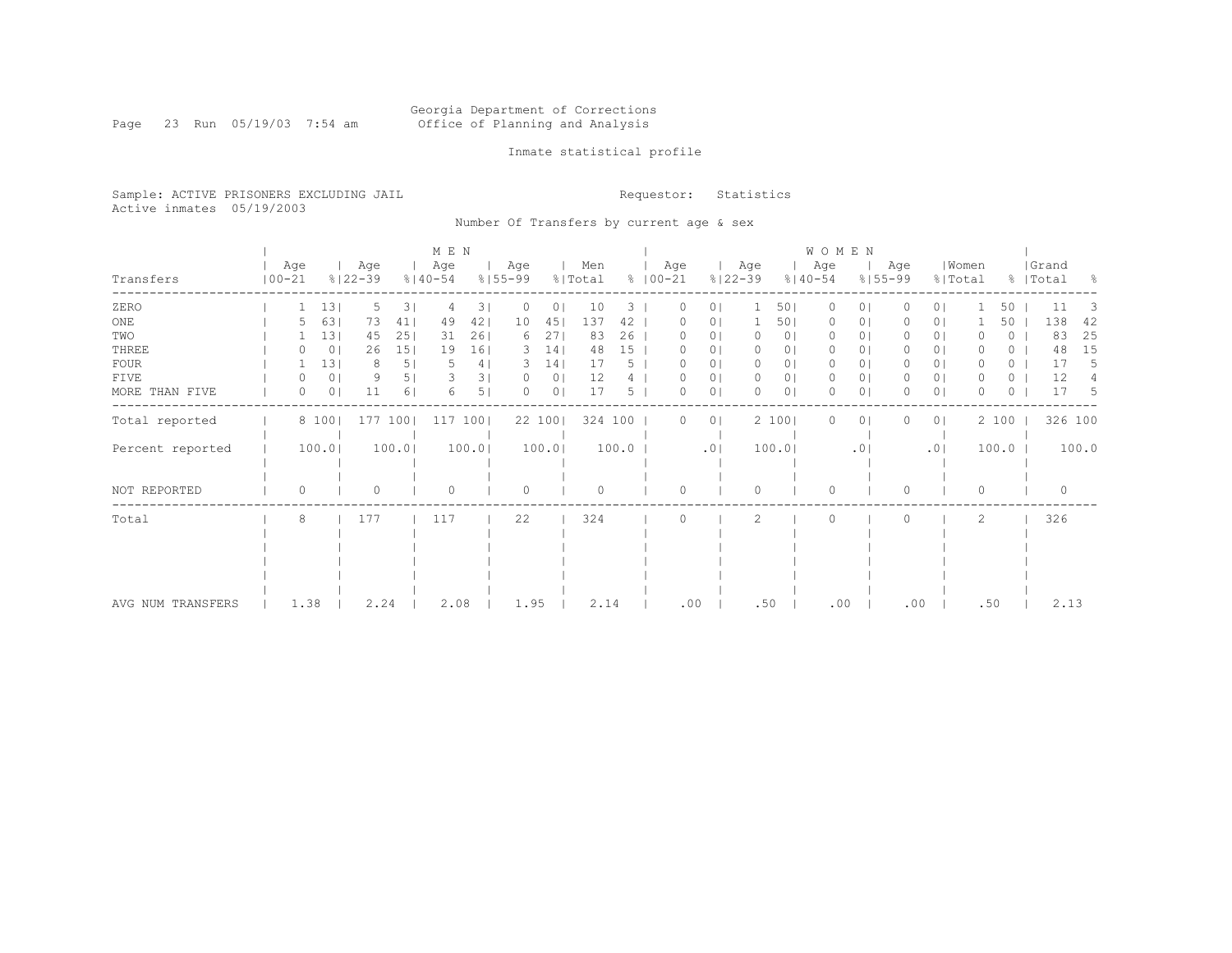#### Georgia Department of Corrections Page 24 Run 05/19/03 7:54 am Office of Planning and Analysis

## Inmate statistical profile

Sample: ACTIVE PRISONERS EXCLUDING JAIL **Requestor:** Statistics Active inmates 05/19/2003

County Of Conviction by current age & sex

|                                               |                |                |                    |                | M E N            |                |                    |                |                |                |                    |                |                    |                | WOMEN               |                |              |                |                  |         |                    |                |
|-----------------------------------------------|----------------|----------------|--------------------|----------------|------------------|----------------|--------------------|----------------|----------------|----------------|--------------------|----------------|--------------------|----------------|---------------------|----------------|--------------|----------------|------------------|---------|--------------------|----------------|
| County Of Conviction   00-21                  | Age            |                | Age<br>$8122 - 39$ |                | Age<br>$%140-54$ |                | Age<br>$8155 - 99$ |                | Men<br>% Total |                | Age<br>$8100 - 21$ |                | Age<br>$8122 - 39$ | $8140 - 54$    | Age                 | $8155 - 99$    | Age          |                | Women<br>% Total |         | Grand<br>%   Total | g.             |
| Appling                                       | 0              | 0 <sub>1</sub> | 1                  | 1              | $\mathbf{1}$     | $1\vert$       | 0                  | 0 <sub>1</sub> | 2              | $1 \mid$       | 0                  | 0 <sub>1</sub> | 0                  | 0 <sub>1</sub> | 0                   | 0 <sub>1</sub> | 0            | 0 <sub>1</sub> | 0                | 0       | $\overline{c}$     | 1              |
| Atkinson                                      | 0              | 0 <sub>1</sub> | $\circ$            | 0 <sub>1</sub> | $\circ$          | 0 <sup>1</sup> | $\mathbf{1}$       | 5 <sub>1</sub> | $\mathbf{1}$   | $\circ$        | $\mathbb O$        | 0 <sub>1</sub> | $\mathbb O$        | 0 <sup>1</sup> | $\mathsf{O}\xspace$ | 0 <sub>1</sub> | 0            | 0 <sub>1</sub> | $\mathbb O$      | $\circ$ | $\mathbf{1}$       | $\circ$        |
| Bacon                                         | 0              | 0 <sub>1</sub> | $\circ$            | 0 <sub>1</sub> | 1                | 1 <sub>1</sub> | 0                  | 0 <sub>1</sub> | $\mathbf{1}$   | 0              | $\circ$            | 0 <sub>1</sub> | $\circ$            | 0              | 0                   | 0 <sub>1</sub> | 0            | 0 <sub>1</sub> | 0                | 0       | $\mathbf 1$        | $\circ$        |
| Baldwin                                       | 0              | 0 <sub>1</sub> |                    | 1 <sub>1</sub> | 3                | 3 <sup>1</sup> | $\Omega$           | 0 <sub>1</sub> | 4              | $\mathbf{1}$   | $\mathbf 0$        | 0 <sub>1</sub> | $\circ$            | 0 <sub>1</sub> | 0                   | 0 <sub>1</sub> | 0            | 0 <sub>1</sub> | $\circ$          | $\circ$ | 4                  | 1              |
| Banks                                         | $\Omega$       | 0 <sub>1</sub> | $\Omega$           | 0 <sup>1</sup> | 0                | 0 <sub>1</sub> | 1                  | 5 <sub>1</sub> |                | 0              | $\Omega$           | 0 <sup>1</sup> | $\circ$            | 0 <sup>1</sup> | 0                   | 0 <sub>1</sub> | $\Omega$     | 0 <sub>1</sub> | $\Omega$         | 0       | $\mathbf{1}$       | $\Omega$       |
| Barrow                                        | 0              | 0 <sub>1</sub> | $\overline{2}$     | 1 <sup>1</sup> | 0                | 0 <sub>1</sub> | 1                  | 5 <sub>1</sub> | 3              | $\mathbf{1}$   | $\circ$            | 0 <sub>1</sub> | $\circ$            | 0 <sup>1</sup> | $\circ$             | 0 <sub>1</sub> | $\Omega$     | 0 <sub>1</sub> | $\circ$          | 0       | 3                  | $\mathbf{1}$   |
| Bartow                                        | 0              | 0 <sub>1</sub> | $\circ$            | 0 <sub>1</sub> | $\mathbf{2}$     | 2 <sub>1</sub> | 0                  | 0 <sub>1</sub> | $\overline{c}$ | $\mathbf{1}$   | $\circ$            | 0 <sub>1</sub> | $\circ$            | 0 <sub>1</sub> | $\circ$             | 0 <sub>1</sub> | $\Omega$     | 0 <sub>1</sub> | $\mathbf{0}$     | $\circ$ | $\overline{c}$     | $\mathbf{1}$   |
| Ben Hill                                      | 0              | 0 <sub>1</sub> | $\mathbf{1}$       | 1 <sub>1</sub> | 0                | 0 <sub>1</sub> | 0                  | 0 <sub>1</sub> | $\mathbf{1}$   | 0              | $\circ$            | 0 <sub>1</sub> | $\circ$            | 0 <sub>1</sub> | 0                   | 0 <sub>1</sub> | 0            | 0 <sub>1</sub> | $\mathbb O$      | 0       | $\mathbf{1}$       | 0              |
| Berrien                                       | 0              | 0 <sup>1</sup> | $\mathbf{1}$       | 1 <sup>1</sup> | $\circ$          | 0 <sub>1</sub> | 0                  | 0 <sub>1</sub> | $\mathbf{1}$   | 0              | $\circ$            | 0 <sub>1</sub> | $\circ$            | 0 <sup>1</sup> | $\circ$             | 0 <sub>1</sub> | 0            | 0 <sup>1</sup> | $\circ$          | 0       | $\mathbf{1}$       | 0              |
| Bibb                                          | $\Omega$       | 0 <sub>1</sub> | 7                  | 4              | 4                | 3              | 1                  | 5 <sub>1</sub> | 12             | 4              | $\Omega$           | 0 <sub>1</sub> | $\circ$            | 0 <sub>1</sub> | $\circ$             | 0 <sub>1</sub> | 0            | 0 <sub>1</sub> | $\Omega$         | $\circ$ | 12                 | $\overline{4}$ |
| Bleckley                                      | $\Omega$       | 0 <sub>1</sub> | $\mathbf{1}$       | 1 <sup>1</sup> | 0                | 0 <sub>1</sub> | $\Omega$           | 0 <sub>1</sub> | $\mathbf{1}$   | 0              | $\Omega$           | 0 <sub>1</sub> | $\circ$            | 0 <sup>1</sup> | 0                   | 0 <sub>1</sub> | $\Omega$     | 0 <sub>1</sub> | $\Omega$         | 0       | $\overline{1}$     | $\Omega$       |
| Brantley                                      | 0              | 0 <sub>1</sub> | $\circ$            | 0 <sub>1</sub> | -1               | 1 <sub>1</sub> | 0                  | 0 <sub>1</sub> | $\mathbf{1}$   | 0              | $\circ$            | 0 <sub>1</sub> | $\circ$            | 0 <sup>1</sup> | 0                   | 0 <sub>1</sub> | $\Omega$     | 0 <sub>1</sub> | $\mathbf{0}$     | 0       | $\mathbf{1}$       | 0              |
| <b>Brooks</b>                                 | 0              | 0 <sub>1</sub> | 0                  | 0 <sub>1</sub> | $\mathbf{1}$     | 1              | $\Omega$           | 0 <sub>1</sub> | 1              | 0              | 0                  | 0 <sub>1</sub> | $\circ$            | 0 <sub>1</sub> | 0                   | 0 <sub>1</sub> | 0            | 0 <sub>1</sub> | $\mathbb O$      | 0       | $\mathbf{1}$       | 0              |
| Burke                                         | 0              | 0 <sub>1</sub> | 4                  | 2 <sub>1</sub> | $\mathbf{1}$     | 1              | 0                  | 0 <sub>1</sub> | 5              | 2              | $\circ$            | 0 <sub>1</sub> | $\circ$            | 0              | 0                   | 0 <sub>1</sub> | 0            | 0 <sub>1</sub> | $\circ$          | 0       | 5                  | $\overline{c}$ |
| <b>Butts</b>                                  | 0              | 0 <sub>1</sub> | $\mathbf{1}$       | 1 <sup>1</sup> | $\mathbf{1}$     | 1 <sub>1</sub> | $\mathbf{1}$       | 51             | 3              | $\mathbf{1}$   | $\circ$            | 0 <sub>1</sub> | $\circ$            | 0 <sup>1</sup> | 0                   | 0 <sub>1</sub> | 0            | 0 <sub>1</sub> | $\circ$          | 0       | 3                  | $\mathbf{1}$   |
| Camden                                        | $\circ$        | 0 <sub>1</sub> | $\circ$            | 0 <sub>1</sub> | 1                | 1              | $\Omega$           | 0 <sub>1</sub> | 1              | 0              | $\Omega$           | 0 <sub>1</sub> | $\circ$            | 0 <sub>1</sub> | 0                   | 0 <sub>1</sub> | 0            | 0 <sub>1</sub> | $\mathbf{0}$     | $\circ$ | $\mathbf{1}$       | 0              |
| Carroll                                       | $\Omega$       | 0 <sub>1</sub> | $\overline{2}$     | 1 <sub>1</sub> | $\circ$          | 0 <sub>1</sub> | 0                  | 0 <sub>1</sub> | $\overline{c}$ | $\mathbf{1}$   | $\Omega$           | 0 <sup>1</sup> | $\circ$            | $\circ$        | 0                   | 0 <sub>1</sub> | $\Omega$     | 0 <sub>1</sub> | $\Omega$         | 0       | 2                  | $\mathbf{1}$   |
| Catoosa                                       | 0              | 0 <sub>1</sub> | $\circ$            | 0 <sub>1</sub> | 1                | 1 <sub>1</sub> | 0                  | 0 <sub>1</sub> | $\mathbf{1}$   | 0              | $\circ$            | 0 <sub>1</sub> | $\circ$            | 0 <sub>1</sub> | 0                   | 0 <sub>1</sub> | $\Omega$     | 0 <sub>1</sub> | $\circ$          | 0       | $\mathbf{1}$       | 0              |
| Chatham                                       | 0              | 0 <sub>1</sub> | 7                  | 4              | 3                | 3 <sup>1</sup> | 1                  | 5 <sub>1</sub> | 11             | 3              | 0                  | 0 <sub>1</sub> | $\circ$            | 0 <sub>1</sub> | 0                   | 0 <sub>1</sub> | 0            | 0 <sub>1</sub> | $\mathbb O$      | 0       | 11                 | 3              |
| Chattooga                                     | 0              | 0 <sup>1</sup> | $\mathbf{1}$       | 1 <sup>1</sup> | $\circ$          | 0 <sub>1</sub> | 0                  | 0 <sub>1</sub> | $\mathbf{1}$   | 0              | $\circ$            | 0 <sub>1</sub> | $\circ$            | 0 <sup>1</sup> | 0                   | 0 <sub>1</sub> | 0            | 0 <sub>1</sub> | $\mathbf{0}$     | 0       | $\mathbf{1}$       | 0              |
| Cherokee                                      | $\Omega$       | 0 <sup>1</sup> | $\mathbf{1}$       | 1 <sup>1</sup> | $\mathbf{1}$     | 1 <sub>1</sub> | $\Omega$           | 0 <sub>1</sub> | 2              | $\mathbf{1}$   | $\mathbf{0}$       | 0 <sub>1</sub> | $\circ$            | 0 <sup>1</sup> | $\circ$             | 0 <sub>1</sub> | $\mathbf{0}$ | 0 <sup>1</sup> | $\mathbf{0}$     | $\circ$ | 2                  | $\mathbf{1}$   |
| Clarke                                        | 0              | 0 <sub>1</sub> | 5                  | 3              | 6                | 5              | $\Omega$           | 0 <sub>1</sub> | 11             | 3              | $\Omega$           | 0 <sub>1</sub> | $\circ$            | 0 <sub>1</sub> | 0                   | 0 <sub>1</sub> | 0            | 0 <sub>1</sub> | $\mathbf{0}$     | 0       | 11                 | 3              |
| Clayton                                       | 0              | 0 <sub>1</sub> | 8                  | 5              | $\mathbf{2}$     | 2 <sub>1</sub> | 1                  | 5 <sub>1</sub> | 11             | $\mathbf{3}$   | $\Omega$           | 0 <sup>1</sup> | $\circ$            | 0 <sub>1</sub> | 0                   | 0 <sub>1</sub> | $\Omega$     | 0 <sub>1</sub> | $\mathbf{0}$     | 0       | 11                 | 3              |
| Cobb                                          | 1              | 131            | 5                  | 3 <sup>1</sup> | 3                | 3 <sup>1</sup> | 1                  | 5 <sub>1</sub> | 10             | $3-1$          | $\circ$            | 0 <sub>1</sub> | $\circ$            | 0 <sub>1</sub> | 0                   | 0 <sub>1</sub> | 0            | 0 <sub>1</sub> | $\circ$          | 0       | 10                 | 3              |
| Coffee                                        | 0              | 0 <sub>1</sub> | 1                  | 1 <sub>1</sub> | 1                | 1              | 0                  | 0 <sub>1</sub> | $\overline{c}$ | $\mathbf{1}$   | 0                  | 0 <sub>1</sub> | $\circ$            | 0 <sub>1</sub> | 0                   | 0 <sub>1</sub> | 0            | 0 <sub>1</sub> | $\mathbb O$      | 0       | 2                  | $\mathbf{1}$   |
| Colquit                                       | $\circ$        | 0 <sub>1</sub> | $\mathbf{1}$       | 1 <sub>1</sub> | $\mathbf{2}$     | 2 <sub>1</sub> | $\Omega$           | 0 <sub>1</sub> | 3              | $\mathbf{1}$   | $\mathbf{0}$       | 0 <sub>1</sub> | $\circ$            | 0 <sup>1</sup> | $\Omega$            | 0 <sub>1</sub> | $\Omega$     | 0 <sub>1</sub> | $\mathbf{0}$     | $\circ$ | 3                  | $\mathbf{1}$   |
| Columbia                                      | $\circ$        | 0 <sub>1</sub> | $\mathbf{1}$       | 1 <sub>1</sub> | 2                | 2 <sub>1</sub> | 0                  | 0 <sub>1</sub> | 3              | $\mathbf{1}$   | $\mathbf{0}$       | 0 <sub>1</sub> | $\circ$            | 0 <sup>1</sup> | 0                   | 0 <sub>1</sub> | 0            | 0 <sub>1</sub> | $\mathbf{0}$     | 0       | 3                  | $\mathbf{1}$   |
| Cook                                          | 0              | 0 <sub>1</sub> | $\mathbf{2}$       | 1              | 0                | 0 <sub>1</sub> | 0                  | 0 <sub>1</sub> | $\overline{c}$ | $\mathbf{1}$   | $\circ$            | 0 <sub>1</sub> | 0                  | 0 <sub>1</sub> | 0                   | 0 <sub>1</sub> | 0            | 0 <sub>1</sub> | $\circ$          | 0       | 2                  | $\mathbf{1}$   |
| Coweta                                        | 0              | 0 <sub>1</sub> | $\mathbf{1}$       | 1 <sub>1</sub> | 0                | 0 <sup>1</sup> | $\Omega$           | 0 <sub>1</sub> | 1              | 0              | $\circ$            | 0 <sup>1</sup> | $\circ$            | 0 <sup>1</sup> | 0                   | 0 <sub>1</sub> | $\Omega$     | 0 <sub>1</sub> | $\Omega$         | 0       | $\mathbf{1}$       | 0              |
| Crisp                                         | 0              | 0 <sub>1</sub> | $\mathbf{1}$       | $1\vert$       | 0                | 0 <sup>1</sup> | 0                  | 0 <sub>1</sub> | $\mathbf{1}$   | 0              | $\circ$            | 0 <sub>1</sub> | $\circ$            | 0 <sub>1</sub> | 0                   | 0 <sub>1</sub> | 0            | 0 <sub>1</sub> | $\circ$          | 0       | $\mathbf 1$        | 0              |
| Dade                                          | 0              | 0 <sub>1</sub> | $\mathbf{1}$       | 1 <sub>1</sub> | 0                | 0 <sub>1</sub> | 0                  | 0 <sub>1</sub> | $\mathbf{1}$   | 0              | $\circ$            | 0 <sub>1</sub> | $\circ$            | 0 <sub>1</sub> | 0                   | 0 <sub>1</sub> | 0            | 0 <sub>1</sub> | $\mathbf{0}$     | 0       | $\mathbf{1}$       | 0              |
| Decatur                                       | $\circ$        | 0 <sub>1</sub> | $\circ$            | 0 <sub>1</sub> | $\mathbf{1}$     | 1              | $\Omega$           | 0 <sub>1</sub> | $\mathbf{1}$   | 0              | $\mathbf{0}$       | 0 <sub>1</sub> | $\circ$            | 0 <sup>1</sup> | 0                   | 0 <sub>1</sub> | 0            | 0 <sub>1</sub> | $\mathbf{0}$     | $\circ$ | $\mathbf{1}$       | 0              |
| DeKalb                                        | $\circ$        | 0 <sup>1</sup> | 16                 | 9 <sub>1</sub> | 6                | 5              | $\mathbf{2}$       | 9 <sub>1</sub> | 24             | 7 <sub>1</sub> | $\mathbf{0}$       | 0 <sub>1</sub> | $\circ$            | $\circ$        | $\circ$             | 0 <sub>1</sub> | 0            | 0 <sub>1</sub> | $\mathbf{0}$     | $\circ$ | 24                 | 7              |
| Dodge                                         | 0              | 0 <sub>1</sub> | 1                  | 1              | 0                | 0 <sub>1</sub> | 0                  | 0 <sub>1</sub> | 1              | $\overline{0}$ | $\circ$            | 0 <sub>1</sub> | 0                  | 0 <sub>1</sub> | $\circ$             | 0 <sub>1</sub> | 0            | 0 <sub>1</sub> | $\circ$          | 0       | $\mathbf 1$        | 0              |
| Dougherty                                     | $\overline{c}$ | 251            | $\overline{4}$     | 2 <sub>1</sub> | 2                | 2 <sub>1</sub> | 1                  | 5 <sub>1</sub> | 9              | 3              | $\Omega$           | $\circ$        | 0                  | 0 <sub>1</sub> | $\Omega$            | $\circ$        | 0            | 0 <sub>1</sub> | $\circ$          | $\circ$ | 9                  | 3              |
| Douglas<br>__________________________________ | 1              | 131            | 6                  | 3 <sup>1</sup> | 3                | 3 <sup>1</sup> | $\circ$            | 0 <sub>1</sub> | 10             | 3 <sup>1</sup> | $\circ$            | 0 <sub>1</sub> | $\circ$            | 0 <sub>1</sub> | 0                   | 0 <sub>1</sub> | $\Omega$     | 0 <sub>1</sub> | $\circ$          | 0       | 10                 | 3              |

(continued)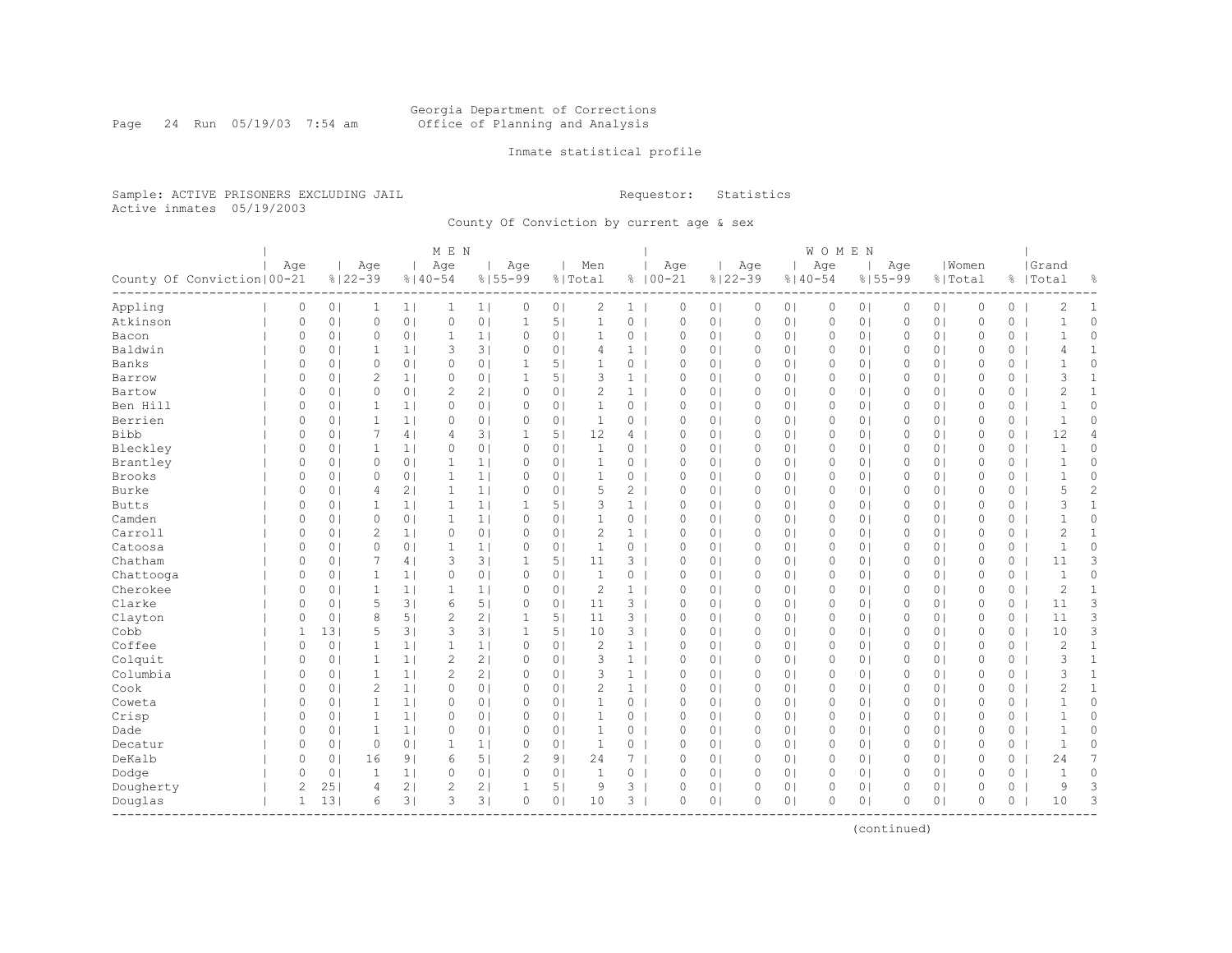#### Georgia Department of Corrections Page 25 Run 05/19/03 7:54 am Office of Planning and Analysis

## Inmate statistical profile

Sample: ACTIVE PRISONERS EXCLUDING JAIL **Requestor:** Statistics Active inmates 05/19/2003

County Of Conviction by current age & sex (continued)

|                              | Age      |                |                    |                 |                    |                |                    |                |                |                |                    |                |                    |                |          |                |          |                |              |         |                    |                |
|------------------------------|----------|----------------|--------------------|-----------------|--------------------|----------------|--------------------|----------------|----------------|----------------|--------------------|----------------|--------------------|----------------|----------|----------------|----------|----------------|--------------|---------|--------------------|----------------|
| County Of Conviction   00-21 |          |                | Age<br>$8122 - 39$ |                 | Age<br>$8140 - 54$ |                | Age<br>$8155 - 99$ |                | Men<br>% Total |                | Age<br>$8100 - 21$ |                | Age<br>$8122 - 39$ | $8140 - 54$    | Age      | $8155 - 99$    | Age      | % Total        | Women        |         | Grand<br>%   Total | 옹              |
| Elbert                       | 0        | 0 <sub>1</sub> | $\circ$            | 0 <sub>1</sub>  | 0                  | 0 <sub>1</sub> | 1                  | 5 <sub>1</sub> | $\mathbf{1}$   | 0              | $\circ$            | 0 <sub>1</sub> | $\circ$            | 01             | $\circ$  | 0 <sub>1</sub> | 0        | 0 <sub>1</sub> | $\circ$      | 0       |                    | 0              |
| Emanuel                      | 0        | 0 <sub>1</sub> | 1                  | 1 <sub>1</sub>  | 0                  | 0 <sub>1</sub> | 0                  | 0 <sub>1</sub> | 1              | 0              | $\circ$            | 0 <sub>1</sub> | $\circ$            | 0 <sup>1</sup> | 0        | 0 <sub>1</sub> | 0        | 0 <sub>1</sub> | $\mathbf{0}$ | 0       | -1                 | 0              |
| Fayette                      | 0        | 0 <sub>1</sub> | $\circ$            | 0 <sub>1</sub>  | $\mathbf 1$        | 1              | 1                  | 5 <sub>1</sub> | $\overline{c}$ | $\mathbf{1}$   | 0                  | 0 <sub>1</sub> | $\circ$            | 0 <sub>1</sub> | 0        | 0 <sub>1</sub> | 0        | 0 <sub>1</sub> | $\mathbf{0}$ | 0       | 2                  | $\mathbf{1}$   |
|                              | 0        | 0 <sub>1</sub> | 3                  | 21              | $\mathbf{1}$       | 1              | 0                  | 0 <sub>1</sub> | 4              | $\mathbf{1}$   | $\circ$            | 0 <sub>1</sub> | $\circ$            | 0 <sup>1</sup> | 0        | 0 <sub>1</sub> | 0        | 0 <sub>1</sub> | $\mathbf{0}$ | 0       | 4                  | $\mathbf{1}$   |
| Floyd                        |          |                | $\circ$            |                 |                    |                |                    |                |                |                |                    |                |                    |                |          |                |          |                | $\mathbf{0}$ |         |                    | $\circ$        |
| Forsyth                      | 0        | 0 <sub>1</sub> |                    | 0 <sub>1</sub>  | 1                  | 1 <sub>1</sub> | 0                  | 0 <sub>1</sub> | $\mathbf{1}$   | $0-1$          | $\circ$            | 0 <sub>1</sub> | $\circ$            | 0 <sup>1</sup> | 0        | 0 <sub>1</sub> | 0        | 0 <sub>1</sub> |              | 0       | 1                  |                |
| Franklin                     | $\circ$  | 0 <sub>1</sub> | $\mathbf{1}$       | $1\vert$        | $\circ$            | 0 <sub>1</sub> | 0                  | 0 <sub>1</sub> | 1              | 0              | $\circ$            | 0 <sub>1</sub> | $\circ$            | 0 <sub>1</sub> | 0        | 0 <sub>1</sub> | 0        | 0 <sub>1</sub> | $\circ$      | 0       | $\mathbf 1$        | $\circ$        |
| Fulton                       | 1        | 131            | 17                 | 10 <sub>1</sub> | 13                 | 11             | $\overline{c}$     | 9 <sub>1</sub> | 33             | 10             | $\Omega$           | 0 <sub>1</sub> | 0                  | 0 <sub>1</sub> | 0        | 0 <sub>1</sub> | $\Omega$ | 0 <sub>1</sub> | $\mathbf{0}$ | 0       | 33                 | 10             |
| Gilmer                       | $\circ$  | 0 <sub>1</sub> | 1                  | $\mathbf{1}$    | $\circ$            | 0 <sup>1</sup> | 0                  | 0 <sub>1</sub> | 1              | 0              | $\Omega$           | $\circ$        | $\circ$            | 0 <sub>1</sub> | 0        | 0 <sub>1</sub> | 0        | 0 <sub>1</sub> | $\mathbf{0}$ | 0       | $\mathbf{1}$       | 0              |
| Glynn                        | 1        | 131            | 5                  | 3 <sup>1</sup>  | 3                  | 3 <sup>1</sup> | 1                  | 5 <sub>1</sub> | 10             | 3              | $\Omega$           | 0 <sup>1</sup> | $\circ$            | 0 <sub>1</sub> | 0        | 0 <sub>1</sub> | $\Omega$ | 0 <sub>1</sub> | $\Omega$     | 0       | 10                 | 3              |
| Gordon                       | $\circ$  | 0 <sub>1</sub> | $\circ$            | 0 <sub>1</sub>  | $\circ$            | 0 <sub>1</sub> | $\mathbf{1}$       | 51             | $\mathbf{1}$   | 0              | $\circ$            | 0 <sub>1</sub> | $\circ$            | 0 <sup>1</sup> | 0        | 0 <sub>1</sub> | $\Omega$ | 0 <sub>1</sub> | $\mathbf{0}$ | 0       | 1                  | 0              |
| Greene                       | 0        | 0 <sub>1</sub> | $\mathbf{1}$       | 1 <sub>1</sub>  | 0                  | 0 <sub>1</sub> | $\circ$            | 0 <sub>1</sub> | 1              | 0              | 0                  | 0 <sub>1</sub> | $\circ$            | 0 <sub>1</sub> | 0        | 0 <sub>1</sub> | 0        | 0 <sub>1</sub> | $\circ$      | 0       | 1                  | 0              |
| Gwinnett                     | 0        | 0 <sub>1</sub> | $\mathbf{2}$       | 1 <sub>1</sub>  | $\mathbf{1}$       | 1              | 0                  | 0 <sub>1</sub> | 3              | $\mathbf{1}$   | $\circ$            | 0 <sub>1</sub> | $\circ$            | 0 <sup>1</sup> | 0        | 0 <sub>1</sub> | 0        | 0 <sub>1</sub> | $\mathbf{0}$ | 0       | 3                  | $\mathbf{1}$   |
| Habersham                    | 0        | 0 <sub>1</sub> | $\circ$            | 0 <sub>1</sub>  | $\mathbf{1}$       | 1              | $\Omega$           | 0 <sub>1</sub> | $\mathbf{1}$   | 0              | $\circ$            | 0 <sub>1</sub> | $\circ$            | 01             | $\circ$  | 0 <sub>1</sub> | 0        | 0 <sub>1</sub> | $\circ$      | 0       | $\mathbf 1$        | 0              |
| Hall                         | 0        | 0 <sub>1</sub> | 3                  | 2 <sub>1</sub>  | $\mathbf{1}$       | 1 <sub>1</sub> | $\Omega$           | 0 <sub>1</sub> | $\overline{4}$ | $\mathbf{1}$   | $\Omega$           | 0 <sub>1</sub> | $\circ$            | 01             | 0        | 0 <sub>1</sub> | 0        | 0 <sup>1</sup> | $\Omega$     | 0       | 4                  | $\mathbf{1}$   |
| Harris                       | $\Omega$ | 0 <sub>1</sub> | $\mathbf{1}$       | 1 <sup>1</sup>  | $\circ$            | 0 <sub>1</sub> | $\Omega$           | 0 <sub>1</sub> | 1              | 0              | $\circ$            | 0 <sub>1</sub> | $\circ$            | 0 <sub>1</sub> | $\circ$  | 0 <sub>1</sub> | 0        | 0 <sub>1</sub> | $\circ$      | 0       |                    | 0              |
| Hart                         | $\Omega$ | 0 <sub>1</sub> | $\overline{2}$     | 1 <sub>1</sub>  | 2                  | 2 <sub>1</sub> | $\Omega$           | 0 <sub>1</sub> | 4              | $\mathbf{1}$   | $\Omega$           | 0 <sub>1</sub> | 0                  | 0 <sub>1</sub> | 0        | 0 <sub>1</sub> | $\Omega$ | 0 <sub>1</sub> | $\circ$      | 0       | 4                  | 1              |
| Henry                        | $\Omega$ | 0 <sub>1</sub> | 3                  | 2 <sub>1</sub>  | 0                  | 0 <sup>1</sup> | $\Omega$           | 0 <sub>1</sub> | 3              | $\mathbf{1}$   | $\Omega$           | 0 <sup>1</sup> | $\circ$            | 0 <sup>1</sup> | 0        | 0 <sub>1</sub> | $\Omega$ | 0 <sub>1</sub> | $\Omega$     | 0       | 3                  | $\mathbf{1}$   |
| Houston                      | 0        | 0 <sub>1</sub> | $\overline{c}$     | 1 <sub>1</sub>  | 5                  | 4              | 0                  | 0 <sub>1</sub> | 7              | $\overline{2}$ | $\circ$            | 0 <sub>1</sub> | $\circ$            | 0 <sup>1</sup> | 0        | 0 <sub>1</sub> | 0        | 0 <sub>1</sub> | $\circ$      | 0       | 7                  | $\overline{c}$ |
| Jackson                      | 1        | 131            | $\circ$            | 0 <sub>1</sub>  | $\overline{2}$     | 2 <sub>1</sub> | 0                  | 0 <sub>1</sub> | 3              | $\mathbf{1}$   | $\circ$            | 0 <sub>1</sub> | $\circ$            | 0 <sub>1</sub> | 0        | 0 <sub>1</sub> | 0        | 0 <sub>1</sub> | $\circ$      | 0       | 3                  | $\mathbf{1}$   |
| Jasper                       | 0        | 0 <sub>1</sub> | 1                  | $1\vert$        | 0                  | 0 <sub>1</sub> | $\Omega$           | 0 <sub>1</sub> | 1              | 0              | 0                  | 0 <sub>1</sub> | $\circ$            | 0 <sub>1</sub> | 0        | 0 <sub>1</sub> | 0        | 0 <sub>1</sub> | $\circ$      | 0       | $\mathbf 1$        | 0              |
| Jeff Davis                   | 0        | 0 <sub>1</sub> | $\mathbf{1}$       | 1               | 0                  | 0 <sup>1</sup> | 0                  | 0 <sub>1</sub> | $\mathbf{1}$   | 0              | $\circ$            | 0 <sub>1</sub> | $\circ$            | 0 <sup>1</sup> | 0        | 0 <sub>1</sub> | 0        | 0 <sub>1</sub> | $\mathbf{0}$ | 0       | $\mathbf{1}$       | 0              |
| Jones                        | 0        | 0 <sub>1</sub> | $\mathbf{1}$       | 1               | 0                  | 0 <sub>1</sub> | 0                  | 0 <sub>1</sub> | $\mathbf{1}$   | 0              | $\circ$            | 0 <sub>1</sub> | $\circ$            | 0 <sup>1</sup> | 0        | 0 <sub>1</sub> | 0        | 0 <sub>1</sub> | $\mathbf{0}$ | 0       | $\mathbf{1}$       | 0              |
| Laurens                      | 0        | 0 <sub>1</sub> | $\mathbf{1}$       | 1 <sub>1</sub>  | 0                  | 0 <sub>1</sub> | 0                  | 0 <sub>1</sub> | $\mathbf{1}$   | 0              | $\circ$            | 0 <sub>1</sub> | $\circ$            | 0 <sub>1</sub> | 0        | 0 <sub>1</sub> | 0        | 0 <sub>1</sub> | $\circ$      | 0       | -1                 | 0              |
| Lee                          | $\circ$  | 0 <sub>1</sub> | $\mathbf 1$        | 1 <sub>1</sub>  | 0                  | 0 <sub>1</sub> | $\Omega$           | 0 <sub>1</sub> | 1              | 0              | $\Omega$           | 0 <sub>1</sub> | 0                  | 0 <sub>1</sub> | 0        | 0 <sub>1</sub> | 0        | 0 <sub>1</sub> | $\circ$      | 0       | 1                  | 0              |
| Liberty                      | 0        | 0 <sub>1</sub> | $\mathbf{1}$       | 1               | $\mathbf{1}$       | 1 <sub>1</sub> | 0                  | 0 <sub>1</sub> | $\overline{c}$ | $\mathbf{1}$   | $\Omega$           | 0 <sup>1</sup> | $\circ$            | 0 <sub>1</sub> | 0        | 0 <sub>1</sub> | $\Omega$ | 0 <sub>1</sub> | $\mathbf{0}$ | 0       | 2                  | $\mathbf{1}$   |
| Long                         | 0        | 0 <sub>1</sub> | 3                  | 2 <sub>1</sub>  | 0                  | 0 <sub>1</sub> | 0                  | 0 <sub>1</sub> | 3              | $\mathbf{1}$   | $\circ$            | 0 <sup>1</sup> | $\circ$            | 0 <sub>1</sub> | 0        | 0 <sub>1</sub> | $\Omega$ | 0 <sub>1</sub> | $\circ$      | 0       | 3                  | $\mathbf{1}$   |
| Lowndes                      | 0        | 0 <sub>1</sub> | $\mathbf{1}$       | 1 <sub>1</sub>  | -1                 | 1 <sub>1</sub> | 0                  | 0 <sub>1</sub> | $\overline{c}$ | $\mathbf{1}$   | $\circ$            | 0 <sub>1</sub> | $\circ$            | 0 <sup>1</sup> | 0        | 0 <sub>1</sub> | $\Omega$ | 0 <sub>1</sub> | $\mathbf{0}$ | 0       | $\overline{2}$     | $\mathbf{1}$   |
| Madison                      | 0        | 0 <sub>1</sub> | $\mathbf{1}$       | 1 <sub>1</sub>  | 0                  | 0 <sub>1</sub> | 0                  | 0 <sub>1</sub> | 1              | $\circ$        | 0                  | 0 <sub>1</sub> | $\circ$            | 0 <sub>1</sub> | 0        | 0 <sub>1</sub> | 0        | 0 <sub>1</sub> | $\mathbb O$  | 0       | $\mathbf{1}$       | 0              |
| Marion                       | 0        | 0 <sub>1</sub> | $\mathbf{1}$       | 1 <sub>1</sub>  | 0                  | 0 <sub>1</sub> | $\Omega$           | 0 <sub>1</sub> | $\mathbf 1$    | 0              | $\circ$            | 0 <sub>1</sub> | $\circ$            | 0 <sub>1</sub> | 0        | 0 <sub>1</sub> | 0        | 0 <sub>1</sub> | 0            | 0       | $\mathbf 1$        | 0              |
| McIntosh                     | 0        | 0 <sub>1</sub> | $\mathbf{1}$       | 1 <sub>1</sub>  | $\circ$            | 0 <sub>1</sub> | $\Omega$           | 0 <sub>1</sub> | $\mathbf{1}$   | 0              | $\circ$            | 0 <sub>1</sub> | $\circ$            | 0 <sup>1</sup> | $\circ$  | 0 <sub>1</sub> | 0        | 0 <sub>1</sub> | $\circ$      | 0       | 1                  | 0              |
| Miller                       | 0        | 0 <sub>1</sub> | $\mathbf{1}$       | 1 <sub>1</sub>  | $\circ$            | 0 <sub>1</sub> | $\Omega$           | 0 <sub>1</sub> | $\mathbf{1}$   | 0              | $\Omega$           | 0 <sub>1</sub> | $\circ$            | 0 <sub>1</sub> | $\circ$  | 0 <sub>1</sub> | 0        | 0 <sup>1</sup> | $\circ$      | 0       | $\mathbf 1$        | 0              |
| Monroe                       | 0        | 0 <sub>1</sub> | $\circ$            | 0 <sub>1</sub>  | 2                  | 2 <sub>1</sub> | $\Omega$           | 0 <sub>1</sub> | 2              | $\mathbf{1}$   | $\circ$            | 0 <sub>1</sub> | $\circ$            | 0 <sub>1</sub> | $\circ$  | 0 <sub>1</sub> | 0        | 0 <sub>1</sub> | $\circ$      | 0       | $\overline{2}$     | $\mathbf{1}$   |
| Muscogee                     | 0        | 0 <sub>1</sub> | 5                  | 3               | 5                  | 4 <sup>1</sup> | 0                  | 0 <sub>1</sub> | 10             | 3 <sup>1</sup> | $\Omega$           | 0 <sub>1</sub> | 0                  | 0 <sub>1</sub> | 0        | 0 <sub>1</sub> | $\Omega$ | 0 <sub>1</sub> | $\circ$      | $\circ$ | 10                 | 3              |
| Newton                       | 0        | 0 <sub>1</sub> | 1                  | 1               | 0                  | 0 <sup>1</sup> | 0                  | 0 <sub>1</sub> | $\mathbf{1}$   | 0              | $\Omega$           | $\circ$        | $\Omega$           | $\circ$        | 0        | 0 <sub>1</sub> | $\Omega$ | 0 <sub>1</sub> | $\circ$      | 0       | $\mathbf 1$        | 0              |
| Oqlethorpe                   | $\Omega$ | 0 <sub>1</sub> | $\Omega$           | 0 <sup>1</sup>  | -1                 | 1 <sub>1</sub> | $\Omega$           | 0 <sub>1</sub> | 1              | 0              | $\Omega$           | 0 <sub>1</sub> | $\Omega$           | 0 <sub>1</sub> | $\Omega$ | 0 <sub>1</sub> | $\Omega$ | 0 <sub>1</sub> | $\Omega$     | 0       | $\mathbf{1}$       | $\Omega$       |

(continued)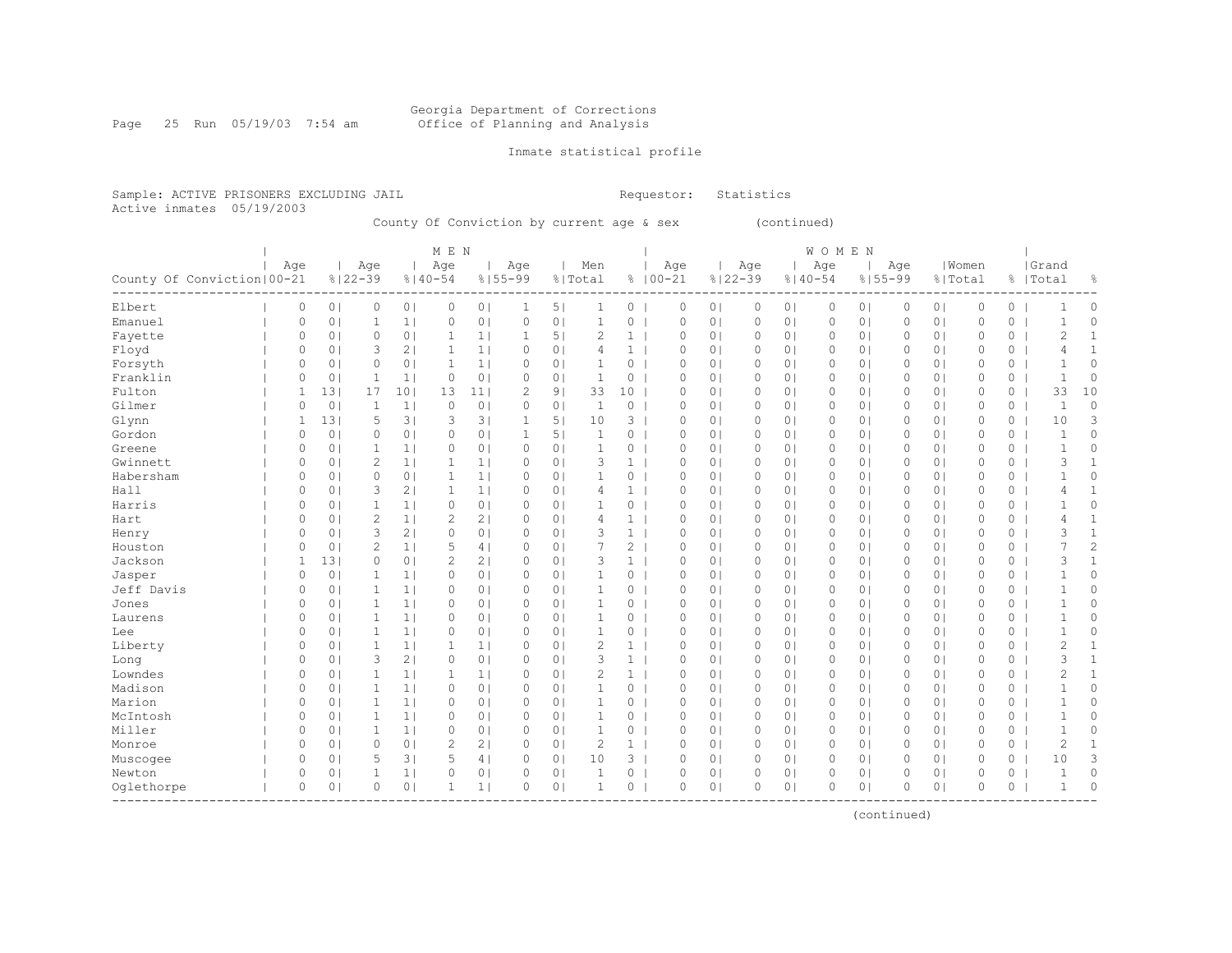#### Georgia Department of Corrections Page 26 Run 05/19/03 7:54 am Office of Planning and Analysis

## Inmate statistical profile

Sample: ACTIVE PRISONERS EXCLUDING JAIL **Requestor:** Statistics Active inmates 05/19/2003

County Of Conviction by current age & sex (continued)

|                              |          |                |              |                | M E N                                                                                                            |                |             |                |                |                |             |                |             |                | <b>WOMEN</b> |                |             |                |              |         |                |                |
|------------------------------|----------|----------------|--------------|----------------|------------------------------------------------------------------------------------------------------------------|----------------|-------------|----------------|----------------|----------------|-------------|----------------|-------------|----------------|--------------|----------------|-------------|----------------|--------------|---------|----------------|----------------|
|                              | Age      |                | Age          |                | Age                                                                                                              |                | Age         |                | Men            |                | Age         |                | Age         |                | Age          |                | Age         |                | Women        |         | Grand          |                |
| County Of Conviction   00-21 |          |                | $8122 - 39$  |                | $8140 - 54$                                                                                                      |                | $8155 - 99$ |                | % Total        |                | $8100 - 21$ |                | $8122 - 39$ |                | $8140 - 54$  |                | $8155 - 99$ |                | % Total      |         | %   Total      | 옹              |
| Paulding                     | 0        | 0 <sub>1</sub> | 0            | 0 <sub>1</sub> | 1                                                                                                                | 1              | 0           | 0 <sub>1</sub> |                | 0              | 0           | 0 <sub>1</sub> | 0           | 0              | 0            | 0 <sub>1</sub> | 0           | 0 <sub>1</sub> | 0            | 0       |                | 0              |
| Pierce                       | 0        | 0 <sub>1</sub> | $\circ$      | 0 <sub>1</sub> | $\mathbf{1}$                                                                                                     | 1              | 0           | 0              | 1              | 0              | $\Omega$    | $\circ$        | $\mathbf 0$ | $\circ$        | 0            | 0 <sub>1</sub> | $\Omega$    | 0 <sub>1</sub> | $\mathbf{0}$ | 0       | $\mathbf{1}$   | $\circ$        |
| Pike                         | 0        | 0 <sub>1</sub> | 1            | 1 <sub>1</sub> | $\mathbf{1}$                                                                                                     | 1 <sub>1</sub> | 1           | 5 <sub>1</sub> | 3              | $\mathbf{1}$   | $\Omega$    | 0 <sup>1</sup> | $\circ$     | 0 <sup>1</sup> | $\circ$      | 0 <sub>1</sub> | $\Omega$    | 0 <sub>1</sub> | $\Omega$     | 0       | 3              | 1              |
| Pulaski                      | 0        | 0 <sub>1</sub> | $\mathbf 1$  | 1 <sub>1</sub> | 0                                                                                                                | 0 <sub>1</sub> | 0           | 0 <sub>1</sub> | 1              | 0              | $\Omega$    | 0 <sup>1</sup> | $\circ$     | $\circ$        | 0            | 0 <sub>1</sub> | $\Omega$    | 0 <sub>1</sub> | $\circ$      | 0       |                | $\Omega$       |
| Putnam                       | 0        | 0 <sub>1</sub> | 3            | 2 <sub>1</sub> | -1                                                                                                               | 1              | 0           | 0 <sub>1</sub> | 4              | $\mathbf{1}$   | $\Omega$    | 0 <sup>1</sup> | 0           | 01             | 0            | 0 <sub>1</sub> | 0           | 0 <sub>1</sub> | $\circ$      | 0       | 4              |                |
| Rabun                        | 0        | 0 <sub>1</sub> | 1            | 1 <sub>1</sub> | 0                                                                                                                | 0 <sub>1</sub> | 0           | 0 <sub>1</sub> | 1              | 0              | 0           | 0 <sub>1</sub> | 0           | 0 <sup>1</sup> | 0            | 0 <sub>1</sub> | 0           | 0 <sub>1</sub> | $\circ$      | 0       |                | $\Omega$       |
| Randolph                     | 0        | 0 <sub>1</sub> | $\mathbf{1}$ | 1 <sub>1</sub> | 0                                                                                                                | 0 <sub>1</sub> | 0           | 0 <sub>1</sub> | $\mathbf 1$    | 0              | 0           | 0 <sub>1</sub> | $\circ$     | 0 <sub>1</sub> | 0            | 0 <sub>1</sub> | 0           | 0 <sub>1</sub> | 0            | 0       | $\mathbf{1}$   | $\Omega$       |
| Richmond                     | 1        | 131            | 7            | 4 <sub>1</sub> | 5                                                                                                                | 4              |             | 5 <sub>1</sub> | 14             | 4              | 0           | 0 <sub>1</sub> | 1           | 501            | 0            | 0 <sub>1</sub> | 0           | 0 <sub>1</sub> | 1            | 50      | 15             | 5              |
| Rockdale                     | 0        | 0 <sub>1</sub> | 3            | 2 <sub>1</sub> | $\mathbf{1}$                                                                                                     | 1              | 0           | 0 <sub>1</sub> | 4              | $\mathbf{1}$   | $\circ$     | 0 <sub>1</sub> | $\circ$     | 0 <sub>1</sub> | 0            | 0 <sub>1</sub> | 0           | 0 <sub>1</sub> | $\mathbb O$  | $\circ$ | 4              | 1              |
| Spalding                     | $\Omega$ | 0 <sub>1</sub> | 3            | 2 <sub>1</sub> | $\mathfrak{2}% _{T}=\mathfrak{2}_{T}\!\left( a,b\right) ,\mathfrak{2}_{T}=\mathfrak{2}_{T}\!\left( a,b\right) ,$ | 2 <sub>1</sub> | $\Omega$    | 0 <sub>1</sub> | 5              | 2              | $\circ$     | 0 <sub>1</sub> | $\circ$     | $\circ$        | $\circ$      | 0 <sub>1</sub> | $\Omega$    | 0 <sub>1</sub> | $\circ$      | 0       | 5              | 2              |
| Sumter                       | 0        | 0 <sub>1</sub> | $\circ$      | 0 <sub>1</sub> | $\mathbf{1}$                                                                                                     | 1              | 0           | 0 <sub>1</sub> | $\mathbf 1$    | $\overline{0}$ | $\circ$     | 0 <sub>1</sub> | $\circ$     | 0 <sub>1</sub> | $\circ$      | 0 <sub>1</sub> | 0           | 0 <sub>1</sub> | $\circ$      | 0       | -1             | 0              |
| Terrell                      | $\Omega$ | 0 <sub>1</sub> | $\circ$      | 0 <sub>1</sub> | -1                                                                                                               | 1              | $\Omega$    | 0 <sub>1</sub> | 1              | 0              | $\Omega$    | 0 <sub>1</sub> | 0           | 01             | 0            | 0 <sub>1</sub> | 0           | 0 <sup>1</sup> | $\circ$      | 0       | -1             | 0              |
| Thomas                       | $\Omega$ | 0 <sub>1</sub> | 1            | $1\vert$       | $\mathbf{1}$                                                                                                     | 1 <sub>1</sub> | $\Omega$    | 0 <sub>1</sub> | $\overline{2}$ | $\mathbf{1}$   | $\Omega$    | 0 <sub>1</sub> | 0           | 0 <sub>1</sub> | 0            | 0 <sub>1</sub> | $\Omega$    | 0 <sup>1</sup> | $\Omega$     | 0       | 2              | 1              |
| Tift                         | 0        | 0 <sub>1</sub> | 0            | 0 <sub>1</sub> | 1                                                                                                                | 1              |             | 5 <sub>1</sub> | 2              | $\mathbf{1}$   | $\Omega$    | 0 <sub>1</sub> | 0           | 0 <sub>1</sub> | 0            | 0 <sub>1</sub> | 0           | 0 <sub>1</sub> | $\circ$      | 0       | 2              | 1              |
| Toombs                       | 0        | 0 <sub>1</sub> | 2            | 1 <sub>1</sub> | 1                                                                                                                | 1              | $\Omega$    | 0 <sub>1</sub> | 3              | $\mathbf{1}$   | $\Omega$    | 0 <sub>1</sub> | 0           | 0              | 0            | 0 <sub>1</sub> | 0           | 0 <sub>1</sub> | $\circ$      | 0       | 3              | 1              |
| Towns                        | $\Omega$ | 0 <sub>1</sub> | 1            | 1 <sub>1</sub> | 0                                                                                                                | 0 <sub>1</sub> | $\Omega$    | 0 <sub>1</sub> |                | 0              | $\Omega$    | 0 <sup>1</sup> | 0           | 0              | 0            | 0              | 0           | 0 <sub>1</sub> | $\Omega$     | 0       | -1             | $\Omega$       |
| Troup                        | 0        | 0 <sub>1</sub> | $\circ$      | 0 <sup>1</sup> | $\mathbf{1}$                                                                                                     | 1 <sub>1</sub> | $\Omega$    | 0 <sup>1</sup> | 1              | 0              | $\Omega$    | 0 <sup>1</sup> | $\circ$     | 0              | $\circ$      | $\circ$        | $\Omega$    | 0 <sub>1</sub> | $\circ$      | 0       |                | $\Omega$       |
| Union                        | 0        | 0 <sub>1</sub> | $\circ$      | 0 <sup>1</sup> | 1                                                                                                                | 1 <sub>1</sub> | 0           | 0 <sub>1</sub> | 1              | 0              | $\circ$     | 0 <sup>1</sup> | $\circ$     | $\circ$        | $\circ$      | 0 <sub>1</sub> | $\Omega$    | 0 <sub>1</sub> | $\circ$      | 0       |                | $\Omega$       |
| Upson                        | 0        | 0 <sub>1</sub> | 0            | 0 <sub>1</sub> | -1                                                                                                               | 1 <sub>1</sub> | 0           | 0 <sub>1</sub> | 1              | 0              | $\Omega$    | 0 <sup>1</sup> | $\circ$     | 0 <sup>1</sup> | 0            | 0 <sub>1</sub> | 0           | 0 <sub>1</sub> | $\circ$      | 0       |                | $\Omega$       |
| Walker                       | 0        | 0 <sub>1</sub> | 2            | 1 <sub>1</sub> | $\circ$                                                                                                          | 0 <sub>1</sub> | 0           | 0 <sub>1</sub> | $\overline{c}$ | $\mathbf{1}$   | $\Omega$    | 0 <sup>1</sup> | -1          | 501            | 0            | 0 <sub>1</sub> | 0           | 0 <sub>1</sub> | 1            | 50      | 3              |                |
| Walton                       | 0        | 0 <sub>1</sub> | $\circ$      | 0 <sub>1</sub> | $\overline{c}$                                                                                                   | 2 <sub>1</sub> | 0           | 0 <sub>1</sub> | $\overline{c}$ | 1 <sup>1</sup> | $\circ$     | 0 <sub>1</sub> | $\circ$     | 0 <sub>1</sub> | 0            | 0 <sub>1</sub> | 0           | 0 <sub>1</sub> | $\mathbf{0}$ | $\circ$ | $\overline{2}$ | 1              |
| Ware                         | 0        | 0 <sub>1</sub> | 3            | 2 <sub>1</sub> | 3                                                                                                                | 3              | $\Omega$    | 0 <sub>1</sub> | 6              | $\overline{2}$ | 0           | 0 <sub>1</sub> | 0           | 0 <sub>1</sub> | 0            | 0 <sub>1</sub> | 0           | 0 <sub>1</sub> | 0            | 0       | 6              | $\overline{c}$ |
| Washington                   | 0        | 0 <sub>1</sub> | $\mathbf{1}$ | 1 <sub>1</sub> | 0                                                                                                                | 0 <sub>1</sub> | 0           | 0 <sub>1</sub> |                | 0              | $\circ$     | 0 <sub>1</sub> | $\circ$     | 0              | 0            | 0 <sub>1</sub> | 0           | 0 <sub>1</sub> | $\circ$      | 0       |                | $\Omega$       |
| Wayne                        | 0        | 0 <sub>1</sub> | $\mathbf{1}$ | $1\vert$       | $\circ$                                                                                                          | 0 <sub>1</sub> | 0           | 0 <sub>1</sub> | $\mathbf{1}$   | 0              | $\circ$     | 0 <sub>1</sub> | $\circ$     | $\circ$        | $\circ$      | 0 <sub>1</sub> | 0           | 0 <sub>1</sub> | $\mathbf{0}$ | 0       | $\mathbf{1}$   | 0              |
| Whitfield                    | 0        | 0 <sub>1</sub> | $\circ$      | 0 <sub>1</sub> | 2                                                                                                                | 2 <sub>1</sub> | 2           | 9 <sub>1</sub> | 4              | $1 \mid$       | $\circ$     | 0 <sub>1</sub> | $\circ$     | 0 <sup>1</sup> | $\circ$      | 0 <sub>1</sub> | 0           | 0 <sub>1</sub> | $\circ$      | 0       | 4              | $\mathbf{1}$   |
| Wilkes                       | 0        | 0 <sub>1</sub> | -1           | $1\vert$       | O                                                                                                                | 0 <sub>1</sub> | $\Omega$    | 0 <sub>1</sub> | -1             | $\circ$        | $\Omega$    | 0 <sub>1</sub> | $\Omega$    | 01             | 0            | 0 <sub>1</sub> | 0           | 0 <sub>1</sub> | $\Omega$     | 0       | 1              | $\Omega$       |
| Total reported               |          | 8 100          | 177          | 1001           | 117 100                                                                                                          |                | 22 1001     |                | 324 100        |                | $\circ$     | 0 <sub>1</sub> |             | 2 100          | $\circ$      | 0 <sub>1</sub> | 0           | 0 <sub>1</sub> |              | 2 100   | 326 100        |                |
| Percent reported             |          | 100.0          |              | 100.01         |                                                                                                                  | 100.0          |             | 100.01         |                | 100.0          |             | .01            |             | 100.0          |              | .0             |             | .01            |              | 100.0   |                | 100.0          |
| Not reported                 | 0        |                | $\circ$      |                | 0                                                                                                                |                | $\circ$     |                | $\circ$        |                | 0           |                | $\circ$     |                | 0            |                | 0           |                | $\circ$      |         | $\circ$        |                |
| Total                        | 8        |                | 177          |                | 117                                                                                                              |                | 22          |                | 324            |                | $\circ$     |                | 2           |                | 0            |                | 0           |                | 2            |         | 326            |                |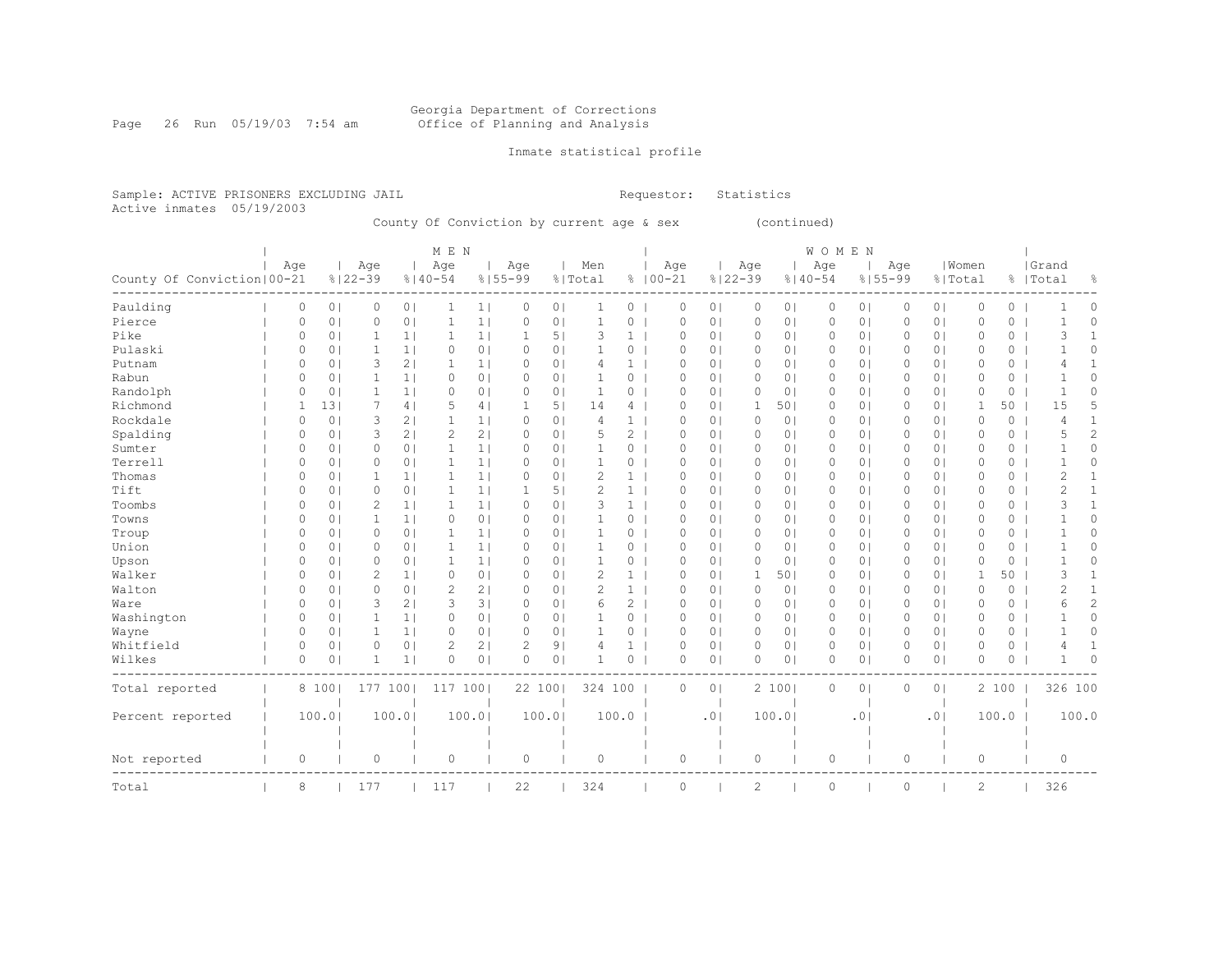#### Georgia Department of Corrections Page 27 Run 05/19/03 7:54 am Office of Planning and Analysis

## Inmate statistical profile

Sample: ACTIVE PRISONERS EXCLUDING JAIL **Requestor:** Statistics Active inmates 05/19/2003

Circ Of Conviction by current age & sex

| Age<br>Age<br>  Grand<br>Age<br>Age<br>Aqe<br>Men<br>Age<br>Age<br>Age<br>  Women<br>$100 - 21$<br>$8122 - 39$<br>$8140 - 54$<br>$8155 - 99$<br>$8100 - 21$<br>$8122 - 39$<br>$8140 - 54$<br>$8155 - 99$<br>Circ Of Conviction<br>% Total<br>% Total<br>%   Total<br>옹<br>Alapaha<br>0<br>0 <sub>1</sub><br>3<br>2 <sub>1</sub><br>$\circ$<br>0 <sub>1</sub><br>$\mathbf{1}$<br>5 <sub>1</sub><br>1 <sup>1</sup><br>$\circ$<br>0 <sub>1</sub><br>$\circ$<br>0 <sub>1</sub><br>$\circ$<br>0 <sub>1</sub><br>0<br>0 <sub>1</sub><br>$\circ$<br>$\circ$<br>$\mathbf{1}$<br>4<br>4<br>$\overline{c}$<br>2 <sub>1</sub><br>$\mathbf{1}$<br>1 <sub>1</sub><br>$\circ$<br>0 <sub>1</sub><br>3<br>$\mathbf{1}$<br>0 <sub>1</sub><br>0 <sub>1</sub><br>3<br>$\mathbf{1}$<br>Alcovy<br>0<br>0 <sup>1</sup><br>$\circ$<br>0 <sub>1</sub><br>$\circ$<br>0 <sub>1</sub><br>$\circ$<br>0<br>$\circ$<br>0<br>Atlanta<br>131<br>17<br>101<br>13<br>$\overline{2}$<br>9 <sub>1</sub><br>33<br>10<br>0 <sub>1</sub><br>33<br>10<br>11<br>$\Omega$<br>0 <sub>1</sub><br>$\circ$<br>0 <sub>1</sub><br>$\circ$<br>0 <sub>1</sub><br>$\Omega$<br>$\Omega$<br>$\circ$<br>1<br>$\overline{c}$<br>Atlantic<br>0 <sub>1</sub><br>3 <sup>1</sup><br>$\mathbf{1}$<br>0 <sub>1</sub><br>$\overline{c}$<br>0 <sub>1</sub><br>6<br>$\Omega$<br>5<br>1 <sub>1</sub><br>$\Omega$<br>6<br>$\Omega$<br>$\circ$<br>0 <sub>1</sub><br>$\Omega$<br>0 <sub>1</sub><br>0<br>$\circ$<br>$\circ$<br>0<br>7<br>7 <sub>1</sub><br>23<br>Augusta<br>131<br>12<br>71<br>8<br>5 <sub>1</sub><br>22<br>7<br>1<br>501<br>0 <sub>1</sub><br>$\Omega$<br>0 <sub>1</sub><br>1<br>50<br>1<br>1<br>$\Omega$<br>$\circ$<br>0<br>2<br>$\mathbf{1}$<br>2<br>Blue Ridge<br>0 <sub>1</sub><br>1 <sup>1</sup><br>$\mathbf{1}$<br>1 <sub>1</sub><br>0 <sub>1</sub><br>0 <sub>1</sub><br>$\circ$<br>0 <sub>1</sub><br>0 <sub>1</sub><br>0<br>0 <sup>1</sup><br>$\circ$<br>0<br>$\mathbf{1}$<br>0<br>1<br>$\circ$<br>$\circ$<br>$\circ$<br>5<br>5<br>15<br>$5-1$<br>15<br>Brunswick<br>131<br>8<br>5 <sub>1</sub><br>$\mathbf{1}$<br>5 <sub>1</sub><br>$\Omega$<br>0 <sub>1</sub><br>0 <sub>1</sub><br>0 <sub>1</sub><br>$\mathbf{0}$<br>$\circ$<br>$\mathbf{1}$<br>4  <br>$\circ$<br>0 <sub>1</sub><br>$\circ$<br>$\Omega$<br>5<br>Chattahoochee<br>0 <sub>1</sub><br>12<br>12<br>0<br>0 <sub>1</sub><br>7<br>4 <sup>1</sup><br>4  <br>$\circ$<br>4<br>$\circ$<br>0 <sub>1</sub><br>$\circ$<br>$\circ$<br>0 <sub>1</sub><br>0 <sub>1</sub><br>$\circ$<br>0<br>4<br>01<br>0<br>Cherokee<br>$\overline{c}$<br>3<br>3<br>0 <sup>1</sup><br>0<br>0 <sub>1</sub><br>2 <sub>1</sub><br>$\mathbf{1}$<br>5 <sub>1</sub><br>1 <sup>1</sup><br>0 <sub>1</sub><br>$\circ$<br>0<br>$\mathbf{1}$<br>0<br>$\circ$<br>0 <sub>1</sub><br>$\circ$<br>0 <sub>1</sub><br>$\circ$<br>0 <sub>1</sub><br>0<br>$\overline{c}$<br>2 <sub>1</sub><br>3<br>Clayton<br>8<br>51<br>51<br>3<br>0 <sub>1</sub><br>$\mathbf{0}$<br>$\Omega$<br>0 <sup>1</sup><br>1<br>11<br>$\Omega$<br>0 <sub>1</sub><br>$\circ$<br>0 <sub>1</sub><br>$\circ$<br>0 <sub>1</sub><br>$\Omega$<br>$\circ$<br>11<br>3<br>3<br>Cobb<br>5<br>31<br>51<br>10<br>10<br>1<br>131<br>3 <br>$\mathbf{1}$<br>3<br>$\Omega$<br>$\Omega$<br>$\circ$<br>0 <sub>1</sub><br>$\circ$<br>0 <sub>1</sub><br>0<br>0 <sub>1</sub><br>$\Omega$<br>0<br>$\overline{c}$<br>2 <sub>1</sub><br>$\overline{2}$<br>9 <sub>1</sub><br>0<br>0 <sub>1</sub><br>0<br>0 <sub>1</sub><br>$\mathbf{1}$<br>0 <sub>1</sub><br>$\circ$<br>0 <sub>1</sub><br>0 <sub>1</sub><br>$\Omega$<br>0 <sub>1</sub><br>$\circ$<br>0<br>$\mathbf{1}$<br>Conasauga<br>4<br>$\Omega$<br>0<br>4<br>Cordele<br>$\overline{c}$<br>$\circ$<br>0 <sub>1</sub><br>$\overline{2}$<br>0 <sub>1</sub><br>1 <sup>1</sup><br>0 <sub>1</sub><br>$\circ$<br>2<br>$\mathbf{1}$<br>0 <sub>1</sub><br>0 <sub>1</sub><br>0 <sub>1</sub><br>$\circ$<br>0<br>$\mathbf{1}$<br>$\Omega$<br>$\Omega$<br>$\circ$<br>0 <sub>1</sub><br>$\Omega$<br>0<br>$\mathbf{1}$<br>3<br>2 <sub>1</sub><br>$\mathbf{1}$<br>$\mathbf{1}$<br>0 <sub>1</sub><br>$\Omega$<br>Coweta<br>$\Omega$<br>0 <sup>1</sup><br>1 <br>$\Omega$<br>0 <sub>1</sub><br>4<br>$\circ$<br>0 <sub>1</sub><br>$\circ$<br>0 <sub>1</sub><br>$\circ$<br>0 <sub>1</sub><br>$\Omega$<br>0<br>4<br>3<br>Dougherty<br>$\overline{2}$<br>251<br>$\overline{2}$<br>2 <sub>1</sub><br>3<br>9<br>$\overline{4}$<br>2 <sub>1</sub><br>$\mathbf{1}$<br>5 <br>9<br>0 <sub>1</sub><br>$\circ$<br>0 <sub>1</sub><br>0 <sub>1</sub><br>$\circ$<br>$\Omega$<br>0 <sub>1</sub><br>0<br>0<br>0<br>Dublin<br>0<br>0 <sup>1</sup><br>$\circ$<br>0 <sub>1</sub><br>$\Omega$<br>0 <sub>1</sub><br>0 <sup>1</sup><br>$\Omega$<br>$\Omega$<br>1<br>1 <sub>1</sub><br>$\mathbf{1}$<br>0<br>$\Omega$<br>0 <sub>1</sub><br>$\circ$<br>0 <sub>1</sub><br>$\Omega$<br>0 <sub>1</sub><br>$\Omega$<br>$\Omega$<br>$\overline{7}$<br>3<br>3<br>3 <sub>1</sub><br>$\mathbf{1}$<br>51<br>11<br>3<br>0 <sub>1</sub><br>$\Omega$<br>11<br>Eastern<br>$\Omega$<br>0<br>4 <sup>1</sup><br>$\Omega$<br>$\Omega$<br>$\circ$<br>0 <sup>1</sup><br>$\circ$<br>0 <sub>1</sub><br>0<br>$\circ$<br>Flint<br>3<br>3<br>3<br>2 <sub>1</sub><br>$\circ$<br>0  <br>$\circ$<br>0 <sub>1</sub><br>$\mathbf{1}$<br>$\circ$<br>0 <sub>1</sub><br>0 <sub>1</sub><br>0<br>0 <sub>1</sub><br>$\circ$<br>0<br>1<br>0<br>01<br>0<br>$\circ$<br>0<br>Griffin<br>2 <sub>1</sub><br>5<br>3<br>3<br>4<br>2<br>9 <sub>1</sub><br>11<br>0 <sub>1</sub><br>0 <sub>1</sub><br>0 <sup>1</sup><br>$\circ$<br>11<br>0<br>0 <sub>1</sub><br>4  <br>0<br>0<br>01<br>0<br>0<br>0<br>$\overline{c}$<br>3<br>$\mathbf{1}$<br>Gwinnett<br>1 <sub>1</sub><br>$\mathbf{1}$<br>$\circ$<br>0 <sub>1</sub><br>3<br>$\mathbf{1}$<br>0 <sub>1</sub><br>0 <sub>1</sub><br>$\mathbf{0}$<br>$\circ$<br>$\Omega$<br>0 <sub>1</sub><br>1 <sub>1</sub><br>$\Omega$<br>$\circ$<br>0 <sub>1</sub><br>$\Omega$<br>0 <sub>1</sub><br>0<br>$\overline{c}$<br>5<br>7<br>$\overline{c}$<br>1 <br>$\Omega$<br>$\overline{2}$<br>0 <sub>1</sub><br>$\mathbf{0}$<br>7<br>Houston<br>$\Omega$<br>0 <sup>1</sup><br>4  <br>0 <sub>1</sub><br>$\circ$<br>0 <sub>1</sub><br>$\circ$<br>0 <sub>1</sub><br>$\circ$<br>0 <sub>1</sub><br>0<br>0<br>$\overline{c}$<br>$\overline{4}$<br>Lookout Mountain<br>$\Omega$<br>2 <sub>1</sub><br>$\mathbf 1$<br>1 <sub>1</sub><br>$\circ$<br>0 <sub>1</sub><br>5<br>$\overline{2}$<br>0 <sub>1</sub><br>1<br>501<br>0 <sub>1</sub><br>0 <sup>1</sup><br>1<br>50<br>6<br>0 <sup>1</sup><br>$\Omega$<br>$\circ$<br>0<br>12<br>3 <sub>1</sub><br>1<br>5 <sub>1</sub><br>0 <sub>1</sub><br>$\mathbf{0}$<br>$\circ$<br>12<br>4<br>$\Omega$<br>0<br>4 <sub>1</sub><br>$\overline{4}$<br>$\Omega$<br>$\circ$<br>$\circ$<br>0 <sup>1</sup><br>$\Omega$<br>0 <sub>1</sub><br>0<br>Macon<br>4<br>Middle<br>5<br>$\overline{c}$<br>5<br>2<br>01<br>$\overline{4}$<br>2 <sub>1</sub><br>1<br>1 <sub>1</sub><br>$\circ$<br>0 <sub>1</sub><br>$\circ$<br>$\circ$<br>$\circ$<br>0 <sup>1</sup><br>0 <sub>1</sub><br>$\Omega$<br>0 <sub>1</sub><br>$\circ$<br>$\circ$<br>O<br>0<br>2<br>$\mathbf{1}$<br>Mountain<br>1<br>1 <sub>1</sub><br>$\mathbf{1}$<br>1 <sub>1</sub><br>0 <sub>1</sub><br>2<br>$\mathbf{1}$<br>0 <sub>1</sub><br>0 <sub>1</sub><br>0 <sub>1</sub><br>$\circ$<br>0<br>0<br>0 <sub>1</sub><br>0<br>0<br>0<br>0 <sub>1</sub><br>0<br>0<br>2 <sub>1</sub><br>Northeastern<br>0 <sub>1</sub><br>3<br>$\mathbf{1}$<br>0 <sub>1</sub><br>$\mathbf{1}$<br>0 <sub>1</sub><br>0 <sub>1</sub><br>0 <sub>1</sub><br>$\mathbf{0}$<br>$\circ$<br>1<br>$\Omega$<br>1 <sub>1</sub><br>$\circ$<br>4<br>$\Omega$<br>$\circ$<br>0 <sub>1</sub><br>$\Omega$<br>0<br>4<br>$\overline{c}$<br>$\overline{2}$<br>Northern<br>$\overline{4}$<br>2 <sub>1</sub><br>3<br>3 <sub>1</sub><br>$\mathbf{1}$<br>5 <sub>1</sub><br>8<br>0 <sub>1</sub><br>$\mathbf{0}$<br>8<br>$\Omega$<br>0 <sub>1</sub><br>$\Omega$<br>0 <sub>1</sub><br>$\circ$<br>0 <sub>1</sub><br>$\circ$<br>0 <sub>1</sub><br>$\Omega$<br>0<br>3<br>Ocmulgee<br>7<br>3 <sub>1</sub><br>3<br>$\Omega$<br>0 <sub>1</sub><br>4 <br>$\circ$<br>0 <sub>1</sub><br>11<br>0 <sub>1</sub><br>$\circ$<br>0 <sub>1</sub><br>0 <sub>1</sub><br>$\circ$<br>11<br>4<br>0<br>0 <sub>1</sub><br>0<br>0<br>0<br>3<br>Oconee<br>3<br>2 <sub>1</sub><br>0 <sub>1</sub><br>0 <sup>1</sup><br>3<br>0 <sub>1</sub><br>0 <sub>1</sub><br>$\circ$<br>1<br>$\Omega$<br>0 <sub>1</sub><br>0<br>$\circ$<br>$\mathbf{1}$<br>$\Omega$<br>$\circ$<br>$\circ$<br>0 <sub>1</sub><br>0<br>0<br>$\circ$<br>$\overline{c}$<br>Pataula<br>$\mathcal{R}$<br>3<br>$\mathbf{1}$<br>$\Omega$<br>0<br>1 <sub>1</sub><br>$\mathbf 1$<br>1 <sub>1</sub><br>$\Omega$<br>0 <sup>1</sup><br>$\mathbf{1}$<br>$\Omega$<br>$\Omega$<br>$\circ$<br>0 <sub>1</sub><br>$\circ$<br>0 <sub>1</sub><br>$\Omega$<br>0 <sub>1</sub><br>$\Omega$<br>$\Omega$<br>$\overline{c}$<br>Piedmont<br>$\overline{c}$<br>$\overline{c}$<br>2 <sub>1</sub><br>$\overline{c}$<br>9 <sub>1</sub><br>$\mathbf{2}^{\prime}$<br>131<br>1 <sub>1</sub><br>7<br>0 <sub>1</sub><br>$\circ$<br>0 <sub>1</sub><br>0 <sub>1</sub><br>$\Omega$<br>0 <sub>1</sub><br>$\circ$<br>0<br>7<br>1<br>0<br>0<br>0 <sub>1</sub><br>3<br>2 <sub>1</sub><br>$\mathbf 1$<br>0 <sub>1</sub><br>$\mathbf{1}$<br>0 <sub>1</sub><br>0 <sub>1</sub><br>$\circ$<br>0<br>1<br>$\Omega$<br>1 <sub>1</sub><br>$\circ$<br>4<br>$\circ$<br>0 <sub>1</sub><br>$\circ$<br>0 <sub>1</sub><br>$\circ$<br>0<br>4<br>Rome<br>0<br>South Georgia<br>$\circ$<br>0 <sub>1</sub><br>$\mathbf{1}$<br>1 <sub>1</sub><br>$\Omega$<br>0 <sub>1</sub><br>$\mathbf{1}$<br>0<br>0 <sub>1</sub><br>$\circ$<br>$\circ$<br>0 <sub>1</sub><br>$\mathbf{0}$<br>$\circ$<br>$\mathbf{1}$<br>$\Omega$<br>0 <sub>1</sub><br>$\Omega$<br>0 <sub>1</sub><br>0 <sub>1</sub><br>$\Omega$<br>$\overline{c}$<br>Southern<br>3<br>2 <sub>1</sub><br>5<br>8<br>$\mathbf{2}^{\prime}$<br>8<br>0<br>0 <sub>1</sub><br>4  <br>$\Omega$<br>0 <sub>1</sub><br>0 <sub>1</sub><br>0 <sub>1</sub><br>0 <sub>1</sub><br>$\circ$<br>0<br>$\Omega$<br>0<br>0 <sub>1</sub><br>0<br>0<br>Southwestern<br>0 <sup>1</sup><br>2<br>$\circ$<br>2<br>$\mathbf{1}$<br>0<br>0 <sub>1</sub><br>1<br>1 <sub>1</sub><br>1<br>1 <sub>1</sub><br>0<br>$\mathbf{1}$<br>$\Omega$<br>0 <sub>1</sub><br>01<br>0<br>0 <sub>1</sub><br>0 <sub>1</sub><br>0<br>0<br>0<br>7<br>5 <sub>1</sub><br>$\Omega$<br>16<br>91<br>6<br>2<br>9 <sub>1</sub><br>24<br>7 <sub>1</sub><br>$\Omega$<br>$\Omega$<br>0 <sub>1</sub><br>$\Omega$<br>0 <sup>1</sup><br>0 <sup>1</sup><br>$\Omega$<br>$\Omega$<br>24<br>Stone Mountain<br>01<br>$\Omega$<br>O |  |  | M E N |  |  |  |  | <b>WOMEN</b> |  |  |  |  |
|----------------------------------------------------------------------------------------------------------------------------------------------------------------------------------------------------------------------------------------------------------------------------------------------------------------------------------------------------------------------------------------------------------------------------------------------------------------------------------------------------------------------------------------------------------------------------------------------------------------------------------------------------------------------------------------------------------------------------------------------------------------------------------------------------------------------------------------------------------------------------------------------------------------------------------------------------------------------------------------------------------------------------------------------------------------------------------------------------------------------------------------------------------------------------------------------------------------------------------------------------------------------------------------------------------------------------------------------------------------------------------------------------------------------------------------------------------------------------------------------------------------------------------------------------------------------------------------------------------------------------------------------------------------------------------------------------------------------------------------------------------------------------------------------------------------------------------------------------------------------------------------------------------------------------------------------------------------------------------------------------------------------------------------------------------------------------------------------------------------------------------------------------------------------------------------------------------------------------------------------------------------------------------------------------------------------------------------------------------------------------------------------------------------------------------------------------------------------------------------------------------------------------------------------------------------------------------------------------------------------------------------------------------------------------------------------------------------------------------------------------------------------------------------------------------------------------------------------------------------------------------------------------------------------------------------------------------------------------------------------------------------------------------------------------------------------------------------------------------------------------------------------------------------------------------------------------------------------------------------------------------------------------------------------------------------------------------------------------------------------------------------------------------------------------------------------------------------------------------------------------------------------------------------------------------------------------------------------------------------------------------------------------------------------------------------------------------------------------------------------------------------------------------------------------------------------------------------------------------------------------------------------------------------------------------------------------------------------------------------------------------------------------------------------------------------------------------------------------------------------------------------------------------------------------------------------------------------------------------------------------------------------------------------------------------------------------------------------------------------------------------------------------------------------------------------------------------------------------------------------------------------------------------------------------------------------------------------------------------------------------------------------------------------------------------------------------------------------------------------------------------------------------------------------------------------------------------------------------------------------------------------------------------------------------------------------------------------------------------------------------------------------------------------------------------------------------------------------------------------------------------------------------------------------------------------------------------------------------------------------------------------------------------------------------------------------------------------------------------------------------------------------------------------------------------------------------------------------------------------------------------------------------------------------------------------------------------------------------------------------------------------------------------------------------------------------------------------------------------------------------------------------------------------------------------------------------------------------------------------------------------------------------------------------------------------------------------------------------------------------------------------------------------------------------------------------------------------------------------------------------------------------------------------------------------------------------------------------------------------------------------------------------------------------------------------------------------------------------------------------------------------------------------------------------------------------------------------------------------------------------------------------------------------------------------------------------------------------------------------------------------------------------------------------------------------------------------------------------------------------------------------------------------------------------------------------------------------------------------------------------------------------------------------------------------------------------------------------------------------------------------------------------------------------------------------------------------------------------------------------------------------------------------------------------------------------------------------------------------------------------------------------------------------------------------------------------------------------------------------------------------------------------------------------------------------------------------------------------------------------------------------------------------------------------------------------------------------------------------------------------------------------------------------------------------------------------------------------------------------------------------------------------------------------------------------------------------------------------------------------------------------------------------------------------------------------------------------------------------------------------------------------------------------------------------------------------------------------------------------------------------------------------------------------------------------------------------------------------------------------------------------------------------------------------------------------------------------------------------------------------------------------------------------------------------------------------------------------------------------------------------------------------------------------------------------------------------------------------------------------------------------------------------------------------------------------------------------------------------------------------------------------------------------------------------------------------------------------------------------------------------------------------------------------------------------------------------------------------------------------------------------------------------------------------------------------------------------------------------------------------------------------------------------------------------------------------------------------------------------------------------------------------------------------------------------------------------------------------------------------------------------------------------------------------------------------------------------------------------------------------------------------------------------------------------------------------------------------------------------------------------------------------------------------------------------------------------------------------------------------------------------------------------------------------------------------------------------------------------------------------------------------------------------------------------------------------------------------------------------------------------------------------------------------------------------------------------------------------------------------------------------------------------------------------------------------------------------------------------------------------------------------------------------------------------------------------------------------------------------------------------------------------------------------------------------------------------------------------------------------------------------------------------------------------------------------------------------------------------------|--|--|-------|--|--|--|--|--------------|--|--|--|--|
|                                                                                                                                                                                                                                                                                                                                                                                                                                                                                                                                                                                                                                                                                                                                                                                                                                                                                                                                                                                                                                                                                                                                                                                                                                                                                                                                                                                                                                                                                                                                                                                                                                                                                                                                                                                                                                                                                                                                                                                                                                                                                                                                                                                                                                                                                                                                                                                                                                                                                                                                                                                                                                                                                                                                                                                                                                                                                                                                                                                                                                                                                                                                                                                                                                                                                                                                                                                                                                                                                                                                                                                                                                                                                                                                                                                                                                                                                                                                                                                                                                                                                                                                                                                                                                                                                                                                                                                                                                                                                                                                                                                                                                                                                                                                                                                                                                                                                                                                                                                                                                                                                                                                                                                                                                                                                                                                                                                                                                                                                                                                                                                                                                                                                                                                                                                                                                                                                                                                                                                                                                                                                                                                                                                                                                                                                                                                                                                                                                                                                                                                                                                                                                                                                                                                                                                                                                                                                                                                                                                                                                                                                                                                                                                                                                                                                                                                                                                                                                                                                                                                                                                                                                                                                                                                                                                                                                                                                                                                                                                                                                                                                                                                                                                                                                                                                                                                                                                                                                                                                                                                                                                                                                                                                                                                                                                                                                                                                                                                                                                                                                                                                                                                                                                                                                                                                                                                                                                                                                                                                                                                                                                                                                                                                                                                                                                                                                                                                                                                                                                                                                                                                                                                                                                                                                                                                                                                                                                                                                                                                                                                                                                                                |  |  |       |  |  |  |  |              |  |  |  |  |
|                                                                                                                                                                                                                                                                                                                                                                                                                                                                                                                                                                                                                                                                                                                                                                                                                                                                                                                                                                                                                                                                                                                                                                                                                                                                                                                                                                                                                                                                                                                                                                                                                                                                                                                                                                                                                                                                                                                                                                                                                                                                                                                                                                                                                                                                                                                                                                                                                                                                                                                                                                                                                                                                                                                                                                                                                                                                                                                                                                                                                                                                                                                                                                                                                                                                                                                                                                                                                                                                                                                                                                                                                                                                                                                                                                                                                                                                                                                                                                                                                                                                                                                                                                                                                                                                                                                                                                                                                                                                                                                                                                                                                                                                                                                                                                                                                                                                                                                                                                                                                                                                                                                                                                                                                                                                                                                                                                                                                                                                                                                                                                                                                                                                                                                                                                                                                                                                                                                                                                                                                                                                                                                                                                                                                                                                                                                                                                                                                                                                                                                                                                                                                                                                                                                                                                                                                                                                                                                                                                                                                                                                                                                                                                                                                                                                                                                                                                                                                                                                                                                                                                                                                                                                                                                                                                                                                                                                                                                                                                                                                                                                                                                                                                                                                                                                                                                                                                                                                                                                                                                                                                                                                                                                                                                                                                                                                                                                                                                                                                                                                                                                                                                                                                                                                                                                                                                                                                                                                                                                                                                                                                                                                                                                                                                                                                                                                                                                                                                                                                                                                                                                                                                                                                                                                                                                                                                                                                                                                                                                                                                                                                                                                |  |  |       |  |  |  |  |              |  |  |  |  |
|                                                                                                                                                                                                                                                                                                                                                                                                                                                                                                                                                                                                                                                                                                                                                                                                                                                                                                                                                                                                                                                                                                                                                                                                                                                                                                                                                                                                                                                                                                                                                                                                                                                                                                                                                                                                                                                                                                                                                                                                                                                                                                                                                                                                                                                                                                                                                                                                                                                                                                                                                                                                                                                                                                                                                                                                                                                                                                                                                                                                                                                                                                                                                                                                                                                                                                                                                                                                                                                                                                                                                                                                                                                                                                                                                                                                                                                                                                                                                                                                                                                                                                                                                                                                                                                                                                                                                                                                                                                                                                                                                                                                                                                                                                                                                                                                                                                                                                                                                                                                                                                                                                                                                                                                                                                                                                                                                                                                                                                                                                                                                                                                                                                                                                                                                                                                                                                                                                                                                                                                                                                                                                                                                                                                                                                                                                                                                                                                                                                                                                                                                                                                                                                                                                                                                                                                                                                                                                                                                                                                                                                                                                                                                                                                                                                                                                                                                                                                                                                                                                                                                                                                                                                                                                                                                                                                                                                                                                                                                                                                                                                                                                                                                                                                                                                                                                                                                                                                                                                                                                                                                                                                                                                                                                                                                                                                                                                                                                                                                                                                                                                                                                                                                                                                                                                                                                                                                                                                                                                                                                                                                                                                                                                                                                                                                                                                                                                                                                                                                                                                                                                                                                                                                                                                                                                                                                                                                                                                                                                                                                                                                                                                                |  |  |       |  |  |  |  |              |  |  |  |  |
|                                                                                                                                                                                                                                                                                                                                                                                                                                                                                                                                                                                                                                                                                                                                                                                                                                                                                                                                                                                                                                                                                                                                                                                                                                                                                                                                                                                                                                                                                                                                                                                                                                                                                                                                                                                                                                                                                                                                                                                                                                                                                                                                                                                                                                                                                                                                                                                                                                                                                                                                                                                                                                                                                                                                                                                                                                                                                                                                                                                                                                                                                                                                                                                                                                                                                                                                                                                                                                                                                                                                                                                                                                                                                                                                                                                                                                                                                                                                                                                                                                                                                                                                                                                                                                                                                                                                                                                                                                                                                                                                                                                                                                                                                                                                                                                                                                                                                                                                                                                                                                                                                                                                                                                                                                                                                                                                                                                                                                                                                                                                                                                                                                                                                                                                                                                                                                                                                                                                                                                                                                                                                                                                                                                                                                                                                                                                                                                                                                                                                                                                                                                                                                                                                                                                                                                                                                                                                                                                                                                                                                                                                                                                                                                                                                                                                                                                                                                                                                                                                                                                                                                                                                                                                                                                                                                                                                                                                                                                                                                                                                                                                                                                                                                                                                                                                                                                                                                                                                                                                                                                                                                                                                                                                                                                                                                                                                                                                                                                                                                                                                                                                                                                                                                                                                                                                                                                                                                                                                                                                                                                                                                                                                                                                                                                                                                                                                                                                                                                                                                                                                                                                                                                                                                                                                                                                                                                                                                                                                                                                                                                                                                                                |  |  |       |  |  |  |  |              |  |  |  |  |
|                                                                                                                                                                                                                                                                                                                                                                                                                                                                                                                                                                                                                                                                                                                                                                                                                                                                                                                                                                                                                                                                                                                                                                                                                                                                                                                                                                                                                                                                                                                                                                                                                                                                                                                                                                                                                                                                                                                                                                                                                                                                                                                                                                                                                                                                                                                                                                                                                                                                                                                                                                                                                                                                                                                                                                                                                                                                                                                                                                                                                                                                                                                                                                                                                                                                                                                                                                                                                                                                                                                                                                                                                                                                                                                                                                                                                                                                                                                                                                                                                                                                                                                                                                                                                                                                                                                                                                                                                                                                                                                                                                                                                                                                                                                                                                                                                                                                                                                                                                                                                                                                                                                                                                                                                                                                                                                                                                                                                                                                                                                                                                                                                                                                                                                                                                                                                                                                                                                                                                                                                                                                                                                                                                                                                                                                                                                                                                                                                                                                                                                                                                                                                                                                                                                                                                                                                                                                                                                                                                                                                                                                                                                                                                                                                                                                                                                                                                                                                                                                                                                                                                                                                                                                                                                                                                                                                                                                                                                                                                                                                                                                                                                                                                                                                                                                                                                                                                                                                                                                                                                                                                                                                                                                                                                                                                                                                                                                                                                                                                                                                                                                                                                                                                                                                                                                                                                                                                                                                                                                                                                                                                                                                                                                                                                                                                                                                                                                                                                                                                                                                                                                                                                                                                                                                                                                                                                                                                                                                                                                                                                                                                                                                |  |  |       |  |  |  |  |              |  |  |  |  |
|                                                                                                                                                                                                                                                                                                                                                                                                                                                                                                                                                                                                                                                                                                                                                                                                                                                                                                                                                                                                                                                                                                                                                                                                                                                                                                                                                                                                                                                                                                                                                                                                                                                                                                                                                                                                                                                                                                                                                                                                                                                                                                                                                                                                                                                                                                                                                                                                                                                                                                                                                                                                                                                                                                                                                                                                                                                                                                                                                                                                                                                                                                                                                                                                                                                                                                                                                                                                                                                                                                                                                                                                                                                                                                                                                                                                                                                                                                                                                                                                                                                                                                                                                                                                                                                                                                                                                                                                                                                                                                                                                                                                                                                                                                                                                                                                                                                                                                                                                                                                                                                                                                                                                                                                                                                                                                                                                                                                                                                                                                                                                                                                                                                                                                                                                                                                                                                                                                                                                                                                                                                                                                                                                                                                                                                                                                                                                                                                                                                                                                                                                                                                                                                                                                                                                                                                                                                                                                                                                                                                                                                                                                                                                                                                                                                                                                                                                                                                                                                                                                                                                                                                                                                                                                                                                                                                                                                                                                                                                                                                                                                                                                                                                                                                                                                                                                                                                                                                                                                                                                                                                                                                                                                                                                                                                                                                                                                                                                                                                                                                                                                                                                                                                                                                                                                                                                                                                                                                                                                                                                                                                                                                                                                                                                                                                                                                                                                                                                                                                                                                                                                                                                                                                                                                                                                                                                                                                                                                                                                                                                                                                                                                                |  |  |       |  |  |  |  |              |  |  |  |  |
|                                                                                                                                                                                                                                                                                                                                                                                                                                                                                                                                                                                                                                                                                                                                                                                                                                                                                                                                                                                                                                                                                                                                                                                                                                                                                                                                                                                                                                                                                                                                                                                                                                                                                                                                                                                                                                                                                                                                                                                                                                                                                                                                                                                                                                                                                                                                                                                                                                                                                                                                                                                                                                                                                                                                                                                                                                                                                                                                                                                                                                                                                                                                                                                                                                                                                                                                                                                                                                                                                                                                                                                                                                                                                                                                                                                                                                                                                                                                                                                                                                                                                                                                                                                                                                                                                                                                                                                                                                                                                                                                                                                                                                                                                                                                                                                                                                                                                                                                                                                                                                                                                                                                                                                                                                                                                                                                                                                                                                                                                                                                                                                                                                                                                                                                                                                                                                                                                                                                                                                                                                                                                                                                                                                                                                                                                                                                                                                                                                                                                                                                                                                                                                                                                                                                                                                                                                                                                                                                                                                                                                                                                                                                                                                                                                                                                                                                                                                                                                                                                                                                                                                                                                                                                                                                                                                                                                                                                                                                                                                                                                                                                                                                                                                                                                                                                                                                                                                                                                                                                                                                                                                                                                                                                                                                                                                                                                                                                                                                                                                                                                                                                                                                                                                                                                                                                                                                                                                                                                                                                                                                                                                                                                                                                                                                                                                                                                                                                                                                                                                                                                                                                                                                                                                                                                                                                                                                                                                                                                                                                                                                                                                                                |  |  |       |  |  |  |  |              |  |  |  |  |
|                                                                                                                                                                                                                                                                                                                                                                                                                                                                                                                                                                                                                                                                                                                                                                                                                                                                                                                                                                                                                                                                                                                                                                                                                                                                                                                                                                                                                                                                                                                                                                                                                                                                                                                                                                                                                                                                                                                                                                                                                                                                                                                                                                                                                                                                                                                                                                                                                                                                                                                                                                                                                                                                                                                                                                                                                                                                                                                                                                                                                                                                                                                                                                                                                                                                                                                                                                                                                                                                                                                                                                                                                                                                                                                                                                                                                                                                                                                                                                                                                                                                                                                                                                                                                                                                                                                                                                                                                                                                                                                                                                                                                                                                                                                                                                                                                                                                                                                                                                                                                                                                                                                                                                                                                                                                                                                                                                                                                                                                                                                                                                                                                                                                                                                                                                                                                                                                                                                                                                                                                                                                                                                                                                                                                                                                                                                                                                                                                                                                                                                                                                                                                                                                                                                                                                                                                                                                                                                                                                                                                                                                                                                                                                                                                                                                                                                                                                                                                                                                                                                                                                                                                                                                                                                                                                                                                                                                                                                                                                                                                                                                                                                                                                                                                                                                                                                                                                                                                                                                                                                                                                                                                                                                                                                                                                                                                                                                                                                                                                                                                                                                                                                                                                                                                                                                                                                                                                                                                                                                                                                                                                                                                                                                                                                                                                                                                                                                                                                                                                                                                                                                                                                                                                                                                                                                                                                                                                                                                                                                                                                                                                                                                |  |  |       |  |  |  |  |              |  |  |  |  |
|                                                                                                                                                                                                                                                                                                                                                                                                                                                                                                                                                                                                                                                                                                                                                                                                                                                                                                                                                                                                                                                                                                                                                                                                                                                                                                                                                                                                                                                                                                                                                                                                                                                                                                                                                                                                                                                                                                                                                                                                                                                                                                                                                                                                                                                                                                                                                                                                                                                                                                                                                                                                                                                                                                                                                                                                                                                                                                                                                                                                                                                                                                                                                                                                                                                                                                                                                                                                                                                                                                                                                                                                                                                                                                                                                                                                                                                                                                                                                                                                                                                                                                                                                                                                                                                                                                                                                                                                                                                                                                                                                                                                                                                                                                                                                                                                                                                                                                                                                                                                                                                                                                                                                                                                                                                                                                                                                                                                                                                                                                                                                                                                                                                                                                                                                                                                                                                                                                                                                                                                                                                                                                                                                                                                                                                                                                                                                                                                                                                                                                                                                                                                                                                                                                                                                                                                                                                                                                                                                                                                                                                                                                                                                                                                                                                                                                                                                                                                                                                                                                                                                                                                                                                                                                                                                                                                                                                                                                                                                                                                                                                                                                                                                                                                                                                                                                                                                                                                                                                                                                                                                                                                                                                                                                                                                                                                                                                                                                                                                                                                                                                                                                                                                                                                                                                                                                                                                                                                                                                                                                                                                                                                                                                                                                                                                                                                                                                                                                                                                                                                                                                                                                                                                                                                                                                                                                                                                                                                                                                                                                                                                                                                                |  |  |       |  |  |  |  |              |  |  |  |  |
|                                                                                                                                                                                                                                                                                                                                                                                                                                                                                                                                                                                                                                                                                                                                                                                                                                                                                                                                                                                                                                                                                                                                                                                                                                                                                                                                                                                                                                                                                                                                                                                                                                                                                                                                                                                                                                                                                                                                                                                                                                                                                                                                                                                                                                                                                                                                                                                                                                                                                                                                                                                                                                                                                                                                                                                                                                                                                                                                                                                                                                                                                                                                                                                                                                                                                                                                                                                                                                                                                                                                                                                                                                                                                                                                                                                                                                                                                                                                                                                                                                                                                                                                                                                                                                                                                                                                                                                                                                                                                                                                                                                                                                                                                                                                                                                                                                                                                                                                                                                                                                                                                                                                                                                                                                                                                                                                                                                                                                                                                                                                                                                                                                                                                                                                                                                                                                                                                                                                                                                                                                                                                                                                                                                                                                                                                                                                                                                                                                                                                                                                                                                                                                                                                                                                                                                                                                                                                                                                                                                                                                                                                                                                                                                                                                                                                                                                                                                                                                                                                                                                                                                                                                                                                                                                                                                                                                                                                                                                                                                                                                                                                                                                                                                                                                                                                                                                                                                                                                                                                                                                                                                                                                                                                                                                                                                                                                                                                                                                                                                                                                                                                                                                                                                                                                                                                                                                                                                                                                                                                                                                                                                                                                                                                                                                                                                                                                                                                                                                                                                                                                                                                                                                                                                                                                                                                                                                                                                                                                                                                                                                                                                                                |  |  |       |  |  |  |  |              |  |  |  |  |
|                                                                                                                                                                                                                                                                                                                                                                                                                                                                                                                                                                                                                                                                                                                                                                                                                                                                                                                                                                                                                                                                                                                                                                                                                                                                                                                                                                                                                                                                                                                                                                                                                                                                                                                                                                                                                                                                                                                                                                                                                                                                                                                                                                                                                                                                                                                                                                                                                                                                                                                                                                                                                                                                                                                                                                                                                                                                                                                                                                                                                                                                                                                                                                                                                                                                                                                                                                                                                                                                                                                                                                                                                                                                                                                                                                                                                                                                                                                                                                                                                                                                                                                                                                                                                                                                                                                                                                                                                                                                                                                                                                                                                                                                                                                                                                                                                                                                                                                                                                                                                                                                                                                                                                                                                                                                                                                                                                                                                                                                                                                                                                                                                                                                                                                                                                                                                                                                                                                                                                                                                                                                                                                                                                                                                                                                                                                                                                                                                                                                                                                                                                                                                                                                                                                                                                                                                                                                                                                                                                                                                                                                                                                                                                                                                                                                                                                                                                                                                                                                                                                                                                                                                                                                                                                                                                                                                                                                                                                                                                                                                                                                                                                                                                                                                                                                                                                                                                                                                                                                                                                                                                                                                                                                                                                                                                                                                                                                                                                                                                                                                                                                                                                                                                                                                                                                                                                                                                                                                                                                                                                                                                                                                                                                                                                                                                                                                                                                                                                                                                                                                                                                                                                                                                                                                                                                                                                                                                                                                                                                                                                                                                                                                |  |  |       |  |  |  |  |              |  |  |  |  |
|                                                                                                                                                                                                                                                                                                                                                                                                                                                                                                                                                                                                                                                                                                                                                                                                                                                                                                                                                                                                                                                                                                                                                                                                                                                                                                                                                                                                                                                                                                                                                                                                                                                                                                                                                                                                                                                                                                                                                                                                                                                                                                                                                                                                                                                                                                                                                                                                                                                                                                                                                                                                                                                                                                                                                                                                                                                                                                                                                                                                                                                                                                                                                                                                                                                                                                                                                                                                                                                                                                                                                                                                                                                                                                                                                                                                                                                                                                                                                                                                                                                                                                                                                                                                                                                                                                                                                                                                                                                                                                                                                                                                                                                                                                                                                                                                                                                                                                                                                                                                                                                                                                                                                                                                                                                                                                                                                                                                                                                                                                                                                                                                                                                                                                                                                                                                                                                                                                                                                                                                                                                                                                                                                                                                                                                                                                                                                                                                                                                                                                                                                                                                                                                                                                                                                                                                                                                                                                                                                                                                                                                                                                                                                                                                                                                                                                                                                                                                                                                                                                                                                                                                                                                                                                                                                                                                                                                                                                                                                                                                                                                                                                                                                                                                                                                                                                                                                                                                                                                                                                                                                                                                                                                                                                                                                                                                                                                                                                                                                                                                                                                                                                                                                                                                                                                                                                                                                                                                                                                                                                                                                                                                                                                                                                                                                                                                                                                                                                                                                                                                                                                                                                                                                                                                                                                                                                                                                                                                                                                                                                                                                                                                                |  |  |       |  |  |  |  |              |  |  |  |  |
|                                                                                                                                                                                                                                                                                                                                                                                                                                                                                                                                                                                                                                                                                                                                                                                                                                                                                                                                                                                                                                                                                                                                                                                                                                                                                                                                                                                                                                                                                                                                                                                                                                                                                                                                                                                                                                                                                                                                                                                                                                                                                                                                                                                                                                                                                                                                                                                                                                                                                                                                                                                                                                                                                                                                                                                                                                                                                                                                                                                                                                                                                                                                                                                                                                                                                                                                                                                                                                                                                                                                                                                                                                                                                                                                                                                                                                                                                                                                                                                                                                                                                                                                                                                                                                                                                                                                                                                                                                                                                                                                                                                                                                                                                                                                                                                                                                                                                                                                                                                                                                                                                                                                                                                                                                                                                                                                                                                                                                                                                                                                                                                                                                                                                                                                                                                                                                                                                                                                                                                                                                                                                                                                                                                                                                                                                                                                                                                                                                                                                                                                                                                                                                                                                                                                                                                                                                                                                                                                                                                                                                                                                                                                                                                                                                                                                                                                                                                                                                                                                                                                                                                                                                                                                                                                                                                                                                                                                                                                                                                                                                                                                                                                                                                                                                                                                                                                                                                                                                                                                                                                                                                                                                                                                                                                                                                                                                                                                                                                                                                                                                                                                                                                                                                                                                                                                                                                                                                                                                                                                                                                                                                                                                                                                                                                                                                                                                                                                                                                                                                                                                                                                                                                                                                                                                                                                                                                                                                                                                                                                                                                                                                                                |  |  |       |  |  |  |  |              |  |  |  |  |
|                                                                                                                                                                                                                                                                                                                                                                                                                                                                                                                                                                                                                                                                                                                                                                                                                                                                                                                                                                                                                                                                                                                                                                                                                                                                                                                                                                                                                                                                                                                                                                                                                                                                                                                                                                                                                                                                                                                                                                                                                                                                                                                                                                                                                                                                                                                                                                                                                                                                                                                                                                                                                                                                                                                                                                                                                                                                                                                                                                                                                                                                                                                                                                                                                                                                                                                                                                                                                                                                                                                                                                                                                                                                                                                                                                                                                                                                                                                                                                                                                                                                                                                                                                                                                                                                                                                                                                                                                                                                                                                                                                                                                                                                                                                                                                                                                                                                                                                                                                                                                                                                                                                                                                                                                                                                                                                                                                                                                                                                                                                                                                                                                                                                                                                                                                                                                                                                                                                                                                                                                                                                                                                                                                                                                                                                                                                                                                                                                                                                                                                                                                                                                                                                                                                                                                                                                                                                                                                                                                                                                                                                                                                                                                                                                                                                                                                                                                                                                                                                                                                                                                                                                                                                                                                                                                                                                                                                                                                                                                                                                                                                                                                                                                                                                                                                                                                                                                                                                                                                                                                                                                                                                                                                                                                                                                                                                                                                                                                                                                                                                                                                                                                                                                                                                                                                                                                                                                                                                                                                                                                                                                                                                                                                                                                                                                                                                                                                                                                                                                                                                                                                                                                                                                                                                                                                                                                                                                                                                                                                                                                                                                                                                |  |  |       |  |  |  |  |              |  |  |  |  |
|                                                                                                                                                                                                                                                                                                                                                                                                                                                                                                                                                                                                                                                                                                                                                                                                                                                                                                                                                                                                                                                                                                                                                                                                                                                                                                                                                                                                                                                                                                                                                                                                                                                                                                                                                                                                                                                                                                                                                                                                                                                                                                                                                                                                                                                                                                                                                                                                                                                                                                                                                                                                                                                                                                                                                                                                                                                                                                                                                                                                                                                                                                                                                                                                                                                                                                                                                                                                                                                                                                                                                                                                                                                                                                                                                                                                                                                                                                                                                                                                                                                                                                                                                                                                                                                                                                                                                                                                                                                                                                                                                                                                                                                                                                                                                                                                                                                                                                                                                                                                                                                                                                                                                                                                                                                                                                                                                                                                                                                                                                                                                                                                                                                                                                                                                                                                                                                                                                                                                                                                                                                                                                                                                                                                                                                                                                                                                                                                                                                                                                                                                                                                                                                                                                                                                                                                                                                                                                                                                                                                                                                                                                                                                                                                                                                                                                                                                                                                                                                                                                                                                                                                                                                                                                                                                                                                                                                                                                                                                                                                                                                                                                                                                                                                                                                                                                                                                                                                                                                                                                                                                                                                                                                                                                                                                                                                                                                                                                                                                                                                                                                                                                                                                                                                                                                                                                                                                                                                                                                                                                                                                                                                                                                                                                                                                                                                                                                                                                                                                                                                                                                                                                                                                                                                                                                                                                                                                                                                                                                                                                                                                                                                                |  |  |       |  |  |  |  |              |  |  |  |  |
|                                                                                                                                                                                                                                                                                                                                                                                                                                                                                                                                                                                                                                                                                                                                                                                                                                                                                                                                                                                                                                                                                                                                                                                                                                                                                                                                                                                                                                                                                                                                                                                                                                                                                                                                                                                                                                                                                                                                                                                                                                                                                                                                                                                                                                                                                                                                                                                                                                                                                                                                                                                                                                                                                                                                                                                                                                                                                                                                                                                                                                                                                                                                                                                                                                                                                                                                                                                                                                                                                                                                                                                                                                                                                                                                                                                                                                                                                                                                                                                                                                                                                                                                                                                                                                                                                                                                                                                                                                                                                                                                                                                                                                                                                                                                                                                                                                                                                                                                                                                                                                                                                                                                                                                                                                                                                                                                                                                                                                                                                                                                                                                                                                                                                                                                                                                                                                                                                                                                                                                                                                                                                                                                                                                                                                                                                                                                                                                                                                                                                                                                                                                                                                                                                                                                                                                                                                                                                                                                                                                                                                                                                                                                                                                                                                                                                                                                                                                                                                                                                                                                                                                                                                                                                                                                                                                                                                                                                                                                                                                                                                                                                                                                                                                                                                                                                                                                                                                                                                                                                                                                                                                                                                                                                                                                                                                                                                                                                                                                                                                                                                                                                                                                                                                                                                                                                                                                                                                                                                                                                                                                                                                                                                                                                                                                                                                                                                                                                                                                                                                                                                                                                                                                                                                                                                                                                                                                                                                                                                                                                                                                                                                                                |  |  |       |  |  |  |  |              |  |  |  |  |
|                                                                                                                                                                                                                                                                                                                                                                                                                                                                                                                                                                                                                                                                                                                                                                                                                                                                                                                                                                                                                                                                                                                                                                                                                                                                                                                                                                                                                                                                                                                                                                                                                                                                                                                                                                                                                                                                                                                                                                                                                                                                                                                                                                                                                                                                                                                                                                                                                                                                                                                                                                                                                                                                                                                                                                                                                                                                                                                                                                                                                                                                                                                                                                                                                                                                                                                                                                                                                                                                                                                                                                                                                                                                                                                                                                                                                                                                                                                                                                                                                                                                                                                                                                                                                                                                                                                                                                                                                                                                                                                                                                                                                                                                                                                                                                                                                                                                                                                                                                                                                                                                                                                                                                                                                                                                                                                                                                                                                                                                                                                                                                                                                                                                                                                                                                                                                                                                                                                                                                                                                                                                                                                                                                                                                                                                                                                                                                                                                                                                                                                                                                                                                                                                                                                                                                                                                                                                                                                                                                                                                                                                                                                                                                                                                                                                                                                                                                                                                                                                                                                                                                                                                                                                                                                                                                                                                                                                                                                                                                                                                                                                                                                                                                                                                                                                                                                                                                                                                                                                                                                                                                                                                                                                                                                                                                                                                                                                                                                                                                                                                                                                                                                                                                                                                                                                                                                                                                                                                                                                                                                                                                                                                                                                                                                                                                                                                                                                                                                                                                                                                                                                                                                                                                                                                                                                                                                                                                                                                                                                                                                                                                                                                |  |  |       |  |  |  |  |              |  |  |  |  |
|                                                                                                                                                                                                                                                                                                                                                                                                                                                                                                                                                                                                                                                                                                                                                                                                                                                                                                                                                                                                                                                                                                                                                                                                                                                                                                                                                                                                                                                                                                                                                                                                                                                                                                                                                                                                                                                                                                                                                                                                                                                                                                                                                                                                                                                                                                                                                                                                                                                                                                                                                                                                                                                                                                                                                                                                                                                                                                                                                                                                                                                                                                                                                                                                                                                                                                                                                                                                                                                                                                                                                                                                                                                                                                                                                                                                                                                                                                                                                                                                                                                                                                                                                                                                                                                                                                                                                                                                                                                                                                                                                                                                                                                                                                                                                                                                                                                                                                                                                                                                                                                                                                                                                                                                                                                                                                                                                                                                                                                                                                                                                                                                                                                                                                                                                                                                                                                                                                                                                                                                                                                                                                                                                                                                                                                                                                                                                                                                                                                                                                                                                                                                                                                                                                                                                                                                                                                                                                                                                                                                                                                                                                                                                                                                                                                                                                                                                                                                                                                                                                                                                                                                                                                                                                                                                                                                                                                                                                                                                                                                                                                                                                                                                                                                                                                                                                                                                                                                                                                                                                                                                                                                                                                                                                                                                                                                                                                                                                                                                                                                                                                                                                                                                                                                                                                                                                                                                                                                                                                                                                                                                                                                                                                                                                                                                                                                                                                                                                                                                                                                                                                                                                                                                                                                                                                                                                                                                                                                                                                                                                                                                                                                                |  |  |       |  |  |  |  |              |  |  |  |  |
|                                                                                                                                                                                                                                                                                                                                                                                                                                                                                                                                                                                                                                                                                                                                                                                                                                                                                                                                                                                                                                                                                                                                                                                                                                                                                                                                                                                                                                                                                                                                                                                                                                                                                                                                                                                                                                                                                                                                                                                                                                                                                                                                                                                                                                                                                                                                                                                                                                                                                                                                                                                                                                                                                                                                                                                                                                                                                                                                                                                                                                                                                                                                                                                                                                                                                                                                                                                                                                                                                                                                                                                                                                                                                                                                                                                                                                                                                                                                                                                                                                                                                                                                                                                                                                                                                                                                                                                                                                                                                                                                                                                                                                                                                                                                                                                                                                                                                                                                                                                                                                                                                                                                                                                                                                                                                                                                                                                                                                                                                                                                                                                                                                                                                                                                                                                                                                                                                                                                                                                                                                                                                                                                                                                                                                                                                                                                                                                                                                                                                                                                                                                                                                                                                                                                                                                                                                                                                                                                                                                                                                                                                                                                                                                                                                                                                                                                                                                                                                                                                                                                                                                                                                                                                                                                                                                                                                                                                                                                                                                                                                                                                                                                                                                                                                                                                                                                                                                                                                                                                                                                                                                                                                                                                                                                                                                                                                                                                                                                                                                                                                                                                                                                                                                                                                                                                                                                                                                                                                                                                                                                                                                                                                                                                                                                                                                                                                                                                                                                                                                                                                                                                                                                                                                                                                                                                                                                                                                                                                                                                                                                                                                                                |  |  |       |  |  |  |  |              |  |  |  |  |
|                                                                                                                                                                                                                                                                                                                                                                                                                                                                                                                                                                                                                                                                                                                                                                                                                                                                                                                                                                                                                                                                                                                                                                                                                                                                                                                                                                                                                                                                                                                                                                                                                                                                                                                                                                                                                                                                                                                                                                                                                                                                                                                                                                                                                                                                                                                                                                                                                                                                                                                                                                                                                                                                                                                                                                                                                                                                                                                                                                                                                                                                                                                                                                                                                                                                                                                                                                                                                                                                                                                                                                                                                                                                                                                                                                                                                                                                                                                                                                                                                                                                                                                                                                                                                                                                                                                                                                                                                                                                                                                                                                                                                                                                                                                                                                                                                                                                                                                                                                                                                                                                                                                                                                                                                                                                                                                                                                                                                                                                                                                                                                                                                                                                                                                                                                                                                                                                                                                                                                                                                                                                                                                                                                                                                                                                                                                                                                                                                                                                                                                                                                                                                                                                                                                                                                                                                                                                                                                                                                                                                                                                                                                                                                                                                                                                                                                                                                                                                                                                                                                                                                                                                                                                                                                                                                                                                                                                                                                                                                                                                                                                                                                                                                                                                                                                                                                                                                                                                                                                                                                                                                                                                                                                                                                                                                                                                                                                                                                                                                                                                                                                                                                                                                                                                                                                                                                                                                                                                                                                                                                                                                                                                                                                                                                                                                                                                                                                                                                                                                                                                                                                                                                                                                                                                                                                                                                                                                                                                                                                                                                                                                                                                |  |  |       |  |  |  |  |              |  |  |  |  |
|                                                                                                                                                                                                                                                                                                                                                                                                                                                                                                                                                                                                                                                                                                                                                                                                                                                                                                                                                                                                                                                                                                                                                                                                                                                                                                                                                                                                                                                                                                                                                                                                                                                                                                                                                                                                                                                                                                                                                                                                                                                                                                                                                                                                                                                                                                                                                                                                                                                                                                                                                                                                                                                                                                                                                                                                                                                                                                                                                                                                                                                                                                                                                                                                                                                                                                                                                                                                                                                                                                                                                                                                                                                                                                                                                                                                                                                                                                                                                                                                                                                                                                                                                                                                                                                                                                                                                                                                                                                                                                                                                                                                                                                                                                                                                                                                                                                                                                                                                                                                                                                                                                                                                                                                                                                                                                                                                                                                                                                                                                                                                                                                                                                                                                                                                                                                                                                                                                                                                                                                                                                                                                                                                                                                                                                                                                                                                                                                                                                                                                                                                                                                                                                                                                                                                                                                                                                                                                                                                                                                                                                                                                                                                                                                                                                                                                                                                                                                                                                                                                                                                                                                                                                                                                                                                                                                                                                                                                                                                                                                                                                                                                                                                                                                                                                                                                                                                                                                                                                                                                                                                                                                                                                                                                                                                                                                                                                                                                                                                                                                                                                                                                                                                                                                                                                                                                                                                                                                                                                                                                                                                                                                                                                                                                                                                                                                                                                                                                                                                                                                                                                                                                                                                                                                                                                                                                                                                                                                                                                                                                                                                                                                                |  |  |       |  |  |  |  |              |  |  |  |  |
|                                                                                                                                                                                                                                                                                                                                                                                                                                                                                                                                                                                                                                                                                                                                                                                                                                                                                                                                                                                                                                                                                                                                                                                                                                                                                                                                                                                                                                                                                                                                                                                                                                                                                                                                                                                                                                                                                                                                                                                                                                                                                                                                                                                                                                                                                                                                                                                                                                                                                                                                                                                                                                                                                                                                                                                                                                                                                                                                                                                                                                                                                                                                                                                                                                                                                                                                                                                                                                                                                                                                                                                                                                                                                                                                                                                                                                                                                                                                                                                                                                                                                                                                                                                                                                                                                                                                                                                                                                                                                                                                                                                                                                                                                                                                                                                                                                                                                                                                                                                                                                                                                                                                                                                                                                                                                                                                                                                                                                                                                                                                                                                                                                                                                                                                                                                                                                                                                                                                                                                                                                                                                                                                                                                                                                                                                                                                                                                                                                                                                                                                                                                                                                                                                                                                                                                                                                                                                                                                                                                                                                                                                                                                                                                                                                                                                                                                                                                                                                                                                                                                                                                                                                                                                                                                                                                                                                                                                                                                                                                                                                                                                                                                                                                                                                                                                                                                                                                                                                                                                                                                                                                                                                                                                                                                                                                                                                                                                                                                                                                                                                                                                                                                                                                                                                                                                                                                                                                                                                                                                                                                                                                                                                                                                                                                                                                                                                                                                                                                                                                                                                                                                                                                                                                                                                                                                                                                                                                                                                                                                                                                                                                                                |  |  |       |  |  |  |  |              |  |  |  |  |
|                                                                                                                                                                                                                                                                                                                                                                                                                                                                                                                                                                                                                                                                                                                                                                                                                                                                                                                                                                                                                                                                                                                                                                                                                                                                                                                                                                                                                                                                                                                                                                                                                                                                                                                                                                                                                                                                                                                                                                                                                                                                                                                                                                                                                                                                                                                                                                                                                                                                                                                                                                                                                                                                                                                                                                                                                                                                                                                                                                                                                                                                                                                                                                                                                                                                                                                                                                                                                                                                                                                                                                                                                                                                                                                                                                                                                                                                                                                                                                                                                                                                                                                                                                                                                                                                                                                                                                                                                                                                                                                                                                                                                                                                                                                                                                                                                                                                                                                                                                                                                                                                                                                                                                                                                                                                                                                                                                                                                                                                                                                                                                                                                                                                                                                                                                                                                                                                                                                                                                                                                                                                                                                                                                                                                                                                                                                                                                                                                                                                                                                                                                                                                                                                                                                                                                                                                                                                                                                                                                                                                                                                                                                                                                                                                                                                                                                                                                                                                                                                                                                                                                                                                                                                                                                                                                                                                                                                                                                                                                                                                                                                                                                                                                                                                                                                                                                                                                                                                                                                                                                                                                                                                                                                                                                                                                                                                                                                                                                                                                                                                                                                                                                                                                                                                                                                                                                                                                                                                                                                                                                                                                                                                                                                                                                                                                                                                                                                                                                                                                                                                                                                                                                                                                                                                                                                                                                                                                                                                                                                                                                                                                                                                |  |  |       |  |  |  |  |              |  |  |  |  |
|                                                                                                                                                                                                                                                                                                                                                                                                                                                                                                                                                                                                                                                                                                                                                                                                                                                                                                                                                                                                                                                                                                                                                                                                                                                                                                                                                                                                                                                                                                                                                                                                                                                                                                                                                                                                                                                                                                                                                                                                                                                                                                                                                                                                                                                                                                                                                                                                                                                                                                                                                                                                                                                                                                                                                                                                                                                                                                                                                                                                                                                                                                                                                                                                                                                                                                                                                                                                                                                                                                                                                                                                                                                                                                                                                                                                                                                                                                                                                                                                                                                                                                                                                                                                                                                                                                                                                                                                                                                                                                                                                                                                                                                                                                                                                                                                                                                                                                                                                                                                                                                                                                                                                                                                                                                                                                                                                                                                                                                                                                                                                                                                                                                                                                                                                                                                                                                                                                                                                                                                                                                                                                                                                                                                                                                                                                                                                                                                                                                                                                                                                                                                                                                                                                                                                                                                                                                                                                                                                                                                                                                                                                                                                                                                                                                                                                                                                                                                                                                                                                                                                                                                                                                                                                                                                                                                                                                                                                                                                                                                                                                                                                                                                                                                                                                                                                                                                                                                                                                                                                                                                                                                                                                                                                                                                                                                                                                                                                                                                                                                                                                                                                                                                                                                                                                                                                                                                                                                                                                                                                                                                                                                                                                                                                                                                                                                                                                                                                                                                                                                                                                                                                                                                                                                                                                                                                                                                                                                                                                                                                                                                                                                                |  |  |       |  |  |  |  |              |  |  |  |  |
|                                                                                                                                                                                                                                                                                                                                                                                                                                                                                                                                                                                                                                                                                                                                                                                                                                                                                                                                                                                                                                                                                                                                                                                                                                                                                                                                                                                                                                                                                                                                                                                                                                                                                                                                                                                                                                                                                                                                                                                                                                                                                                                                                                                                                                                                                                                                                                                                                                                                                                                                                                                                                                                                                                                                                                                                                                                                                                                                                                                                                                                                                                                                                                                                                                                                                                                                                                                                                                                                                                                                                                                                                                                                                                                                                                                                                                                                                                                                                                                                                                                                                                                                                                                                                                                                                                                                                                                                                                                                                                                                                                                                                                                                                                                                                                                                                                                                                                                                                                                                                                                                                                                                                                                                                                                                                                                                                                                                                                                                                                                                                                                                                                                                                                                                                                                                                                                                                                                                                                                                                                                                                                                                                                                                                                                                                                                                                                                                                                                                                                                                                                                                                                                                                                                                                                                                                                                                                                                                                                                                                                                                                                                                                                                                                                                                                                                                                                                                                                                                                                                                                                                                                                                                                                                                                                                                                                                                                                                                                                                                                                                                                                                                                                                                                                                                                                                                                                                                                                                                                                                                                                                                                                                                                                                                                                                                                                                                                                                                                                                                                                                                                                                                                                                                                                                                                                                                                                                                                                                                                                                                                                                                                                                                                                                                                                                                                                                                                                                                                                                                                                                                                                                                                                                                                                                                                                                                                                                                                                                                                                                                                                                                                |  |  |       |  |  |  |  |              |  |  |  |  |
|                                                                                                                                                                                                                                                                                                                                                                                                                                                                                                                                                                                                                                                                                                                                                                                                                                                                                                                                                                                                                                                                                                                                                                                                                                                                                                                                                                                                                                                                                                                                                                                                                                                                                                                                                                                                                                                                                                                                                                                                                                                                                                                                                                                                                                                                                                                                                                                                                                                                                                                                                                                                                                                                                                                                                                                                                                                                                                                                                                                                                                                                                                                                                                                                                                                                                                                                                                                                                                                                                                                                                                                                                                                                                                                                                                                                                                                                                                                                                                                                                                                                                                                                                                                                                                                                                                                                                                                                                                                                                                                                                                                                                                                                                                                                                                                                                                                                                                                                                                                                                                                                                                                                                                                                                                                                                                                                                                                                                                                                                                                                                                                                                                                                                                                                                                                                                                                                                                                                                                                                                                                                                                                                                                                                                                                                                                                                                                                                                                                                                                                                                                                                                                                                                                                                                                                                                                                                                                                                                                                                                                                                                                                                                                                                                                                                                                                                                                                                                                                                                                                                                                                                                                                                                                                                                                                                                                                                                                                                                                                                                                                                                                                                                                                                                                                                                                                                                                                                                                                                                                                                                                                                                                                                                                                                                                                                                                                                                                                                                                                                                                                                                                                                                                                                                                                                                                                                                                                                                                                                                                                                                                                                                                                                                                                                                                                                                                                                                                                                                                                                                                                                                                                                                                                                                                                                                                                                                                                                                                                                                                                                                                                                                |  |  |       |  |  |  |  |              |  |  |  |  |
|                                                                                                                                                                                                                                                                                                                                                                                                                                                                                                                                                                                                                                                                                                                                                                                                                                                                                                                                                                                                                                                                                                                                                                                                                                                                                                                                                                                                                                                                                                                                                                                                                                                                                                                                                                                                                                                                                                                                                                                                                                                                                                                                                                                                                                                                                                                                                                                                                                                                                                                                                                                                                                                                                                                                                                                                                                                                                                                                                                                                                                                                                                                                                                                                                                                                                                                                                                                                                                                                                                                                                                                                                                                                                                                                                                                                                                                                                                                                                                                                                                                                                                                                                                                                                                                                                                                                                                                                                                                                                                                                                                                                                                                                                                                                                                                                                                                                                                                                                                                                                                                                                                                                                                                                                                                                                                                                                                                                                                                                                                                                                                                                                                                                                                                                                                                                                                                                                                                                                                                                                                                                                                                                                                                                                                                                                                                                                                                                                                                                                                                                                                                                                                                                                                                                                                                                                                                                                                                                                                                                                                                                                                                                                                                                                                                                                                                                                                                                                                                                                                                                                                                                                                                                                                                                                                                                                                                                                                                                                                                                                                                                                                                                                                                                                                                                                                                                                                                                                                                                                                                                                                                                                                                                                                                                                                                                                                                                                                                                                                                                                                                                                                                                                                                                                                                                                                                                                                                                                                                                                                                                                                                                                                                                                                                                                                                                                                                                                                                                                                                                                                                                                                                                                                                                                                                                                                                                                                                                                                                                                                                                                                                                                |  |  |       |  |  |  |  |              |  |  |  |  |
|                                                                                                                                                                                                                                                                                                                                                                                                                                                                                                                                                                                                                                                                                                                                                                                                                                                                                                                                                                                                                                                                                                                                                                                                                                                                                                                                                                                                                                                                                                                                                                                                                                                                                                                                                                                                                                                                                                                                                                                                                                                                                                                                                                                                                                                                                                                                                                                                                                                                                                                                                                                                                                                                                                                                                                                                                                                                                                                                                                                                                                                                                                                                                                                                                                                                                                                                                                                                                                                                                                                                                                                                                                                                                                                                                                                                                                                                                                                                                                                                                                                                                                                                                                                                                                                                                                                                                                                                                                                                                                                                                                                                                                                                                                                                                                                                                                                                                                                                                                                                                                                                                                                                                                                                                                                                                                                                                                                                                                                                                                                                                                                                                                                                                                                                                                                                                                                                                                                                                                                                                                                                                                                                                                                                                                                                                                                                                                                                                                                                                                                                                                                                                                                                                                                                                                                                                                                                                                                                                                                                                                                                                                                                                                                                                                                                                                                                                                                                                                                                                                                                                                                                                                                                                                                                                                                                                                                                                                                                                                                                                                                                                                                                                                                                                                                                                                                                                                                                                                                                                                                                                                                                                                                                                                                                                                                                                                                                                                                                                                                                                                                                                                                                                                                                                                                                                                                                                                                                                                                                                                                                                                                                                                                                                                                                                                                                                                                                                                                                                                                                                                                                                                                                                                                                                                                                                                                                                                                                                                                                                                                                                                                                                |  |  |       |  |  |  |  |              |  |  |  |  |
|                                                                                                                                                                                                                                                                                                                                                                                                                                                                                                                                                                                                                                                                                                                                                                                                                                                                                                                                                                                                                                                                                                                                                                                                                                                                                                                                                                                                                                                                                                                                                                                                                                                                                                                                                                                                                                                                                                                                                                                                                                                                                                                                                                                                                                                                                                                                                                                                                                                                                                                                                                                                                                                                                                                                                                                                                                                                                                                                                                                                                                                                                                                                                                                                                                                                                                                                                                                                                                                                                                                                                                                                                                                                                                                                                                                                                                                                                                                                                                                                                                                                                                                                                                                                                                                                                                                                                                                                                                                                                                                                                                                                                                                                                                                                                                                                                                                                                                                                                                                                                                                                                                                                                                                                                                                                                                                                                                                                                                                                                                                                                                                                                                                                                                                                                                                                                                                                                                                                                                                                                                                                                                                                                                                                                                                                                                                                                                                                                                                                                                                                                                                                                                                                                                                                                                                                                                                                                                                                                                                                                                                                                                                                                                                                                                                                                                                                                                                                                                                                                                                                                                                                                                                                                                                                                                                                                                                                                                                                                                                                                                                                                                                                                                                                                                                                                                                                                                                                                                                                                                                                                                                                                                                                                                                                                                                                                                                                                                                                                                                                                                                                                                                                                                                                                                                                                                                                                                                                                                                                                                                                                                                                                                                                                                                                                                                                                                                                                                                                                                                                                                                                                                                                                                                                                                                                                                                                                                                                                                                                                                                                                                                                                |  |  |       |  |  |  |  |              |  |  |  |  |
|                                                                                                                                                                                                                                                                                                                                                                                                                                                                                                                                                                                                                                                                                                                                                                                                                                                                                                                                                                                                                                                                                                                                                                                                                                                                                                                                                                                                                                                                                                                                                                                                                                                                                                                                                                                                                                                                                                                                                                                                                                                                                                                                                                                                                                                                                                                                                                                                                                                                                                                                                                                                                                                                                                                                                                                                                                                                                                                                                                                                                                                                                                                                                                                                                                                                                                                                                                                                                                                                                                                                                                                                                                                                                                                                                                                                                                                                                                                                                                                                                                                                                                                                                                                                                                                                                                                                                                                                                                                                                                                                                                                                                                                                                                                                                                                                                                                                                                                                                                                                                                                                                                                                                                                                                                                                                                                                                                                                                                                                                                                                                                                                                                                                                                                                                                                                                                                                                                                                                                                                                                                                                                                                                                                                                                                                                                                                                                                                                                                                                                                                                                                                                                                                                                                                                                                                                                                                                                                                                                                                                                                                                                                                                                                                                                                                                                                                                                                                                                                                                                                                                                                                                                                                                                                                                                                                                                                                                                                                                                                                                                                                                                                                                                                                                                                                                                                                                                                                                                                                                                                                                                                                                                                                                                                                                                                                                                                                                                                                                                                                                                                                                                                                                                                                                                                                                                                                                                                                                                                                                                                                                                                                                                                                                                                                                                                                                                                                                                                                                                                                                                                                                                                                                                                                                                                                                                                                                                                                                                                                                                                                                                                                                |  |  |       |  |  |  |  |              |  |  |  |  |
|                                                                                                                                                                                                                                                                                                                                                                                                                                                                                                                                                                                                                                                                                                                                                                                                                                                                                                                                                                                                                                                                                                                                                                                                                                                                                                                                                                                                                                                                                                                                                                                                                                                                                                                                                                                                                                                                                                                                                                                                                                                                                                                                                                                                                                                                                                                                                                                                                                                                                                                                                                                                                                                                                                                                                                                                                                                                                                                                                                                                                                                                                                                                                                                                                                                                                                                                                                                                                                                                                                                                                                                                                                                                                                                                                                                                                                                                                                                                                                                                                                                                                                                                                                                                                                                                                                                                                                                                                                                                                                                                                                                                                                                                                                                                                                                                                                                                                                                                                                                                                                                                                                                                                                                                                                                                                                                                                                                                                                                                                                                                                                                                                                                                                                                                                                                                                                                                                                                                                                                                                                                                                                                                                                                                                                                                                                                                                                                                                                                                                                                                                                                                                                                                                                                                                                                                                                                                                                                                                                                                                                                                                                                                                                                                                                                                                                                                                                                                                                                                                                                                                                                                                                                                                                                                                                                                                                                                                                                                                                                                                                                                                                                                                                                                                                                                                                                                                                                                                                                                                                                                                                                                                                                                                                                                                                                                                                                                                                                                                                                                                                                                                                                                                                                                                                                                                                                                                                                                                                                                                                                                                                                                                                                                                                                                                                                                                                                                                                                                                                                                                                                                                                                                                                                                                                                                                                                                                                                                                                                                                                                                                                                                                |  |  |       |  |  |  |  |              |  |  |  |  |
|                                                                                                                                                                                                                                                                                                                                                                                                                                                                                                                                                                                                                                                                                                                                                                                                                                                                                                                                                                                                                                                                                                                                                                                                                                                                                                                                                                                                                                                                                                                                                                                                                                                                                                                                                                                                                                                                                                                                                                                                                                                                                                                                                                                                                                                                                                                                                                                                                                                                                                                                                                                                                                                                                                                                                                                                                                                                                                                                                                                                                                                                                                                                                                                                                                                                                                                                                                                                                                                                                                                                                                                                                                                                                                                                                                                                                                                                                                                                                                                                                                                                                                                                                                                                                                                                                                                                                                                                                                                                                                                                                                                                                                                                                                                                                                                                                                                                                                                                                                                                                                                                                                                                                                                                                                                                                                                                                                                                                                                                                                                                                                                                                                                                                                                                                                                                                                                                                                                                                                                                                                                                                                                                                                                                                                                                                                                                                                                                                                                                                                                                                                                                                                                                                                                                                                                                                                                                                                                                                                                                                                                                                                                                                                                                                                                                                                                                                                                                                                                                                                                                                                                                                                                                                                                                                                                                                                                                                                                                                                                                                                                                                                                                                                                                                                                                                                                                                                                                                                                                                                                                                                                                                                                                                                                                                                                                                                                                                                                                                                                                                                                                                                                                                                                                                                                                                                                                                                                                                                                                                                                                                                                                                                                                                                                                                                                                                                                                                                                                                                                                                                                                                                                                                                                                                                                                                                                                                                                                                                                                                                                                                                                                                |  |  |       |  |  |  |  |              |  |  |  |  |
|                                                                                                                                                                                                                                                                                                                                                                                                                                                                                                                                                                                                                                                                                                                                                                                                                                                                                                                                                                                                                                                                                                                                                                                                                                                                                                                                                                                                                                                                                                                                                                                                                                                                                                                                                                                                                                                                                                                                                                                                                                                                                                                                                                                                                                                                                                                                                                                                                                                                                                                                                                                                                                                                                                                                                                                                                                                                                                                                                                                                                                                                                                                                                                                                                                                                                                                                                                                                                                                                                                                                                                                                                                                                                                                                                                                                                                                                                                                                                                                                                                                                                                                                                                                                                                                                                                                                                                                                                                                                                                                                                                                                                                                                                                                                                                                                                                                                                                                                                                                                                                                                                                                                                                                                                                                                                                                                                                                                                                                                                                                                                                                                                                                                                                                                                                                                                                                                                                                                                                                                                                                                                                                                                                                                                                                                                                                                                                                                                                                                                                                                                                                                                                                                                                                                                                                                                                                                                                                                                                                                                                                                                                                                                                                                                                                                                                                                                                                                                                                                                                                                                                                                                                                                                                                                                                                                                                                                                                                                                                                                                                                                                                                                                                                                                                                                                                                                                                                                                                                                                                                                                                                                                                                                                                                                                                                                                                                                                                                                                                                                                                                                                                                                                                                                                                                                                                                                                                                                                                                                                                                                                                                                                                                                                                                                                                                                                                                                                                                                                                                                                                                                                                                                                                                                                                                                                                                                                                                                                                                                                                                                                                                                                |  |  |       |  |  |  |  |              |  |  |  |  |
|                                                                                                                                                                                                                                                                                                                                                                                                                                                                                                                                                                                                                                                                                                                                                                                                                                                                                                                                                                                                                                                                                                                                                                                                                                                                                                                                                                                                                                                                                                                                                                                                                                                                                                                                                                                                                                                                                                                                                                                                                                                                                                                                                                                                                                                                                                                                                                                                                                                                                                                                                                                                                                                                                                                                                                                                                                                                                                                                                                                                                                                                                                                                                                                                                                                                                                                                                                                                                                                                                                                                                                                                                                                                                                                                                                                                                                                                                                                                                                                                                                                                                                                                                                                                                                                                                                                                                                                                                                                                                                                                                                                                                                                                                                                                                                                                                                                                                                                                                                                                                                                                                                                                                                                                                                                                                                                                                                                                                                                                                                                                                                                                                                                                                                                                                                                                                                                                                                                                                                                                                                                                                                                                                                                                                                                                                                                                                                                                                                                                                                                                                                                                                                                                                                                                                                                                                                                                                                                                                                                                                                                                                                                                                                                                                                                                                                                                                                                                                                                                                                                                                                                                                                                                                                                                                                                                                                                                                                                                                                                                                                                                                                                                                                                                                                                                                                                                                                                                                                                                                                                                                                                                                                                                                                                                                                                                                                                                                                                                                                                                                                                                                                                                                                                                                                                                                                                                                                                                                                                                                                                                                                                                                                                                                                                                                                                                                                                                                                                                                                                                                                                                                                                                                                                                                                                                                                                                                                                                                                                                                                                                                                                                                |  |  |       |  |  |  |  |              |  |  |  |  |
|                                                                                                                                                                                                                                                                                                                                                                                                                                                                                                                                                                                                                                                                                                                                                                                                                                                                                                                                                                                                                                                                                                                                                                                                                                                                                                                                                                                                                                                                                                                                                                                                                                                                                                                                                                                                                                                                                                                                                                                                                                                                                                                                                                                                                                                                                                                                                                                                                                                                                                                                                                                                                                                                                                                                                                                                                                                                                                                                                                                                                                                                                                                                                                                                                                                                                                                                                                                                                                                                                                                                                                                                                                                                                                                                                                                                                                                                                                                                                                                                                                                                                                                                                                                                                                                                                                                                                                                                                                                                                                                                                                                                                                                                                                                                                                                                                                                                                                                                                                                                                                                                                                                                                                                                                                                                                                                                                                                                                                                                                                                                                                                                                                                                                                                                                                                                                                                                                                                                                                                                                                                                                                                                                                                                                                                                                                                                                                                                                                                                                                                                                                                                                                                                                                                                                                                                                                                                                                                                                                                                                                                                                                                                                                                                                                                                                                                                                                                                                                                                                                                                                                                                                                                                                                                                                                                                                                                                                                                                                                                                                                                                                                                                                                                                                                                                                                                                                                                                                                                                                                                                                                                                                                                                                                                                                                                                                                                                                                                                                                                                                                                                                                                                                                                                                                                                                                                                                                                                                                                                                                                                                                                                                                                                                                                                                                                                                                                                                                                                                                                                                                                                                                                                                                                                                                                                                                                                                                                                                                                                                                                                                                                                                |  |  |       |  |  |  |  |              |  |  |  |  |
|                                                                                                                                                                                                                                                                                                                                                                                                                                                                                                                                                                                                                                                                                                                                                                                                                                                                                                                                                                                                                                                                                                                                                                                                                                                                                                                                                                                                                                                                                                                                                                                                                                                                                                                                                                                                                                                                                                                                                                                                                                                                                                                                                                                                                                                                                                                                                                                                                                                                                                                                                                                                                                                                                                                                                                                                                                                                                                                                                                                                                                                                                                                                                                                                                                                                                                                                                                                                                                                                                                                                                                                                                                                                                                                                                                                                                                                                                                                                                                                                                                                                                                                                                                                                                                                                                                                                                                                                                                                                                                                                                                                                                                                                                                                                                                                                                                                                                                                                                                                                                                                                                                                                                                                                                                                                                                                                                                                                                                                                                                                                                                                                                                                                                                                                                                                                                                                                                                                                                                                                                                                                                                                                                                                                                                                                                                                                                                                                                                                                                                                                                                                                                                                                                                                                                                                                                                                                                                                                                                                                                                                                                                                                                                                                                                                                                                                                                                                                                                                                                                                                                                                                                                                                                                                                                                                                                                                                                                                                                                                                                                                                                                                                                                                                                                                                                                                                                                                                                                                                                                                                                                                                                                                                                                                                                                                                                                                                                                                                                                                                                                                                                                                                                                                                                                                                                                                                                                                                                                                                                                                                                                                                                                                                                                                                                                                                                                                                                                                                                                                                                                                                                                                                                                                                                                                                                                                                                                                                                                                                                                                                                                                                                |  |  |       |  |  |  |  |              |  |  |  |  |
|                                                                                                                                                                                                                                                                                                                                                                                                                                                                                                                                                                                                                                                                                                                                                                                                                                                                                                                                                                                                                                                                                                                                                                                                                                                                                                                                                                                                                                                                                                                                                                                                                                                                                                                                                                                                                                                                                                                                                                                                                                                                                                                                                                                                                                                                                                                                                                                                                                                                                                                                                                                                                                                                                                                                                                                                                                                                                                                                                                                                                                                                                                                                                                                                                                                                                                                                                                                                                                                                                                                                                                                                                                                                                                                                                                                                                                                                                                                                                                                                                                                                                                                                                                                                                                                                                                                                                                                                                                                                                                                                                                                                                                                                                                                                                                                                                                                                                                                                                                                                                                                                                                                                                                                                                                                                                                                                                                                                                                                                                                                                                                                                                                                                                                                                                                                                                                                                                                                                                                                                                                                                                                                                                                                                                                                                                                                                                                                                                                                                                                                                                                                                                                                                                                                                                                                                                                                                                                                                                                                                                                                                                                                                                                                                                                                                                                                                                                                                                                                                                                                                                                                                                                                                                                                                                                                                                                                                                                                                                                                                                                                                                                                                                                                                                                                                                                                                                                                                                                                                                                                                                                                                                                                                                                                                                                                                                                                                                                                                                                                                                                                                                                                                                                                                                                                                                                                                                                                                                                                                                                                                                                                                                                                                                                                                                                                                                                                                                                                                                                                                                                                                                                                                                                                                                                                                                                                                                                                                                                                                                                                                                                                                                |  |  |       |  |  |  |  |              |  |  |  |  |

(continued)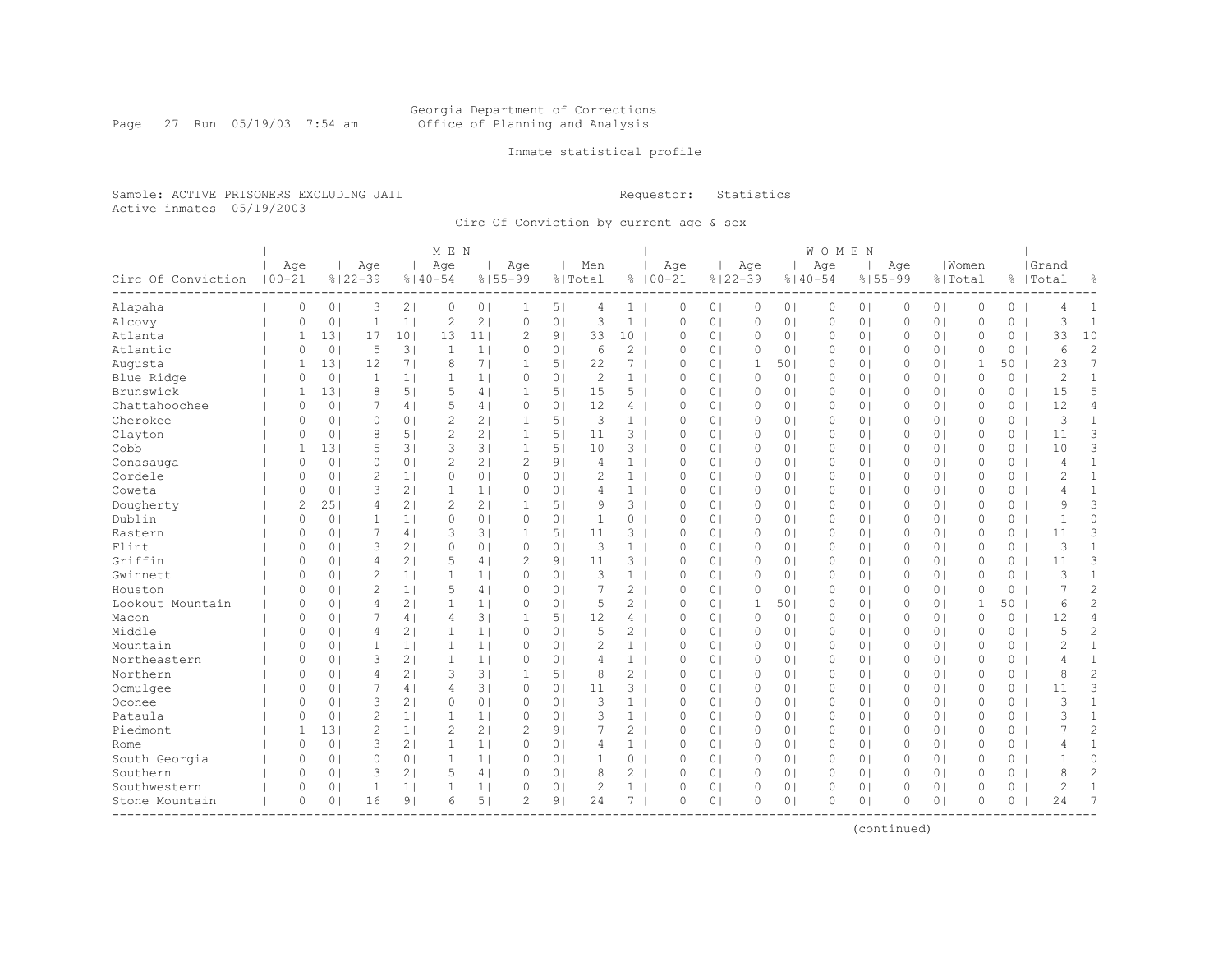#### Georgia Department of Corrections Page 28 Run 05/19/03 7:54 am Office of Planning and Analysis

## Inmate statistical profile

Sample: ACTIVE PRISONERS EXCLUDING JAIL **Requestor:** Statistics Active inmates 05/19/2003

Circ Of Conviction by current age & sex (continued)

|                    |                   |                |                    |                | M E N              |                |                    |          |                |               |            |          |                 |                    |        | WOMEN              |                 |          |                |         |       |                    |                |
|--------------------|-------------------|----------------|--------------------|----------------|--------------------|----------------|--------------------|----------|----------------|---------------|------------|----------|-----------------|--------------------|--------|--------------------|-----------------|----------|----------------|---------|-------|--------------------|----------------|
| Circ Of Conviction | Age<br>$100 - 21$ |                | Age<br>$8122 - 39$ |                | Age<br>$8140 - 54$ |                | Age<br>$8155 - 99$ |          | Men<br>% Total | $\frac{6}{6}$ | $100 - 21$ | Age      |                 | Age<br>$8122 - 39$ |        | Age<br>$8140 - 54$ | $8155 - 99$     | Age      | % Total        | Women   |       | Grand<br>%   Total | $\frac{6}{10}$ |
| Tifton             |                   | 0 <sup>1</sup> | 0                  | 0 <sup>1</sup> |                    |                |                    | 5.       |                |               |            | 0        | 0               | $\mathbf{0}$       | 01     | 0                  | 0               | 0        | 0 <sup>1</sup> |         | 0     |                    |                |
| Toombs             |                   | 0              |                    |                |                    | 0 <sub>1</sub> |                    | 0        |                |               |            | O        | 0               | $\mathbf{0}$       | 01     | 0                  | 0               | 0        | 0 <sub>1</sub> |         | 0     |                    |                |
| Waycross           |                   |                |                    |                |                    | 61             |                    | 0.       | 11             |               |            | O        | 0               | $\Omega$           | 0      | 0                  | 0               |          | 0 <sub>1</sub> |         | 0     |                    |                |
| Western            |                   |                | 5                  | 31             | 6                  | 5.             |                    | $\Omega$ | 11             |               |            | O        | 0               | $\Omega$           | 01     | 0                  | 0               | 0        | 0 <sup>1</sup> |         | 0     | 11                 | 3              |
| Rockdale           |                   | 0              | 3                  |                |                    |                |                    | 0        |                |               |            | O        | 0               | $\mathbf{0}$       | 01     | 0                  | 0               | 0        | 01             |         | 0     |                    |                |
| Douglas            |                   | 13             | 6.                 | 3              |                    | 31             |                    | 0        | 10             |               |            |          | 0               | 0                  | 01     | 0                  | 0               | 0        | 0 <sup>1</sup> |         | 0     | 10                 |                |
| Appalachian        |                   | 0              |                    |                |                    | 0 <sub>1</sub> | $\Omega$           | 0.       |                |               |            | O        | 0               | $\circ$            | 01     | $\circ$            | 0               | 0        | 0 <sup>1</sup> |         | 0     |                    |                |
| Enotah             |                   | 0              |                    |                |                    |                |                    | $\Omega$ |                |               |            | 0        | 0               | $\mathbf{0}$       | 01     | 0                  | 0               | 0        | $\circ$        |         | 0     |                    |                |
| Forsyth-Bell       |                   | 0              | 0                  | 0              |                    |                |                    | 0        |                |               |            | O        | 0               | $\mathbf{0}$       | 01     | 0                  | 0               |          | 0 <sup>1</sup> |         | 0     |                    |                |
| Towaliga           | 0                 | 0              |                    |                | 3                  | 31             |                    | 5        |                |               |            | O        | 0               | $\Omega$           | 0      | 0                  | 0               |          | $\circ$        |         | 0     |                    |                |
| Total reported     |                   | 8 100          |                    | 177 1001       | 116                | 1001           |                    | 22 1001  | 323            | 100           |            | 0        | $\circ$         |                    | 2 1001 | $\circ$            | $\circ$         | 0        | 0 <sub>1</sub> |         | 2 100 | 325 100            |                |
| Percent reported   |                   | 100.0          |                    | 100.01         |                    | 99.1           |                    | 100.01   |                | 99.7          |            |          | .0 <sub>1</sub> |                    | 100.01 |                    | .0 <sup>1</sup> |          | .01            |         | 100.0 |                    | 99.7           |
|                    |                   |                |                    |                |                    |                |                    |          |                |               |            |          |                 |                    |        |                    |                 |          |                |         |       |                    |                |
|                    |                   |                |                    |                |                    |                |                    |          |                |               |            |          |                 |                    |        |                    |                 |          |                |         |       |                    |                |
| Not reported       | $\Omega$          |                | $\Omega$           |                |                    |                | $\Omega$           |          |                |               |            | $\Omega$ |                 | $\circ$            |        | $\circ$            |                 | $\Omega$ |                | $\circ$ |       |                    |                |
| Total              | 8                 |                | 177                |                | 117                |                | 22                 |          | 324            |               |            | $\Omega$ |                 | 2                  |        | $\circ$            |                 | $\Omega$ |                | 2       |       | 326                |                |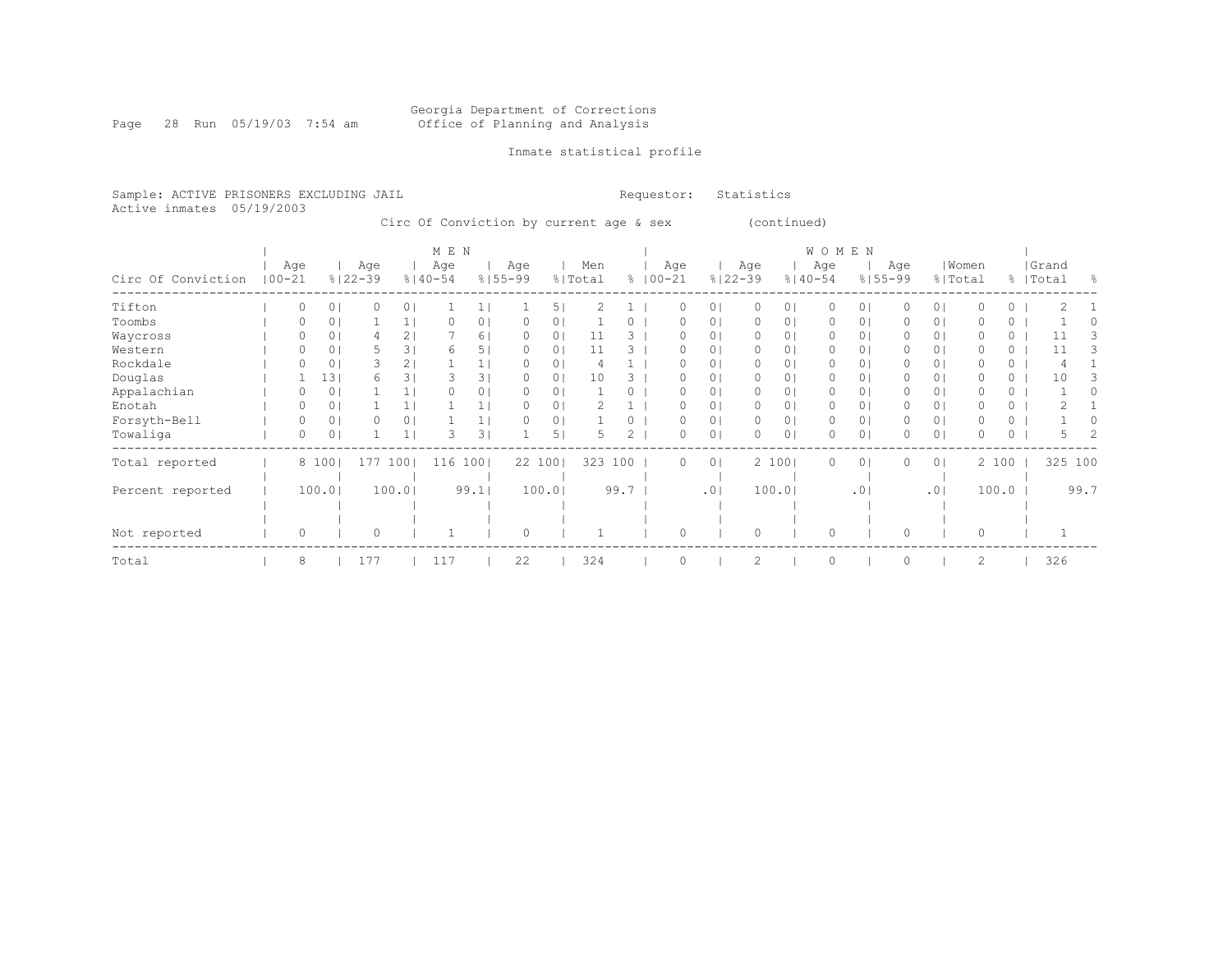#### Georgia Department of Corrections Page 29 Run 05/19/03 7:54 am Office of Planning and Analysis

## Inmate statistical profile

Sample: ACTIVE PRISONERS EXCLUDING JAIL **Requestor:** Statistics Active inmates 05/19/2003

Home County by current age & sex

|               |                   |                |                    |                | M E N              |                |                    |                |                |                |                    |                |                    |                | WOMEN    |                |          |                |                  |          |                    |                |
|---------------|-------------------|----------------|--------------------|----------------|--------------------|----------------|--------------------|----------------|----------------|----------------|--------------------|----------------|--------------------|----------------|----------|----------------|----------|----------------|------------------|----------|--------------------|----------------|
| Home County   | Age<br>$100 - 21$ |                | Age<br>$8122 - 39$ |                | Age<br>$8140 - 54$ |                | Aqe<br>$8155 - 99$ |                | Men<br>% Total |                | Age<br>$8100 - 21$ |                | Age<br>$8122 - 39$ | $8140 - 54$    | Age      | $8155 - 99$    | Age      |                | Women<br>% Total |          | Grand<br>%   Total | 옹              |
| Appling       | $\circ$           | 0 <sub>1</sub> | $\mathbf{1}$       | 1              | 1                  | 1              | $\circ$            | 0 <sub>1</sub> | $\mathbf{2}$   | $1 \mid$       | 0                  | 0 <sub>1</sub> | $\circ$            | 0 <sub>1</sub> | $\circ$  | 0 <sub>1</sub> | 0        | 0 <sub>1</sub> | $\mathbb O$      | $\circ$  | $\overline{c}$     | 1              |
| Atkinson      | $\circ$           | 0 <sub>1</sub> | $\mathbf{0}$       | 0 <sub>1</sub> | $\circ$            | 0 <sub>1</sub> | $\mathbf{1}$       | 6 <sub>1</sub> | $1\,$          | 0              | $\mathbf{0}$       | 0 <sub>1</sub> | $\circ$            | 0 <sub>1</sub> | 0        | 0 <sub>1</sub> | 0        | 0 <sub>1</sub> | $\mathbf{0}$     | $\circ$  | $\mathbf{1}$       | 0              |
| Baldwin       | 0                 | 0 <sup>1</sup> | $\mathbf{1}$       | 1 <sub>1</sub> | $\overline{2}$     | 2 <sub>1</sub> | 0                  | 0 <sub>1</sub> | 3              | $\mathbf{1}$   | $\circ$            | 0 <sub>1</sub> | 0                  | 0 <sub>1</sub> | 0        | 0 <sub>1</sub> | 0        | 0 <sub>1</sub> | $\circ$          | 0        | 3                  | $\mathbf{1}$   |
| Barrow        | 0                 | 0 <sub>1</sub> | $\overline{2}$     | 1 <sub>1</sub> | 0                  | 0 <sup>1</sup> | 1                  | 61             | 3              | $\mathbf{1}$   | $\Omega$           | 0 <sub>1</sub> | 0                  | 0 <sub>1</sub> | $\Omega$ | 0 <sub>1</sub> | 0        | 0 <sub>1</sub> | $\circ$          | $\circ$  | 3                  | $\mathbf{1}$   |
| Bartow        | 0                 | 0 <sub>1</sub> | $\circ$            | 0 <sub>1</sub> | 3                  | 3 <sup>1</sup> | $\circ$            | 0 <sub>1</sub> | 3              | $\mathbf{1}$   | $\circ$            | 0 <sup>1</sup> | $\circ$            | 0 <sup>1</sup> | $\circ$  | 0 <sub>1</sub> | 0        | 0 <sub>1</sub> | $\circ$          | 0        | 3                  | $\mathbf{1}$   |
| Ben Hill      | 0                 | 0 <sup>1</sup> | $\mathbf{1}$       | 1 <sup>1</sup> | 0                  | 0 <sub>1</sub> | $\circ$            | 0 <sub>1</sub> | 1              | 0              | $\circ$            | 0 <sub>1</sub> | $\circ$            | 0 <sub>1</sub> | $\circ$  | 0 <sub>1</sub> | 0        | 0 <sub>1</sub> | $\circ$          | 0        | $\mathbf{1}$       | 0              |
| <b>Bibb</b>   | $\circ$           | 0 <sub>1</sub> | 3                  | 2 <sub>1</sub> | 3                  | 3 <sub>1</sub> | 0                  | 0 <sub>1</sub> | 6              | $\overline{2}$ | $\mathbf{0}$       | 0 <sub>1</sub> | $\circ$            | 0 <sub>1</sub> | 0        | 0 <sub>1</sub> | $\Omega$ | 0 <sub>1</sub> | $\mathbf{0}$     | $\circ$  | 6                  | $\overline{c}$ |
| Bleckley      | 0                 | 0 <sub>1</sub> | $\overline{c}$     | 1 <sub>1</sub> | $\mathbf{1}$       | 1              | $\circ$            | 0 <sub>1</sub> | 3              | 1 <sup>1</sup> | $\mathbf{0}$       | 0 <sub>1</sub> | $\circ$            | 0 <sub>1</sub> | $\circ$  | 0 <sub>1</sub> | 0        | 0 <sub>1</sub> | $\mathbf{0}$     | 0        | 3                  | $\mathbf{1}$   |
| <b>Brooks</b> | 0                 | 0 <sub>1</sub> | $\mathbf{1}$       | 1              | 0                  | 0 <sub>1</sub> | $\circ$            | 0 <sub>1</sub> | $\mathbf{1}$   | 0              | $\circ$            | 0 <sub>1</sub> | $\circ$            | 0 <sub>1</sub> | $\circ$  | 0 <sub>1</sub> | 0        | 0 <sub>1</sub> | $\circ$          | 0        | $\mathbf 1$        | 0              |
| Burke         | 0                 | 0 <sub>1</sub> | $\overline{2}$     | 1 <sub>1</sub> | $\mathbf{1}$       | 1 <sub>1</sub> | $\Omega$           | 0 <sub>1</sub> | 3              | $\mathbf{1}$   | $\Omega$           | 0 <sub>1</sub> | $\circ$            | 0 <sup>1</sup> | 0        | 0 <sub>1</sub> | 0        | 0 <sub>1</sub> | $\circ$          | $\circ$  | 3                  | 1              |
| <b>Butts</b>  | 0                 | 0 <sub>1</sub> | $\circ$            | 0 <sub>1</sub> | $\circ$            | 0 <sub>1</sub> | 1                  | 61             | 1              | 0              | $\circ$            | 0 <sub>1</sub> | $\circ$            | 0 <sup>1</sup> | $\circ$  | 0 <sub>1</sub> | 0        | 0 <sub>1</sub> | $\circ$          | 0        | $\mathbf{1}$       | 0              |
| Camden        | 0                 | 0 <sup>1</sup> | $\circ$            | 0 <sub>1</sub> | 1                  | 1              | 0                  | 0 <sub>1</sub> | $\mathbf{1}$   | 0              | $\circ$            | 0 <sub>1</sub> | $\circ$            | 0 <sub>1</sub> | 0        | 0 <sub>1</sub> | $\Omega$ | 0 <sub>1</sub> | $\mathbf{0}$     | 0        | $\mathbf{1}$       | 0              |
| Carroll       | $\circ$           | 0 <sub>1</sub> | $\overline{2}$     | 1 <sub>1</sub> | $\circ$            | 0 <sub>1</sub> | $\circ$            | 0 <sub>1</sub> | $\overline{c}$ | $\mathbf{1}$   | $\mathbf{0}$       | 0 <sub>1</sub> | $\circ$            | 0 <sup>1</sup> | 0        | 0 <sub>1</sub> | $\Omega$ | 0 <sub>1</sub> | $\mathbf{0}$     | $\circ$  | $\overline{c}$     | $\mathbf{1}$   |
| Catoosa       | $\circ$           | 0 <sup>1</sup> | $\circ$            | 0 <sub>1</sub> | 1                  | 1 <sub>1</sub> | $\circ$            | 0 <sub>1</sub> | $\mathbf{1}$   | $0-1$          | $\circ$            | 0 <sub>1</sub> | $\circ$            | 0 <sub>1</sub> | 0        | 0 <sub>1</sub> | 0        | 0 <sub>1</sub> | $\mathbf{0}$     | 0        | $\overline{1}$     | 0              |
| Chatham       | 0                 | 0 <sub>1</sub> | 8                  | 5 <sub>1</sub> | 5                  | 5 <sub>1</sub> | 1                  | 6              | 14             | $5-1$          | $\circ$            | 0 <sub>1</sub> | $\circ$            | 0 <sub>1</sub> | 0        | 0 <sub>1</sub> | 0        | 0 <sub>1</sub> | $\circ$          | 0        | 14                 | 5              |
| Chattooga     | 0                 | 0 <sub>1</sub> | $\mathbf{1}$       | 1 <sub>1</sub> | 0                  | 0 <sup>1</sup> | 0                  | 0 <sub>1</sub> | $\mathbf{1}$   | 0              | $\Omega$           | 0 <sub>1</sub> | $\circ$            | 0 <sup>1</sup> | 0        | 0 <sub>1</sub> | 0        | 0 <sub>1</sub> | $\circ$          | $\circ$  | $\mathbf{1}$       | 0              |
| Cherokee      | $\Omega$          | 0 <sub>1</sub> | $\mathbf{1}$       | 1 <sup>1</sup> | 1                  | 1 <sub>1</sub> | $\Omega$           | 0 <sup>1</sup> | $\overline{c}$ | $\mathbf{1}$   | $\Omega$           | $\Omega$       | $\circ$            | 0 <sup>1</sup> | $\circ$  | 0 <sub>1</sub> | $\Omega$ | 0 <sub>1</sub> | $\Omega$         | $\Omega$ | 2                  | $\mathbf{1}$   |
| Clarke        | 0                 | 0 <sub>1</sub> | 5                  | 3 <sub>1</sub> | 4                  | 4              | $\circ$            | 0 <sub>1</sub> | 9              | 3              | $\circ$            | 0 <sub>1</sub> | $\circ$            | 0 <sub>1</sub> | $\circ$  | 0 <sub>1</sub> | $\Omega$ | 0 <sub>1</sub> | $\mathbf{0}$     | $\circ$  | 9                  | 3              |
| Clayton       | $\circ$           | 0 <sub>1</sub> | 5                  | 3              | $\mathbf{1}$       | 1              | $\mathbf{1}$       | 6              | 7              | $\overline{c}$ | $\mathbf{0}$       | 0 <sub>1</sub> | $\circ$            | 0 <sub>1</sub> | 0        | 0 <sub>1</sub> | 0        | 0 <sub>1</sub> | $\mathbb O$      | 0        | 7                  | $\overline{c}$ |
| Cobb          | 1                 | 14             | 4                  | 3              | 3                  | 3 <sub>1</sub> | $\mathbf{1}$       | 6 <sup>1</sup> | 9              | $3-1$          | $\circ$            | 0 <sub>1</sub> | $\circ$            | 0 <sub>1</sub> | $\circ$  | 0 <sub>1</sub> | 0        | 0 <sub>1</sub> | $\mathbf{0}$     | 0        | 9                  | 3              |
| Coffee        | 0                 | 0 <sub>1</sub> | $\circ$            | 0 <sub>1</sub> | $\mathbf{1}$       | 1 <sub>1</sub> | 0                  | 0 <sub>1</sub> | $\mathbf{1}$   | 0              | $\circ$            | 0 <sub>1</sub> | $\circ$            | 0 <sub>1</sub> | $\circ$  | 0 <sub>1</sub> | 0        | 0 <sup>1</sup> | $\circ$          | 0        | $\mathbf 1$        | 0              |
| Colquit       | $\Omega$          | 0 <sub>1</sub> | $\circ$            | 0 <sup>1</sup> | $\overline{c}$     | 2 <sub>1</sub> | $\Omega$           | 0 <sub>1</sub> | $\overline{c}$ | $\mathbf{1}$   | $\Omega$           | 0 <sub>1</sub> | $\circ$            | 0 <sup>1</sup> | 0        | 0 <sub>1</sub> | $\Omega$ | 0 <sub>1</sub> | $\mathbf{0}$     | 0        | $\overline{c}$     | $\mathbf{1}$   |
| Columbia      | $\Omega$          | 0 <sub>1</sub> | $\circ$            | 0 <sup>1</sup> | 0                  | 0 <sub>1</sub> | $\mathbf{1}$       | 61             | 1              | 0              | $\mathbf{0}$       | 0 <sub>1</sub> | $\circ$            | 0 <sup>1</sup> | 0        | 0 <sub>1</sub> | $\Omega$ | 0 <sub>1</sub> | $\Omega$         | $\Omega$ | $\mathbf{1}$       | $\Omega$       |
| Cook          | 0                 | 0 <sub>1</sub> | 1                  | 1 <sub>1</sub> | 0                  | 0 <sub>1</sub> | 0                  | 0 <sub>1</sub> | 1              | 0              | $\circ$            | 0 <sub>1</sub> | $\circ$            | 0 <sub>1</sub> | 0        | 0 <sub>1</sub> | 0        | 0 <sub>1</sub> | $\mathbf{0}$     | 0        | $\mathbf{1}$       | 0              |
| Coweta        | $\circ$           | 0 <sub>1</sub> | $\mathbf{1}$       | 1 <sub>1</sub> | 0                  | 0 <sub>1</sub> | 0                  | 0 <sub>1</sub> | $\mathbf{1}$   | 0              | 0                  | 0 <sub>1</sub> | $\circ$            | 0 <sub>1</sub> | 0        | 0 <sub>1</sub> | 0        | 0 <sub>1</sub> | $\mathbb O$      | 0        | $\mathbf{1}$       | 0              |
| Crisp         | 0                 | 0 <sub>1</sub> | $\mathbf{1}$       | 1 <sup>1</sup> | $\circ$            | 0 <sub>1</sub> | 0                  | 0 <sub>1</sub> | $\mathbf{1}$   | 0              | $\circ$            | 0 <sub>1</sub> | $\circ$            | 0 <sup>1</sup> | 0        | 0 <sub>1</sub> | 0        | 0 <sub>1</sub> | $\circ$          | 0        | $\mathbf{1}$       | 0              |
| Decatur       | 0                 | 0 <sub>1</sub> | $\circ$            | 0 <sub>1</sub> | $\overline{2}$     | 2 <sub>1</sub> | 0                  | 0 <sub>1</sub> | $\overline{c}$ | $\mathbf{1}$   | $\circ$            | 0 <sub>1</sub> | $\circ$            | 0 <sub>1</sub> | 0        | 0 <sub>1</sub> | 0        | 0 <sub>1</sub> | $\circ$          | 0        | $\overline{c}$     | $\mathbf{1}$   |
| DeKalb        | $\Omega$          | 0 <sub>1</sub> | 17                 | 11             | 3                  | 3 <sup>1</sup> | 0                  | 0 <sub>1</sub> | 20             | $\overline{7}$ | $\Omega$           | 0 <sub>1</sub> | $\circ$            | 0 <sup>1</sup> | $\Omega$ | 0 <sub>1</sub> | $\Omega$ | 0 <sub>1</sub> | $\mathbf{0}$     | $\circ$  | 20                 | 7              |
| Dougherty     | 1                 | 14             | 3                  | 2 <sub>1</sub> | $\mathbf{2}$       | 2 <sub>1</sub> | 1                  | 6 <sup>1</sup> | 7              | $\overline{c}$ | $\circ$            | 0 <sup>1</sup> | $\circ$            | 0 <sup>1</sup> | $\circ$  | 0 <sub>1</sub> | $\Omega$ | 0 <sub>1</sub> | $\Omega$         | 0        | $\overline{7}$     | $\overline{c}$ |
| Douglas       | 0                 | 0 <sub>1</sub> | 3                  | 2 <sub>1</sub> | 2                  | 2 <sub>1</sub> | 0                  | 0 <sub>1</sub> | 5              | $\overline{2}$ | $\circ$            | 0 <sub>1</sub> | $\circ$            | 0 <sub>1</sub> | 0        | 0 <sub>1</sub> | 0        | 0 <sub>1</sub> | $\circ$          | 0        | 5                  | $\overline{c}$ |
| Elbert        | 0                 | 0 <sub>1</sub> | $\circ$            | 0 <sub>1</sub> | $\circ$            | 0 <sub>1</sub> | 1                  | 6              | $\mathbf{1}$   | $0-1$          | 0                  | 0 <sub>1</sub> | $\circ$            | 0 <sub>1</sub> | 0        | 0 <sub>1</sub> | 0        | 0 <sub>1</sub> | $\mathbb O$      | 0        | $\mathbf{1}$       | 0              |
| Fayette       | 0                 | 0 <sub>1</sub> | $\circ$            | 0 <sub>1</sub> | $\mathbf{1}$       | 1 <sub>1</sub> | $\mathbf{1}$       | 6 <sup>1</sup> | $\overline{c}$ | 1              | $\circ$            | 0 <sub>1</sub> | $\circ$            | 0 <sub>1</sub> | $\circ$  | 0 <sub>1</sub> | 0        | 0 <sub>1</sub> | $\circ$          | 0        | 2                  | $\mathbf{1}$   |
| Floyd         | $\circ$           | 0 <sub>1</sub> | 3                  | 2 <sub>1</sub> | $\circ$            | 0 <sub>1</sub> | $\Omega$           | 0 <sub>1</sub> | 3              | $\mathbf{1}$   | $\Omega$           | 0 <sub>1</sub> | $\circ$            | 0 <sub>1</sub> | $\circ$  | 0 <sub>1</sub> | 0        | 0 <sup>1</sup> | $\circ$          | $\circ$  | 3                  | $\mathbf{1}$   |
| Franklin      | $\circ$           | 0 <sub>1</sub> | 1                  | 1              | 0                  | 0 <sub>1</sub> | $\Omega$           | 0 <sub>1</sub> | 1              | 0              | $\Omega$           | 0 <sub>1</sub> | 0                  | 0 <sub>1</sub> | 0        | 0 <sub>1</sub> | $\Omega$ | 0 <sub>1</sub> | $\mathbf{0}$     | $\circ$  | $\mathbf{1}$       | 0              |
| Fulton        | $\mathbf{2}$      | 291            | 22                 | 14             | 16                 | 151            | 2                  | 12             | 42             | 15             | $\Omega$           | 0 <sup>1</sup> | $\circ$            | 0 <sub>1</sub> | 0        | 0 <sub>1</sub> | $\Omega$ | 0 <sub>1</sub> | $\circ$          | 0        | 42                 | 15             |
| Gilmer        | $\circ$           | 0 <sub>1</sub> | 1                  | $\mathbf{1}$   | $\circ$            | 0 <sub>1</sub> | 0                  | 0 <sub>1</sub> | $\mathbf{1}$   | 0              | $\circ$            | 0 <sub>1</sub> | $\circ$            | 0 <sub>1</sub> | 0        | 0 <sub>1</sub> | $\Omega$ | 0 <sub>1</sub> | $\circ$          | $\circ$  | $\mathbf{1}$       | $\circ$        |

(continued)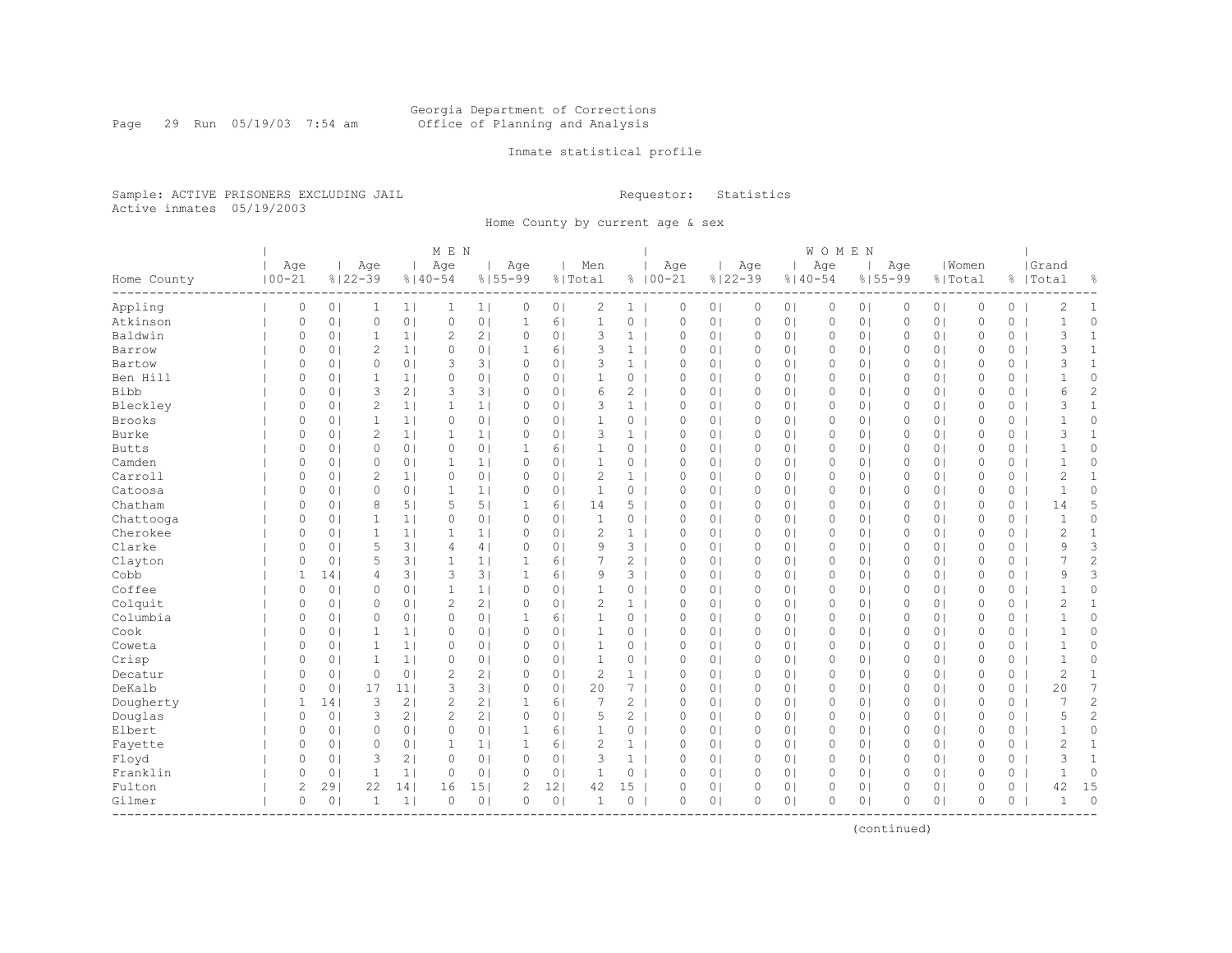# Georgia Department of Corrections<br>Office of Planning and Analysis

Page 30 Run 05/19/03 7:54 am

## Inmate statistical profile

Sample: ACTIVE PRISONERS EXCLUDING JAIL **Requestor:** Statistics Active inmates 05/19/2003

Home County by current age & sex (continued)

|                                 |                   |                |                    |                | M E N              |                |                    |                |                |                |                    |                |                    |                | W O M E N   |                |          |                |             |          |                    |                |
|---------------------------------|-------------------|----------------|--------------------|----------------|--------------------|----------------|--------------------|----------------|----------------|----------------|--------------------|----------------|--------------------|----------------|-------------|----------------|----------|----------------|-------------|----------|--------------------|----------------|
| Home County<br>---------------- | Age<br>$100 - 21$ |                | Aqe<br>$8122 - 39$ |                | Age<br>$8140 - 54$ |                | Age<br>$8155 - 99$ |                | Men<br>% Total |                | Age<br>$8100 - 21$ |                | Age<br>$8122 - 39$ | $8140 - 54$    | Age         | $8155 - 99$    | Age      | % Total        | Women       |          | Grand<br>%   Total | န္             |
| Glynn                           | 1                 | 14             | 3                  | 2              | $\mathbf{1}$       | 1              | $\mathbf 1$        | 6              | 6              | 2 <sup>1</sup> | 0                  | 0 <sub>1</sub> | 0                  | 0 <sub>1</sub> | $\circ$     | 0 <sub>1</sub> | 0        | 0 <sub>1</sub> | 0           | $\circ$  | 6                  | 2              |
| Gordon                          | $\circ$           | 0 <sub>1</sub> | $\circ$            | 0 <sub>1</sub> | $\mathbf{1}$       | 1 <sub>1</sub> | $\mathbf{1}$       | 6              | $\overline{2}$ | $\mathbf{1}$   | $\circ$            | 0 <sub>1</sub> | $\mathbb O$        | 0 <sub>1</sub> | $\mathbb O$ | 0 <sub>1</sub> | 0        | 0 <sub>1</sub> | $\circ$     | $\circ$  | $\overline{c}$     | $\mathbf{1}$   |
| Greene                          | 0                 | 0 <sup>1</sup> | 1                  | 1 <sub>1</sub> | $\circ$            | 0 <sub>1</sub> | $\circ$            | 0 <sub>1</sub> | $\mathbf{1}$   | 0              | $\circ$            | 0 <sub>1</sub> | 0                  | 0 <sub>1</sub> | $\circ$     | 0 <sub>1</sub> | 0        | 0 <sub>1</sub> | $\circ$     | 0        | $\mathbf{1}$       | 0              |
| Gwinnett                        | $\circ$           | 0 <sub>1</sub> | $\mathbf{1}$       | 1              | 3                  | 3 <sub>1</sub> | $\circ$            | 0 <sub>1</sub> | 4              | $\mathbf{1}$   | $\mathbf 0$        | 0 <sub>1</sub> | 0                  | 0 <sub>1</sub> | $\circ$     | 0 <sub>1</sub> | 0        | 0 <sub>1</sub> | $\circ$     | 0        | 4                  | $\mathbf{1}$   |
| Habersham                       | 0                 | 0 <sup>1</sup> | $\mathbf 0$        | 0 <sub>1</sub> | $\mathbf{1}$       | 1 <sub>1</sub> | $\circ$            | 0 <sub>1</sub> |                | 0              | $\circ$            | 0 <sub>1</sub> | $\circ$            | 0 <sub>1</sub> | $\circ$     | 0 <sub>1</sub> | 0        | 0 <sub>1</sub> | $\circ$     | 0        |                    | 0              |
| Hall                            | 0                 | 0              | 3                  | 2 <sub>1</sub> | $\overline{c}$     | 2 <sub>1</sub> | $\Omega$           | 0 <sub>1</sub> | 5              | $\overline{2}$ | $\Omega$           | 0 <sub>1</sub> | $\circ$            | 0 <sup>1</sup> | $\Omega$    | 0 <sub>1</sub> | $\Omega$ | 0 <sub>1</sub> | $\circ$     | 0        | 5                  | $\overline{c}$ |
| Hancock                         | $\Omega$          | 0              | $\mathbf 0$        | 0 <sub>1</sub> | $\overline{c}$     | 2 <sub>1</sub> | $\Omega$           | 0 <sup>1</sup> | $\mathcal{D}$  | $\mathbf{1}$   | $\Omega$           | 0 <sub>1</sub> | $\circ$            | 0 <sup>1</sup> | $\circ$     | $\circ$        | $\Omega$ | 0 <sub>1</sub> | $\Omega$    | $\Omega$ | 2                  | $\mathbf{1}$   |
| Harris                          | 0                 | 0              | $\circ$            | 0 <sub>1</sub> | $\mathbf{1}$       | 1 <sub>1</sub> | $\circ$            | 0 <sub>1</sub> | 1              | 0              | $\circ$            | 0 <sub>1</sub> | $\circ$            | 0 <sup>1</sup> | $\circ$     | $\circ$        | $\Omega$ | 0 <sub>1</sub> | $\circ$     | 0        | $\mathbf 1$        | 0              |
| Hart                            | 0                 | 0 <sub>1</sub> | 1                  | 1 <sub>1</sub> | 1                  | 1 <sub>1</sub> | $\circ$            | 0 <sub>1</sub> | $\overline{2}$ | 1              | $\circ$            | 0 <sub>1</sub> | $\circ$            | 0 <sub>1</sub> | 0           | 0 <sub>1</sub> | $\Omega$ | 0 <sub>1</sub> | $\mathbf 0$ | 0        | 2                  | $\mathbf{1}$   |
| Henry                           | 0                 | 0 <sup>1</sup> | $\overline{2}$     | 1 <sub>1</sub> | $\mathbf{1}$       | 1 <sub>1</sub> | $\circ$            | 0 <sub>1</sub> | 3              | 1              | $\circ$            | 0 <sub>1</sub> | $\circ$            | 0 <sub>1</sub> | $\circ$     | 0 <sub>1</sub> | 0        | 0 <sub>1</sub> | $\mathbf 0$ | 0        | 3                  | $\mathbf{1}$   |
| Houston                         | $\circ$           | 0 <sup>1</sup> | $\overline{c}$     | 1 <sub>1</sub> | 3                  | 3 <sub>1</sub> | $\circ$            | 0 <sub>1</sub> | 5              | $\overline{2}$ | $\circ$            | 0 <sub>1</sub> | $\circ$            | 0 <sub>1</sub> | $\circ$     | 0 <sub>1</sub> | $\Omega$ | 0 <sub>1</sub> | $\mathbf 0$ | 0        | 5                  | $\overline{c}$ |
| Jackson                         | $\mathbf{1}$      | 14             | $\mathbf 0$        | 0 <sub>1</sub> | $\mathbf{1}$       | 1 <sub>1</sub> | $\mathbf{1}$       | 6              | 3              | $\mathbf{1}$   | $\mathbf 0$        | 0 <sub>1</sub> | $\circ$            | 0 <sub>1</sub> | $\circ$     | 0 <sub>1</sub> | $\Omega$ | 0 <sub>1</sub> | $\mathbf 0$ | 0        | 3                  | $\mathbf{1}$   |
| Jeff Davis                      | 0                 | 0 <sup>1</sup> | $\mathbf{1}$       | 1 <sub>1</sub> | $\circ$            | 0 <sub>1</sub> | $\circ$            | 0 <sub>1</sub> | $\mathbf{1}$   | $\circ$        | $\Omega$           | 0 <sub>1</sub> | $\circ$            | 0 <sub>1</sub> | $\circ$     | 0 <sub>1</sub> | $\Omega$ | 0 <sub>1</sub> | $\circ$     | 0        | $\mathbf{1}$       | 0              |
| Jenkins                         | 0                 | 0 <sub>1</sub> | $\overline{2}$     | 1 <sub>1</sub> | 0                  | 0 <sub>1</sub> | $\circ$            | 0 <sub>1</sub> | $\overline{2}$ | $\mathbf{1}$   | $\circ$            | 0 <sub>1</sub> | 0                  | 0 <sub>1</sub> | $\circ$     | 0 <sub>1</sub> | 0        | 0 <sub>1</sub> | $\circ$     | 0        | $\overline{2}$     | 1              |
| Laurens                         | 0                 | 0 <sup>1</sup> | $\overline{c}$     | 1 <sub>1</sub> | 0                  | 0 <sub>1</sub> | $\circ$            | 0 <sub>1</sub> | $\overline{2}$ | $\mathbf{1}$   | $\circ$            | 0 <sub>1</sub> | $\circ$            | 0 <sub>1</sub> | $\circ$     | 0 <sub>1</sub> | 0        | 0 <sub>1</sub> | $\circ$     | 0        | $\overline{c}$     | $\mathbf{1}$   |
| Liberty                         | 0                 | 0              | $\overline{c}$     | 1 <sub>1</sub> | $\overline{c}$     | 2 <sub>1</sub> | $\Omega$           | 0 <sub>1</sub> | 4              | $\mathbf{1}$   | $\circ$            | 0 <sub>1</sub> | $\circ$            | 0 <sup>1</sup> | $\circ$     | 0 <sub>1</sub> | $\Omega$ | 0 <sub>1</sub> | $\mathbf 0$ | 0        | 4                  | $\mathbf{1}$   |
| Lincoln                         | 0                 | 0              | $\mathbf{1}$       | 1 <sub>1</sub> | 0                  | 0 <sub>1</sub> | $\Omega$           | 0 <sub>1</sub> |                | 0              | $\circ$            | 0 <sub>1</sub> | $\circ$            | 0 <sup>1</sup> | $\circ$     | 0 <sub>1</sub> | $\Omega$ | 0 <sub>1</sub> | $\Omega$    | 0        | $\mathbf 1$        | 0              |
| Long                            | 0                 | 0 <sup>1</sup> | $\mathbf{1}$       | 1 <sub>1</sub> | 0                  | 0 <sub>1</sub> | $\circ$            | 0 <sub>1</sub> | 1              | 0              | $\Omega$           | 0 <sub>1</sub> | $\circ$            | 0 <sup>1</sup> | $\circ$     | $\circ$        | $\Omega$ | 0 <sub>1</sub> | $\circ$     | 0        | $\mathbf{1}$       | 0              |
| Lowndes                         | 0                 | 0 <sub>1</sub> | $\mathbf{1}$       | 1 <sub>1</sub> | $\mathbf 1$        | 1 <sub>1</sub> | $\circ$            | 0 <sub>1</sub> | 2              | 1              | $\circ$            | 0 <sub>1</sub> | 0                  | 0 <sub>1</sub> | 0           | 0 <sub>1</sub> | 0        | 0 <sub>1</sub> | $\circ$     | 0        | $\overline{2}$     | $\mathbf{1}$   |
| Marion                          | 0                 | 0 <sub>1</sub> | $\mathbf{1}$       | 1 <sub>1</sub> | 0                  | 0 <sub>1</sub> | $\circ$            | 0 <sub>1</sub> | 1              | 0              | $\circ$            | 0 <sub>1</sub> | $\circ$            | 0 <sub>1</sub> | $\circ$     | 0 <sub>1</sub> | 0        | 0 <sub>1</sub> | $\mathbf 0$ | 0        |                    | 0              |
| McDuffie                        | 0                 | 0 <sub>1</sub> | $\circ$            | 0 <sub>1</sub> | $\mathbf 1$        | 1              | $\circ$            | 0 <sub>1</sub> | $\mathbf{1}$   | 0              | $\circ$            | 0 <sub>1</sub> | 0                  | 0 <sub>1</sub> | 0           | 0 <sub>1</sub> | $\Omega$ | 0 <sub>1</sub> | $\mathbf 0$ | 0        | $\mathbf{1}$       | 0              |
| McIntosh                        | 0                 | 0 <sup>1</sup> | $\overline{c}$     | 1              | 0                  | 0 <sub>1</sub> | $\Omega$           | 0 <sub>1</sub> | 2              | $\mathbf{1}$   | $\circ$            | 0 <sub>1</sub> | 0                  | 0 <sub>1</sub> | $\circ$     | 0 <sub>1</sub> | 0        | 0 <sub>1</sub> | $\mathbf 0$ | 0        | $\mathbf{2}$       | $\mathbf{1}$   |
| Miller                          | 0                 | 0 <sup>1</sup> | $\mathbf{1}$       | 1 <sub>1</sub> | 0                  | 0 <sub>1</sub> | $\circ$            | 0 <sub>1</sub> | $\mathbf{1}$   | $\circ$        | $\Omega$           | 0 <sub>1</sub> | $\circ$            | 0 <sub>1</sub> | $\circ$     | 0 <sub>1</sub> | $\Omega$ | 0 <sub>1</sub> | $\circ$     | 0        | $\mathbf 1$        | 0              |
| Mitchell                        | $\circ$           | 0 <sub>1</sub> | $\mathbf{1}$       | 1 <sub>1</sub> | 0                  | 0 <sub>1</sub> | $\circ$            | 0 <sub>1</sub> | $\mathbf{1}$   | 0              | $\mathbf 0$        | 0 <sub>1</sub> | 0                  | 0 <sub>1</sub> | $\circ$     | 0 <sub>1</sub> | 0        | 0 <sub>1</sub> | $\mathbf 0$ | 0        | $\mathbf 1$        | 0              |
| Monroe                          | $\circ$           | 0 <sup>1</sup> | $\mathbf 0$        | 0 <sub>1</sub> | $\mathbf 1$        | 1 <sub>1</sub> | $\circ$            | 0 <sub>1</sub> | 1              | 0              | $\circ$            | 0 <sub>1</sub> | $\circ$            | 0 <sub>1</sub> | $\mathbf 0$ | 0 <sub>1</sub> | 0        | 0 <sub>1</sub> | $\mathbf 0$ | 0        | $\mathbf 1$        | 0              |
| Morgan                          | 0                 | 0              | 1                  | 1 <sub>1</sub> | 0                  | 0 <sub>1</sub> | $\Omega$           | 0 <sub>1</sub> | 1              | 0              | $\circ$            | 0 <sub>1</sub> | 0                  | 0 <sup>1</sup> | $\Omega$    | 0 <sub>1</sub> | $\Omega$ | 0 <sub>1</sub> | $\Omega$    | 0        | $\mathbf 1$        | 0              |
| Muscogee                        | 0                 | 0              | 5                  | 3              | $\overline{4}$     | 4              | $\Omega$           | 0 <sub>1</sub> | 9              | 3              | $\Omega$           | 0 <sub>1</sub> | $\circ$            | 0 <sup>1</sup> | $\circ$     | $\circ$        | $\Omega$ | 0 <sub>1</sub> | $\Omega$    | 0        | 9                  | 3              |
| Newton                          | 0                 | 0 <sup>1</sup> | $\mathbf{1}$       | 1 <sup>1</sup> | 0                  | 0 <sub>1</sub> | $\circ$            | 0 <sub>1</sub> | 1              | 0              | $\circ$            | 0 <sub>1</sub> | $\circ$            | 0 <sup>1</sup> | $\circ$     | $\circ$        | $\Omega$ | 0 <sub>1</sub> | $\circ$     | 0        | $\mathbf{1}$       | 0              |
| Oqlethorpe                      | $\circ$           | 0 <sub>1</sub> | 1                  | 1 <sub>1</sub> | $\circ$            | 0 <sub>1</sub> | 1                  | 6              | 2              | 1 <sup>1</sup> | $\circ$            | 0 <sub>1</sub> | $\circ$            | 0 <sub>1</sub> | 0           | 0 <sub>1</sub> | 0        | 0 <sub>1</sub> | $\mathbf 0$ | $\circ$  | $\overline{c}$     | $\mathbf 1$    |
| Paulding                        | $\circ$           | 0 <sub>1</sub> | $\circ$            | 0 <sub>1</sub> | $\mathbf{1}$       | 1 <sub>1</sub> | $\circ$            | 0 <sub>1</sub> | 1              | 0              | $\circ$            | 0 <sub>1</sub> | $\mathbf{0}$       | 0 <sub>1</sub> | $\circ$     | 0 <sub>1</sub> | 0        | 0 <sub>1</sub> | $\mathbf 0$ | 0        | $\mathbf{1}$       | 0              |
| Pierce                          | 0                 | 0 <sub>1</sub> | $\circ$            | 0 <sub>1</sub> | $\mathbf{1}$       | 1 <sub>1</sub> | $\circ$            | 0 <sub>1</sub> | $\mathbf{1}$   | 0              | $\mathbf 0$        | 0 <sub>1</sub> | $\circ$            | 0 <sub>1</sub> | $\circ$     | 0 <sub>1</sub> | 0        | 0 <sub>1</sub> | $\mathbf 0$ | 0        | $\mathbf{1}$       | 0              |
| Pike                            | 0                 | 0 <sub>1</sub> | $\mathbf{1}$       | 1 <sub>1</sub> | $\mathbf{1}$       | 1 <sub>1</sub> | $\circ$            | 0 <sub>1</sub> | $\overline{2}$ | $\mathbf{1}$   | $\circ$            | 0 <sub>1</sub> | 0                  | 0 <sub>1</sub> | $\circ$     | 0 <sub>1</sub> | 0        | 0 <sub>1</sub> | $\circ$     | 0        | $\overline{c}$     | $1\,$          |
| Putnam                          | 0                 | 0 <sup>1</sup> | $\mathbf{1}$       | 1 <sub>1</sub> | 1                  | 1 <sub>1</sub> | $\circ$            | 0 <sub>1</sub> | $\overline{2}$ | 1 <sup>1</sup> | $\circ$            | 0 <sub>1</sub> | $\circ$            | 0 <sub>1</sub> | $\circ$     | 0 <sub>1</sub> | 0        | 0 <sub>1</sub> | $\circ$     | 0        | 2                  | $\mathbf{1}$   |
| Rabun                           | 0                 | 0 <sub>1</sub> | 1                  | 1              | 0                  | 0 <sub>1</sub> | $\circ$            | 0 <sub>1</sub> | 1              | 0              | $\circ$            | 0 <sub>1</sub> | $\circ$            | 0 <sub>1</sub> | $\circ$     | 0 <sub>1</sub> | 0        | 0 <sub>1</sub> | $\circ$     | 0        |                    | 0              |
| Randolph                        | $\circ$           | 0 <sup>1</sup> | $\mathbf{1}$       | 1              | 1                  | 1 <sub>1</sub> | $\circ$            | 0 <sub>1</sub> | $\mathcal{D}$  | $\mathbf{1}$   | $\mathbf 0$        | 0 <sub>1</sub> | $\Omega$           | 0 <sub>1</sub> | $\circ$     | 0 <sub>1</sub> | $\Omega$ | 0 <sub>1</sub> | $\circ$     | 0        | $\overline{c}$     | $\mathbf{1}$   |

(continued)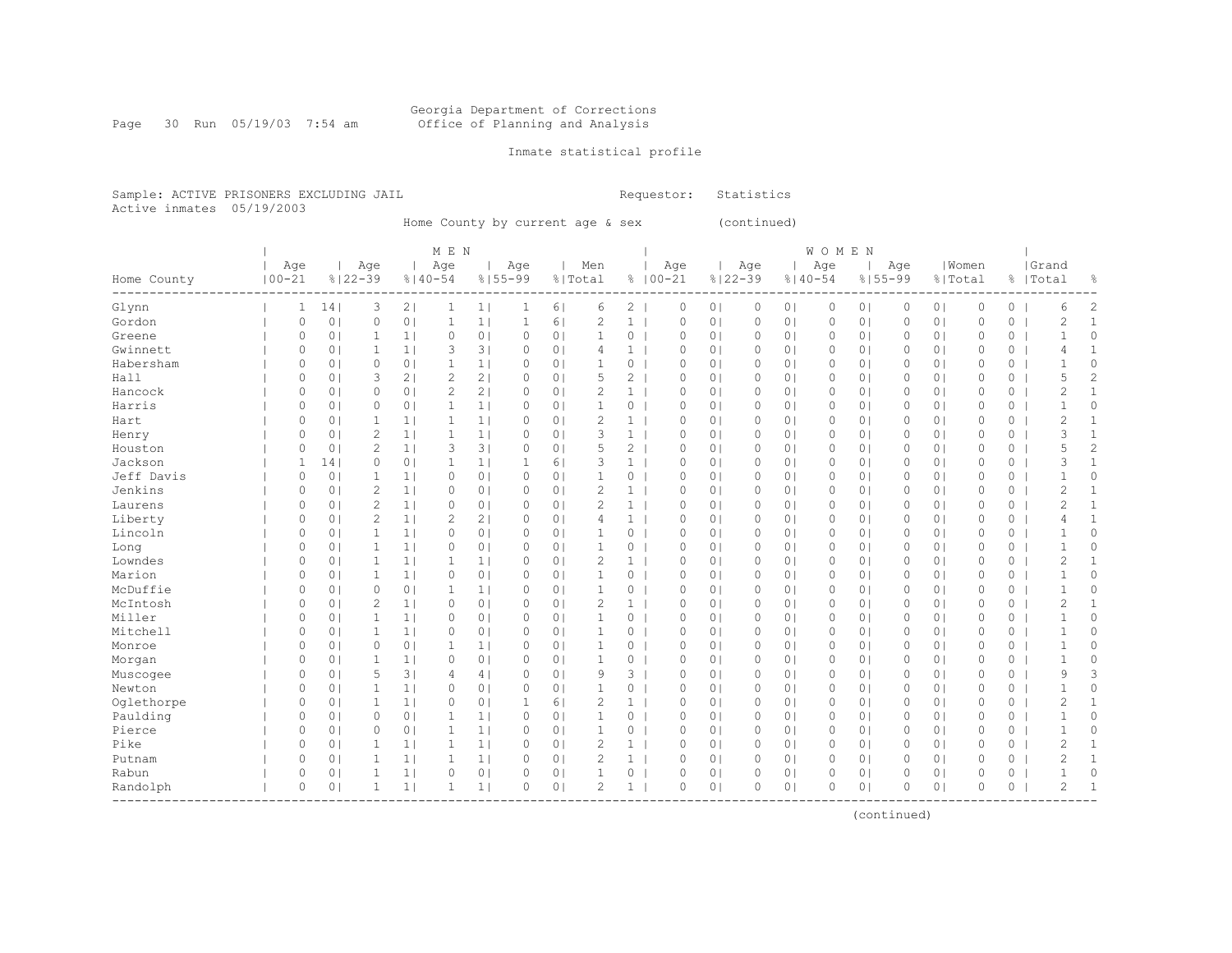#### Georgia Department of Corrections Page 31 Run 05/19/03 7:54 am Office of Planning and Analysis

## Inmate statistical profile

Sample: ACTIVE PRISONERS EXCLUDING JAIL **Requestor:** Statistics Active inmates 05/19/2003

Home County by current age & sex (continued)

|                           |        |                |                |                | M E N         |                |             |                |         |          |             |                |                |                | WOMEN       |                |          |                |               |          |           |      |
|---------------------------|--------|----------------|----------------|----------------|---------------|----------------|-------------|----------------|---------|----------|-------------|----------------|----------------|----------------|-------------|----------------|----------|----------------|---------------|----------|-----------|------|
| Age                       |        | Age            |                |                | Age           |                | Age         |                | Men     |          | Age         |                | Age            |                | Age         |                | Age      |                | Women         |          | Grand     |      |
| $100 - 21$<br>Home County |        | $8122 - 39$    |                | $8140 - 54$    |               |                | $8155 - 99$ |                | % Total |          | $8100 - 21$ |                | $8122 - 39$    |                | $8140 - 54$ | $8155 - 99$    |          | % Total        |               |          | %   Total | 옹    |
| Richmond                  | 14     |                | 6              | 4              |               | 4              | 0           | 0 <sub>1</sub> | 11      | 4        | $\Omega$    | 0 <sub>1</sub> | 1              | 501            | 0           | 0              | 0        | 0 <sub>1</sub> |               | 50       | 12        | 4    |
| Rockdale<br>$\Omega$      |        | 0 <sub>1</sub> | 0              | 0 <sub>1</sub> |               | 1              | $\Omega$    | 0 <sub>1</sub> |         | 0        | $\Omega$    | 0 <sup>1</sup> | 0              | 01             | 0           | 0              | 0        | 0 <sub>1</sub> | 0             | 0        |           | 0    |
| Seminole                  |        | 0 <sub>1</sub> |                | 1 <sup>1</sup> | $\Omega$      | 0 <sub>1</sub> | $\Omega$    | 0 <sup>1</sup> |         | $\Omega$ | $\Omega$    | 0 <sub>1</sub> | $\circ$        | 01             | $\circ$     | 0 <sup>1</sup> | 0        | 0 <sup>1</sup> | $\Omega$      | 0        |           | Ω    |
| Spalding<br>$\Omega$      |        | 0 <sub>1</sub> | $\overline{2}$ | 1 <sub>1</sub> | $\mathcal{D}$ | 2 <sub>1</sub> | $\Omega$    | 0 <sub>1</sub> |         |          | $\Omega$    | 0 <sub>1</sub> | 0              | 01             | $\Omega$    | 0              | 0        | 0 <sup>1</sup> | 0             | $\Omega$ |           |      |
| Stephens<br>$\Omega$      |        | 0 <sub>1</sub> | 0              | 0 <sub>1</sub> |               | 1 <sub>1</sub> | $\Omega$    | 0 <sub>1</sub> |         | 0        | $\Omega$    | 0 <sup>1</sup> | 0              | 01             | $\circ$     | 0              | 0        | 0 <sup>1</sup> | $\Omega$      | 0        |           |      |
| Sumter                    |        | 0 <sub>1</sub> | Ω              | 0 <sub>1</sub> |               | 1 <sub>1</sub> | $\Omega$    | 0 <sup>1</sup> |         | 0        | $\Omega$    | 0 <sub>1</sub> | $\circ$        | 01             | 0           | 0              | 0        | 0 <sup>1</sup> | $\Omega$      | 0        |           |      |
| Tattnall<br>$\Omega$      |        | 0 <sub>1</sub> |                | 1 <sup>1</sup> | $\Omega$      | 0 <sub>1</sub> | $\Omega$    | 0 <sup>1</sup> |         | 0        | $\Omega$    | 0 <sub>1</sub> | $\circ$        | 0 <sub>1</sub> | $\circ$     | 0              | 0        | 0 <sup>1</sup> | $\Omega$      | 0        |           | 0    |
| Thomas                    |        | 0 <sub>1</sub> |                | 1 <sup>1</sup> |               | 1 <sub>1</sub> | $\Omega$    | 0 <sub>1</sub> |         |          | O           | 01             | $\circ$        | 01             | $\circ$     | 0              | 0        | 0 <sup>1</sup> | 0             | 0        |           |      |
| Tift                      |        | 0 <sup>1</sup> | Ω              | 0 <sub>1</sub> |               | 1 <sub>1</sub> |             | 61             |         |          | $\Omega$    | $\Omega$ I     | 0              | $\Omega$       | $\Omega$    | 0              | 0        | 0 <sup>1</sup> | O             | $\Omega$ |           |      |
| Toombs<br>$\Omega$        |        | 0 <sub>1</sub> | 2              | 1 <sup>1</sup> |               | 1 <sub>1</sub> | $\bigcap$   | 0 <sup>1</sup> | ٦       |          | $\Omega$    | 0 <sub>1</sub> | $\circ$        | 01             | $\circ$     | 0              | $\Omega$ | 0 <sup>1</sup> | $\Omega$      | 0        |           |      |
| Union<br>$\Omega$         |        | 0 <sub>1</sub> | 0              | 0 <sub>1</sub> |               | 1 <sub>1</sub> | $\Omega$    | 0 <sub>1</sub> |         | 0        | $\Omega$    | 0 <sub>1</sub> | $\mathbf 0$    | 01             | 0           | 0              | 0        | 0 <sub>1</sub> | 0             | 0        |           | Ω    |
| Upson                     |        | 0 <sub>1</sub> | Ω              | 0 <sub>1</sub> |               | 1 <sub>1</sub> | 0           | 0 <sub>1</sub> |         | O        | O           | 0 <sub>1</sub> | $\Omega$       | 01             | $\Omega$    | 0              | 0        | 0 <sup>1</sup> | $\Omega$      | $\Omega$ |           |      |
| Walker                    |        | 0 <sub>1</sub> | 2              | 1 <sub>1</sub> | 0             | 0 <sub>1</sub> | $\Omega$    | 0 <sub>1</sub> | 2       |          | $\Omega$    | 0              |                | 501            | 0           | 0              | 0        | 0 <sup>1</sup> |               | 50       |           |      |
| Walton                    |        | 0 <sub>1</sub> | 0              | 0 <sub>1</sub> | 2             | 2 <sub>1</sub> | $\Omega$    | 0 <sup>1</sup> |         |          | $\Omega$    | 0 <sub>1</sub> | $\circ$        | 0 <sub>1</sub> | $\circ$     | 0              | 0        | 0 <sup>1</sup> | $\Omega$      | 0        |           |      |
| Ware<br>O                 |        | 0 <sub>1</sub> | 3              | 2 <sub>1</sub> |               | 1 <sub>1</sub> | O.          | 0 <sub>1</sub> |         |          | O           | 01             | 0              | 01             | 0           | 0              | 0        | 0 <sup>1</sup> | O             | 0        |           |      |
| Washington<br>$\Omega$    |        | 0 <sub>1</sub> |                | 1 <sub>1</sub> | 0             | 0 <sub>1</sub> | $\Omega$    | 0 <sub>1</sub> |         | 0        | $\Omega$    | 0 <sup>1</sup> | 0              | 01             | 0           | 0              | 0        | 0 <sup>1</sup> | $\Omega$      | 0        |           | Λ    |
| Wayne<br>$\Omega$         |        | 0 <sub>1</sub> | 2              | 1 <sup>1</sup> | O             | 0 <sub>1</sub> | $\Omega$    | 0 <sup>1</sup> | 2       |          | $\Omega$    | 0 <sub>1</sub> | $\circ$        | 0 <sub>1</sub> | $\circ$     | 0              | $\Omega$ | 0 <sup>1</sup> | $\Omega$      | 0        |           |      |
| Whitfield<br>$\Omega$     |        | 0 <sub>1</sub> | 0              | 0 <sub>1</sub> |               | 1 <sub>1</sub> | $\Omega$    | 0 <sub>1</sub> |         | 0        | $\Omega$    | 0 <sub>1</sub> | 0              | 0 <sub>1</sub> | 0           | 0              | 0        | 0 <sub>1</sub> | $\Omega$      | 0        |           | 0    |
| Wilkinson<br>$\Omega$     |        | 0 <sub>1</sub> |                | 1 <sup>1</sup> | O             | 0 <sub>1</sub> | $\Omega$    | 0 <sub>1</sub> |         | 0        | $\Omega$    | 0 <sub>1</sub> | $\Omega$       | 0 <sup>1</sup> | $\circ$     | 0              | Ω        | 0 <sup>1</sup> | $\Omega$      | 0        |           | U    |
| Total reported            | 7 1001 |                | 154 100        |                | 105 100       |                | 17 100      |                | 283 100 |          | $\Omega$    | 0 <sub>1</sub> |                | 2 100          | $\circ$     | 0              | 0        | 0 <sub>1</sub> |               | 2 100    | 285 100   |      |
|                           |        |                |                |                |               |                |             |                |         |          |             |                |                |                |             |                |          |                |               |          |           |      |
| Percent reported          | 87.5   |                | 87.01          |                |               | 89.71          |             | 77.31          |         | 87.3     |             | .01            |                | 100.0          |             | $\cdot$ 0      |          | .01            |               | 100.0    |           | 87.4 |
|                           |        |                |                |                |               |                |             |                |         |          |             |                |                |                |             |                |          |                |               |          |           |      |
| Not reported<br>1         |        |                | 23             |                | 12            |                | 5           |                | 41      |          | $\Omega$    |                | $\circ$        |                | 0           |                | 0        |                | 0             |          | 41        |      |
| 8<br>Total                |        | 177            |                |                | 117           |                | 22          |                | 324     |          | $\Omega$    |                | $\overline{2}$ |                | $\Omega$    |                | $\Omega$ |                | $\mathcal{D}$ |          | 326       |      |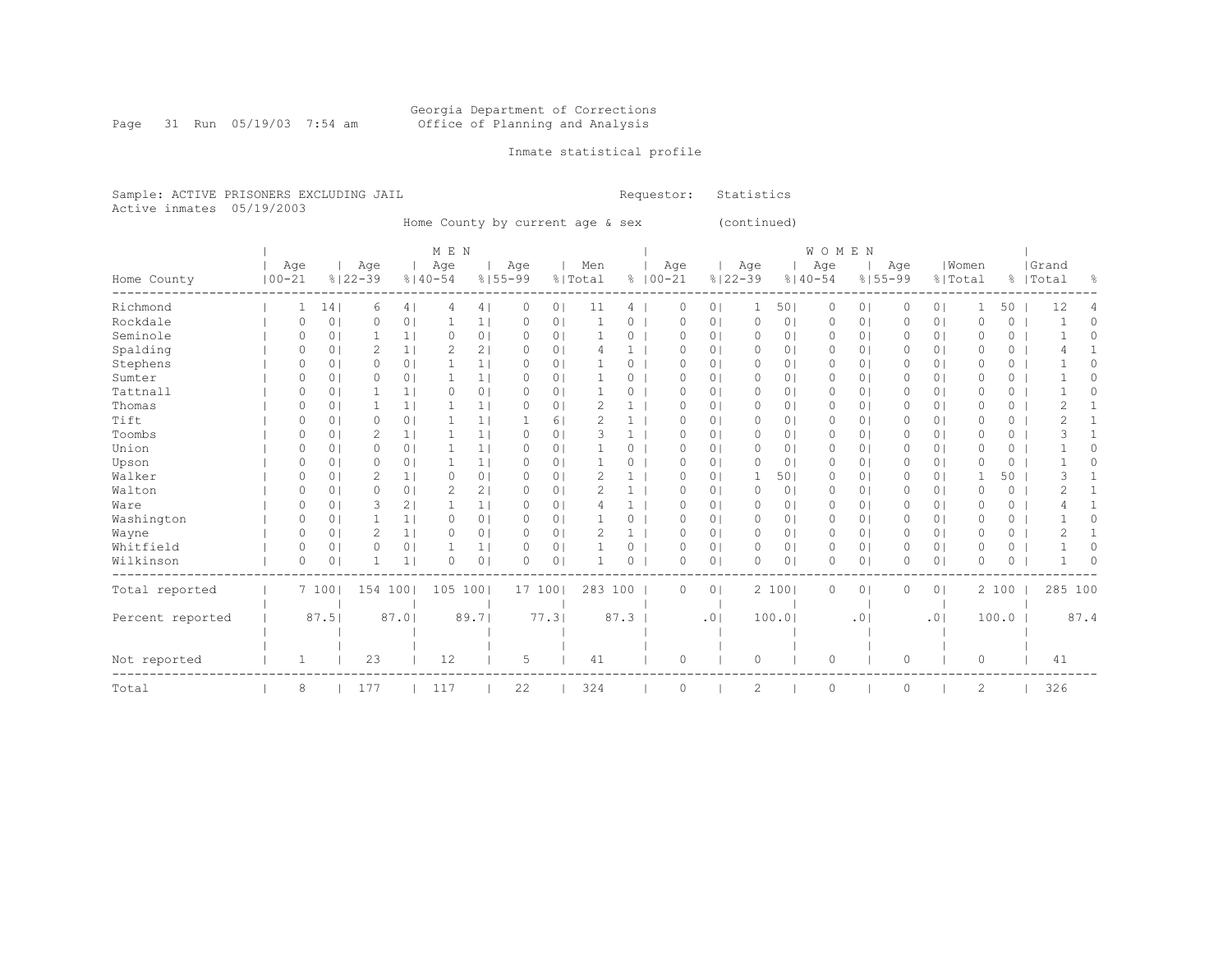Georgia Department of Corrections Page 32 Run 05/19/03 7:54 am Office of Planning and Analysis Inmate statistical profile<br>Requestor: Statistics

Sample: ACTIVE PRISONERS EXCLUDING JAIL Active inmates 05/19/2003

# Prison Sentence In Years by current age & sex

|                                    |                   |                |                    |                | M E N              |                |                            |                |                |                    |                |                    |                | <b>WOMEN</b>       |                |                    |                |                  |          |                    |                |
|------------------------------------|-------------------|----------------|--------------------|----------------|--------------------|----------------|----------------------------|----------------|----------------|--------------------|----------------|--------------------|----------------|--------------------|----------------|--------------------|----------------|------------------|----------|--------------------|----------------|
| Sentence In Years                  | Age<br>$100 - 21$ |                | Age<br>$8122 - 39$ |                | Age<br>$8140 - 54$ |                | Age<br>$8155 - 99$         | Men<br>% Total |                | Age<br>$8100 - 21$ |                | Age<br>$8122 - 39$ |                | Age<br>$8140 - 54$ |                | Age<br>$8155 - 99$ |                | Women<br>% Total |          | Grand<br>%   Total | 옹              |
| -----<br>$0 - 1$                   | 0                 | 0 <sub>1</sub> | 0                  | 0 <sub>1</sub> | 0                  | 0 <sub>1</sub> | 0<br>0 <sub>1</sub>        | 0              | $\circ$        | 0                  | 0 <sub>1</sub> | $\circ$            | 01             | $\circ$            | 0 <sub>1</sub> | 0                  | 0 <sub>1</sub> | $\circ$          | 0        | O                  | 0              |
| $1.1 - 2$                          | 0                 | 0 <sub>1</sub> | 0                  | 0 <sub>1</sub> | 0                  | 0 <sub>1</sub> | 0 <sub>1</sub><br>0        | 0              | 0 <sub>1</sub> | 0                  | 0 <sub>1</sub> | 0                  | 0 <sub>1</sub> | 0                  | 0 <sub>1</sub> | 0                  | 0 <sub>1</sub> | 0                | 0        | 0                  | $\circ$        |
| $2.1 - 3$                          | 0                 | 0 <sub>1</sub> | 0                  | 0 <sub>1</sub> | 0                  | 0 <sub>1</sub> | 0<br>0 <sub>1</sub>        | 0              | 0 <sub>1</sub> | $\circ$            | 0 <sub>1</sub> | $\circ$            | 0 <sub>1</sub> | $\circ$            | 0 <sub>1</sub> | 0                  | 0 <sub>1</sub> | $\mathbf{0}$     | 0        | $\Omega$           | $\circ$        |
| $3.1 - 4$                          | 0                 | 0 <sub>1</sub> | 0                  | 0 <sub>1</sub> | 0                  | 0 <sub>1</sub> | $\Omega$<br>0 <sub>1</sub> | 0              | 0 <sub>1</sub> | $\Omega$           | 0 <sub>1</sub> | 0                  | 01             | 0                  | 0 <sub>1</sub> | $\Omega$           | 0 <sup>1</sup> | $\Omega$         | $\circ$  | ∩                  | $\Omega$       |
| $4.1 - 5$                          | 0                 | 0 <sub>1</sub> | 0                  | 0 <sub>1</sub> | 0                  | 0 <sub>1</sub> | 0 <sub>1</sub><br>0        | 0              | 0 <sub>1</sub> | 0                  | 0 <sub>1</sub> | 0                  | 0 <sub>1</sub> | 0                  | 0 <sub>1</sub> | 0                  | 0 <sub>1</sub> | 0                | $\circ$  | 0                  | 0              |
| $5.1 - 6$                          | 0                 | 0 <sub>1</sub> | 0                  | 0 <sub>1</sub> | 0                  | 0 <sub>1</sub> | $\Omega$<br>0 <sup>1</sup> | $\Omega$       | 0 <sub>1</sub> | $\Omega$           | 0 <sub>1</sub> | 0                  | 01             | 0                  | 0 <sub>1</sub> | 0                  | 0 <sup>1</sup> | $\circ$          | $\circ$  | O                  | $\Omega$       |
| $6.1 - 7$                          | 0                 | 0 <sub>1</sub> | $\circ$            | 0 <sub>1</sub> | 0                  | 0 <sub>1</sub> | 0 <sub>1</sub><br>$\Omega$ | 0              | 0 <sub>1</sub> | $\Omega$           | 0 <sub>1</sub> | 0                  | 01             | 0                  | 0 <sub>1</sub> | 0                  | 0 <sub>1</sub> | $\Omega$         | $\circ$  | O                  | $\Omega$       |
| $7.1 - 8$                          | 0                 | 0 <sub>1</sub> | 0                  | 0 <sub>1</sub> | 0                  | 0 <sub>1</sub> | 0<br>0 <sub>1</sub>        | 0              | 0 <sub>1</sub> | 0                  | 0 <sub>1</sub> | 0                  | 01             | 0                  | 0 <sup>1</sup> | 0                  | 0 <sub>1</sub> | 0                | $\circ$  | 0                  | $\Omega$       |
| $8.1 - 9$                          | 0                 | 0 <sub>1</sub> | $\circ$            | 0 <sub>1</sub> | $\circ$            | 0 <sub>1</sub> | $\circ$<br>0 <sub>1</sub>  | $\Omega$       | 0 <sub>1</sub> | $\circ$            | 0 <sub>1</sub> | $\circ$            | 0 <sub>1</sub> | $\circ$            | 0 <sub>1</sub> | 0                  | 0 <sup>1</sup> | $\circ$          | 0        | 0                  | $\circ$        |
| $9.1 - 10$                         | $\Omega$          | 0 <sub>1</sub> | 0                  | 0 <sub>1</sub> | $\Omega$           | 0 <sub>1</sub> | 0 <sub>1</sub><br>$\Omega$ | 0              | 0 <sub>1</sub> | $\Omega$           | 0 <sub>1</sub> | 0                  | 01             | 0                  | 0 <sub>1</sub> | $\Omega$           | 0 <sub>1</sub> | $\Omega$         | $\Omega$ | O                  | $\Omega$       |
| $10.1 - 12$                        | 0                 | 0 <sub>1</sub> | 0                  | 0 <sub>1</sub> | 0                  | 0 <sub>1</sub> | 0 <sub>1</sub><br>0        | 0              | 0 <sub>1</sub> | 0                  | 0 <sub>1</sub> | 0                  | 0 <sub>1</sub> | 0                  | 0 <sub>1</sub> | 0                  | 0 <sub>1</sub> | 0                | $\circ$  | 0                  | 0              |
| $12.1 - 15$                        | $\Omega$          | 0 <sub>1</sub> | 0                  | 0 <sub>1</sub> | 0                  | 0 <sub>1</sub> | $\Omega$<br>0 <sup>1</sup> | 0              | 0 <sub>1</sub> | $\Omega$           | 0 <sub>1</sub> | $\mathbf{0}$       | 01             | 0                  | 0 <sub>1</sub> | 0                  | 0 <sup>1</sup> | $\Omega$         | $\circ$  | 0                  | $\Omega$       |
| $15.1 - 20$                        | $\Omega$          | 0 <sub>1</sub> | $\circ$            | 0 <sub>1</sub> | 0                  | 0 <sub>1</sub> | 0 <sub>1</sub><br>0        | 0              | 0 <sub>1</sub> | $\Omega$           | 0 <sub>1</sub> | 0                  | $\circ$        | 0                  | 0 <sub>1</sub> | 0                  | 0 <sub>1</sub> | $\Omega$         | 0        | O                  | $\Omega$       |
| 20.1-OVER                          | 0                 | 0 <sub>1</sub> | $\circ$            | 0 <sub>1</sub> | 0                  | 0 <sub>1</sub> | 0<br>0 <sup>1</sup>        | $\Omega$       | 0 <sub>1</sub> | $\circ$            | 0 <sub>1</sub> | $\mathbf{0}$       | 0 <sub>1</sub> | 0                  | 0 <sup>1</sup> | 0                  | 0 <sub>1</sub> | $\circ$          | 0        | 0                  | $\Omega$       |
| LIFE                               | 0                 | 0 <sub>1</sub> | $\circ$            | 0 <sub>1</sub> | 0                  | 0 <sub>1</sub> | $\Omega$<br>0 <sub>1</sub> | 0              | 0 <sub>1</sub> | $\circ$            | 0 <sub>1</sub> | $\circ$            | 0 <sub>1</sub> | $\circ$            | 0 <sub>1</sub> | 0                  | 0 <sup>1</sup> | $\Omega$         | 0        | ∩                  | $\Omega$       |
| DEATH                              | $\Omega$          | 0 <sup>1</sup> | $\circ$            | $\circ$        | 0                  | 0 <sub>1</sub> | 0<br>0 <sub>1</sub>        | 0              | 0 <sub>1</sub> | $\Omega$           | 0 <sub>1</sub> | 0                  | $\circ$        | $\circ$            | 0 <sub>1</sub> | 0                  | 0 <sup>1</sup> | $\Omega$         | $\Omega$ | O                  | $\Omega$       |
| LIFE W/O PAROLE                    | 8                 | 1001           | 177                | 100            | 117                | 100            | 22<br>1001                 |                | 324 100        | $\circ$            | 0 <sub>1</sub> |                    | 2 100          | 0                  | 0 <sub>1</sub> | 0                  | 0 <sub>1</sub> | 2                | 100      | 326                | 100            |
| YOUTHFUL OFFENDERS                 | 0                 | 0 <sub>1</sub> | 0                  | $\circ$        | 0                  | 0 <sub>1</sub> | 0 <sub>1</sub><br>0        | 0              | 0 <sub>1</sub> | 0                  | 0 <sub>1</sub> | 0                  | 0 <sub>1</sub> | 0                  | 0 <sub>1</sub> | 0                  | 0 <sub>1</sub> | $\circ$          | $\circ$  | $\circ$            | $\overline{0}$ |
|                                    |                   |                |                    |                |                    |                |                            |                |                |                    |                |                    |                |                    |                |                    |                |                  |          |                    |                |
| Total reported                     |                   | 8 100          | 177 100            |                | 117 100            |                | 22 100                     |                | 324 100        | $\circ$            | 0 <sup>1</sup> |                    | 2 100          | $\circ$            | 0 <sub>1</sub> | $\circ$            | 0 <sub>1</sub> |                  | 2 100    | 326 100            |                |
| Percent reported                   |                   | 100.0          |                    | 100.01         | 100.01             |                | 100.0                      |                | 100.0          |                    | .01            |                    | 100.01         |                    | .01            |                    | .0             |                  | 100.0    | 100.0              |                |
| NOT REPORTED                       | 0                 |                | $\circ$            |                | $\circ$            |                | $\circ$                    | 0              |                | $\mathbf{0}$       |                | $\circ$            |                | $\circ$            |                | 0                  |                | $\circ$          |          | $\circ$            |                |
| Total                              | 8                 |                | 177                |                | 117                |                | 22                         | 324            |                | $\circ$            |                | 2                  |                | $\circ$            |                | $\circ$            |                | 2                |          | 326                |                |
| AVG EXCLUDING<br>LIFE, DEATH, YO   | .00               |                | .00                |                | .00                |                | .00                        |                | .00            | .00                |                | .00                |                | .00                |                | .00                |                | .00              |          | .00                |                |
| AVG INCLUDING<br>LIFE=21, YO=3 YRS | 3.00              |                | 3.00               |                | 3.00               |                | 3.00                       | 3.00           |                | .00                |                | 3.00               |                | .00                |                | .00                |                | 3.00             |          | 3.00               |                |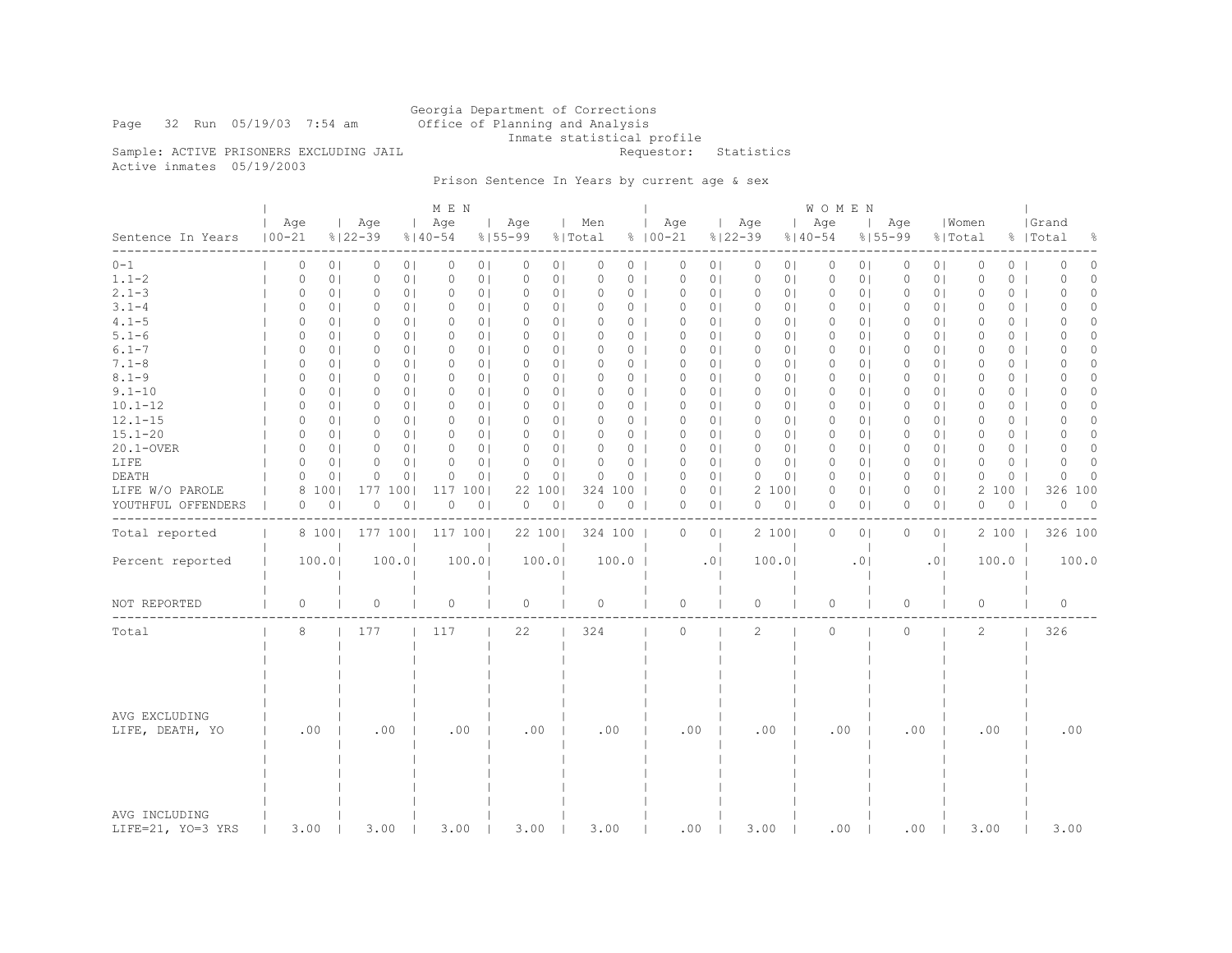Georgia Department of Corrections Page 33 Run 05/19/03 7:54 am Office of Planning and Analysis

## Inmate statistical profile

Sample: ACTIVE PRISONERS EXCLUDING JAIL **Requestor:** Statistics Active inmates 05/19/2003

Probation To Follow Prison by current age & sex

| Prob After Prison                   | Age<br>$100 - 21$ |         |           | Aqe<br>$8122 - 39$ |          | M E N<br>Age<br>$8140 - 54$ |                       | Aqe<br>$8155 - 99$ |                           | Men<br>% Total |                     | Age<br>$8100 - 21$ | $8122 - 39$                      | Age      |                         | W O M E N<br>Age<br>$8140 - 54$ | $8155 - 99$                      | Age                  | % Total                          | Women             |         | Grand<br>%   Total | - 옹       |
|-------------------------------------|-------------------|---------|-----------|--------------------|----------|-----------------------------|-----------------------|--------------------|---------------------------|----------------|---------------------|--------------------|----------------------------------|----------|-------------------------|---------------------------------|----------------------------------|----------------------|----------------------------------|-------------------|---------|--------------------|-----------|
| PROBATION TO FOLLOW<br>NO PROBATION |                   |         | 13<br>881 | 170                | 4<br>961 | 9<br>108                    | 8 <sub>1</sub><br>921 | 0                  | 0 <sub>1</sub><br>22 1001 | 307            | $\mathcal{D}$<br>95 | 0<br>$\circ$       | 0 <sub>1</sub><br>0 <sub>1</sub> | $\Omega$ | 0 <sub>1</sub><br>2 100 | $\circ$<br>$\circ$              | 0 <sup>1</sup><br>0 <sup>1</sup> | $\Omega$<br>$\Omega$ | 0 <sup>1</sup><br>0 <sup>1</sup> | $\Omega$<br>2 100 | $\circ$ | 309                | - 5<br>95 |
| Total reported                      |                   |         | 8 100     | 177                | 1001     | 117                         | 1001                  |                    | 22 1001                   | 324            | 100                 | $\Omega$           | 0 <sup>1</sup>                   |          | 2 1001                  | $\Omega$                        | 0 <sup>1</sup>                   | $\Omega$             | 0 <sup>1</sup>                   | 2 100             |         | 326 100            |           |
| Percent reported                    |                   |         | 100.0     |                    | 100.0    |                             | 100.0                 |                    | 100.01                    |                | 100.0               |                    | .0 <sub>1</sub>                  |          | 100.01                  |                                 | .01                              |                      | .01                              | 100.0             |         |                    | 100.0     |
| NOT REPORTED                        |                   | $\circ$ |           | $\Omega$           |          | 0                           |                       | $\Omega$           |                           | $\Omega$       |                     |                    |                                  |          |                         | $\Omega$                        |                                  |                      |                                  | $\Omega$          |         | $\circ$            |           |
| Total                               |                   | 8       |           | 177                |          | 117                         |                       | 22                 |                           | 324            |                     |                    |                                  |          |                         | $\Omega$                        |                                  |                      |                                  |                   |         | 326                |           |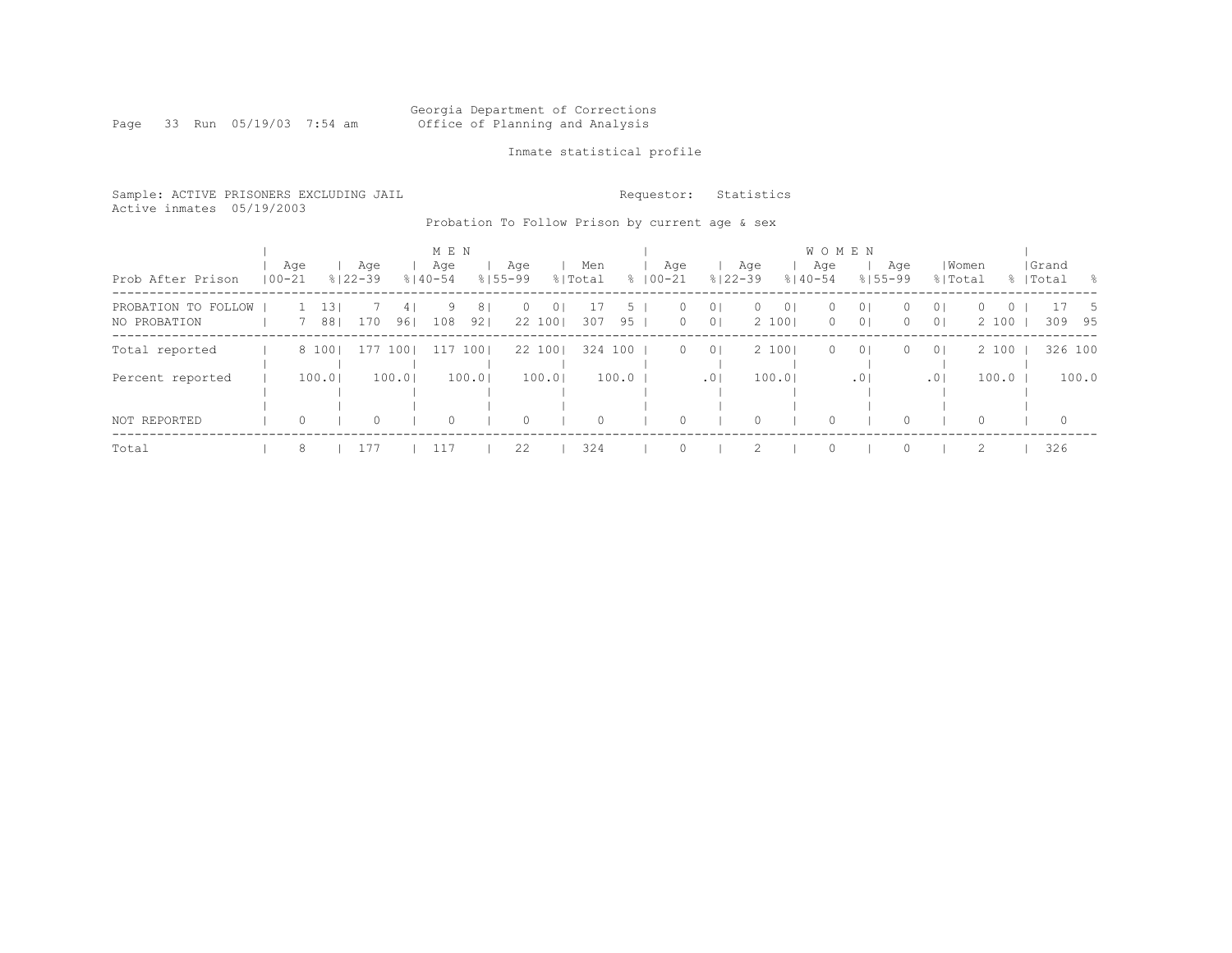#### Georgia Department of Corrections Page 34 Run 05/19/03 7:54 am Office of Planning and Analysis

## Inmate statistical profile

Sample: ACTIVE PRISONERS EXCLUDING JAIL **Requestor:** Statistics Active inmates 05/19/2003

Admission Type by current age & sex

|                       |              |                |             |                | M E N        |                |             |                |          |          |             |           |                |             |                | <b>WOMEN</b> |                |           |                |           |          |           |               |
|-----------------------|--------------|----------------|-------------|----------------|--------------|----------------|-------------|----------------|----------|----------|-------------|-----------|----------------|-------------|----------------|--------------|----------------|-----------|----------------|-----------|----------|-----------|---------------|
|                       | Age          |                | Age         |                | Age          |                | Aqe         |                | Men      |          | Age         |           |                | Age         |                | Age          |                | Age       |                | Women     |          | Grand     |               |
| Admission Type        | $100 - 21$   |                | $8122 - 39$ |                | $8140 - 54$  |                | $8155 - 99$ |                | % Total  |          | $8100 - 21$ |           |                | $8122 - 39$ |                | $8140 - 54$  | $8155 - 99$    |           | % Total        |           |          | %   Total | - 옹           |
| COMMITTED FROM COURT  | $\mathbf{1}$ | 13             | 48          | 271            | 34           | 291            | 5           | 231            | 88       | 27       |             | 0         | 0 <sub>1</sub> | 2           | 1001           | 0            | 0 <sub>1</sub> | 0         | 0 <sub>1</sub> | 2         | 100      | 90        | 28            |
| RETURN APPEAL/BOND    | 0            | $\Omega$       | $\Omega$    | 0 <sup>1</sup> | $\Omega$     | $\Omega$       | $\Omega$    | 0 <sup>1</sup> | $\Omega$ | 0        |             | U         | 0 <sub>1</sub> | $\Omega$    | 0 <sub>1</sub> | $\Omega$     | 0 <sub>1</sub> | $\Omega$  | $\bigcirc$     | $\Omega$  | $\Omega$ | $\Omega$  | $\Omega$      |
| PAROLE REV/NEW SENT   | 0            | 0 <sub>1</sub> | 12          | 7 <sub>1</sub> | 15           | 131            | 3           | 14             | 30       | 9        |             | $\Omega$  | 0 <sup>1</sup> | $\Omega$    | 0 <sub>1</sub> | $\Omega$     | 0 <sub>1</sub> | $\Omega$  | $\bigcirc$     | O         | $\Omega$ | 30        | 9             |
| PAR REV/NO NEW SENT   | 1.           | 131            | 3           | 21             | $\mathbf{1}$ | 1 <sup>1</sup> | $\Omega$    | 0 <sub>1</sub> | 5        | 2        |             | $\Omega$  | 0 <sup>1</sup> | $\Omega$    | 0 <sub>1</sub> | $\Omega$     | 0 <sub>1</sub> | $\Omega$  | $\bigcirc$     | $\Omega$  | $\Omega$ | 5         | $\mathcal{L}$ |
| PROB VIOL/TOTAL REV   | 0            | $\circ$        | 0           | $\Omega$       | $\Omega$     | 0 <sub>1</sub> | $\Omega$    | 0 <sub>1</sub> | $\Omega$ | 0        |             | $\Omega$  | 0 <sup>1</sup> | $\Omega$    | 0 <sup>1</sup> | $\Omega$     | 0 <sup>1</sup> | $\Omega$  | 0 <sub>1</sub> | $\Omega$  | $\Omega$ | $\Omega$  | $\Omega$      |
| PROB VIOL/PARTIAL     | 1.           | 131            | 0           | 0 <sub>1</sub> | 1.           | 11             | $\Box$      | 0 <sub>1</sub> |          | 1.       |             | Ω         | 0 <sup>1</sup> | $\Omega$    | 0 <sup>1</sup> | $\Omega$     | 0 <sup>1</sup> |           | 0 <sub>1</sub> | O         | 0        | 2         |               |
| ADMIT FM OTHER CUST   | 0            | 0 <sub>1</sub> | $\Omega$    | 0 <sup>1</sup> | $\Omega$     | 0 <sup>1</sup> | $\Box$      | 0 <sub>1</sub> | $\Omega$ | 0        |             | O.        | 0 <sup>1</sup> | $\Omega$    | 0 <sup>1</sup> | $\Omega$     | 0 <sup>1</sup> | O         | 0 <sup>1</sup> | 0         | 0        | O         | 0             |
| SHOCK INCARCERATION   | 0            | 0 <sup>1</sup> | $\Omega$    | 0 <sup>1</sup> | $\Omega$     | 0 <sub>1</sub> | $\Omega$    | 0 <sub>1</sub> | $\Omega$ | 0        |             | O.        | 0 <sup>1</sup> | $\Omega$    | 0 <sup>1</sup> | $\Omega$     | 0 <sup>1</sup> | 0         | 0 <sub>1</sub> | $\bigcap$ | 0        | ∩         | 0             |
| PROB REV/REMAINDER    | $\Omega$     | 0 <sub>1</sub> | 5           | 31             | 3            | 31             | $\Omega$    | 0 <sub>1</sub> | 8        | 2        |             | $\Omega$  | 0 <sub>1</sub> | $\Omega$    | 0 <sub>1</sub> | $\Omega$     | 0 <sub>1</sub> | $\Omega$  | 0 <sub>1</sub> | O         | $\circ$  | 8         | 2             |
| NEW SENT/PAR REV PNDI | $\Omega$     | $\Omega$       | $\Omega$    | 0 <sup>1</sup> | 1            | 11             | $\Omega$    | 0 <sub>1</sub> | 1        | $\Omega$ |             | U         | 0 <sup>1</sup> | $\Omega$    | 0 <sub>1</sub> | $\Omega$     | 0 <sub>1</sub> | $\Omega$  | 0 <sup>1</sup> | $\Omega$  | $\Omega$ |           | $\Omega$      |
| LIFE W/O PAROLE       | 5            | 631            | 109         | 621            | 62           | 531            | 14          | 641            | 190      | 59       |             | U         | 0 <sup>1</sup> | $\Omega$    | 0 <sub>1</sub> | $\Omega$     | 0 <sup>1</sup> | $\Omega$  | 0 <sup>1</sup> | $\Omega$  | $\Omega$ | 190       | 58            |
| PAROLE REV BOOT CAMP  | 0            | 0 <sup>1</sup> | $\Omega$    | 0 <sup>1</sup> | $\Omega$     | 0 <sub>1</sub> | $\Omega$    | 0 <sub>1</sub> | $\Omega$ | $\Omega$ |             | 0         | 0 <sub>1</sub> | $\Omega$    | 0 <sup>1</sup> | $\Omega$     | 0 <sub>1</sub> |           | 0 <sub>1</sub> | $\Omega$  | $\Omega$ | $\Omega$  | $\Omega$      |
| PAR REV/RSN UNKNOWN   | 0            | $\Omega$       | 0           | 0 <sup>1</sup> | $\Omega$     | 0 <sup>1</sup> | $\Omega$    | 0 <sub>1</sub> | $\Omega$ | $\Omega$ |             | U         | 0 <sup>1</sup> | $\Omega$    | 0 <sup>1</sup> | $\Omega$     | 0 <sup>1</sup> | O         | 0 <sup>1</sup> | $\Omega$  | $\Omega$ | O         | $\Omega$      |
| PROBATION/PAROLE REV  | 0            | $\Omega$       | $\Omega$    | 0 <sup>1</sup> | $\Omega$     | 0 <sup>1</sup> | $\Omega$    | 0 <sub>1</sub> | $\Omega$ | 0        |             | Ω         | 0 <sup>1</sup> | $\Omega$    | 0 <sup>1</sup> | $\Omega$     | 0 <sub>1</sub> | 0         | 0 <sup>1</sup> | $\Omega$  | $\Omega$ | O         | 0             |
| PB PAROLE RESCINDED   | 0            | $\Omega$       | U           | 0 <sup>1</sup> | $\Omega$     | $\Omega$       | $\Omega$    | 0 <sub>1</sub> | $\Omega$ | 0        |             | U         | 0 <sup>1</sup> | $\bigcap$   | 0 <sub>1</sub> | $\bigcap$    | 0 <sub>1</sub> | $\Omega$  | 0 <sub>1</sub> | U         | $\Omega$ | U         | 0             |
| PROB REVOC/SPEC CONDI | $\Omega$     | $\Omega$       | $\Omega$    | 0 <sup>1</sup> | $\cap$       | 0 <sub>1</sub> | $\Omega$    | 0 <sub>1</sub> | $\Omega$ | 0        |             | U         | 0 <sub>1</sub> | $\bigcap$   | 0 <sub>1</sub> | $\Omega$     | 0 <sub>1</sub> | ∩         | 0 <sup>1</sup> | U         | 0        |           | <sup>n</sup>  |
| PAR REV/REVOC CENTERI | $\Omega$     | 0 <sup>1</sup> | O           | 0 <sup>1</sup> | $\Omega$     | 0 <sub>1</sub> | $\Omega$    | 0 <sub>1</sub> | O        | 0        |             | U         | 0 <sub>1</sub> | $\Omega$    | 0 <sub>1</sub> | $\Omega$     | 0 <sub>1</sub> | $\Omega$  | 0 <sup>1</sup> | U         | 0        |           | <sup>n</sup>  |
| INFORMATION ONLY      | O            | 0              | O           | 0 <sup>1</sup> | $\Omega$     | 0 <sub>1</sub> | $\Omega$    | 0 <sub>1</sub> | O        | 0        |             | U         | 0 <sub>1</sub> | $\Omega$    | 0 <sub>1</sub> | $\Omega$     | 0 <sub>1</sub> |           | 0 <sub>1</sub> | O         | 0        |           | $\cap$        |
| INCOMPLETE SENT PKG   | 0            | 0 <sub>1</sub> | 0           | 0 <sup>1</sup> | $\Omega$     | 0 <sub>1</sub> | $\Omega$    | 0 <sub>1</sub> | $\Omega$ | 0        |             | U         | 0 <sup>1</sup> | $\Omega$    | 0 <sub>1</sub> | $\Omega$     | 0 <sub>1</sub> |           | 0 <sub>1</sub> | $\Omega$  | 0        |           | $\cap$        |
| HANCOCK REVOC CENTER  | 0            | $\Omega$       | $\Omega$    | 0 <sup>1</sup> | <sup>o</sup> | 0 <sub>1</sub> | $\Omega$    | 0 <sub>1</sub> | $\Omega$ | 0        |             | O.        | 0 <sup>1</sup> | $\Omega$    | 0 <sub>1</sub> | $\Box$       | 0 <sub>1</sub> | 0         | 0 <sup>1</sup> | 0         | $\circ$  | U         | 0             |
| WHITWORTH DETENTION   | 0            | 0 <sub>1</sub> | $\Omega$    | 0 <sup>1</sup> | <sup>o</sup> | 0 <sup>1</sup> | $\Omega$    | 0 <sub>1</sub> | $\Omega$ | 0        |             | O.        | 0 <sup>1</sup> | $\Omega$    | 0 <sub>1</sub> | $\Box$       | 0 <sub>1</sub> | $\Omega$  | 0 <sup>1</sup> | 0         | $\Omega$ | U         | 0             |
| DCYS AT RISK          | $\Omega$     | 0 <sub>1</sub> | $\Omega$    | 0 <sup>1</sup> | $\Omega$     | 0 <sup>1</sup> | $\Omega$    | 0 <sup>1</sup> | $\Omega$ | $\Omega$ |             | $\bigcap$ | 0 <sup>1</sup> | 0           | 0 <sup>1</sup> | $\Omega$     | 0 <sub>1</sub> | $\bigcap$ | 0 <sup>1</sup> | $\bigcap$ | $\Omega$ | U         | 0             |
| OTHER                 | O            | 0              | O           | 0 <sup>1</sup> | O            | 0 <sub>1</sub> | $\Omega$    | 0 <sub>1</sub> | O        | 0        |             | $\Omega$  | 0 <sub>1</sub> | 0           | 0 <sub>1</sub> | 0            | 0 <sub>1</sub> | $\bigcap$ | 0 <sup>1</sup> | O         | $\Omega$ |           | $\cap$        |
| Total reported        |              | 8 100          | 177 1001    |                | 117 1001     |                |             | 22 1001        | 324 100  |          |             | $\Omega$  | 0 <sub>1</sub> |             | 2 1001         | 0            | 0 <sub>1</sub> | $\Omega$  | 0 <sub>1</sub> |           | 2 100    |           | 326 100       |
|                       |              |                |             |                |              |                |             |                |          |          |             |           |                |             |                |              |                |           |                |           |          |           |               |
| Percent reported      |              | 100.0          |             | 100.0          |              | 100.0          |             | 100.0          |          | 100.0    |             |           | .01            |             | 100.01         |              | .01            |           | .01            |           | 100.0    |           | 100.0         |
|                       |              |                |             |                |              |                |             |                |          |          |             |           |                |             |                |              |                |           |                |           |          |           |               |
| UNKNOWN               | 0            |                | 0           |                | $\circ$      |                | 0           |                | $\circ$  |          |             | 0         |                | 0           |                | 0            |                | 0         |                | 0         |          | 0         |               |
| Total                 | 8            |                | 177         |                | 117          |                | 22          |                | 324      |          |             | 0         |                | 2           |                | $\circ$      |                | 0         |                | 2         |          | 326       |               |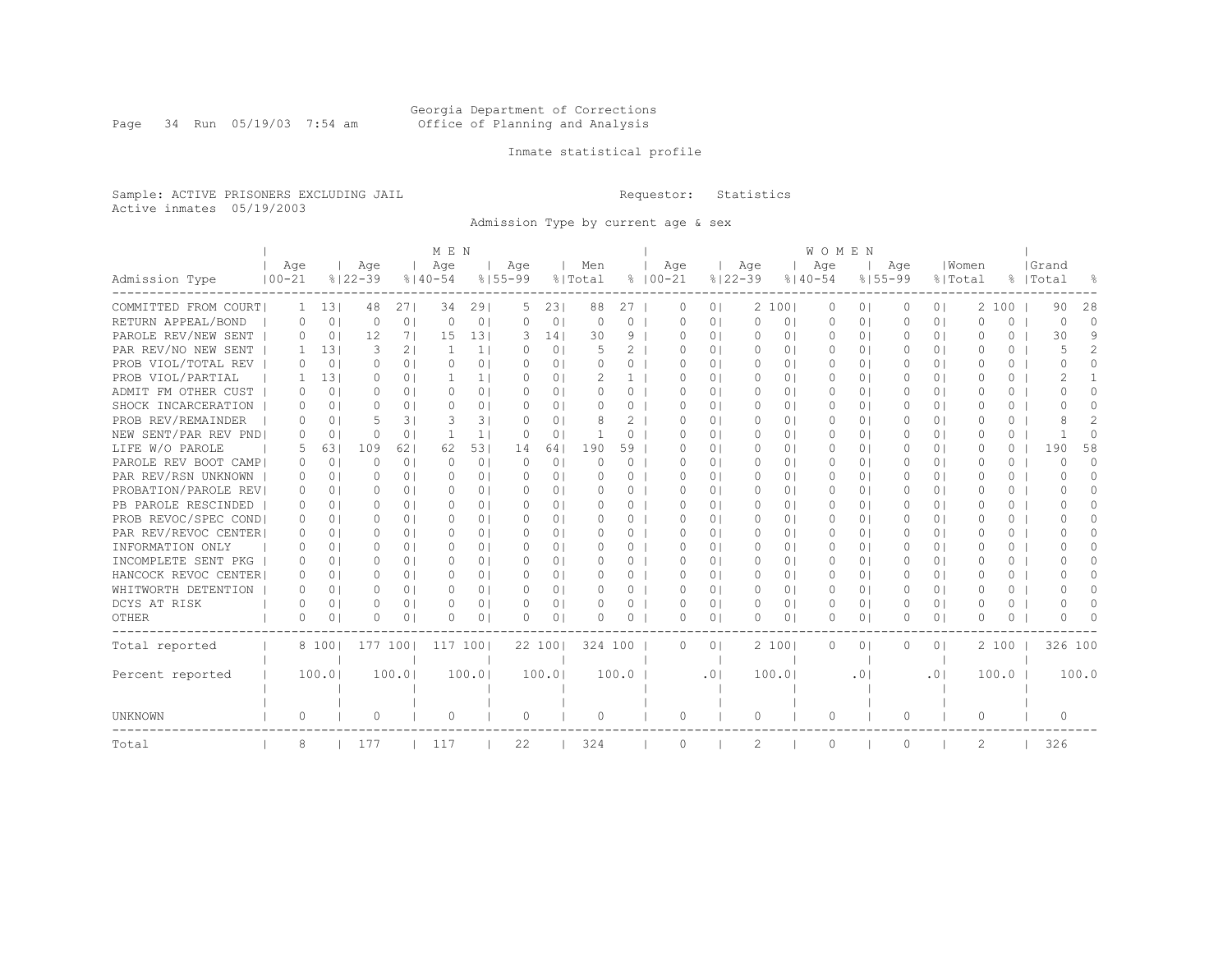# Georgia Department of Corrections<br>Office of Planning and Analysis

Page 35 Run 05/19/03 7:54 am

# Inmate statistical profile

| Sample: ACTIVE PRISONERS EXCLUDING JAIL<br>Active inmates 05/19/2003 |                   |                  |                             |                    |                  | Requestor:<br>Release Type by current age & sex | Statistics                               |                                    |                            |                           |                     |
|----------------------------------------------------------------------|-------------------|------------------|-----------------------------|--------------------|------------------|-------------------------------------------------|------------------------------------------|------------------------------------|----------------------------|---------------------------|---------------------|
| Release Type                                                         | Aqe<br>$100 - 21$ | Aqe<br>응   22-39 | M E N<br>Aqe<br>$8140 - 54$ | Age<br>$8155 - 99$ | Men<br>응 Total   | Age<br>%   00−21                                | Age<br>$8122 - 39$                       | <b>WOMEN</b><br>Age<br>$8140 - 54$ | Age<br>$8155 - 99$         | Women<br>% Total          | Grand<br>%  Total % |
| Active                                                               |                   | 8 100 177 100    | 117 100                     |                    | 22 100   324 100 |                                                 | $\begin{array}{ccc} 0 & 0 & \end{array}$ | 2 100  <br>$\circ$                 | $\overline{0}$<br>$\Omega$ | 2 100 1<br>0 <sup>1</sup> | 326 100             |
| Total                                                                | 8                 | 177              | 117                         | 22                 | 324              | $\Omega$                                        |                                          | $\Omega$                           |                            |                           | 326                 |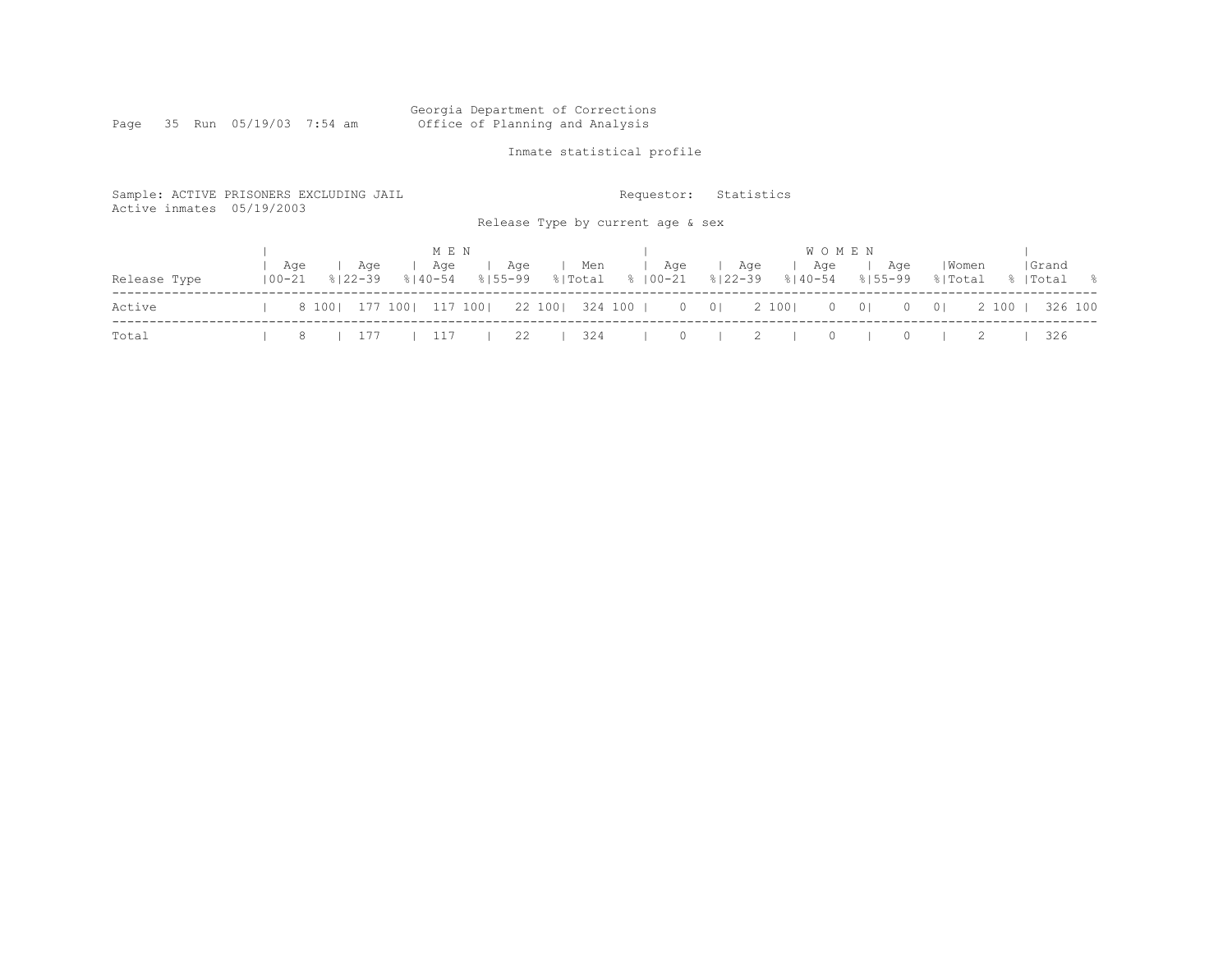#### Georgia Department of Corrections Page 36 Run 05/19/03 7:54 am Office of Planning and Analysis

## Inmate statistical profile

Sample: ACTIVE PRISONERS EXCLUDING JAIL **Requestor:** Statistics Active inmates 05/19/2003

Inst By Group by current age & sex

|                      |            |          |                |             |                | M E N       |                |             |                |         |          |             |                |             |                | <b>WOMEN</b> |                 |             |                |          |          |           |        |
|----------------------|------------|----------|----------------|-------------|----------------|-------------|----------------|-------------|----------------|---------|----------|-------------|----------------|-------------|----------------|--------------|-----------------|-------------|----------------|----------|----------|-----------|--------|
|                      |            | Age      |                | Age         |                | Age         |                | Age         |                | Men     |          | Age         |                | Age         |                | Age          |                 | Aqe         |                | Women    |          | Grand     |        |
| Inst By Group        | $100 - 21$ |          |                | $8122 - 39$ |                | $8140 - 54$ |                | $8155 - 99$ |                | % Total |          | $8100 - 21$ |                | $8122 - 39$ |                | $8140 - 54$  |                 | $8155 - 99$ | % Total        |          |          | %   Total | - 옹    |
| County jails         |            | 0        | 0 <sup>1</sup> | 0           | 0 <sup>1</sup> |             | 0 <sub>1</sub> | 0           | 0              |         |          |             | $\circ$        | 0           | 01             | 0            | $\circ$         |             | 0 <sub>1</sub> |          | 0        | $\bigcap$ |        |
| Transitional centers |            | 0        | 0              |             | 0 <sup>1</sup> |             | 0 <sub>1</sub> | 0           | 0              |         | 0        |             | $\circ$        | 0           | 01             | 0            | 0               | 0           | 0 <sub>1</sub> |          | 0        |           |        |
| County camps         |            | $\Omega$ | 0              | 0           | 0 <sup>1</sup> | $\Omega$    | 0 <sub>1</sub> | $\Omega$    | 0 <sub>1</sub> |         |          |             | $\circ$        | 0           | 01             | 0            | 0               | 0.          | 0 <sub>1</sub> |          | 0        | $\cap$    |        |
| Inmate boot camps    |            | 0        | 0              |             | 0 <sup>1</sup> | $\Omega$    | 0 <sub>1</sub> | $\Omega$    | $\circ$        |         | $\Omega$ | 0           | 0 <sub>1</sub> | $\Omega$    | 0 <sub>1</sub> | $\circ$      | $\circ$         | 0           | 0 <sub>1</sub> | 0        | $\circ$  | $\bigcap$ |        |
| State prisons        |            |          | 8 100          | 177         | L O O .        | 117         | 1001           |             | 22 100         | 324     | 100      |             | 0 <sub>1</sub> |             | 2 100          | 0            | 0               | 0           | 0 <sub>1</sub> |          | 2 100    | 326 100   |        |
| Private prisons      |            |          | 0              |             | $\circ$        |             | 0 <sub>1</sub> | $\Omega$    | $\circ$        |         |          |             | 0 <sup>1</sup> | $\circ$     | 0 <sub>1</sub> | 0            | 0               | 0           | 0 <sub>1</sub> | 0        | 0        | $\Omega$  | - 0    |
| Other                |            | $\Omega$ | 0              | 0           | 0 <sup>1</sup> | $\Omega$    | 0 <sub>1</sub> | 0           | 0              | $\cap$  | $\Omega$ | 0           | 0 <sub>1</sub> | $\Omega$    | 0 <sub>1</sub> | $\Omega$     | 0               | 0           | 0 <sub>1</sub> | $\Omega$ | $\Omega$ | $\Omega$  | $\cap$ |
| Total reported       |            |          | 8 100          | 177         | 1001           | 11          | 100            |             | 22 100         |         | 324 100  | 0           | $\overline{0}$ |             | 2 1001         | $\Omega$     | $\circ$         | 0           | 0 <sup>1</sup> |          | 2 100    | 326 100   |        |
|                      |            |          |                |             |                |             |                |             |                |         |          |             |                |             |                |              |                 |             |                |          |          |           |        |
| Percent reported     |            |          | 100.0          |             | 100.01         |             | 100.01         |             | 100.01         |         | 100.0    |             | .01            |             | 100.01         |              | .0 <sup>1</sup> |             | .01            |          | 100.0    |           | 100.0  |
|                      |            |          |                |             |                |             |                |             |                |         |          |             |                |             |                |              |                 |             |                |          |          |           |        |
|                      |            |          |                |             |                |             |                |             |                |         |          |             |                |             |                |              |                 |             |                |          |          |           |        |
| Not reported         |            | $\Omega$ |                |             |                | $\Omega$    |                |             |                |         |          |             |                |             |                | $\Omega$     |                 |             |                | $\Omega$ |          |           |        |
| Total                |            | 8        |                | 177         |                | 117         |                | 22          |                | 324     |          |             |                | 2           |                | $\Omega$     |                 |             |                | 2        |          | 326       |        |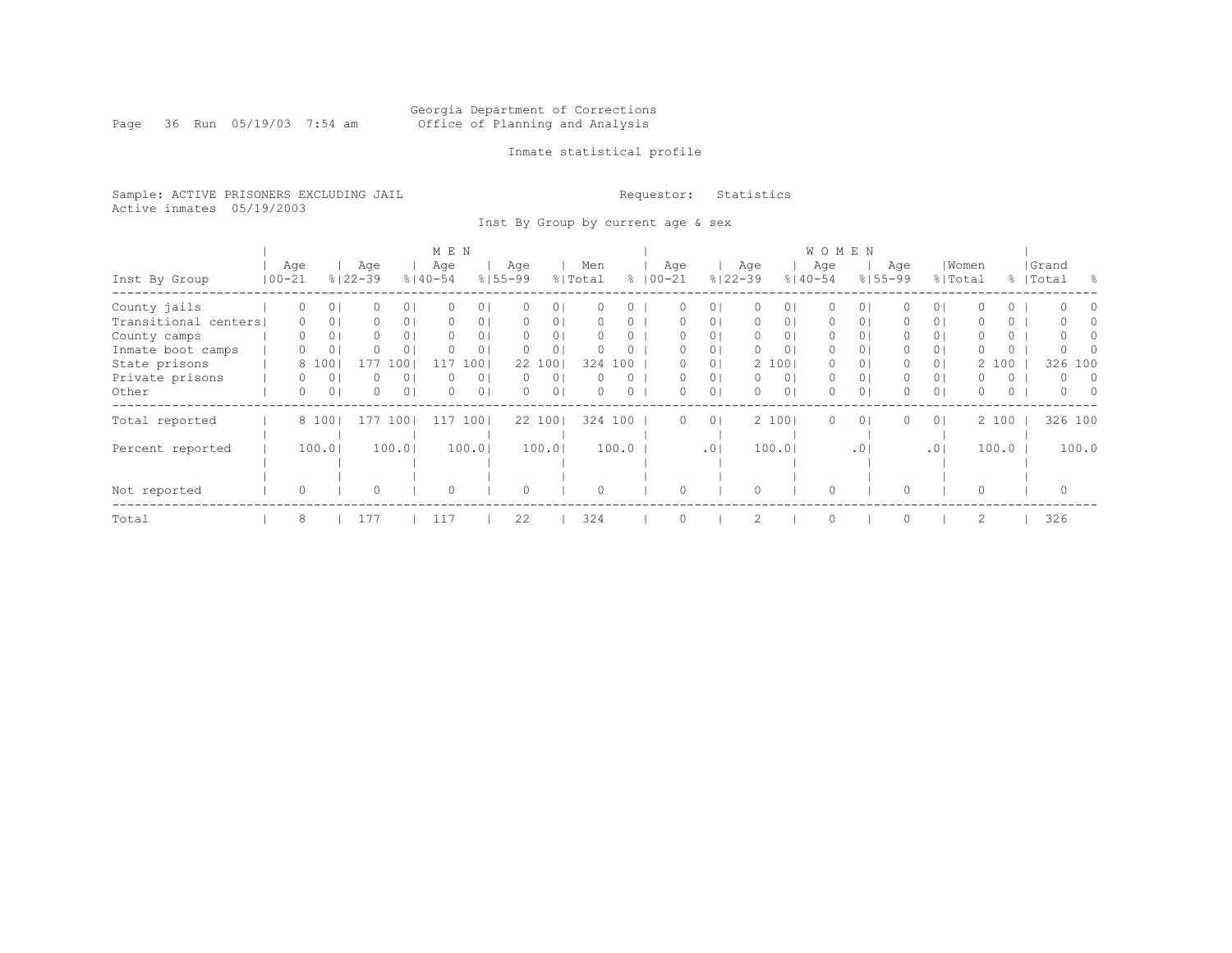#### Georgia Department of Corrections Page 37 Run 05/19/03 7:54 am Office of Planning and Analysis

# Inmate statistical profile

Sample: ACTIVE PRISONERS EXCLUDING JAIL **Requestor:** Statistics Active inmates 05/19/2003

Institution by current age & sex

|                      |              |                |             |                 | M E N         |                |             |                |          |               |             |          |               |                | <b>WOMEN</b> |                 |             |                |                |              |           |                |
|----------------------|--------------|----------------|-------------|-----------------|---------------|----------------|-------------|----------------|----------|---------------|-------------|----------|---------------|----------------|--------------|-----------------|-------------|----------------|----------------|--------------|-----------|----------------|
|                      | Age          |                | Age         |                 | Age           |                | Age         |                | Men      |               | Age         |          | Age           |                | Age          |                 | Age         |                | Women          |              | Grand     |                |
| Institution          | $100 - 21$   |                | $8122 - 39$ |                 | $8140 - 54$   |                | $8155 - 99$ |                | % Total  |               | $8100 - 21$ |          | $8122 - 39$   |                | $8140 - 54$  |                 | $8155 - 99$ |                | % Total        |              | %   Total | $\frac{6}{10}$ |
| Ware Prison          |              | 131            | 12          | 71              | 13            | 11             | 2           | 9 <sub>1</sub> | 28       | Q             |             | $\Omega$ | $\bigcap$     | $\cap$         | $\Omega$     | 0               |             | $\Omega$       | U              | <sup>n</sup> | 28        |                |
| Phillips Prison      |              | 0 <sup>1</sup> | 6           | 31              | 3             | 31             | $\Omega$    | $\Omega$       | 9        | 3             |             | $\Omega$ | $\Omega$      | 01             | $\Omega$     | $\Omega$        | 0           | $\Omega$       | O              | $\Omega$     | 9         | २              |
| Arrendale Prison     |              | 0 <sub>1</sub> | 5           | 31              | $\mathcal{L}$ | 21             | $\Omega$    | 0 <sub>1</sub> |          | 2             |             | $\Omega$ | $\Omega$      | 0 <sub>1</sub> | $\Omega$     | $\circ$         | 0           | 0 <sup>1</sup> | U              | 0            |           |                |
| Georgia State Prison |              | 131            | 30          | 17 <sup>1</sup> | 16            | 141            | 4           | 181            | 51       | 16            |             | $\cap$   | $\Omega$      | $\Omega$       | $\Omega$     | $\cap$          |             | $\cap$         |                | $\Omega$     | 51        | 16             |
| Jackson Prison-Diag  |              | 131            | 3           | 2 <sup>1</sup>  |               | 2 <sub>1</sub> | $^{(1)}$    | $\Omega$       | 6        | $\mathcal{L}$ | U           | $\Omega$ | $\Omega$      | $\Omega$ I     | $\Omega$     | $\Omega$        |             | $\Omega$       |                | $\Omega$     | ี         |                |
| Jackson Prison-Perm  |              | $\Omega$       | 0           | $\Omega$        |               | 11             |             | $\Omega$       |          | 0             |             | $\Omega$ | $\Omega$      | 01             | $\bigcap$    | 0               |             | $\Omega$       | U              | $\Omega$     |           | 0              |
| Coastal Prison       |              | 0              | 3           | $\overline{2}$  |               | 31             | $\Omega$    | $\Omega$       |          |               | n           | $\Omega$ | $\bigcap$     | 01             | $\Omega$     | 0               | 0           | $\Omega$       | U              | $\circ$      |           |                |
| Augusta Med Prison   |              | 131            | 10          | 6 <sup>1</sup>  |               | 4              | 4           | 181            | 2.0      | 6             | n           | $\cap$   | $\bigcap$     | 01             | $\bigcap$    | 0.              | 0           | 0 I            | n              | $\Omega$     | 2.0       |                |
| Valdosta Prison      |              | 131            | 22          | 121             | 1.5           | 131            |             | 5 <sub>1</sub> | 39       | 12            | O           | $\Omega$ | $\Omega$      | $\Omega$       | $\Omega$     | $\Omega$        | 0           | $\Omega$       | $\Omega$       | $\Omega$     | 39        | 12             |
| Hays Prison          |              | 0 <sub>1</sub> | 11          | 6 <sup>1</sup>  | - Q           | 8 <sup>1</sup> | 3           | 14             | 23       |               |             | $\Omega$ | $\bigcap$     | $\Omega$ I     | $\bigcap$    | $\Omega$        | 0           | $\Omega$       | U              | 0            | 23        |                |
| Hancock Prison       |              | 0 <sup>1</sup> | 9           | 5.              | -6            | 51             |             | $\Omega$       | 15       |               |             | $\Omega$ | $\Omega$      | $\Omega$       | $\Omega$     | $\Omega$        |             | $\Omega$       | O              | 0            | 1.5       | .5             |
| Telfair Prison       |              | 251            | 26          | 15              | 13            | 11             | $\Omega$    | 0 <sup>1</sup> | 41       | 13            | O           | $\Omega$ | $\Omega$      | $\Omega$       | $\Omega$     | $\Omega$        | 0           | 0 <sub>1</sub> | O              | $\Omega$     | 41        | 13             |
| Macon Prison         |              | $\Omega$       | 19          | 11              | 17            | 151            | 5.          | 231            | 41       | 13            |             | $\Omega$ | $\Omega$      | $\Omega$       | $\Omega$     | $\Omega$        |             | $\Omega$       | U              | 0            | 41        | 13             |
| Smith Prison         |              | 131            | 21          | 121             | 11            | 9 <sub>1</sub> |             | 141            | 36       | 11            | U           | 01       | $\bigcap$     | $\circ$        | $\Omega$     | $\Omega$        |             | 0 <sup>1</sup> | U              | $\Omega$     | 36        | 11             |
| Metro Womens Prison  | 0            | 0 <sub>1</sub> | $\Omega$    | $\Omega$        | $\Omega$      | 0 <sub>1</sub> |             | $\Omega$       | $\Omega$ | $\Omega$      | U           | $\Omega$ |               | 501            | $\Omega$     | $\Omega$        | 0           | $\Omega$       |                | 50           |           | $\Omega$       |
| Pulaski Womens Pris  | 0            | 0 <sup>1</sup> | 0           | $\Omega$        | ∩             | 0 <sub>1</sub> | U           | 0              |          | 0             | O           | $\circ$  |               | 501            | 0            | 0               | O           | 0 <sup>1</sup> |                | 50           |           | $\Omega$       |
| Total reported       |              | 8 100          |             | 177 1001        | 117           | 1001           |             | 22 1001        | 324 100  |               | 0           | $\Omega$ |               | 2 1001         | $\Omega$     | $\circ$         | $\Omega$    | 0 <sup>1</sup> |                | 2 100        | 326 100   |                |
|                      |              |                |             |                 |               |                |             |                |          |               |             |          |               |                |              |                 |             |                |                |              |           |                |
| Percent reported     |              | 100.01         |             | 100.01          |               | 100.01         |             | 100.0          |          | 100.0         |             | .01      |               | 100.01         |              | .0 <sub>1</sub> |             | .01            |                | 100.0        |           | 100.0          |
|                      |              |                |             |                 |               |                |             |                |          |               |             |          |               |                |              |                 |             |                |                |              |           |                |
|                      |              |                |             |                 |               |                |             |                |          |               |             |          |               |                |              |                 |             |                |                |              |           |                |
| Not Reported         | <sup>o</sup> |                | 0           |                 | ∩             |                | $\Omega$    |                |          |               | O           |          | 0             |                | $\Omega$     |                 | 0           |                | $\bigcap$      |              |           |                |
| Total                | 8            |                | 177         |                 | 117           |                | 22          |                | 324      |               | U           |          | $\mathcal{P}$ |                | $\Omega$     |                 |             |                | $\mathfrak{D}$ |              | 326       |                |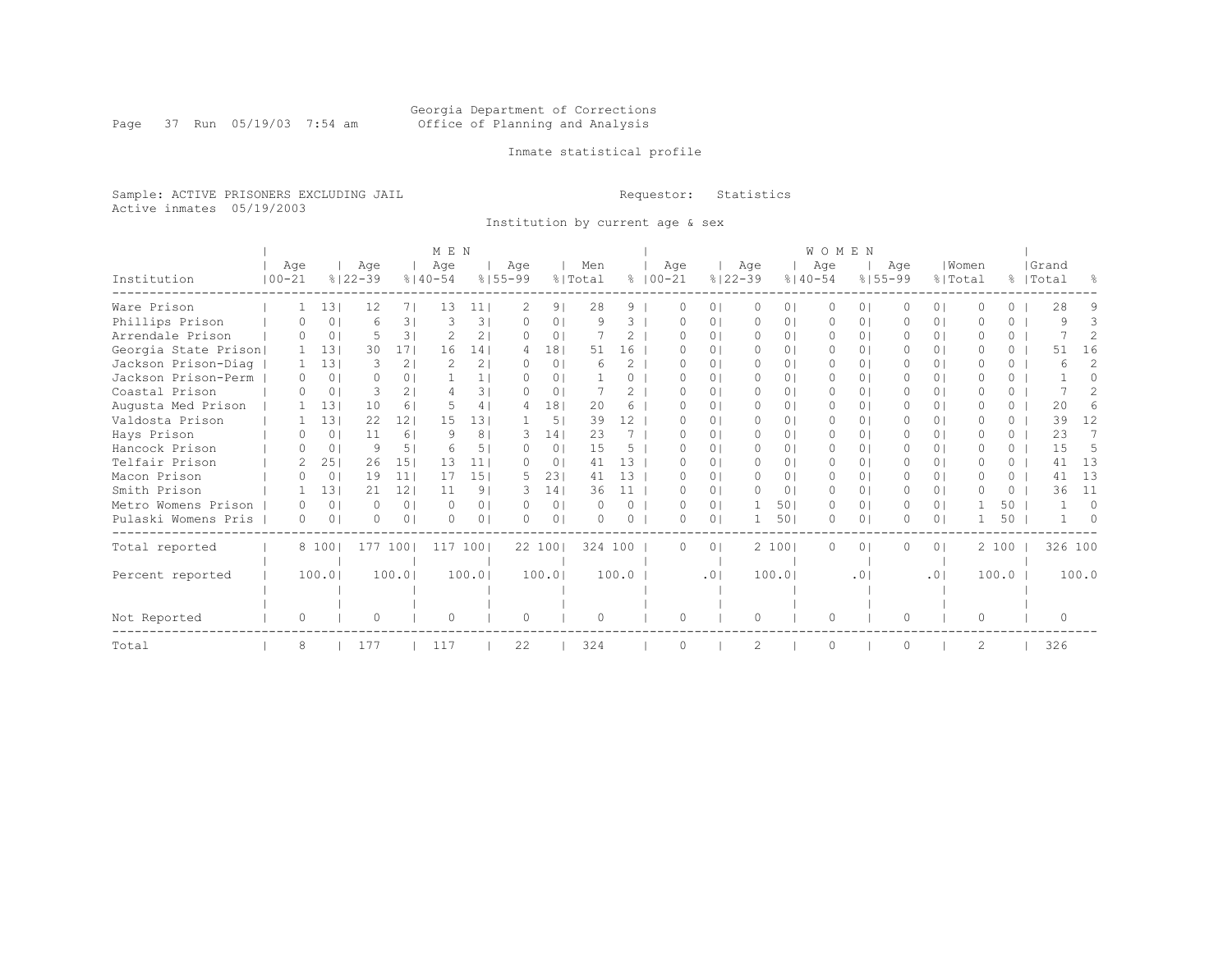#### Georgia Department of Corrections Page 38 Run 05/19/03 7:54 am Office of Planning and Analysis

# Inmate statistical profile

|  |                           | Sample: ACTIVE PRISONERS EXCLUDING JAIL |  | Requestor: Statistics |  |
|--|---------------------------|-----------------------------------------|--|-----------------------|--|
|  | Active inmates 05/19/2003 |                                         |  |                       |  |

Misdemeanors And Felonies by current age & sex

|                       |            |         |                  |                    |                              | M E N              |                         |                    |                           |                |                    |                    |                                  |                    |                         | W O M E N          |                                  |                      |                                  |                              |                           |  |
|-----------------------|------------|---------|------------------|--------------------|------------------------------|--------------------|-------------------------|--------------------|---------------------------|----------------|--------------------|--------------------|----------------------------------|--------------------|-------------------------|--------------------|----------------------------------|----------------------|----------------------------------|------------------------------|---------------------------|--|
| Crime Type            | $100 - 21$ | Age     |                  | Age<br>$8122 - 39$ |                              | Age<br>$8140 - 54$ |                         | Age<br>$8155 - 99$ |                           | Men<br>% Total |                    | Age<br>$8100 - 21$ |                                  | Age<br>$8122 - 39$ |                         | Age<br>$8140 - 54$ |                                  | Age<br>$8155 - 99$   | % Total                          | Women                        | Grand<br>%   Total<br>- 옹 |  |
| MISDEMEANOR<br>FELONY |            | $\circ$ | $\circ$<br>8 100 | $\Omega$           | $\overline{0}$ 1<br>177 1001 | $\Omega$<br>117    | 0 <sub>1</sub><br>$100$ | $\circ$            | 0 <sub>1</sub><br>22 1001 | $\Omega$       | $\circ$<br>324 100 | 0<br>$\mathbf{0}$  | 0 <sub>1</sub><br>0 <sup>1</sup> | $\circ$            | 0 <sub>1</sub><br>2 100 | $\circ$<br>$\circ$ | 0 <sub>1</sub><br>0 <sup>1</sup> | $\Omega$<br>$\Omega$ | 0 <sub>1</sub><br>0 <sup>1</sup> | $\Omega$<br>$\circ$<br>2 100 | $0\qquad 0$<br>326 100    |  |
| Total reported        |            |         | 8 100            | 177 1001           |                              |                    | 117 1001                |                    | 22 1001                   |                | 324 100            | $\circ$            | 0 <sup>1</sup>                   |                    | 2 1001                  | $\circ$            | 0 <sup>1</sup>                   | $\Omega$             | 0 <sup>1</sup>                   | 2 100                        | 326 100                   |  |
| Percent reported      |            |         | 100.01           |                    | 100.01                       |                    | 100.0                   |                    | 100.01                    |                | 100.0              |                    | .0 <sub>1</sub>                  |                    | 100.01                  |                    | .01                              |                      | .01                              | 100.0                        | 100.0                     |  |
| NOT REPORTED          |            | $\circ$ |                  | 0                  |                              | 0                  |                         | 0                  |                           | 0              |                    | 0                  |                                  | $\Omega$           |                         | $\circ$            |                                  | $\Omega$             |                                  | 0                            | $\circ$                   |  |
| Total                 |            | 8       |                  | 177                |                              | 117                |                         | 22                 |                           | 324            |                    |                    |                                  |                    |                         | $\Omega$           |                                  |                      |                                  |                              | 326                       |  |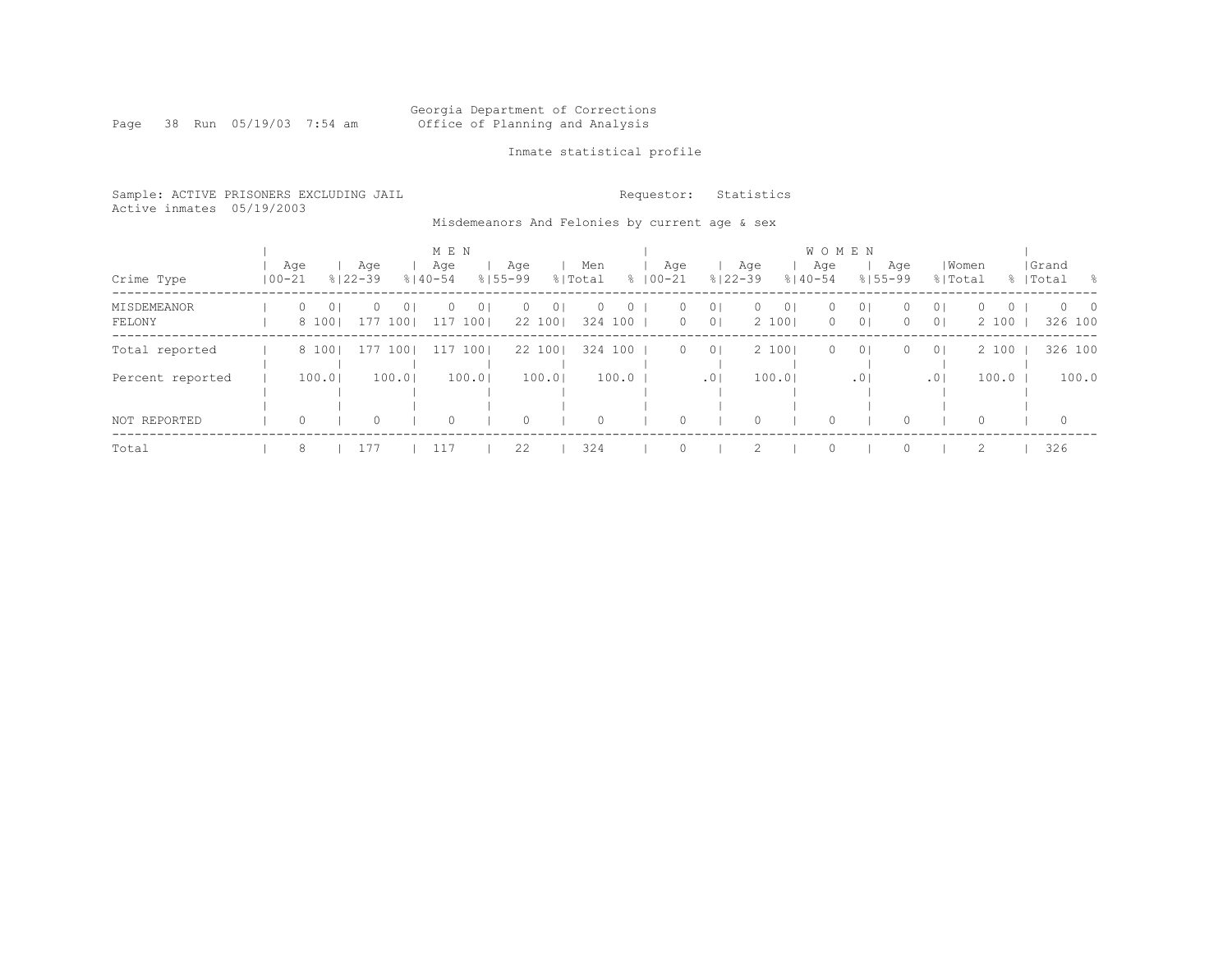#### Georgia Department of Corrections Page 39 Run 05/19/03 7:54 am Office of Planning and Analysis

## Inmate statistical profile

Sample: ACTIVE PRISONERS EXCLUDING JAIL **Requestor:** Statistics Active inmates 05/19/2003

Crimes By Group by current age & sex

|                       |                   |                |                    |                | M E N              |                |                    |                |                |          |                    |                |                    |                | W O M E N          |                |                    |                |                  |          |                    |               |
|-----------------------|-------------------|----------------|--------------------|----------------|--------------------|----------------|--------------------|----------------|----------------|----------|--------------------|----------------|--------------------|----------------|--------------------|----------------|--------------------|----------------|------------------|----------|--------------------|---------------|
| Crimes By Group       | Age<br>$100 - 21$ |                | Age<br>$8122 - 39$ |                | Age<br>$8140 - 54$ |                | Aqe<br>$8155 - 99$ |                | Men<br>% Total |          | Age<br>$8100 - 21$ |                | Aqe<br>$8122 - 39$ |                | Age<br>$8140 - 54$ |                | Age<br>$8155 - 99$ |                | Women<br>% Total |          | Grand<br>%   Total | 욲             |
|                       |                   |                |                    |                |                    |                |                    |                |                |          |                    |                |                    |                |                    |                |                    |                |                  |          |                    |               |
| HOMICIDE              | 6                 | 751            | 118                | 671            | 54                 | 461            | 12                 | 551            | 190            | 59       | 0                  | 0 <sub>1</sub> |                    | 2 100          | 0                  | 0 <sub>1</sub> | $\circ$            | 0 <sub>1</sub> | 2                | 100      | 192                | 59            |
| ABORTION              | $\Omega$          | 0 <sub>1</sub> | $\circ$            | 0 <sub>1</sub> | $\mathbf 0$        | 0 <sub>1</sub> | $\Omega$           | 0 <sub>1</sub> | $\Omega$       | $\circ$  | $\Omega$           | 0 <sub>1</sub> | $\circ$            | 0 <sub>1</sub> | $\circ$            | 0 <sub>1</sub> | $\circ$            | 0 <sub>1</sub> | $\Omega$         | $\Omega$ | $\Omega$           | $\Omega$      |
| BODILY INJRY&REL OFF  | 1                 | 131            | 14                 | 8 <sup>1</sup> | 18                 | 151            | $\mathcal{D}$      | 9 <sub>1</sub> | 35             | 11       | $\Omega$           | 0 <sub>1</sub> | 0                  | 0 <sub>1</sub> | 0                  | 0 <sup>1</sup> | $\Omega$           | 0 <sup>1</sup> | 0                | 0        | 35                 | 11            |
| ARSON & REL OFF       | $\Omega$          | 0 <sub>1</sub> | $\Omega$           | 0 <sub>1</sub> | $\Omega$           | 0 <sub>1</sub> | $\Omega$           | 0 <sub>1</sub> | $\Omega$       | $\circ$  | $\Omega$           | $\Omega$ I     | 0                  | 01             | 0                  | 0 <sup>1</sup> | $\Omega$           | 0 <sup>1</sup> | $\Omega$         | $\Omega$ | $\bigcap$          | $\Omega$      |
| DAMAGE OF PROPERTY    | 0                 | 0 <sub>1</sub> | 0                  | 0 <sub>1</sub> | 0                  | 0 <sub>1</sub> | $\Omega$           | 0 <sub>1</sub> | 0              | $\circ$  | $\Omega$           | 0 <sub>1</sub> | 0                  | 01             | 0                  | 0 <sub>1</sub> | 0                  | 0 <sup>1</sup> | 0                | 0        | $\Omega$           | $\Omega$      |
| BURGLARY & REL OFF    | $\Omega$          | 0 <sub>1</sub> | 0                  | 0 <sub>1</sub> | 1                  | 1 <sub>1</sub> | 0                  | 0 <sub>1</sub> |                | $\circ$  | $\Omega$           | 0 <sub>1</sub> | 0                  | 01             | 0                  | 0 <sub>1</sub> | 0                  | 0 <sub>1</sub> | $\circ$          | $\circ$  | -1                 | $\Omega$      |
| FORGERY & REL OFF     | $\Omega$          | 0 <sub>1</sub> | $\Omega$           | 0 <sub>1</sub> | $\Omega$           | 0 <sub>1</sub> | $\Omega$           | 0 <sub>1</sub> | $\Omega$       | $\Omega$ | $\Omega$           | 0 <sup>1</sup> | $\circ$            | 0 <sub>1</sub> | $\Omega$           | 0 <sub>1</sub> | $\Omega$           | 0 <sup>1</sup> | $\Omega$         | $\Omega$ | $\Omega$           | $\Omega$      |
| THEFT                 | O                 | 0 <sub>1</sub> | 0                  | 0 <sub>1</sub> | $\Omega$           | 0 <sub>1</sub> | $\bigcap$          | 0 <sub>1</sub> | $\Omega$       | $\circ$  | $\Omega$           | 0 <sub>1</sub> | 0                  | 0 <sub>1</sub> | $\Omega$           | 0 <sub>1</sub> | 0                  | 0 <sup>1</sup> | $\Omega$         | 0        | $\bigcap$          | $\Omega$      |
| ROBBERY               |                   | 131            | 21                 | 121            | 22                 | 191            | 6                  | 271            | 50             | 15       | $\Omega$           | $\Omega$       | 0                  | 01             | 0                  | 0 <sup>1</sup> | 0                  | 0 <sup>1</sup> | $\Omega$         | 0        | 50                 | 15            |
| SEXUAL OFFENSES       | $\Omega$          | 0 <sub>1</sub> | 18                 | 101            | 19                 | 16             | 2                  | 9 <sub>1</sub> | 39             | 12       | $\Omega$           | $\Omega$ I     | 0                  | 01             | 0                  | 0 <sup>1</sup> | $\Omega$           | 0 <sup>1</sup> | $\Omega$         | 0        | 39                 | 12            |
| OBSCENITY CRIMES      | $\Omega$          | 0 <sub>1</sub> | 0                  | 0 <sub>1</sub> | $\Omega$           | 0 <sub>1</sub> | 0                  | 0 <sub>1</sub> | $\Omega$       | $\circ$  | $\Omega$           | 01             | 0                  | 01             | 0                  | 0 <sub>1</sub> | 0                  | 0 <sup>1</sup> | $\circ$          | 0        | $\Omega$           | $\Omega$      |
| TREASON & REL OFF     | 0                 | 0 <sub>1</sub> | 0                  | 0 <sub>1</sub> | 0                  | 0 <sub>1</sub> | $\Omega$           | 0 <sub>1</sub> | 0              | $\circ$  | $\Omega$           | 0 <sub>1</sub> | 0                  | 01             | 0                  | 0 <sub>1</sub> | $\Omega$           | 0 <sup>1</sup> | $\circ$          | 0        | 0                  | $\Omega$      |
| CRIMES INVOLVNG GOVT  | $\Omega$          | 0 <sub>1</sub> | $\Omega$           | $\Omega$       | $\Omega$           | 0 <sub>1</sub> | $\Omega$           | 0 <sub>1</sub> | $\Omega$       | $\circ$  | $\Omega$           | 0 <sub>1</sub> | $\circ$            | $\Omega$ I     | $\Omega$           | $\Omega$       | $\Omega$           | 0 <sub>1</sub> | $\Omega$         | $\Omega$ | O                  | $\Omega$      |
| FALSIFICATIONS        | $\Omega$          | 0 <sub>1</sub> | $\Omega$           | 0 <sub>1</sub> | $\Omega$           | 0 <sub>1</sub> | $\bigcap$          | 0 <sub>1</sub> | $\Omega$       | $\circ$  | $\Omega$           | 0 <sup>1</sup> | 0                  | 01             | $\Omega$           | 0 <sub>1</sub> | 0                  | 0 <sup>1</sup> | $\Omega$         | 0        | O                  | $\Omega$      |
| OBSTRUCT LAW ENFORCE  | 0                 | 0 <sub>1</sub> | 0                  | 0 <sub>1</sub> | 0                  | 0 <sub>1</sub> | $\Omega$           | 0 <sub>1</sub> |                | $\circ$  | $\Omega$           | 0 <sub>1</sub> | 0                  | 01             | 0                  | 0 <sub>1</sub> | 0                  | 0 <sup>1</sup> | 0                | 0        | O                  | $\Omega$      |
| DISORDERLY CONDUCT    | $\Omega$          | 0 <sup>1</sup> | O                  | $\Omega$       | $\Omega$           | 0 <sub>1</sub> | $\Omega$           | 0 <sub>1</sub> | $\Omega$       | $\Omega$ | $\Omega$           | $\Omega$       | $\Omega$           | $\Omega$ I     | $\Omega$           | $\Omega$       | $\Omega$           | $\Omega$       | $\Omega$         | $\Omega$ | U                  | $\cap$        |
| GAMBLING & REL OFF    | $\Omega$          | 0 <sub>1</sub> | $\Omega$           | 0 <sub>1</sub> | $\Omega$           | 0 <sub>1</sub> | $\Omega$           | 0 <sup>1</sup> | $\Omega$       | $\circ$  | $\Omega$           | $\Omega$       | 0                  | 01             | 0                  | 0 <sub>1</sub> | $\Omega$           | 0 <sup>1</sup> | $\Omega$         | 0        | O                  | $\Omega$      |
| CRUELTY TO CHILDREN   | 0                 | 0 <sub>1</sub> | Ω                  | 0 <sub>1</sub> | 0                  | 0 <sup>1</sup> | $\Omega$           | 0 <sub>1</sub> | 0              | $\circ$  | $\Omega$           | 0 <sub>1</sub> | 0                  | 01             | 0                  | 0 <sub>1</sub> | 0                  | 0 <sup>1</sup> | 0                | 0        | O                  | $\cap$        |
| CRIMES WITH GUNS      | $\Omega$          | 0 <sub>1</sub> | Ω                  | 0 <sub>1</sub> | $\Omega$           | 0 <sub>1</sub> | $\Omega$           | 0 <sub>1</sub> | $\Omega$       | $\circ$  | $\Omega$           | 0 <sub>1</sub> | 0                  | 01             | 0                  | 0 <sup>1</sup> | 0                  | 0 <sup>1</sup> | O                | 0        | U                  | $\Omega$      |
| INVASION PRIVACY      | $\Omega$          | 0 <sub>1</sub> | $\Omega$           | 0 <sub>1</sub> | $\Omega$           | 0 <sub>1</sub> | $\Omega$           | 0 <sup>1</sup> | $\Omega$       | $\Omega$ | $\Omega$           | 0 <sup>1</sup> | $\Omega$           | 0 <sub>1</sub> | $\Omega$           | $\Omega$       | $\Omega$           | 0 <sup>1</sup> | $\Omega$         | $\Omega$ | ∩                  | $\Omega$      |
| RACKETEERING          | $\Omega$          | 0 <sub>1</sub> | 0                  | 0 <sup>1</sup> | $\Omega$           | 0 <sub>1</sub> | $\Omega$           | 0 <sub>1</sub> | 0              | $\circ$  | $\Omega$           | 0 <sup>1</sup> | 0                  | 01             | $\Omega$           | 0 <sub>1</sub> | $\Omega$           | 0 <sup>1</sup> | $\Omega$         | $\Omega$ | O                  | $\Omega$      |
| DRUG ABUSE OFFENSES   | $\Omega$          | 0 <sub>1</sub> | 5                  | 31             | 3                  | 3 <sub>1</sub> | $\Omega$           | 0 <sub>1</sub> |                | 2        | $\Omega$           | $\Omega$ I     | 0                  | $\Omega$ I     | 0                  | 0 <sup>1</sup> | $\Omega$           | 0 <sup>1</sup> | $\bigcap$        | 0        |                    | $\mathcal{D}$ |
| DRUG TRAFFICKING      | 0                 | 0 <sub>1</sub> | 1                  | 11             | $\Omega$           | 0 <sub>1</sub> | $\Omega$           | 0 <sub>1</sub> |                | $\circ$  | O                  | 01             | 0                  | 01             | 0                  | 01             | 0                  | 0 <sup>1</sup> | 0                | 0        |                    | $\Omega$      |
| AUTO CRIMES           | $\Omega$          | 0 <sub>1</sub> | 0                  | 0 <sub>1</sub> | 0                  | 0 <sub>1</sub> | 0                  | 0 <sub>1</sub> | $\Omega$       | $\circ$  | $\Omega$           | 0 <sub>1</sub> | 0                  | 01             | 0                  | 0 <sub>1</sub> | 0                  | 0 <sup>1</sup> | 0                | 0        | 0                  | $\Omega$      |
| REVENUE & CONTRABANDI | $\Omega$          | 0 <sub>1</sub> | $\Omega$           | 0 <sub>1</sub> | $\circ$            | 0 <sub>1</sub> | $\Omega$           | 0 <sub>1</sub> | $\Omega$       | $\circ$  | $\Omega$           | 0 <sub>1</sub> | $\circ$            | 0 <sub>1</sub> | $\circ$            | 0 <sub>1</sub> | $\circ$            | 0 <sub>1</sub> | $\circ$          | 0        | $\Omega$           | $\Omega$      |
| CRIMES OF OTH STATES  | $\Omega$          | 0 <sub>1</sub> | $\Omega$           | 0 <sup>1</sup> | $\Omega$           | 0 <sub>1</sub> | $\bigcap$          | 0 <sub>1</sub> | $\Omega$       | $0-1$    | $\Omega$           | $\Omega$       | $\Omega$           | $\Omega$       | $\Omega$           | 0 <sup>1</sup> | $\Omega$           | 01             | $\Omega$         | $\Omega$ | O                  | $\Omega$      |
| MISC. FELONIES        | 0                 | 0 <sub>1</sub> | Ω                  | 0 <sub>1</sub> | $\Omega$           | 0 <sub>1</sub> | $\Omega$           | 0 <sub>1</sub> | O              | $\circ$  | $\Omega$           | $\Omega$       | 0                  | 01             | 0                  | 0 <sup>1</sup> | 0                  | 0 <sup>1</sup> | $\Omega$         | 0        | ∩                  | $\Omega$      |
| MISDEMEANORS          | 0                 | 0 <sub>1</sub> | O                  | 0              | $\Omega$           | 0 <sub>1</sub> | 0                  | 0 <sub>1</sub> |                | 0        | $\Omega$           | 0 <sub>1</sub> | 0                  | 0              | 0                  | 0              | 0                  | 0 <sub>1</sub> | $\Omega$         | 0        | O                  | U             |
| Total reported        |                   | 8 1001         | 177 1001           |                | 117 1001           |                |                    | 22 1001        | 324 100        |          | $\Omega$           | $\Omega$       |                    | 2 100          | $\Omega$           | 0 <sup>1</sup> | $\Omega$           | 0 <sub>1</sub> |                  | 2 100    | 326 100            |               |
| Percent reported      |                   | 100.01         |                    | 100.01         |                    | 100.01         |                    | 100.01         |                | 100.0    |                    | .01            |                    | 100.01         |                    | $\cdot$ 0      |                    | .01            |                  | 100.0    |                    | 100.0         |
| NOT REPORTED          | $\circ$           |                | $\Omega$           |                | $\Omega$           |                | 0                  |                | $\Omega$       |          | $\Omega$           |                | $\circ$            |                | 0                  |                | $\circ$            |                | $\Omega$         |          | $\Omega$           |               |
|                       |                   |                |                    |                |                    |                |                    |                |                |          |                    |                |                    |                |                    |                |                    |                |                  |          |                    |               |
| Total                 | 8                 |                | 177                |                | 117                |                | 22                 |                | 324            |          | $\circ$            |                | 2                  |                | $\Omega$           |                | $\Omega$           |                | $\overline{c}$   |          | 326                |               |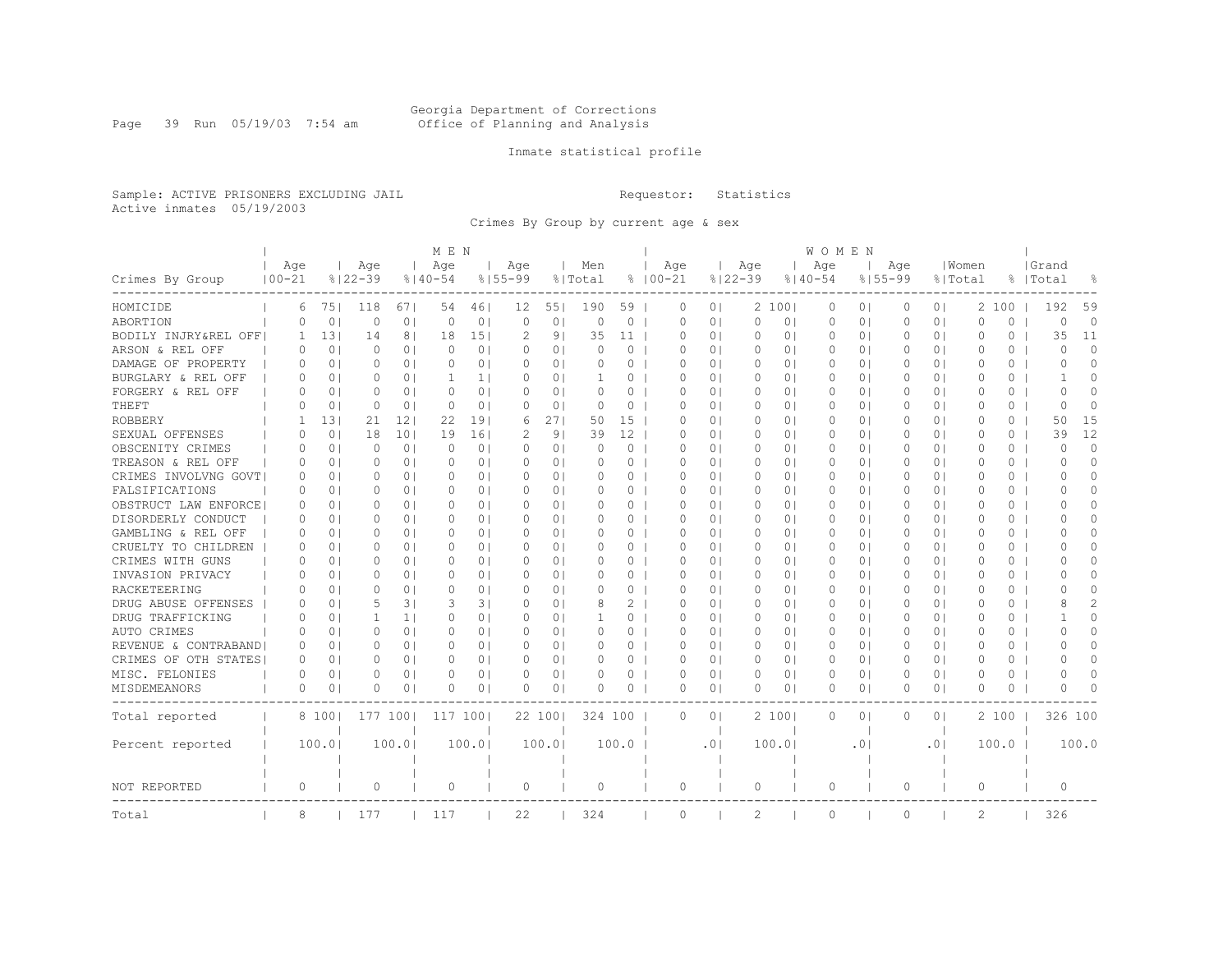#### Georgia Department of Corrections Page 40 Run 05/19/03 7:54 am Office of Planning and Analysis

## Inmate statistical profile

Sample: ACTIVE PRISONERS EXCLUDING JAIL **Requestor:** Statistics Active inmates 05/19/2003

Most Serious Offense by current age & sex

|                                                                                                                                    |     |          |             |                | M E N        |                |             |          |         |          |             |                |             |                | <b>WOMEN</b> |                 |           |                |          |          |           |          |
|------------------------------------------------------------------------------------------------------------------------------------|-----|----------|-------------|----------------|--------------|----------------|-------------|----------|---------|----------|-------------|----------------|-------------|----------------|--------------|-----------------|-----------|----------------|----------|----------|-----------|----------|
|                                                                                                                                    | Aqe |          | Age         |                | Age          |                | Age         |          | Men     |          | Age         |                | Age         |                | Age          |                 | Age       |                | Women    |          | Grand     |          |
| Most Serious Offense   00-21                                                                                                       |     |          | $8122 - 39$ |                | $8140 - 54$  |                | $8155 - 99$ |          | % Total |          | $8100 - 21$ |                | $8122 - 39$ |                | $8140 - 54$  | $8155 - 99$     |           |                | % Total  |          | %   Total |          |
| NOTE: In the table below, misdemeanors come first, and are in lower-case letters. AFTER THAT COME FELONIES, IN UPPER-CASE LETTERS. |     |          |             |                |              |                |             |          |         |          |             |                |             |                |              |                 |           |                |          |          |           |          |
| MURDER                                                                                                                             | 6   | 861      | 118         | 691            | 54           | 501            | 12          | 551      | 190     | 62       | O           | 01             |             | 2 1001         | 0            | $\circ$         | 0         | 0 <sub>1</sub> |          | 2 100    | 192       | 62       |
| KIDNAPPING                                                                                                                         |     | 14       | 14          | 81             | 18           | 171            | 2           | 9        | 35      | 11       |             | $\circ$        | $\Omega$    | 0 <sub>1</sub> | $\Omega$     | $\circ$         |           | 0 <sub>1</sub> |          |          | 35        | 11       |
| <b>BURGLARY</b>                                                                                                                    |     | 0        | $\Omega$    | $\Omega$       |              | 1 <sub>1</sub> | $\Omega$    | $\circ$  |         | $\Omega$ | O           | 0 <sub>1</sub> | $\Omega$    | 0 <sub>1</sub> | $\Omega$     | $\circ$         | $\Omega$  | 0 <sup>1</sup> | O        | 0        |           | $\Omega$ |
| ARMED ROBBERY                                                                                                                      |     | 141      | 20          | 121            | 22           | 201            | 6           | 271      | 49      | 16       |             | 0 <sub>1</sub> | $\Omega$    | 0 <sub>1</sub> | $\Omega$     | 01              | 0         | $\Omega$       | O        | 0        | 49        | 16       |
| HIJACKING MOTOR VEHI                                                                                                               |     | 0        |             | 11             | $\Omega$     | $\circ$        | $\Omega$    | $\circ$  |         | $\Omega$ | O           | $\Omega$       | $\bigcap$   | 0 <sub>1</sub> | $\Omega$     | 0               | 0         | 0 <sub>1</sub> | U        | 0        |           | $\Omega$ |
| RAPE                                                                                                                               |     | $\Omega$ | 14          | 8              | 15           | 14             |             | 9.       | 31      | 10       |             | $\Omega$       | $\Omega$    | 0 <sub>1</sub> | $\Omega$     | $\Omega$        |           | 0 <sub>1</sub> | O        | 0        | 31        | 10       |
| AGGRAV SODOMY                                                                                                                      |     | $\Omega$ |             | 1 <sup>1</sup> | <sup>0</sup> | $\Omega$       | O.          | 0        |         | $\Omega$ | O           | 0 <sub>1</sub> | $\Omega$    | 0 <sub>1</sub> | 0            | $\Omega$        | 0         | $\Omega$       | O        | $\Omega$ |           | 0        |
| AGGRAV SEXUAL BATTER                                                                                                               | 0   | 01       | 0           | 0 <sub>1</sub> |              |                | $\Omega$    | 0        |         | $\Omega$ | O           | $\Omega$       | $\Omega$    | 01             | $\Omega$     | $\Omega$        |           | 0 <sub>1</sub> | n        | 0        |           | 0        |
| CHILD MOLESTATION                                                                                                                  | O.  | $\Omega$ | Λ           | $\Omega$       |              | 11             | O.          | 0        |         | $\Omega$ |             | $\cap$         | $\bigcap$   | $\Omega$       | $\bigcap$    | $\Omega$        | 0         | $\Omega$       | U        | $\Omega$ |           | 0        |
| AGGRAV CHILD MOLESTA                                                                                                               | 0   | 0        |             | 2.             |              | 21             | $\Omega$    | $\Omega$ |         | 2        | O           | $\Omega$       | $\Omega$    | 01             | $\Omega$     | $\Omega$        | 0         | $\Omega$       | n        | $\Omega$ |           |          |
| VIOL GA CNTRL SBST A                                                                                                               | O.  | $\Omega$ |             | 11             | ∩            | $\Omega$       | $\Omega$    | 01       |         | 0        |             | 01             | $\Omega$    | 0 <sub>1</sub> | 0            | 0               | 0         | $\Omega$       | n        | 0        |           |          |
| S/D CONT SUB SCHOOL                                                                                                                | O.  | 0        |             | 1 <sub>1</sub> | ∩            | 0 <sub>1</sub> | $\Omega$    | 0        |         | $\Omega$ | O           | $\Omega$       | $\Omega$    | 01             | $\Omega$     | 0               |           | 0 <sup>1</sup> | n        | 0        |           |          |
| S/D COCAINE                                                                                                                        | ∩   | $\Omega$ | ٦           | $\overline{2}$ | ∩            | $\Omega$       | O.          | 0        |         |          |             | $\Omega$       | $\bigcap$   | 0 <sub>1</sub> | $\bigcap$    | $\Omega$        | 0         | 0 <sup>1</sup> | U        | $\Omega$ |           |          |
| POSS OF COCAINE                                                                                                                    | O.  | $\Omega$ | Ω           | $\Omega$       |              | 31             | $\Omega$    | $\Omega$ |         |          | n           | 0 <sub>1</sub> | $\Omega$    | 0 <sub>1</sub> | $\Omega$     | $\Omega$        | 0         | 0 <sup>1</sup> | 0        | $\Omega$ |           |          |
| ATT/CONSPRCY COMMT C                                                                                                               | 0   | $\Omega$ |             |                | ∩            | $\Omega$       | ∩           | 0        |         | 0        |             | 01             | ∩           | 01             | $\Omega$     | 0               |           | $\Omega$       | n        | 0        |           |          |
| Total reported                                                                                                                     |     | 8 100    | 177         | 1001           | 117          | 1001           |             | 22 100   | 324 100 |          | $\Omega$    | $\Omega$       | 2 100       |                | $\Omega$     | $\Omega$        | 0         | 0 <sub>1</sub> |          | 2 100    |           | 326 100  |
| Percent reported                                                                                                                   |     | 87.51    |             | 96.01          |              | 92.3           |             | 100.01   |         | 94.8     |             | .01            |             | 100.01         |              | .0 <sub>1</sub> |           | .01            |          | 100.0    |           | 94.8     |
|                                                                                                                                    |     |          |             |                |              |                |             |          |         |          |             |                |             |                |              |                 |           |                |          |          |           |          |
| Not reported                                                                                                                       |     |          |             |                | 9            |                | $\Omega$    |          | 17      |          | O           |                | $\Omega$    |                | $\Omega$     |                 | $\bigcap$ |                | $\Omega$ |          | 17        |          |
| Total                                                                                                                              | 8   |          | 177         |                | 117          |                | 22          |          | 324     |          |             |                | 2           |                | O            |                 |           |                | 2        |          | 326       |          |